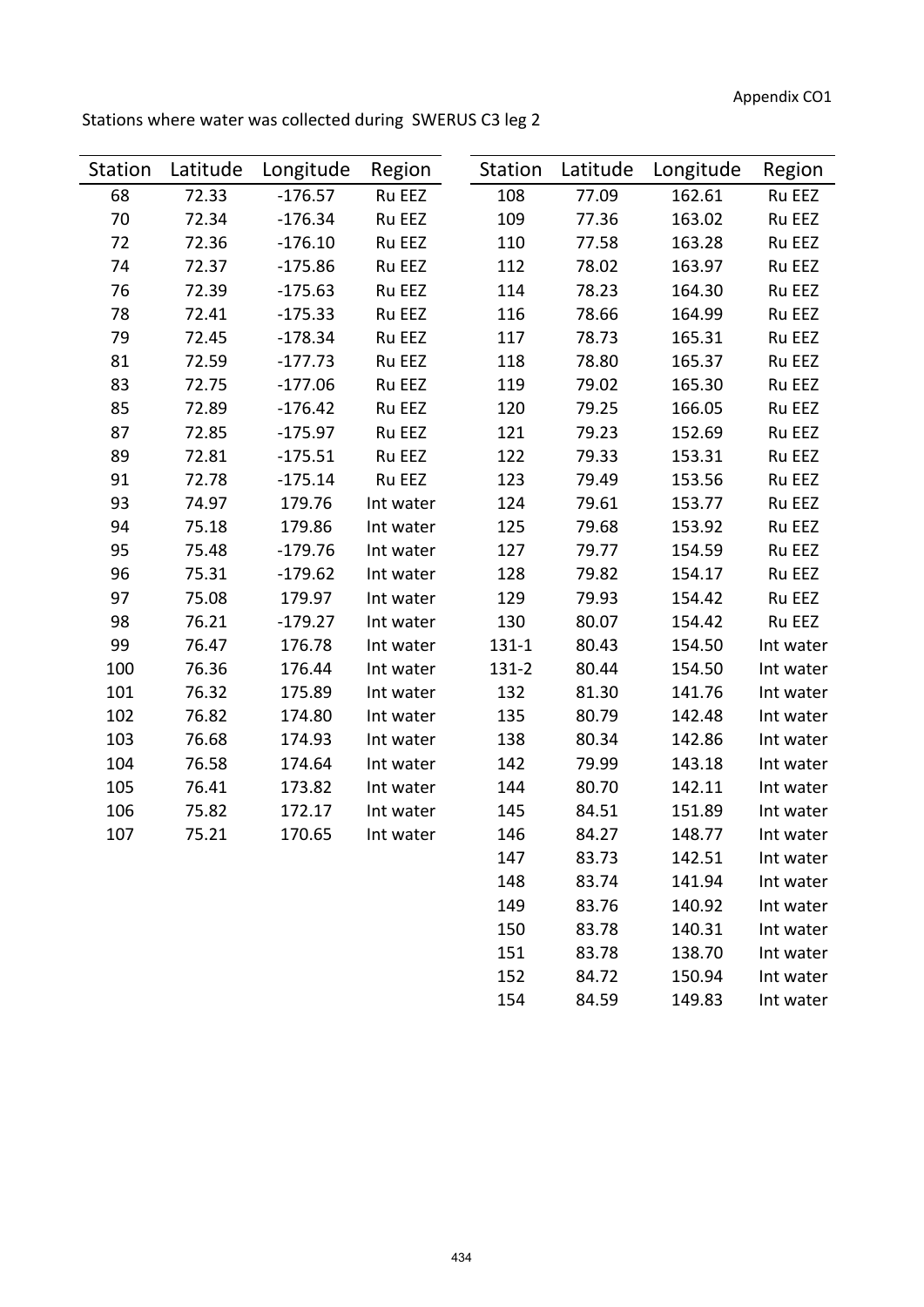Deck sheet

Station #

| Lat        | 72.326     |  |  |  |  |  |  |  |
|------------|------------|--|--|--|--|--|--|--|
|            |            |  |  |  |  |  |  |  |
|            | $-176.565$ |  |  |  |  |  |  |  |
| Long       |            |  |  |  |  |  |  |  |
| Date       | 2014-08-24 |  |  |  |  |  |  |  |
|            |            |  |  |  |  |  |  |  |
|            | 09:52:02   |  |  |  |  |  |  |  |
| Time (UTC) |            |  |  |  |  |  |  |  |
|            |            |  |  |  |  |  |  |  |

| Salinity | Temp     | Identifier | Niskin #       | Depth <sub>(m)</sub> | <b>CFC</b> | Oxygen     | Helium | Tritium | Methane    | CH4 isotops | DIC        | pH-TA      | Nuts       | $D_{\text{gt}}$<br>$\mathbf{I}$<br>ن<br>ا | Salt       |  |
|----------|----------|------------|----------------|----------------------|------------|------------|--------|---------|------------|-------------|------------|------------|------------|-------------------------------------------|------------|--|
| 32.892   | $-1.658$ | 140000     | $\mathbf{1}$   | 71.2                 | $\sqrt{2}$ | $\sqrt{ }$ |        |         | $\sqrt{2}$ | $\sqrt{2}$  | $\sqrt{2}$ | $\sqrt{2}$ | $\sqrt{2}$ |                                           | $\sqrt{ }$ |  |
| 32.890   | $-1.659$ | 140001     | $\overline{2}$ | 66.0                 |            | $\sqrt{ }$ |        |         | $\sqrt{}$  | $\sqrt{}$   | $\sqrt{ }$ | $\sqrt{2}$ | $\sqrt{2}$ |                                           | $\sqrt{2}$ |  |
| 32.834   | $-1.665$ | 140002     | 3              | 60.1                 |            | $\sqrt{ }$ |        |         | $\sqrt{}$  |             | $\sqrt{ }$ | $\sqrt{ }$ | $\sqrt{}$  |                                           | $\sqrt{2}$ |  |
| 32.633   | $-1.611$ | 140003     | 4              | 50.0                 | $\sqrt{2}$ | $\sqrt{ }$ |        |         | $\sqrt{2}$ | $\sqrt{}$   | $\sqrt{}$  | $\sqrt{2}$ | $\sqrt{}$  |                                           | $\sqrt{2}$ |  |
| 32.454   | $-1.217$ | 140004     | 5              | 39.9                 |            | $\sqrt{}$  |        |         | $\sqrt{2}$ | $\sqrt{}$   | $\sqrt{ }$ | $\sqrt{2}$ | $\sqrt{}$  |                                           | $\sqrt{2}$ |  |
| 32.290   | $-0.401$ | 140005     | 6              | 29.6                 | $\sqrt{ }$ | $\sqrt{ }$ |        |         | $\sqrt{ }$ | $\sqrt{}$   | $\sqrt{ }$ | $\sqrt{ }$ | $\sqrt{ }$ |                                           | $\sqrt{2}$ |  |
| 31.586   | 2.351    | 140006     | 7              | 19.7                 |            | $\sqrt{2}$ |        |         | $\sqrt{}$  | $\sqrt{}$   | $\sqrt{ }$ | $\sqrt{2}$ | $\sqrt{2}$ |                                           | $\sqrt{2}$ |  |
| 30.082   | 3.284    | 140007     | 8              | 10.3                 | $\sqrt{ }$ | $\sqrt{}$  |        |         | $\sqrt{}$  | $\sqrt{}$   | $\sqrt{}$  | $\sqrt{}$  | $\sqrt{}$  |                                           | $\sqrt{ }$ |  |
|          |          |            | 9              |                      |            |            |        |         |            |             |            |            |            |                                           |            |  |
|          |          |            | 10             |                      |            |            |        |         |            |             |            |            |            |                                           |            |  |
|          |          |            | 11             |                      |            |            |        |         |            |             |            |            |            |                                           |            |  |
|          |          |            | 12             |                      |            |            |        |         |            |             |            |            |            |                                           |            |  |
|          |          |            | 13             |                      |            |            |        |         |            |             |            |            |            |                                           |            |  |
|          |          |            | 14             |                      |            |            |        |         |            |             |            |            |            |                                           |            |  |
|          |          |            | 15             |                      |            |            |        |         |            |             |            |            |            |                                           |            |  |
|          |          |            | 16             |                      |            |            |        |         |            |             |            |            |            |                                           |            |  |
|          |          |            | 17             |                      |            |            |        |         |            |             |            |            |            |                                           |            |  |
|          |          |            | 18             |                      |            |            |        |         |            |             |            |            |            |                                           |            |  |
|          |          |            | 19             |                      |            |            |        |         |            |             |            |            |            |                                           |            |  |
|          |          |            | 20             |                      |            |            |        |         |            |             |            |            |            |                                           |            |  |
|          |          |            | 21             |                      |            |            |        |         |            |             |            |            |            |                                           |            |  |
|          |          |            | 22             |                      |            |            |        |         |            |             |            |            |            |                                           |            |  |
|          |          |            | 23             |                      |            |            |        |         |            |             |            |            |            |                                           |            |  |
|          |          |            | 24             |                      |            |            |        |         |            |             |            |            |            |                                           |            |  |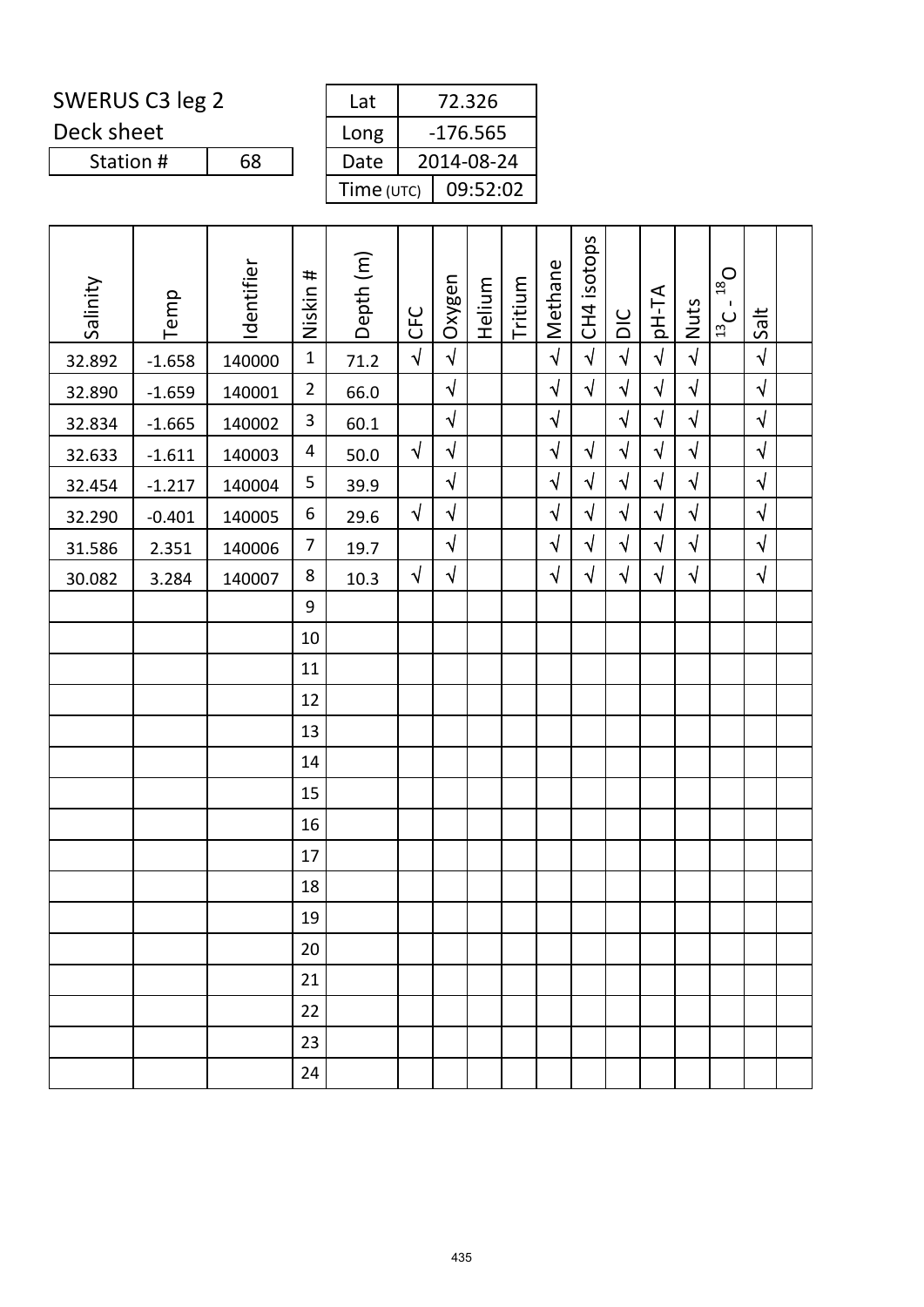Deck sheet

Station #

| Lat        | 72.342     |
|------------|------------|
| Long       | $-176.338$ |
| Date       | 2014-08-24 |
| Time (UTC) | 12:42:49   |

| Salinity | Temp     | Identifier | Niskin #       | Depth <sub>(m)</sub> | <b>CFC</b> | Oxygen     | Helium | Tritium | Methane    | CH4 isotops | DIC        | pH-TA      | Nuts       | $D_{\text{gt}}$<br>$\mathbf{I}$<br>$\frac{13}{13}$ | Salt       |  |
|----------|----------|------------|----------------|----------------------|------------|------------|--------|---------|------------|-------------|------------|------------|------------|----------------------------------------------------|------------|--|
| 32.797   | $-1.661$ | 140008     | $\mathbf{1}$   | 70.3                 | $\sqrt{2}$ | $\sqrt{2}$ |        |         | $\sqrt{ }$ |             | $\sqrt{2}$ | $\sqrt{2}$ | $\sqrt{2}$ |                                                    | $\sqrt{ }$ |  |
| 32.615   | $-1.668$ | 140009     | $\overline{2}$ | 65.1                 |            | $\sqrt{2}$ |        |         | $\sqrt{2}$ |             | $\sqrt{ }$ | $\sqrt{ }$ | $\sqrt{2}$ |                                                    | $\sqrt{ }$ |  |
| 32.515   | $-1.658$ | 140010     | 3              | 60.2                 |            | $\sqrt{2}$ |        |         | $\sqrt{2}$ |             | $\sqrt{2}$ | $\sqrt{ }$ | $\sqrt{2}$ |                                                    | $\sqrt{ }$ |  |
| 32.397   | $-1.621$ | 140011     | 4              | 50.0                 | $\sqrt{ }$ | $\sqrt{}$  |        |         | $\sqrt{ }$ |             | $\sqrt{}$  | $\sqrt{ }$ | $\sqrt{}$  |                                                    | $\sqrt{ }$ |  |
| 32.268   | $-1.645$ | 140012     | 5              | 39.9                 |            | $\sqrt{2}$ |        |         | $\sqrt{2}$ |             | $\sqrt{}$  | $\sqrt{ }$ | $\sqrt{}$  |                                                    | $\sqrt{ }$ |  |
| 32.148   | $-1.600$ | 140013     | 6              | 29.9                 | $\sqrt{}$  | $\sqrt{}$  |        |         | $\sqrt{2}$ |             | $\sqrt{2}$ | $\sqrt{ }$ | $\sqrt{}$  |                                                    | $\sqrt{ }$ |  |
| 31.615   | 4.463    | 140014     | 7              | 19.8                 |            | $\sqrt{}$  |        |         | $\sqrt{ }$ |             | $\sqrt{}$  | $\sqrt{ }$ | $\sqrt{2}$ |                                                    | $\sqrt{ }$ |  |
| 30.016   | 3.482    | 140015     | 8              | 9.8                  | $\sqrt{2}$ | $\sqrt{}$  |        |         | $\sqrt{ }$ |             | $\sqrt{2}$ | $\sqrt{ }$ | $\sqrt{}$  |                                                    | $\sqrt{ }$ |  |
|          |          |            | 9              |                      |            |            |        |         |            |             |            |            |            |                                                    |            |  |
|          |          |            | 10             |                      |            |            |        |         |            |             |            |            |            |                                                    |            |  |
|          |          |            | 11             |                      |            |            |        |         |            |             |            |            |            |                                                    |            |  |
|          |          |            | 12             |                      |            |            |        |         |            |             |            |            |            |                                                    |            |  |
|          |          |            | 13             |                      |            |            |        |         |            |             |            |            |            |                                                    |            |  |
|          |          |            | 14             |                      |            |            |        |         |            |             |            |            |            |                                                    |            |  |
|          |          |            | 15             |                      |            |            |        |         |            |             |            |            |            |                                                    |            |  |
|          |          |            | 16             |                      |            |            |        |         |            |             |            |            |            |                                                    |            |  |
|          |          |            | 17             |                      |            |            |        |         |            |             |            |            |            |                                                    |            |  |
|          |          |            | 18             |                      |            |            |        |         |            |             |            |            |            |                                                    |            |  |
|          |          |            | 19             |                      |            |            |        |         |            |             |            |            |            |                                                    |            |  |
|          |          |            | 20             |                      |            |            |        |         |            |             |            |            |            |                                                    |            |  |
|          |          |            | 21             |                      |            |            |        |         |            |             |            |            |            |                                                    |            |  |
|          |          |            | 22             |                      |            |            |        |         |            |             |            |            |            |                                                    |            |  |
|          |          |            | 23             |                      |            |            |        |         |            |             |            |            |            |                                                    |            |  |
|          |          |            | 24             |                      |            |            |        |         |            |             |            |            |            |                                                    |            |  |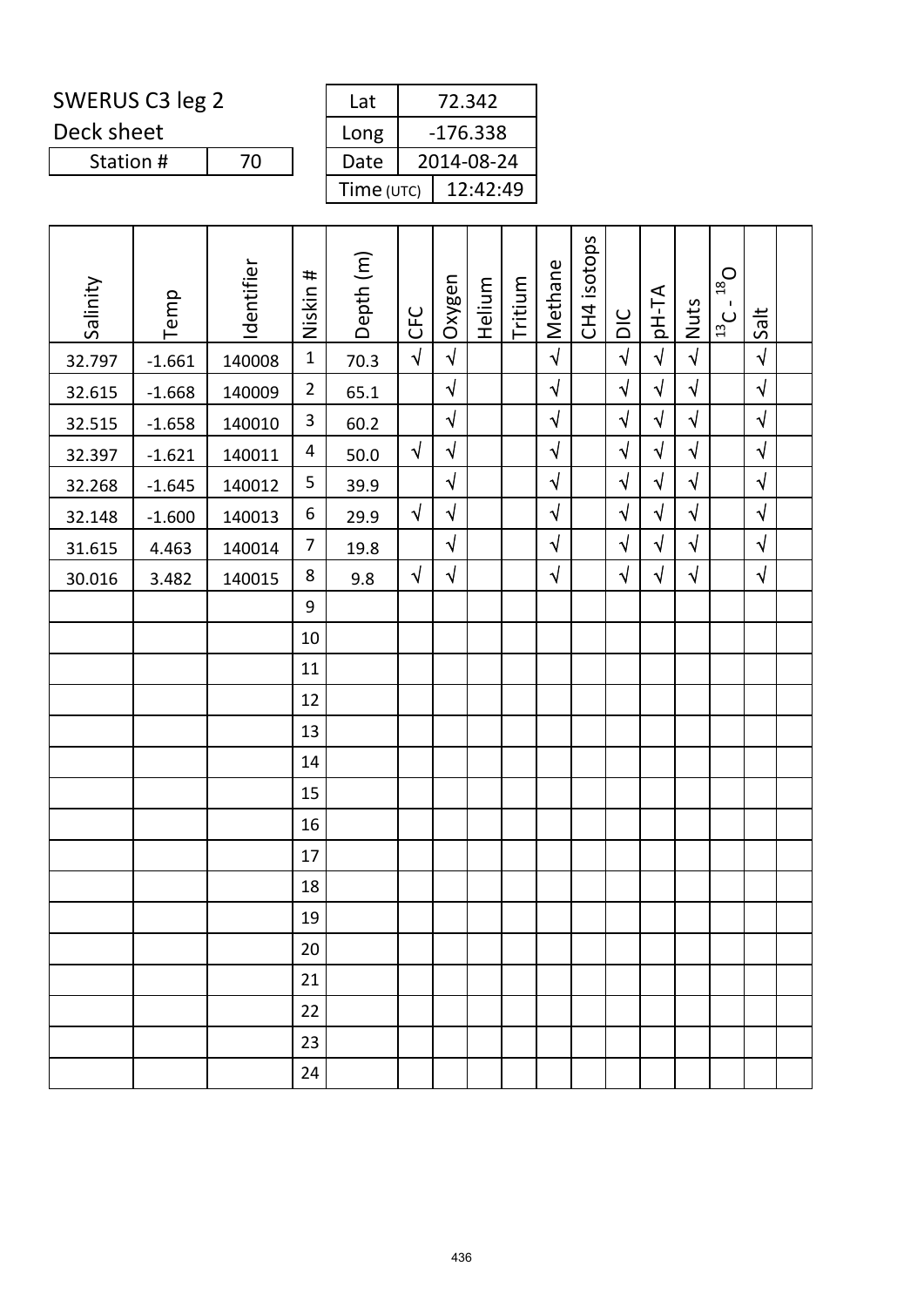Deck sheet

Station #

 $\overline{72}$ 

| Lat        | 72.357     |
|------------|------------|
| Long       | $-176.103$ |
| Date       | 2014-08-24 |
| Time (UTC) | 14:38:10   |

| Salinity | Temp     | Identifier | Niskin #       | Depth (m) | <b>CFC</b> | Oxygen     | Helium     | Tritium    | Methane    | CH4 isotops | $rac{C}{D}$ | <b>AT-Hq</b> | <b>Nuts</b> | $D_{\text{gt}}$<br>$\mathbf{I}$<br>$\frac{13}{13}$ | Salt       |  |
|----------|----------|------------|----------------|-----------|------------|------------|------------|------------|------------|-------------|-------------|--------------|-------------|----------------------------------------------------|------------|--|
| 32.938   | $-1.690$ | 140016     | $\mathbf{1}$   | 93.0      |            | $\sqrt{ }$ | $\sqrt{2}$ | $\sqrt{ }$ | $\sqrt{2}$ | $\sqrt{ }$  | $\sqrt{2}$  | $\sqrt{ }$   | $\sqrt{2}$  |                                                    | $\sqrt{ }$ |  |
| 32.937   | $-1.689$ | 140017     | $\overline{2}$ | 87.9      |            | $\sqrt{ }$ |            |            | $\sqrt{}$  | $\sqrt{ }$  | $\sqrt{2}$  | $\sqrt{ }$   | $\sqrt{2}$  |                                                    | $\sqrt{ }$ |  |
| 32.920   | $-1.675$ | 140018     | 3              | 75.2      |            | $\sqrt{}$  |            |            | $\sqrt{}$  |             | $\sqrt{2}$  | $\sqrt{}$    | $\sqrt{}$   |                                                    | $\sqrt{ }$ |  |
| 32.892   | $-1.688$ | 140019     | 4              | 60.0      |            | $\sqrt{2}$ |            |            | $\sqrt{}$  |             | $\sqrt{2}$  | $\sqrt{ }$   | $\sqrt{2}$  |                                                    | $\sqrt{2}$ |  |
| 32.711   | $-1.645$ | 140020     | 5              | 49.8      |            | $\sqrt{ }$ |            |            | $\sqrt{}$  | $\sqrt{ }$  | $\sqrt{2}$  | $\sqrt{ }$   | $\sqrt{2}$  |                                                    | $\sqrt{2}$ |  |
| 32.630   | $-1.554$ | 140021     | 6              | 39.9      |            | $\sqrt{2}$ |            |            | $\sqrt{ }$ |             | $\sqrt{2}$  | $\sqrt{}$    | $\sqrt{2}$  |                                                    | $\sqrt{2}$ |  |
| 32.161   | $-0.660$ | 140022     | 7              | 29.8      |            | $\sqrt{ }$ |            |            | $\sqrt{}$  | $\sqrt{ }$  | $\sqrt{ }$  | $\sqrt{ }$   | $\sqrt{2}$  |                                                    | $\sqrt{2}$ |  |
| 31.414   | 2.872    | 140023     | 8              | 19.7      |            | $\sqrt{}$  |            |            | $\sqrt{}$  | $\sqrt{}$   | $\sqrt{}$   | $\sqrt{}$    | $\sqrt{}$   |                                                    | $\sqrt{2}$ |  |
| 29.729   | 3.497    | 140024     | 9              | $10.0\,$  |            | $\sqrt{}$  | $\sqrt{ }$ | $\sqrt{}$  | $\sqrt{}$  | $\sqrt{}$   | $\sqrt{}$   | $\sqrt{}$    | $\sqrt{2}$  |                                                    | $\sqrt{2}$ |  |
|          |          |            | 10             |           |            |            |            |            |            |             |             |              |             |                                                    |            |  |
|          |          |            | 11             |           |            |            |            |            |            |             |             |              |             |                                                    |            |  |
|          |          |            | 12             |           |            |            |            |            |            |             |             |              |             |                                                    |            |  |
|          |          |            | 13             |           |            |            |            |            |            |             |             |              |             |                                                    |            |  |
|          |          |            | 14             |           |            |            |            |            |            |             |             |              |             |                                                    |            |  |
|          |          |            | 15             |           |            |            |            |            |            |             |             |              |             |                                                    |            |  |
|          |          |            | 16             |           |            |            |            |            |            |             |             |              |             |                                                    |            |  |
|          |          |            | 17             |           |            |            |            |            |            |             |             |              |             |                                                    |            |  |
|          |          |            | 18             |           |            |            |            |            |            |             |             |              |             |                                                    |            |  |
|          |          |            | 19             |           |            |            |            |            |            |             |             |              |             |                                                    |            |  |
|          |          |            | 20             |           |            |            |            |            |            |             |             |              |             |                                                    |            |  |
|          |          |            | 21             |           |            |            |            |            |            |             |             |              |             |                                                    |            |  |
|          |          |            | 22             |           |            |            |            |            |            |             |             |              |             |                                                    |            |  |
|          |          |            | 23             |           |            |            |            |            |            |             |             |              |             |                                                    |            |  |
|          |          |            | 24             |           |            |            |            |            |            |             |             |              |             |                                                    |            |  |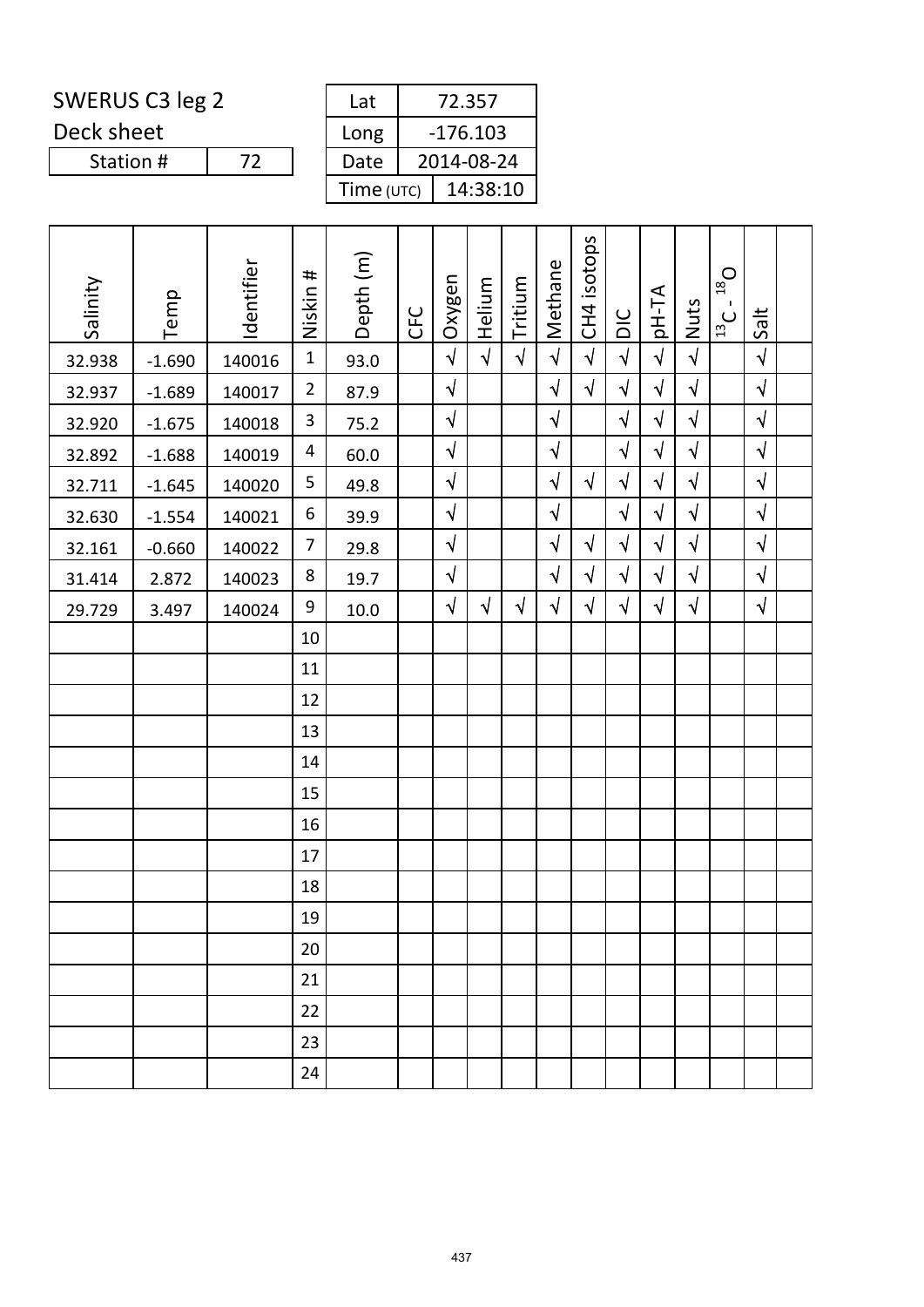Deck sheet

Station #

|            | 72.370     |
|------------|------------|
|            | $-175.859$ |
|            | 2014-08-24 |
| Time (UTC) | 16:40:27   |
|            |            |

| Salinity | Temp     | Identifier | #<br>Niskin    | Depth (m) | <b>CFC</b> | Oxygen     | Helium | Tritium | Methane    | CH4 isotops | DIC        | <b>AT-Hq</b> | Nuts       | $D_{\text{gt}}$<br>$\mathbf{I}$<br>$\frac{13}{13}$ C | Salt       |  |
|----------|----------|------------|----------------|-----------|------------|------------|--------|---------|------------|-------------|------------|--------------|------------|------------------------------------------------------|------------|--|
| 32.932   | $-1.713$ | 140025     | $\mathbf{1}$   | 89.1      |            | $\sqrt{2}$ |        |         | $\sqrt{2}$ |             | $\sqrt{2}$ | $\sqrt{2}$   | $\sqrt{2}$ |                                                      | $\sqrt{ }$ |  |
| 32.931   | $-1.714$ | 140026     | $\overline{2}$ | 83.8      |            | $\sqrt{}$  |        |         | $\sqrt{ }$ |             | $\sqrt{}$  | $\sqrt{ }$   | $\sqrt{2}$ |                                                      | $\sqrt{ }$ |  |
| 32.930   | $-1.714$ | 140027     | $\mathbf{3}$   | 79.7      |            | $\sqrt{2}$ |        |         | $\sqrt{2}$ |             | $\sqrt{2}$ | $\sqrt{ }$   | $\sqrt{2}$ |                                                      | $\sqrt{ }$ |  |
| 32.863   | $-1.747$ | 140028     | 4              | 69.6      |            | $\sqrt{}$  |        |         | $\sqrt{2}$ |             | $\sqrt{}$  | $\sqrt{ }$   | $\sqrt{}$  |                                                      | $\sqrt{ }$ |  |
| 32.841   | $-1.744$ | 140029     | 5              | 59.6      |            | $\sqrt{ }$ |        |         | $\sqrt{}$  |             | $\sqrt{2}$ | $\sqrt{ }$   | $\sqrt{2}$ |                                                      | $\sqrt{ }$ |  |
| 32.753   | $-1.660$ | 140030     | 6              | 49.5      |            | $\sqrt{}$  |        |         | $\sqrt{2}$ |             | $\sqrt{}$  | $\sqrt{ }$   | $\sqrt{2}$ |                                                      | $\sqrt{ }$ |  |
| 32.577   | $-1.682$ | 140031     | $\overline{7}$ | 39.4      |            | $\sqrt{}$  |        |         | $\sqrt{}$  |             | $\sqrt{}$  | $\sqrt{ }$   | $\sqrt{2}$ |                                                      | $\sqrt{ }$ |  |
| 32.296   | $-1.372$ | 140032     | 8              | 29.3      |            | $\sqrt{}$  |        |         | $\sqrt{}$  |             | $\sqrt{2}$ | $\sqrt{ }$   | $\sqrt{}$  |                                                      | $\sqrt{ }$ |  |
| 31.840   | 1.666    | 140033     | 9              | 19.3      |            | $\sqrt{}$  |        |         | $\sqrt{}$  |             | $\sqrt{}$  | $\sqrt{ }$   | $\sqrt{}$  |                                                      | $\sqrt{ }$ |  |
| 30.757   | 3.778    | 140034     | 10             | 10.4      |            | $\sqrt{}$  |        |         | $\sqrt{}$  |             | $\sqrt{ }$ | $\sqrt{ }$   | $\sqrt{2}$ |                                                      | $\sqrt{ }$ |  |
|          |          |            | 11             |           |            |            |        |         |            |             |            |              |            |                                                      |            |  |
|          |          |            | 12             |           |            |            |        |         |            |             |            |              |            |                                                      |            |  |
|          |          |            | 13             |           |            |            |        |         |            |             |            |              |            |                                                      |            |  |
|          |          |            | 14             |           |            |            |        |         |            |             |            |              |            |                                                      |            |  |
|          |          |            | 15             |           |            |            |        |         |            |             |            |              |            |                                                      |            |  |
|          |          |            | 16             |           |            |            |        |         |            |             |            |              |            |                                                      |            |  |
|          |          |            | 17             |           |            |            |        |         |            |             |            |              |            |                                                      |            |  |
|          |          |            | 18             |           |            |            |        |         |            |             |            |              |            |                                                      |            |  |
|          |          |            | 19             |           |            |            |        |         |            |             |            |              |            |                                                      |            |  |
|          |          |            | 20             |           |            |            |        |         |            |             |            |              |            |                                                      |            |  |
|          |          |            | 21             |           |            |            |        |         |            |             |            |              |            |                                                      |            |  |
|          |          |            | 22             |           |            |            |        |         |            |             |            |              |            |                                                      |            |  |
|          |          |            | 23             |           |            |            |        |         |            |             |            |              |            |                                                      |            |  |
|          |          |            | 24             |           |            |            |        |         |            |             |            |              |            |                                                      |            |  |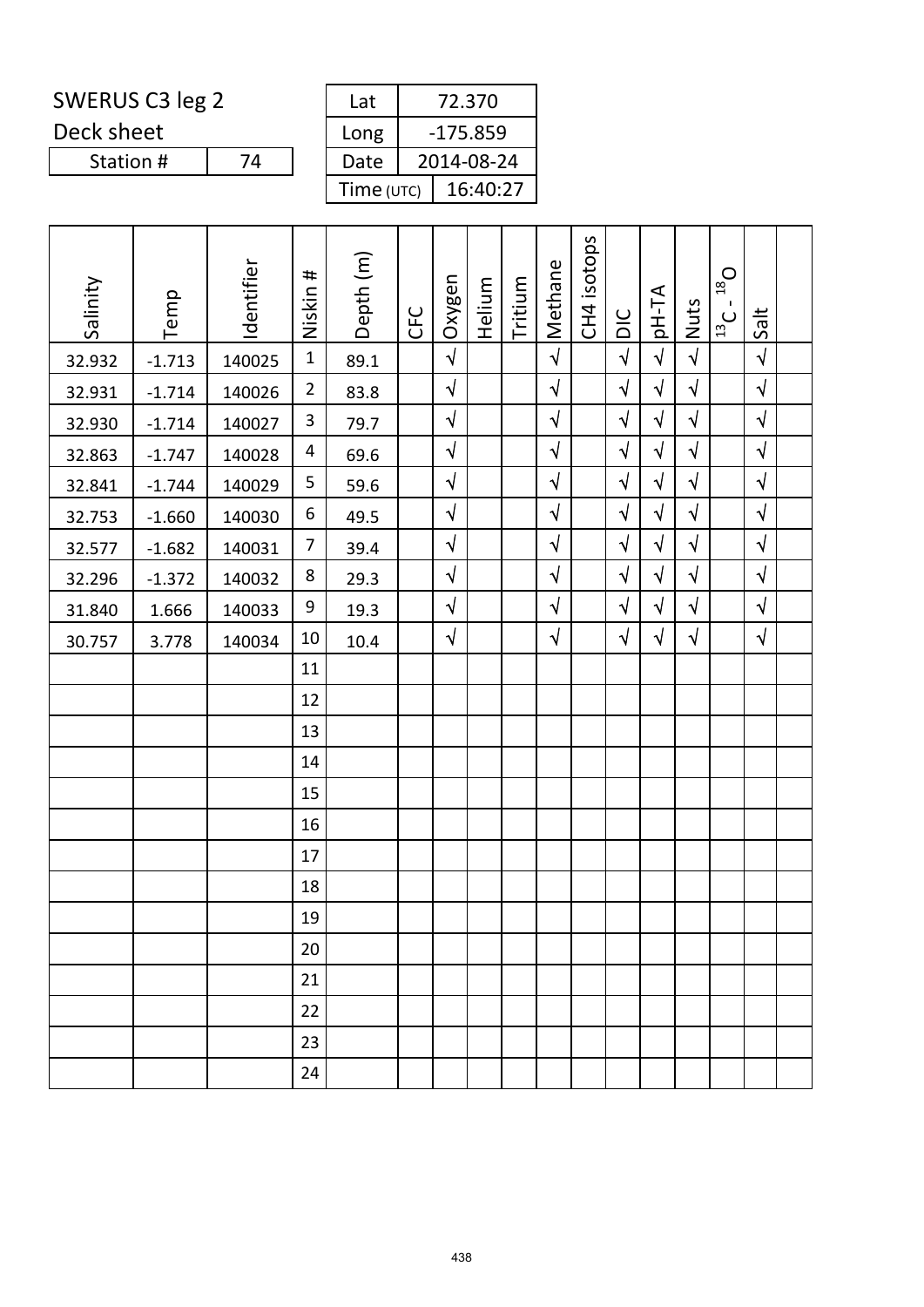Deck sheet

Station #

| Lat        | 72.388     |
|------------|------------|
| Long       | $-175.625$ |
| Date       | 2014-08-24 |
| Time (UTC) | 18:59:42   |

| Salinity<br>32.735<br>32.705<br>32.701 | Temp<br>$-1.590$<br>$-1.555$<br>$-1.551$ | Identifier<br>140035<br>140036<br>140037 | Niskin #<br>$\mathbf{1}$<br>$\overline{2}$<br>$\mathbf{3}$ | Depth (m)<br>78.4<br>73.3<br>70.0 | <b>CFC</b> | Oxygen<br>$\sqrt{2}$<br>$\sqrt{2}$<br>$\sqrt{}$ | Helium | Tritium | Methane<br>$\sqrt{2}$<br>$\sqrt{2}$<br>$\sqrt{ }$ | CH4 isotops<br>$\sqrt{2}$<br>$\sqrt{}$ | DIC<br>$\sqrt{2}$<br>$\sqrt{ }$<br>$\sqrt{ }$ | pH-TA<br>$\sqrt{2}$<br>$\sqrt{ }$<br>$\sqrt{}$ | Nuts<br>$\sqrt{2}$<br>$\sqrt{2}$<br>$\sqrt{}$ | $D_{\text{gt}}$<br>$\mathbf{I}$<br>$\frac{1}{13}$ C | Salt<br>$\sqrt{}$<br>$\sqrt{ }$<br>$\sqrt{ }$ |
|----------------------------------------|------------------------------------------|------------------------------------------|------------------------------------------------------------|-----------------------------------|------------|-------------------------------------------------|--------|---------|---------------------------------------------------|----------------------------------------|-----------------------------------------------|------------------------------------------------|-----------------------------------------------|-----------------------------------------------------|-----------------------------------------------|
| 32.692                                 | $-1.546$                                 | 140038                                   | 4                                                          | 59.8                              |            | $\sqrt{ }$                                      |        |         | $\sqrt{ }$                                        |                                        | $\sqrt{}$                                     | $\sqrt{ }$                                     | $\sqrt{}$                                     |                                                     | $\sqrt{ }$                                    |
| 32.297                                 | 0.044                                    | 140039                                   | 5                                                          | 49.7                              |            | $\sqrt{}$                                       |        |         | $\sqrt{2}$                                        | $\sqrt{ }$                             | $\sqrt{ }$                                    | $\sqrt{ }$                                     | $\sqrt{}$                                     |                                                     | $\sqrt{2}$                                    |
| 32.223                                 | 0.023                                    | 140040                                   | 6                                                          | 39.7                              |            | $\sqrt{}$                                       |        |         | $\sqrt{ }$                                        | $\sqrt{}$                              | $\sqrt{ }$                                    | $\sqrt{ }$                                     | $\sqrt{}$                                     |                                                     | $\sqrt{ }$                                    |
| 32.189                                 | 0.129                                    | 140041                                   | 7                                                          | 29.7                              |            | $\sqrt{2}$                                      |        |         | $\sqrt{ }$                                        | $\sqrt{ }$                             | $\sqrt{2}$                                    | $\sqrt{ }$                                     | $\sqrt{2}$                                    |                                                     | $\sqrt{ }$                                    |
| 32.161                                 | 5.321                                    | 140042                                   | 8                                                          | 19.7                              |            | $\sqrt{}$                                       |        |         | $\sqrt{}$                                         |                                        | $\sqrt{}$                                     | $\sqrt{ }$                                     | $\sqrt{}$                                     |                                                     | $\sqrt{ }$                                    |
| 31.738                                 | 5.699                                    | 140043                                   | 9                                                          | 10.3                              |            | $\sqrt{2}$                                      |        |         | $\sqrt{ }$                                        | $\sqrt{ }$                             | $\sqrt{ }$                                    | $\sqrt{ }$                                     | $\sqrt{ }$                                    |                                                     | $\sqrt{ }$                                    |
|                                        |                                          |                                          | 10                                                         |                                   |            |                                                 |        |         |                                                   |                                        |                                               |                                                |                                               |                                                     |                                               |
|                                        |                                          |                                          | 11                                                         |                                   |            |                                                 |        |         |                                                   |                                        |                                               |                                                |                                               |                                                     |                                               |
|                                        |                                          |                                          | 12                                                         |                                   |            |                                                 |        |         |                                                   |                                        |                                               |                                                |                                               |                                                     |                                               |
|                                        |                                          |                                          | 13                                                         |                                   |            |                                                 |        |         |                                                   |                                        |                                               |                                                |                                               |                                                     |                                               |
|                                        |                                          |                                          | 14                                                         |                                   |            |                                                 |        |         |                                                   |                                        |                                               |                                                |                                               |                                                     |                                               |
|                                        |                                          |                                          | 15                                                         |                                   |            |                                                 |        |         |                                                   |                                        |                                               |                                                |                                               |                                                     |                                               |
|                                        |                                          |                                          | 16                                                         |                                   |            |                                                 |        |         |                                                   |                                        |                                               |                                                |                                               |                                                     |                                               |
|                                        |                                          |                                          | 17                                                         |                                   |            |                                                 |        |         |                                                   |                                        |                                               |                                                |                                               |                                                     |                                               |
|                                        |                                          |                                          | 18                                                         |                                   |            |                                                 |        |         |                                                   |                                        |                                               |                                                |                                               |                                                     |                                               |
|                                        |                                          |                                          | 19                                                         |                                   |            |                                                 |        |         |                                                   |                                        |                                               |                                                |                                               |                                                     |                                               |
|                                        |                                          |                                          | 20                                                         |                                   |            |                                                 |        |         |                                                   |                                        |                                               |                                                |                                               |                                                     |                                               |
|                                        |                                          |                                          | 21                                                         |                                   |            |                                                 |        |         |                                                   |                                        |                                               |                                                |                                               |                                                     |                                               |
|                                        |                                          |                                          | 22                                                         |                                   |            |                                                 |        |         |                                                   |                                        |                                               |                                                |                                               |                                                     |                                               |
|                                        |                                          |                                          | 23                                                         |                                   |            |                                                 |        |         |                                                   |                                        |                                               |                                                |                                               |                                                     |                                               |
|                                        |                                          |                                          | 24                                                         |                                   |            |                                                 |        |         |                                                   |                                        |                                               |                                                |                                               |                                                     |                                               |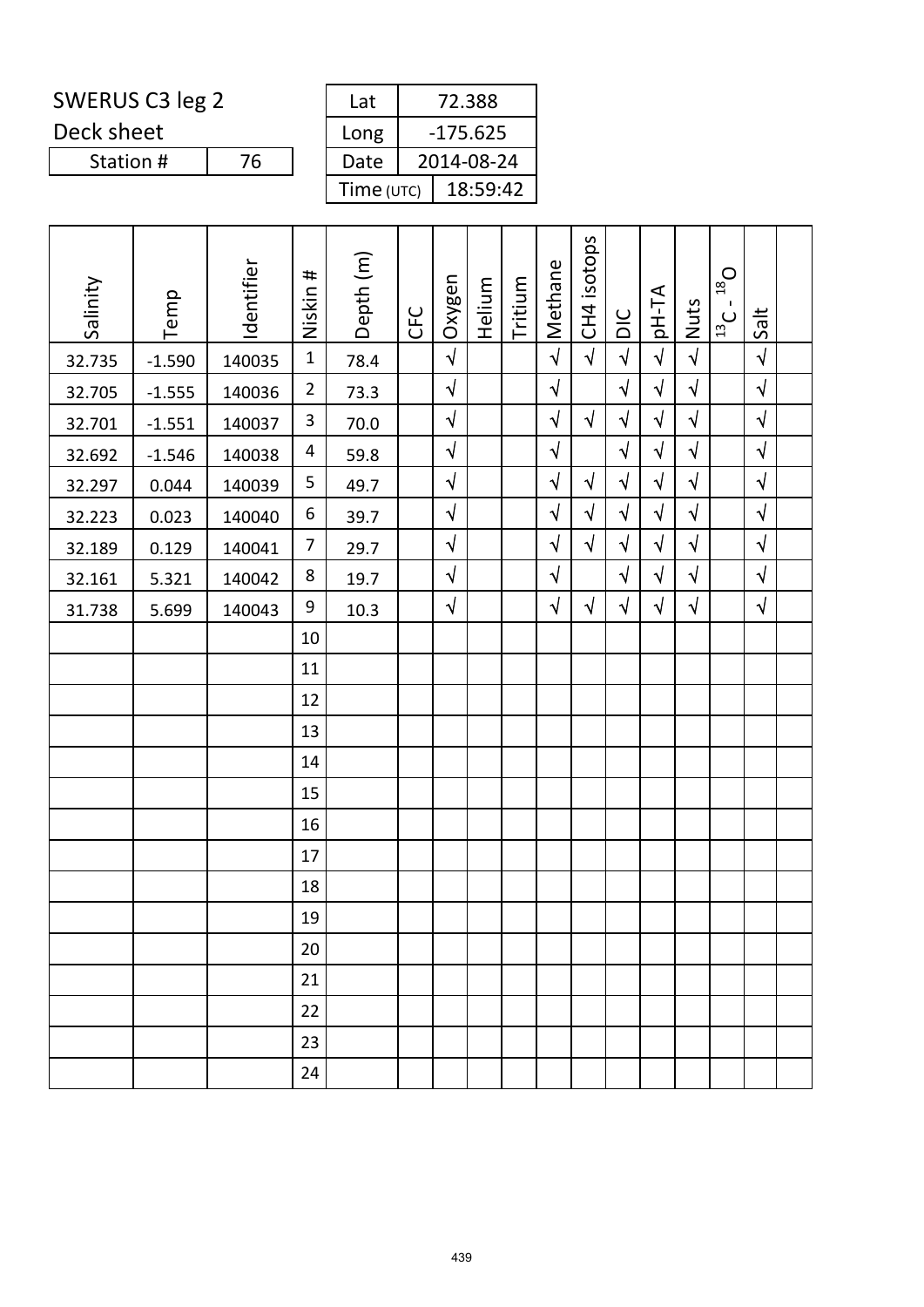Deck sheet

Station #

| 2014-08-24 |
|------------|
| 21:54:52   |
|            |

| Salinity | Temp     | Identifier | Niskin #                | Depth (m) | CFC | Oxygen     | Helium | Tritium | Methane               | CH4 isotops | $rac{C}{D}$ | pH-TA      | Nuts       | $D_{\text{gt}}$<br>$\frac{13}{13}$ | Salt                 |  |
|----------|----------|------------|-------------------------|-----------|-----|------------|--------|---------|-----------------------|-------------|-------------|------------|------------|------------------------------------|----------------------|--|
| 32.603   | $-0.891$ | 140044     | $\mathbf{1}$            | 50.0      |     | $\sqrt{2}$ |        |         | $\overline{\sqrt{2}}$ |             | $\sqrt{ }$  | $\sqrt{ }$ | $\sqrt{2}$ |                                    | $\sqrt{\phantom{a}}$ |  |
| 32.421   | $-0.332$ | 140045     | $\overline{2}$          | 44.9      |     | $\sqrt{ }$ |        |         | $\sqrt{ }$            |             | $\sqrt{}$   | $\sqrt{2}$ | $\sqrt{2}$ |                                    | $\sqrt{2}$           |  |
| 32.292   | 0.427    | 140046     | $\mathbf{3}$            | 40.3      |     | $\sqrt{2}$ |        |         | $\sqrt{ }$            |             | $\sqrt{}$   | $\sqrt{ }$ | $\sqrt{2}$ |                                    | $\sqrt{2}$           |  |
| 32.257   | 3.812    | 140047     | $\overline{\mathbf{4}}$ | 30.3      |     | $\sqrt{2}$ |        |         | $\sqrt{ }$            |             | $\sqrt{}$   | $\sqrt{ }$ | $\sqrt{}$  |                                    | $\sqrt{2}$           |  |
| 32.090   | 5.621    | 140048     | 5                       | 20.3      |     | $\sqrt{ }$ |        |         | $\sqrt{ }$            |             | $\sqrt{}$   | $\sqrt{ }$ | $\sqrt{2}$ |                                    | $\sqrt{2}$           |  |
| 31.620   | 5.614    | 140049     | $\boldsymbol{6}$        | $10.0\,$  |     | $\sqrt{2}$ |        |         | $\sqrt{ }$            |             | $\sqrt{}$   | $\sqrt{2}$ | $\sqrt{2}$ |                                    | $\sqrt{2}$           |  |
|          |          |            | $\overline{7}$          |           |     |            |        |         |                       |             |             |            |            |                                    |                      |  |
|          |          |            | 8                       |           |     |            |        |         |                       |             |             |            |            |                                    |                      |  |
|          |          |            | $\boldsymbol{9}$        |           |     |            |        |         |                       |             |             |            |            |                                    |                      |  |
|          |          |            | $10\,$                  |           |     |            |        |         |                       |             |             |            |            |                                    |                      |  |
|          |          |            | 11                      |           |     |            |        |         |                       |             |             |            |            |                                    |                      |  |
|          |          |            | 12                      |           |     |            |        |         |                       |             |             |            |            |                                    |                      |  |
|          |          |            | 13                      |           |     |            |        |         |                       |             |             |            |            |                                    |                      |  |
|          |          |            | 14                      |           |     |            |        |         |                       |             |             |            |            |                                    |                      |  |
|          |          |            | 15                      |           |     |            |        |         |                       |             |             |            |            |                                    |                      |  |
|          |          |            | 16                      |           |     |            |        |         |                       |             |             |            |            |                                    |                      |  |
|          |          |            | 17                      |           |     |            |        |         |                       |             |             |            |            |                                    |                      |  |
|          |          |            | 18                      |           |     |            |        |         |                       |             |             |            |            |                                    |                      |  |
|          |          |            | 19                      |           |     |            |        |         |                       |             |             |            |            |                                    |                      |  |
|          |          |            | 20                      |           |     |            |        |         |                       |             |             |            |            |                                    |                      |  |
|          |          |            | 21                      |           |     |            |        |         |                       |             |             |            |            |                                    |                      |  |
|          |          |            | 22                      |           |     |            |        |         |                       |             |             |            |            |                                    |                      |  |
|          |          |            | 23                      |           |     |            |        |         |                       |             |             |            |            |                                    |                      |  |
|          |          |            | 24                      |           |     |            |        |         |                       |             |             |            |            |                                    |                      |  |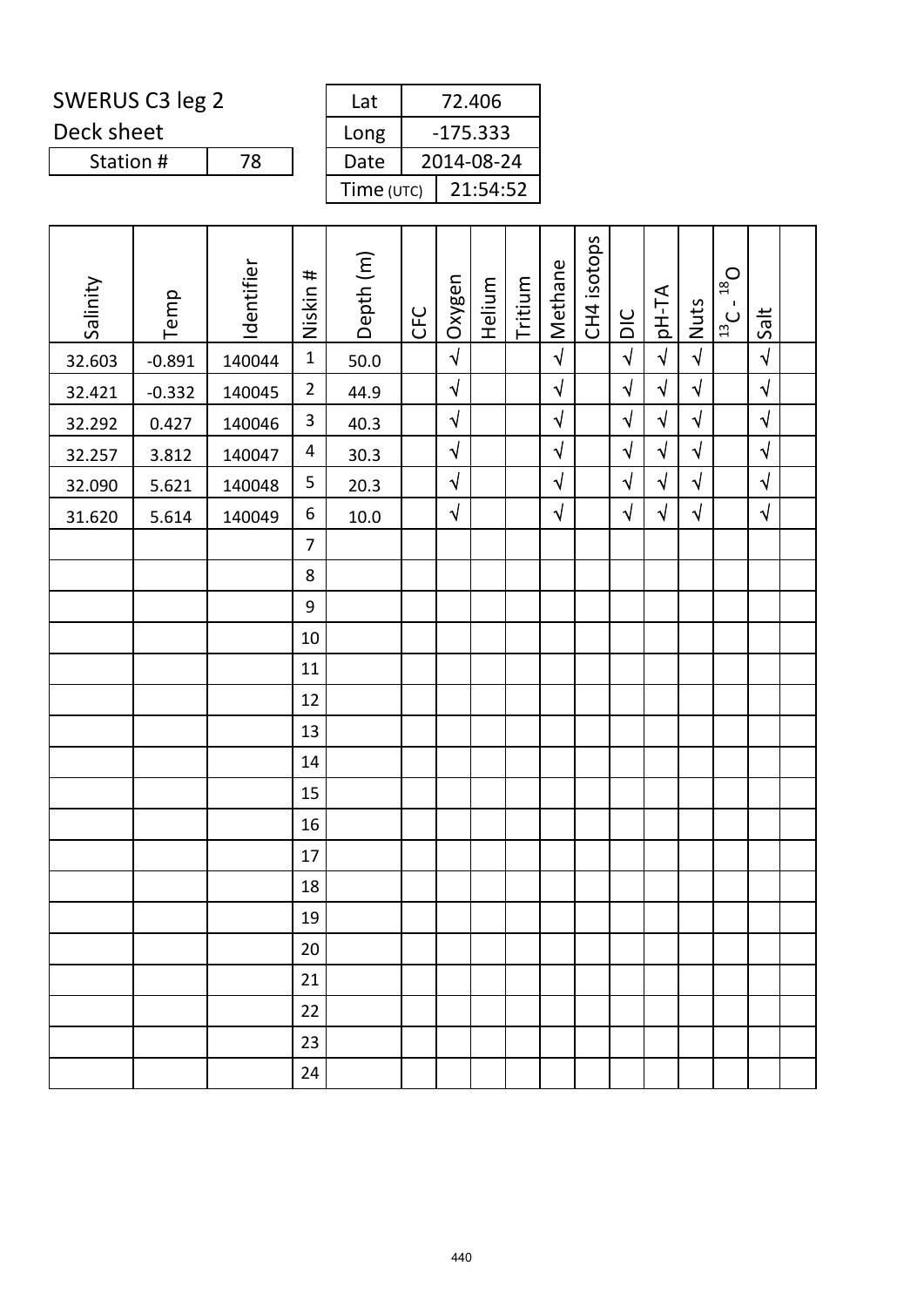Deck sheet

Station #

| -178.341   |
|------------|
| 2014-08-25 |
| 19:08:12   |
|            |

| Salinity | Temp     | Identifier | $\pmb{\mp}$<br>Niskin | Depth (m) | <b>CFC</b> | Oxygen     | Helium | Tritium | Methane    | CH4 isotops | DIC        | pH-TA      | Nuts       | $O_{\text{gt}}$<br>$\mathbf{I}$<br>$\frac{1}{13}$ C | Salt       |  |
|----------|----------|------------|-----------------------|-----------|------------|------------|--------|---------|------------|-------------|------------|------------|------------|-----------------------------------------------------|------------|--|
| 32.990   | $-1.752$ | 140050     | $\mathbf{1}$          | 55.4      | $\sqrt{2}$ | $\sqrt{2}$ |        |         | $\sqrt{2}$ | $\sqrt{2}$  | $\sqrt{2}$ | $\sqrt{2}$ | $\sqrt{2}$ | $\sqrt{ }$                                          | $\sqrt{2}$ |  |
| 32.988   | $-1.756$ | 140051     | $\overline{2}$        | $50.1$    | $\sqrt{ }$ | $\sqrt{2}$ |        |         | $\sqrt{ }$ | $\sqrt{}$   | $\sqrt{}$  | $\sqrt{ }$ | $\sqrt{2}$ | $\sqrt{ }$                                          | $\sqrt{2}$ |  |
| 32.930   | $-1.754$ | 140052     | $\mathbf{3}$          | 44.7      | $\sqrt{2}$ | $\sqrt{ }$ |        |         | $\sqrt{}$  |             | $\sqrt{ }$ | $\sqrt{ }$ | $\sqrt{}$  | $\sqrt{ }$                                          | $\sqrt{ }$ |  |
| 32.840   | $-1.738$ | 140053     | 4                     | 39.8      |            | $\sqrt{2}$ |        |         | $\sqrt{ }$ | $\sqrt{}$   | $\sqrt{}$  | $\sqrt{2}$ | $\sqrt{}$  |                                                     | $\sqrt{2}$ |  |
| 32.524   | $-1.490$ | 140054     | 5                     | 29.5      | $\sqrt{ }$ | $\sqrt{ }$ |        |         | $\sqrt{ }$ | $\sqrt{}$   | $\sqrt{ }$ | $\sqrt{ }$ | $\sqrt{}$  | $\sqrt{ }$                                          | $\sqrt{ }$ |  |
| 31.317   | $-0.761$ | 140055     | $\boldsymbol{6}$      | 19.4      |            | $\sqrt{ }$ |        |         | $\sqrt{}$  | $\sqrt{}$   | $\sqrt{ }$ | $\sqrt{ }$ | $\sqrt{}$  |                                                     | $\sqrt{}$  |  |
| 30.293   | 3.303    | 140056     | $\overline{7}$        | 10.4      | $\sqrt{ }$ | $\sqrt{ }$ |        |         | $\sqrt{}$  | $\sqrt{ }$  | $\sqrt{ }$ | $\sqrt{ }$ | $\sqrt{}$  | $\sqrt{ }$                                          | $\sqrt{ }$ |  |
|          |          |            | 8                     |           |            |            |        |         |            |             |            |            |            |                                                     |            |  |
|          |          |            | $9\,$                 |           |            |            |        |         |            |             |            |            |            |                                                     |            |  |
|          |          |            | 10                    |           |            |            |        |         |            |             |            |            |            |                                                     |            |  |
|          |          |            | 11                    |           |            |            |        |         |            |             |            |            |            |                                                     |            |  |
|          |          |            | 12                    |           |            |            |        |         |            |             |            |            |            |                                                     |            |  |
|          |          |            | 13                    |           |            |            |        |         |            |             |            |            |            |                                                     |            |  |
|          |          |            | 14                    |           |            |            |        |         |            |             |            |            |            |                                                     |            |  |
|          |          |            | 15                    |           |            |            |        |         |            |             |            |            |            |                                                     |            |  |
|          |          |            | 16                    |           |            |            |        |         |            |             |            |            |            |                                                     |            |  |
|          |          |            | 17                    |           |            |            |        |         |            |             |            |            |            |                                                     |            |  |
|          |          |            | 18                    |           |            |            |        |         |            |             |            |            |            |                                                     |            |  |
|          |          |            | 19                    |           |            |            |        |         |            |             |            |            |            |                                                     |            |  |
|          |          |            | 20                    |           |            |            |        |         |            |             |            |            |            |                                                     |            |  |
|          |          |            | 21                    |           |            |            |        |         |            |             |            |            |            |                                                     |            |  |
|          |          |            | 22                    |           |            |            |        |         |            |             |            |            |            |                                                     |            |  |
|          |          |            | 23                    |           |            |            |        |         |            |             |            |            |            |                                                     |            |  |
|          |          |            | 24                    |           |            |            |        |         |            |             |            |            |            |                                                     |            |  |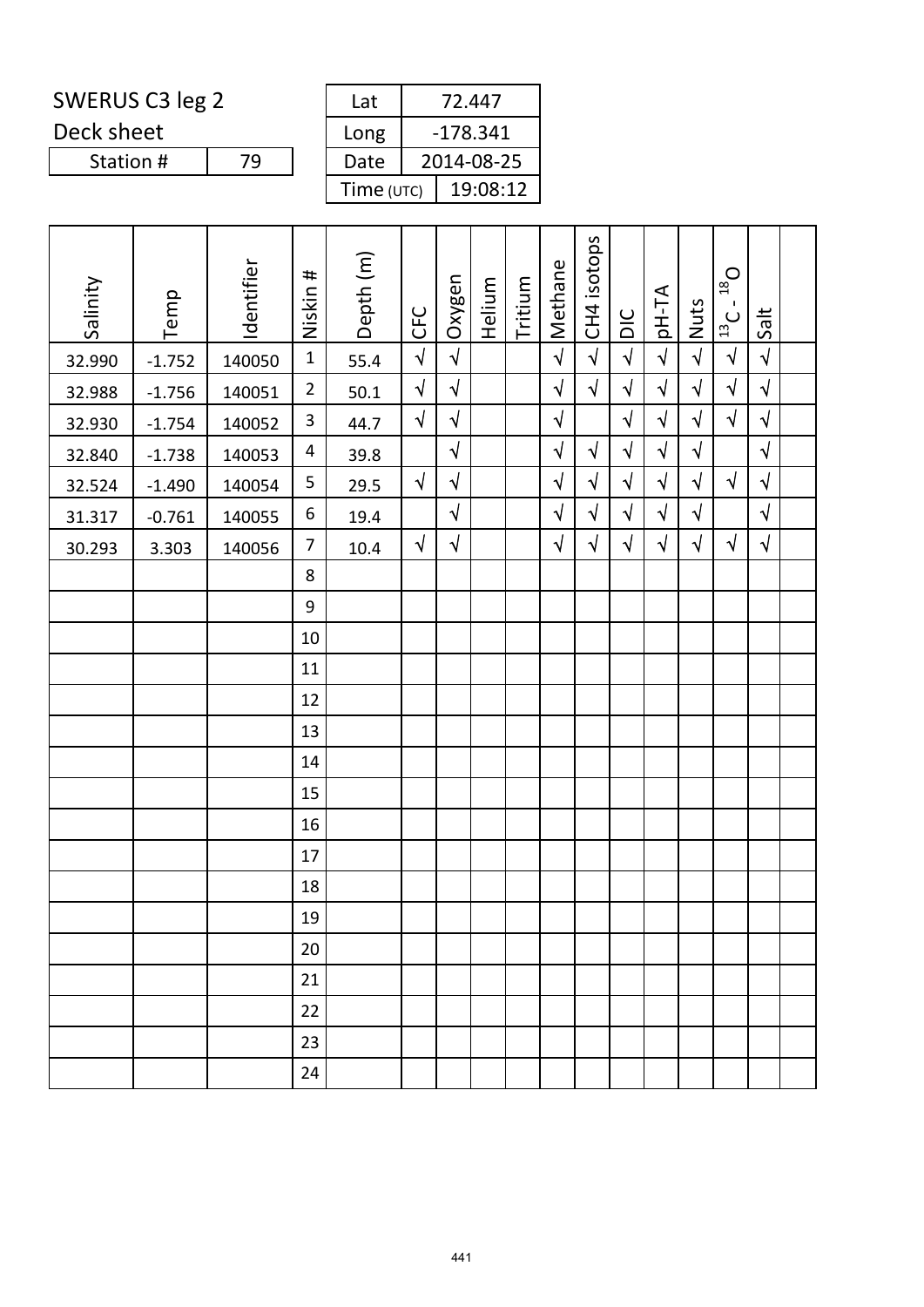| SWERUS C3 leg 2 | Lat |
|-----------------|-----|
|-----------------|-----|

Deck sheet

Station #

| Lat        | 72.594     |
|------------|------------|
| Long       | $-177.726$ |
| Date       | 2014-08-25 |
| Time (UTC) | 21:45:25   |

| Salinity | Temp     | Identifier | Niskin #         | Depth (m) | <b>CFC</b> | Oxygen     | Helium | Tritium | Methane    | CH4 isotops | DIC        | pH-TA      | Nuts       | $O_{81}$<br>$\mathbf{I}$<br>$\frac{1}{13}$ | Salt       | 131       |
|----------|----------|------------|------------------|-----------|------------|------------|--------|---------|------------|-------------|------------|------------|------------|--------------------------------------------|------------|-----------|
| 32.990   | $-1.752$ | 140050     | $\mathbf 1$      | 55.4      | $\sqrt{2}$ | $\sqrt{ }$ |        |         | $\sqrt{2}$ |             | $\sqrt{2}$ | $\sqrt{ }$ | $\sqrt{2}$ | $\sqrt{}$                                  | $\sqrt{2}$ | $\sqrt{}$ |
| 32.988   | $-1.756$ | 140051     | $\overline{2}$   | $50.1$    |            | $\sqrt{2}$ |        |         | $\sqrt{2}$ |             | $\sqrt{ }$ | $\sqrt{2}$ | $\sqrt{ }$ | $\sqrt{}$                                  | $\sqrt{2}$ |           |
| 32.930   | $-1.754$ | 140052     | $\mathbf{3}$     | 44.7      | $\sqrt{ }$ | $\sqrt{2}$ |        |         | $\sqrt{}$  |             | $\sqrt{ }$ | $\sqrt{ }$ | $\sqrt{ }$ | $\sqrt{ }$                                 | $\sqrt{2}$ | $\sqrt{}$ |
| 32.840   | $-1.738$ | 140053     | 4                | 39.8      |            | $\sqrt{}$  |        |         | $\sqrt{}$  |             | $\sqrt{ }$ | $\sqrt{ }$ | $\sqrt{}$  |                                            | $\sqrt{ }$ |           |
| 32.524   | $-1.490$ | 140054     | $\mathsf S$      | 29.5      | $\sqrt{2}$ | $\sqrt{}$  |        |         | $\sqrt{ }$ |             | $\sqrt{}$  | $\sqrt{ }$ | $\sqrt{}$  | $\sqrt{ }$                                 | $\sqrt{ }$ |           |
| 31.317   | $-0.761$ | 140055     | $\boldsymbol{6}$ | 19.4      |            | $\sqrt{2}$ |        |         | $\sqrt{}$  |             | $\sqrt{ }$ | $\sqrt{2}$ | $\sqrt{2}$ |                                            | $\sqrt{ }$ |           |
| 30.293   | 3.303    | 140056     | $\overline{7}$   | 10.4      | $\sqrt{ }$ | $\sqrt{ }$ |        |         | $\sqrt{ }$ |             | $\sqrt{}$  | $\sqrt{ }$ | $\sqrt{}$  | $\sqrt{ }$                                 | $\sqrt{ }$ | $\sqrt{}$ |
|          |          |            | $\,8\,$          |           |            |            |        |         |            |             |            |            |            |                                            |            |           |
|          |          |            | 9                |           |            |            |        |         |            |             |            |            |            |                                            |            |           |
|          |          |            | 10               |           |            |            |        |         |            |             |            |            |            |                                            |            |           |
|          |          |            | 11               |           |            |            |        |         |            |             |            |            |            |                                            |            |           |
|          |          |            | 12               |           |            |            |        |         |            |             |            |            |            |                                            |            |           |
|          |          |            | 13               |           |            |            |        |         |            |             |            |            |            |                                            |            |           |
|          |          |            | 14               |           |            |            |        |         |            |             |            |            |            |                                            |            |           |
|          |          |            | 15               |           |            |            |        |         |            |             |            |            |            |                                            |            |           |
|          |          |            | 16               |           |            |            |        |         |            |             |            |            |            |                                            |            |           |
|          |          |            | 17               |           |            |            |        |         |            |             |            |            |            |                                            |            |           |
|          |          |            | 18               |           |            |            |        |         |            |             |            |            |            |                                            |            |           |
|          |          |            | 19               |           |            |            |        |         |            |             |            |            |            |                                            |            |           |
|          |          |            | 20               |           |            |            |        |         |            |             |            |            |            |                                            |            |           |
|          |          |            | 21               |           |            |            |        |         |            |             |            |            |            |                                            |            |           |
|          |          |            | 22               |           |            |            |        |         |            |             |            |            |            |                                            |            |           |
|          |          |            | 23               |           |            |            |        |         |            |             |            |            |            |                                            |            |           |
|          |          |            | 24               |           |            |            |        |         |            |             |            |            |            |                                            |            |           |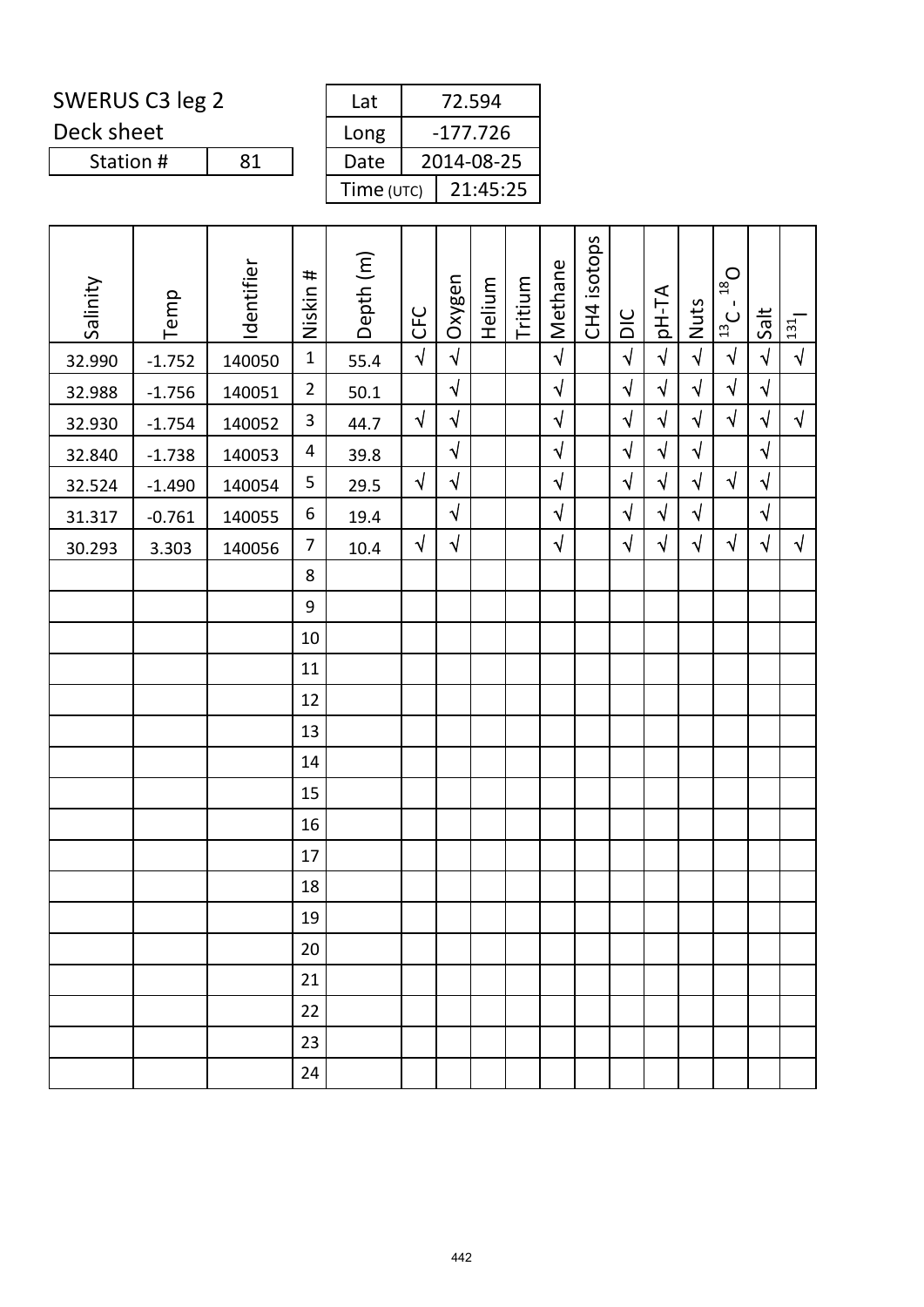Deck sheet

Station #

| Lat        | 72.747     |
|------------|------------|
| Long       | $-177.064$ |
| Date       | 2014-08-26 |
| Time (UTC) | 00:25:59   |

| Salinity | Temp     | Identifier | #<br>Niskin    | Depth (m) | <b>CFC</b> | Oxygen     | Helium     | Tritium    | Methane    | CH4 isotops | DIC        | pH-TA      | Nuts       | $O_{\text{gt}}$<br>$\mathbf{I}$<br>$\frac{1}{12}$ | Salt       |  |
|----------|----------|------------|----------------|-----------|------------|------------|------------|------------|------------|-------------|------------|------------|------------|---------------------------------------------------|------------|--|
| 32.773   | $-1.662$ | 140064     | $\mathbf{1}$   | 68.5      | $\sqrt{2}$ | $\sqrt{2}$ | $\sqrt{2}$ | $\sqrt{2}$ | $\sqrt{2}$ | $\sqrt{2}$  | $\sqrt{2}$ | $\sqrt{ }$ | $\sqrt{2}$ | $\sqrt{ }$                                        | $\sqrt{2}$ |  |
| 32.767   | $-1.668$ | 140065     | $\overline{2}$ | 63.7      |            | $\sqrt{2}$ |            |            | $\sqrt{ }$ |             | $\sqrt{2}$ | $\sqrt{ }$ | $\sqrt{2}$ |                                                   | $\sqrt{2}$ |  |
| 32.545   | $-1.725$ | 140066     | $\mathbf{3}$   | 54.6      |            | $\sqrt{}$  |            |            | $\sqrt{ }$ | $\sqrt{}$   | $\sqrt{ }$ | $\sqrt{ }$ | $\sqrt{}$  |                                                   | $\sqrt{2}$ |  |
| 32.504   | $-1.642$ | 140067     | 4              | 50.4      | $\sqrt{2}$ | $\sqrt{2}$ |            |            | $\sqrt{ }$ |             | $\sqrt{2}$ | $\sqrt{ }$ | $\sqrt{2}$ | $\sqrt{}$                                         | $\sqrt{2}$ |  |
| 32.383   | $-1.498$ | 140068     | 5              | 40.1      |            | $\sqrt{ }$ |            |            | $\sqrt{ }$ | $\sqrt{}$   | $\sqrt{ }$ | $\sqrt{ }$ | $\sqrt{2}$ |                                                   | $\sqrt{2}$ |  |
| 32.148   | $-1.075$ | 140069     | 6              | 30.0      | $\sqrt{}$  | $\sqrt{ }$ |            |            | $\sqrt{}$  |             | $\sqrt{}$  | $\sqrt{ }$ | $\sqrt{}$  | $\sqrt{}$                                         | $\sqrt{}$  |  |
| 31.675   | 0.042    | 140070     | 7              | 19.9      |            | $\sqrt{ }$ |            |            | $\sqrt{ }$ | $\sqrt{}$   | $\sqrt{2}$ | $\sqrt{ }$ | $\sqrt{2}$ |                                                   | $\sqrt{2}$ |  |
| 30.188   | 2.913    | 140071     | 8              | 10.2      | $\sqrt{ }$ | $\sqrt{ }$ | $\sqrt{ }$ | $\sqrt{ }$ | $\sqrt{ }$ | $\sqrt{}$   | $\sqrt{}$  | $\sqrt{ }$ | $\sqrt{}$  | $\sqrt{ }$                                        | $\sqrt{2}$ |  |
|          |          |            | 9              |           |            |            |            |            |            |             |            |            |            |                                                   |            |  |
|          |          |            | 10             |           |            |            |            |            |            |             |            |            |            |                                                   |            |  |
|          |          |            | 11             |           |            |            |            |            |            |             |            |            |            |                                                   |            |  |
|          |          |            | 12             |           |            |            |            |            |            |             |            |            |            |                                                   |            |  |
|          |          |            | 13             |           |            |            |            |            |            |             |            |            |            |                                                   |            |  |
|          |          |            | 14             |           |            |            |            |            |            |             |            |            |            |                                                   |            |  |
|          |          |            | 15             |           |            |            |            |            |            |             |            |            |            |                                                   |            |  |
|          |          |            | 16             |           |            |            |            |            |            |             |            |            |            |                                                   |            |  |
|          |          |            | 17             |           |            |            |            |            |            |             |            |            |            |                                                   |            |  |
|          |          |            | 18             |           |            |            |            |            |            |             |            |            |            |                                                   |            |  |
|          |          |            | 19             |           |            |            |            |            |            |             |            |            |            |                                                   |            |  |
|          |          |            | 20             |           |            |            |            |            |            |             |            |            |            |                                                   |            |  |
|          |          |            | 21             |           |            |            |            |            |            |             |            |            |            |                                                   |            |  |
|          |          |            | 22             |           |            |            |            |            |            |             |            |            |            |                                                   |            |  |
|          |          |            | 23             |           |            |            |            |            |            |             |            |            |            |                                                   |            |  |
|          |          |            | 24             |           |            |            |            |            |            |             |            |            |            |                                                   |            |  |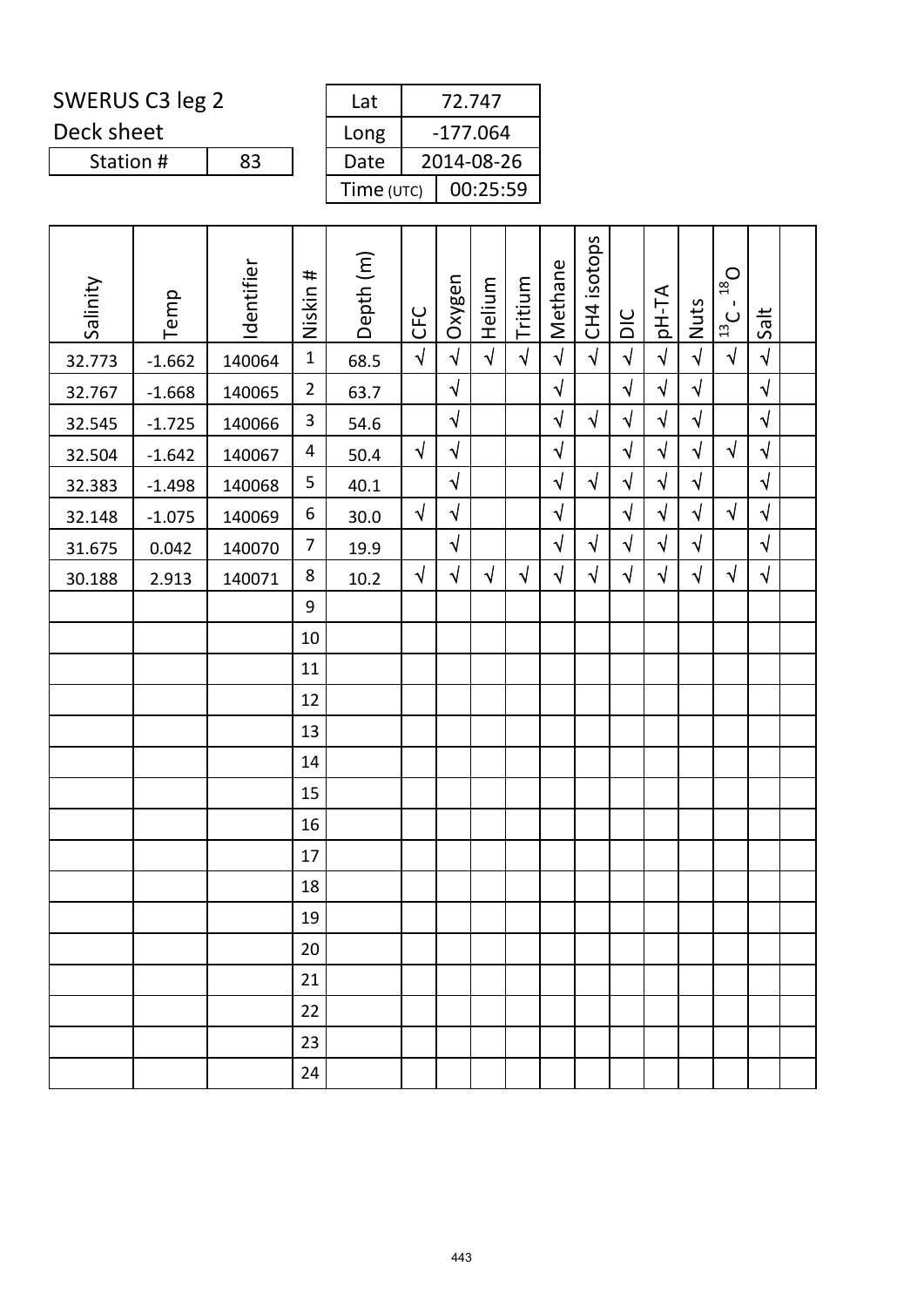| SWERUS C3 leg 2 |    | Lat          | 72.889     |
|-----------------|----|--------------|------------|
| Deck sheet      |    | Long         | $-176.418$ |
| Station #       | 85 | Date         | 2014-08-26 |
|                 |    | Time $(UTC)$ | 03:14:46   |

| Salinity | Temp     | Identifier | Niskin #       | Depth (m) | <b>CFC</b> | Oxygen     | Helium     | Tritium    | Methane                | CH4 isotops | $\frac{C}{D}$ | pH-TA      | Nuts       | $D_{\rm SI}$<br>$\blacksquare$<br>$\frac{13}{13}$ | <b>Salt</b> |            |
|----------|----------|------------|----------------|-----------|------------|------------|------------|------------|------------------------|-------------|---------------|------------|------------|---------------------------------------------------|-------------|------------|
| 34.308   | $-0.345$ | 140072     | $\mathbf 1$    | 109.2     | $\sqrt{ }$ | $\sqrt{ }$ | $\sqrt{ }$ | $\sqrt{ }$ | $\sqrt{ }$             | $\sqrt{2}$  | $\sqrt{ }$    | $\sqrt{ }$ | $\sqrt{}$  | $\sqrt{ }$                                        | $\sqrt{ }$  | Misstriped |
| 33.840   | $-0.849$ | 140073     | $\overline{2}$ | 104.2     |            | $\sqrt{ }$ |            |            | $\sqrt{}$              |             | $\sqrt{}$     | $\sqrt{ }$ | $\sqrt{}$  |                                                   | $\sqrt{ }$  |            |
| 33.412   | $-1.204$ | 140074     | 3              | 100.4     |            | $\sqrt{ }$ |            |            | $\sqrt{ }$             | $\sqrt{ }$  | $\sqrt{ }$    | $\sqrt{ }$ | $\sqrt{ }$ |                                                   | $\sqrt{ }$  |            |
| 32.946   | $-1.728$ | 140075     | 4              | 90.2      | $\sqrt{ }$ | $\sqrt{ }$ |            |            | $\sqrt{ }$             |             | $\sqrt{}$     | $\sqrt{ }$ | $\sqrt{}$  | $\sqrt{}$                                         | $\sqrt{ }$  |            |
| 32.860   | $-1.679$ | 140076     | 5              | 80.1      |            | $\sqrt{ }$ |            |            | $\sqrt{ }$             | $\sqrt{ }$  | $\sqrt{}$     | $\sqrt{ }$ | $\sqrt{ }$ |                                                   | $\sqrt{2}$  |            |
| 32.763   | $-1.659$ | 140077     | 6              | 70.3      | $\sqrt{ }$ | $\sqrt{ }$ |            |            | $\sqrt{}$              |             | $\sqrt{}$     | $\sqrt{ }$ | $\sqrt{}$  | $\sqrt{ }$                                        | $\sqrt{2}$  |            |
| 32.553   | $-1.552$ | 140078     | $\overline{7}$ | 60.0      |            | $\sqrt{}$  |            |            | $\boldsymbol{\sqrt{}}$ | $\sqrt{ }$  | $\sqrt{}$     | $\sqrt{ }$ | $\sqrt{}$  |                                                   | $\sqrt{2}$  |            |
| 32.372   | $-1.613$ | 140079     | 8              | 49.9      | $\sqrt{ }$ | $\sqrt{ }$ |            |            | $\sqrt{2}$             |             | $\sqrt{ }$    | $\sqrt{ }$ | $\sqrt{}$  | $\sqrt{ }$                                        | $\sqrt{ }$  |            |
| 32.268   | $-1.624$ | 140080     | 9              | 39.9      |            | $\sqrt{ }$ |            |            | $\sqrt{2}$             |             | $\sqrt{}$     | $\sqrt{ }$ | $\sqrt{ }$ |                                                   | $\sqrt{2}$  |            |
| 32.028   | $-0.938$ | 140081     | 10             | 29.7      | $\sqrt{ }$ | $\sqrt{ }$ |            |            | $\sqrt{ }$             | $\sqrt{2}$  | $\sqrt{2}$    | $\sqrt{ }$ | $\sqrt{}$  | $\sqrt{}$                                         | $\sqrt{2}$  |            |
| 31.544   | 4.825    | 140082     | 11             | 19.4      |            | $\sqrt{ }$ |            |            | $\sqrt{}$              |             | $\sqrt{ }$    | $\sqrt{ }$ | $\sqrt{}$  |                                                   | $\sqrt{ }$  |            |
| 29.706   | 2.314    | 140083     | 12             | 10.0      | $\sqrt{ }$ | $\sqrt{ }$ | $\sqrt{ }$ | $\sqrt{ }$ | $\sqrt{}$              | $\sqrt{}$   | $\sqrt{}$     | $\sqrt{ }$ | $\sqrt{ }$ | $\sqrt{}$                                         | $\sqrt{}$   |            |
|          |          |            | 13             |           |            |            |            |            |                        |             |               |            |            |                                                   |             |            |
|          |          |            | 14             |           |            |            |            |            |                        |             |               |            |            |                                                   |             |            |
|          |          |            | 15             |           |            |            |            |            |                        |             |               |            |            |                                                   |             |            |
|          |          |            | 16             |           |            |            |            |            |                        |             |               |            |            |                                                   |             |            |
|          |          |            | 17             |           |            |            |            |            |                        |             |               |            |            |                                                   |             |            |
|          |          |            | 18             |           |            |            |            |            |                        |             |               |            |            |                                                   |             |            |
|          |          |            | 19             |           |            |            |            |            |                        |             |               |            |            |                                                   |             |            |
|          |          |            | 20             |           |            |            |            |            |                        |             |               |            |            |                                                   |             |            |
|          |          |            | 21             |           |            |            |            |            |                        |             |               |            |            |                                                   |             |            |
|          |          |            | 22             |           |            |            |            |            |                        |             |               |            |            |                                                   |             |            |
|          |          |            | 23             |           |            |            |            |            |                        |             |               |            |            |                                                   |             |            |
|          |          |            | 24             |           |            |            |            |            |                        |             |               |            |            |                                                   |             |            |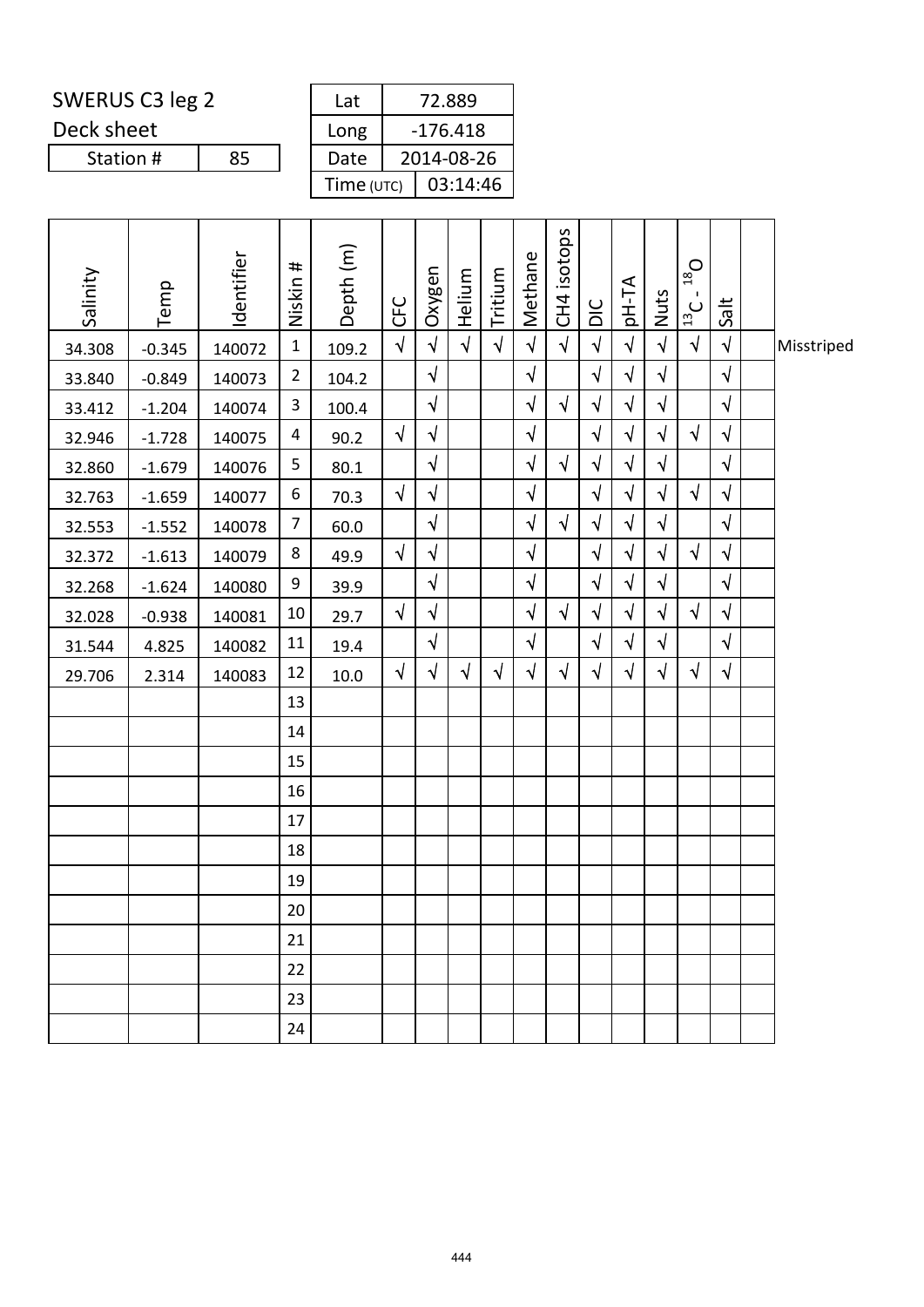Deck sheet

Station #

| Lat        | 72.854     |
|------------|------------|
| Long       | $-175.972$ |
| Date       | 2014-08-26 |
| Time (UTC) | 11:30:58   |

| Salinity | Temp     | Identifier | #<br>Niskin    | Depth (m) | CFC        | Oxygen     | Helium | Tritium | Methane    | CH4 isotops | DIC        | pH-TA      | Nuts       | $D_{\text{gt}}$<br>$\mathbf{I}$<br>$\frac{1}{12}$ | Salt       |  |
|----------|----------|------------|----------------|-----------|------------|------------|--------|---------|------------|-------------|------------|------------|------------|---------------------------------------------------|------------|--|
| 34.365   | $-0.264$ | 140084     | $\mathbf{1}$   | 114.7     | $\sqrt{ }$ | $\sqrt{ }$ |        |         | $\sqrt{2}$ |             | $\sqrt{2}$ | $\sqrt{2}$ | $\sqrt{2}$ | $\sqrt{ }$                                        | $\sqrt{2}$ |  |
| 34.365   | $-0.263$ | 140085     | $\overline{2}$ | 109.5     |            | $\sqrt{ }$ |        |         | $\sqrt{2}$ |             | $\sqrt{}$  | $\sqrt{2}$ | $\sqrt{ }$ |                                                   | $\sqrt{2}$ |  |
| 33.391   | $-1.232$ | 140086     | $\overline{3}$ | 98.0      | $\sqrt{}$  | $\sqrt{ }$ |        |         | $\sqrt{ }$ |             | $\sqrt{}$  | $\sqrt{2}$ | $\sqrt{2}$ |                                                   | $\sqrt{ }$ |  |
| 32.933   | $-1.651$ | 140087     | $\overline{4}$ | 85.4      | $\sqrt{}$  | $\sqrt{ }$ |        |         | $\sqrt{}$  |             | $\sqrt{}$  | $\sqrt{}$  | $\sqrt{}$  | $\sqrt{ }$                                        | $\sqrt{ }$ |  |
| 32.700   | $-1.581$ | 140088     | 5              | 70.1      |            | $\sqrt{ }$ |        |         | $\sqrt{ }$ |             | $\sqrt{}$  | $\sqrt{2}$ | $\sqrt{2}$ |                                                   | $\sqrt{2}$ |  |
| 32.524   | $-1.585$ | 140089     | 6              | 54.9      | $\sqrt{ }$ | $\sqrt{}$  |        |         | $\sqrt{ }$ |             | $\sqrt{ }$ | $\sqrt{2}$ | $\sqrt{}$  | $\sqrt{ }$                                        | $\sqrt{ }$ |  |
| 32.378   | $-1.534$ | 140090     | 7              | 39.8      |            | $\sqrt{ }$ |        |         | $\sqrt{2}$ |             | $\sqrt{}$  | $\sqrt{}$  | $\sqrt{}$  |                                                   | $\sqrt{ }$ |  |
| 32.173   | $-1.261$ | 140091     | 8              | 30.2      | $\sqrt{ }$ | $\sqrt{ }$ |        |         | $\sqrt{ }$ |             | $\sqrt{}$  | $\sqrt{ }$ | $\sqrt{}$  | $\sqrt{}$                                         | $\sqrt{2}$ |  |
| 31.695   | 2.411    | 140092     | 9              | 20.0      |            | $\sqrt{ }$ |        |         | $\sqrt{ }$ |             | $\sqrt{}$  | $\sqrt{}$  | $\sqrt{ }$ |                                                   | $\sqrt{ }$ |  |
| 30.820   | 4.050    | 140093     | 10             | 10.1      | $\sqrt{2}$ | $\sqrt{ }$ |        |         | $\sqrt{2}$ |             | $\sqrt{}$  | $\sqrt{ }$ | $\sqrt{}$  | $\sqrt{}$                                         | $\sqrt{ }$ |  |
|          |          |            | 11             |           |            |            |        |         |            |             |            |            |            |                                                   |            |  |
|          |          |            | 12             |           |            |            |        |         |            |             |            |            |            |                                                   |            |  |
|          |          |            | 13             |           |            |            |        |         |            |             |            |            |            |                                                   |            |  |
|          |          |            | 14             |           |            |            |        |         |            |             |            |            |            |                                                   |            |  |
|          |          |            | 15             |           |            |            |        |         |            |             |            |            |            |                                                   |            |  |
|          |          |            | 16             |           |            |            |        |         |            |             |            |            |            |                                                   |            |  |
|          |          |            | 17             |           |            |            |        |         |            |             |            |            |            |                                                   |            |  |
|          |          |            | 18             |           |            |            |        |         |            |             |            |            |            |                                                   |            |  |
|          |          |            | 19             |           |            |            |        |         |            |             |            |            |            |                                                   |            |  |
|          |          |            | 20             |           |            |            |        |         |            |             |            |            |            |                                                   |            |  |
|          |          |            | 21             |           |            |            |        |         |            |             |            |            |            |                                                   |            |  |
|          |          |            | 22             |           |            |            |        |         |            |             |            |            |            |                                                   |            |  |
|          |          |            | 23             |           |            |            |        |         |            |             |            |            |            |                                                   |            |  |
|          |          |            | 24             |           |            |            |        |         |            |             |            |            |            |                                                   |            |  |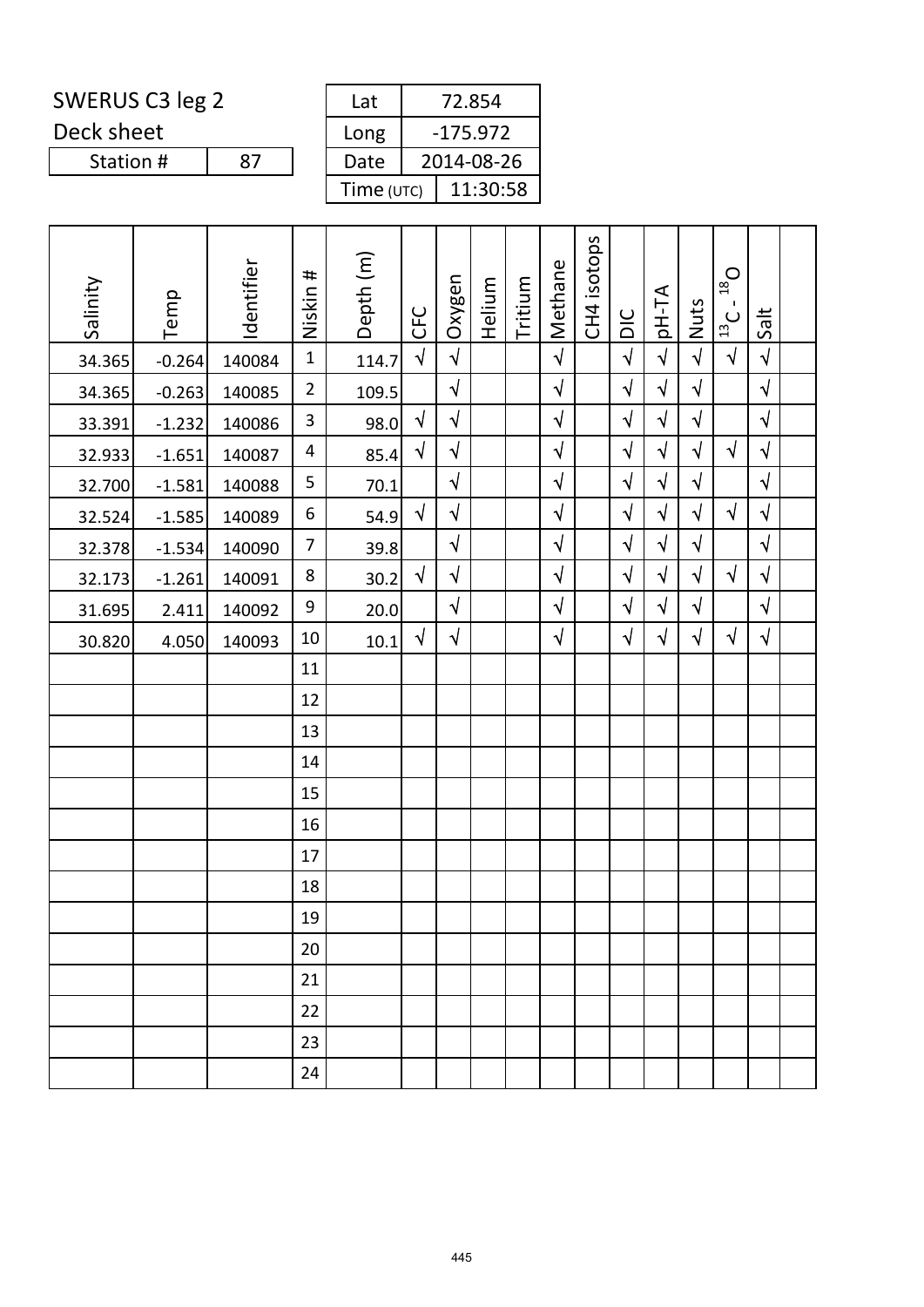Deck sheet

Station #

| Lat        | 72.814     |  |  |  |  |  |  |
|------------|------------|--|--|--|--|--|--|
| Long       | $-175.510$ |  |  |  |  |  |  |
| Date       | 2014-08-26 |  |  |  |  |  |  |
| Time (UTC) | 15:54:42   |  |  |  |  |  |  |

| Salinity | Temp     | Identifier | #<br>Niskin    | Depth (m) | <b>CFC</b> | Oxygen     | Helium | Tritium | Methane    | CH4 isotops | DIC        | pH-TA      | Nuts       | $O_{\text{gt}}$<br>$\blacksquare$<br>$\frac{1}{12}$ | Salt       |  |
|----------|----------|------------|----------------|-----------|------------|------------|--------|---------|------------|-------------|------------|------------|------------|-----------------------------------------------------|------------|--|
| 32.914   | $-1.683$ | 140094     | $\mathbf{1}$   | 91.7      | $\sqrt{2}$ | $\sqrt{2}$ |        |         | $\sqrt{2}$ | $\sqrt{ }$  | $\sqrt{ }$ | $\sqrt{2}$ | $\sqrt{2}$ |                                                     | $\sqrt{ }$ |  |
| 32.882   | $-1.687$ | 140095     | $\overline{2}$ | 86.6      |            | $\sqrt{}$  |        |         | $\sqrt{}$  |             | $\sqrt{}$  | $\sqrt{2}$ | $\sqrt{2}$ |                                                     | $\sqrt{2}$ |  |
| 32.853   | $-1.694$ | 140096     | $\mathbf{3}$   | 80.4      |            | $\sqrt{}$  |        |         | $\sqrt{ }$ | $\sqrt{ }$  | $\sqrt{}$  | $\sqrt{ }$ | $\sqrt{ }$ |                                                     | $\sqrt{ }$ |  |
| 32.820   | $-1.672$ | 140097     | 4              | 70.3      | $\sqrt{ }$ | $\sqrt{ }$ |        |         | $\sqrt{ }$ |             | $\sqrt{ }$ | $\sqrt{}$  | $\sqrt{ }$ |                                                     | $\sqrt{ }$ |  |
| 32.765   | $-1.690$ | 140098     | 5              | 60.2      |            | $\sqrt{ }$ |        |         | $\sqrt{ }$ |             | $\sqrt{}$  | $\sqrt{2}$ | $\sqrt{2}$ |                                                     | $\sqrt{2}$ |  |
| 32.721   | $-1.641$ | 140099     | 6              | 49.8      | $\sqrt{ }$ | $\sqrt{}$  |        |         | $\sqrt{}$  | $\sqrt{ }$  | $\sqrt{}$  | $\sqrt{ }$ | $\sqrt{ }$ |                                                     | $\sqrt{2}$ |  |
| 32.526   | $-1.560$ | 140100     | $\overline{7}$ | 39.9      |            | $\sqrt{ }$ |        |         | $\sqrt{}$  |             | $\sqrt{ }$ | $\sqrt{}$  | $\sqrt{}$  |                                                     | $\sqrt{ }$ |  |
| 32.183   | $-1.221$ | 140101     | 8              | 30.3      | $\sqrt{ }$ | $\sqrt{}$  |        |         | $\sqrt{2}$ | $\sqrt{ }$  | $\sqrt{}$  | $\sqrt{ }$ | $\sqrt{}$  |                                                     | $\sqrt{2}$ |  |
| 31.644   | 4.994    | 140102     | 9              | 20.0      |            | $\sqrt{}$  |        |         | $\sqrt{}$  |             | $\sqrt{}$  | $\sqrt{}$  | $\sqrt{}$  |                                                     | $\sqrt{2}$ |  |
| 30.771   | 4.032    | 140103     | 10             | 10.3      | $\sqrt{ }$ | $\sqrt{}$  |        |         | $\sqrt{}$  | $\sqrt{ }$  | $\sqrt{ }$ | $\sqrt{ }$ | $\sqrt{}$  |                                                     | $\sqrt{ }$ |  |
|          |          |            | 11             |           |            |            |        |         |            |             |            |            |            |                                                     |            |  |
|          |          |            | 12             |           |            |            |        |         |            |             |            |            |            |                                                     |            |  |
|          |          |            | 13             |           |            |            |        |         |            |             |            |            |            |                                                     |            |  |
|          |          |            | 14             |           |            |            |        |         |            |             |            |            |            |                                                     |            |  |
|          |          |            | 15             |           |            |            |        |         |            |             |            |            |            |                                                     |            |  |
|          |          |            | 16             |           |            |            |        |         |            |             |            |            |            |                                                     |            |  |
|          |          |            | 17             |           |            |            |        |         |            |             |            |            |            |                                                     |            |  |
|          |          |            | 18             |           |            |            |        |         |            |             |            |            |            |                                                     |            |  |
|          |          |            | 19             |           |            |            |        |         |            |             |            |            |            |                                                     |            |  |
|          |          |            | 20             |           |            |            |        |         |            |             |            |            |            |                                                     |            |  |
|          |          |            | 21             |           |            |            |        |         |            |             |            |            |            |                                                     |            |  |
|          |          |            | 22             |           |            |            |        |         |            |             |            |            |            |                                                     |            |  |
|          |          |            | 23             |           |            |            |        |         |            |             |            |            |            |                                                     |            |  |
|          |          |            | 24             |           |            |            |        |         |            |             |            |            |            |                                                     |            |  |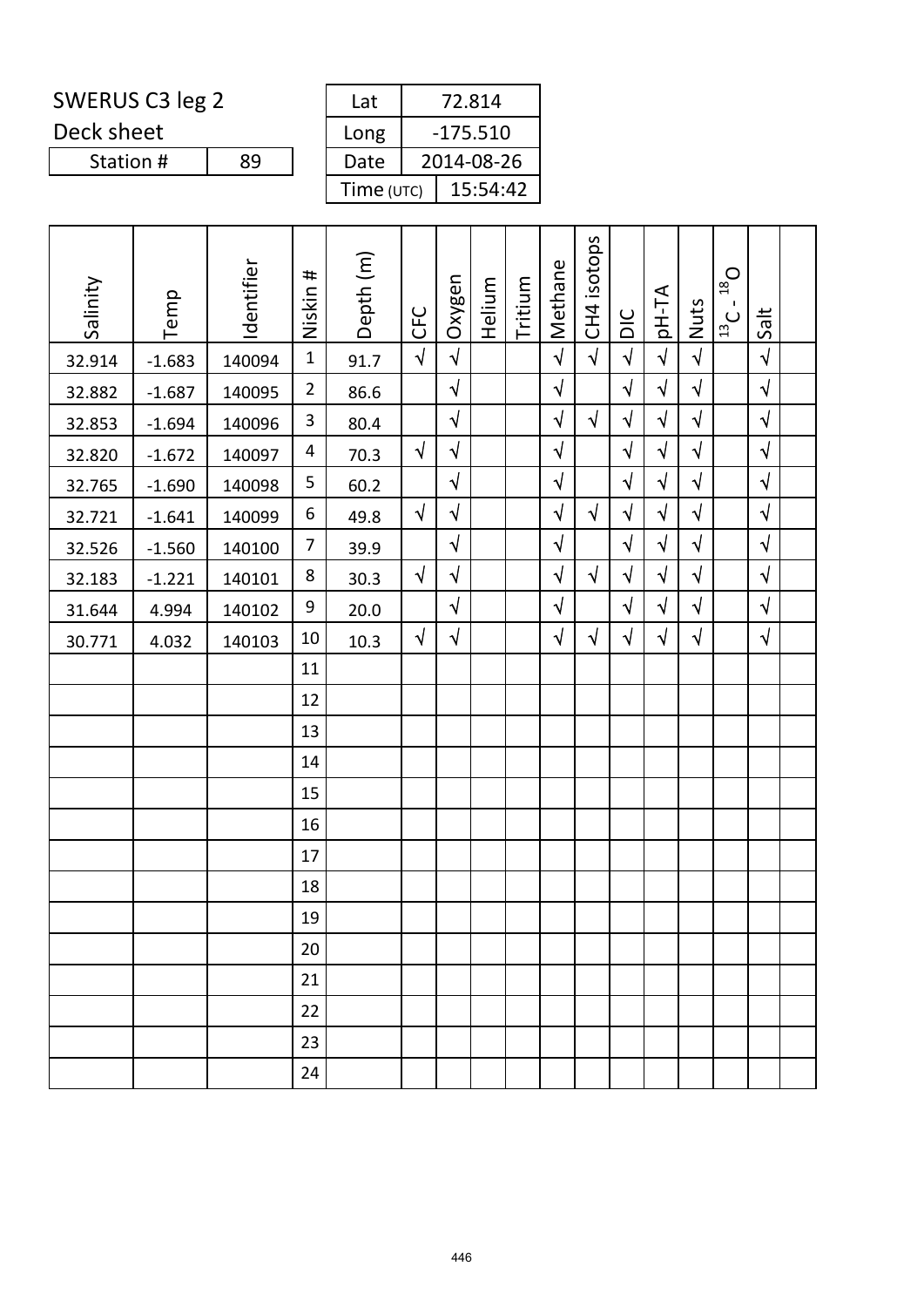Deck sheet

Station #

| 72.782<br>Lat |  |            |  |  |  |  |  |  |
|---------------|--|------------|--|--|--|--|--|--|
| Long          |  | $-175.139$ |  |  |  |  |  |  |
| Date          |  | 2014-08-26 |  |  |  |  |  |  |
| Time (UTC)    |  | 18:23:20   |  |  |  |  |  |  |

| Salinity | Temp     | Identifier | Niskin #         | Depth <sub>(m)</sub> | <b>CFC</b> | Oxygen     | Helium | Tritium | Methane    | CH4 isotops | DIC        | pH-TA      | Nuts       | $O_{\text{gt}}$<br>$\mathbf{I}$<br>$\frac{1}{12}$ | Salt       |  |
|----------|----------|------------|------------------|----------------------|------------|------------|--------|---------|------------|-------------|------------|------------|------------|---------------------------------------------------|------------|--|
| 32.742   | $-1.562$ | 140104     | $\mathbf{1}$     | 66.8                 | $\sqrt{ }$ | $\sqrt{2}$ |        |         | $\sqrt{2}$ |             | $\sqrt{ }$ | $\sqrt{ }$ | $\sqrt{2}$ |                                                   | $\sqrt{2}$ |  |
| 32.713   | $-1.528$ | 140105     | $\overline{2}$   | 61.7                 |            | $\sqrt{2}$ |        |         | $\sqrt{ }$ |             | $\sqrt{}$  | $\sqrt{ }$ | $\sqrt{2}$ |                                                   | $\sqrt{2}$ |  |
| 32.717   | $-1.476$ | 140106     | $\mathbf{3}$     | 54.9                 |            | $\sqrt{2}$ |        |         | $\sqrt{}$  |             | $\sqrt{ }$ | $\sqrt{ }$ | $\sqrt{2}$ |                                                   | $\sqrt{2}$ |  |
| 32.716   | $-1.460$ | 140107     | 4                | 50.5                 | $\sqrt{ }$ | $\sqrt{}$  |        |         | $\sqrt{ }$ |             | $\sqrt{}$  | $\sqrt{2}$ | $\sqrt{ }$ |                                                   | $\sqrt{2}$ |  |
| 32.672   | $-1.466$ | 140108     | 5                | 40.7                 |            | $\sqrt{ }$ |        |         | $\sqrt{2}$ |             | $\sqrt{ }$ | $\sqrt{ }$ | $\sqrt{2}$ |                                                   | $\sqrt{ }$ |  |
| 32.295   | $-0.265$ | 140109     | $\boldsymbol{6}$ | 30.7                 | $\sqrt{ }$ | $\sqrt{ }$ |        |         | $\sqrt{}$  |             | $\sqrt{}$  | $\sqrt{ }$ | $\sqrt{}$  |                                                   | $\sqrt{2}$ |  |
| 32.099   | 5.470    | 140110     | $\overline{7}$   | 20.7                 |            | $\sqrt{ }$ |        |         | $\sqrt{2}$ |             | $\sqrt{}$  | $\sqrt{ }$ | $\sqrt{}$  |                                                   | $\sqrt{2}$ |  |
| 31.225   | 4.943    | 140111     | 8                | $10.1\,$             | $\sqrt{ }$ | $\sqrt{}$  |        |         | $\sqrt{ }$ |             | $\sqrt{ }$ | $\sqrt{ }$ | $\sqrt{}$  |                                                   | $\sqrt{2}$ |  |
|          |          |            | 9                |                      |            |            |        |         |            |             |            |            |            |                                                   |            |  |
|          |          |            | 10               |                      |            |            |        |         |            |             |            |            |            |                                                   |            |  |
|          |          |            | 11               |                      |            |            |        |         |            |             |            |            |            |                                                   |            |  |
|          |          |            | 12               |                      |            |            |        |         |            |             |            |            |            |                                                   |            |  |
|          |          |            | 13               |                      |            |            |        |         |            |             |            |            |            |                                                   |            |  |
|          |          |            | 14               |                      |            |            |        |         |            |             |            |            |            |                                                   |            |  |
|          |          |            | 15               |                      |            |            |        |         |            |             |            |            |            |                                                   |            |  |
|          |          |            | 16               |                      |            |            |        |         |            |             |            |            |            |                                                   |            |  |
|          |          |            | 17               |                      |            |            |        |         |            |             |            |            |            |                                                   |            |  |
|          |          |            | 18               |                      |            |            |        |         |            |             |            |            |            |                                                   |            |  |
|          |          |            | 19               |                      |            |            |        |         |            |             |            |            |            |                                                   |            |  |
|          |          |            | 20               |                      |            |            |        |         |            |             |            |            |            |                                                   |            |  |
|          |          |            | 21               |                      |            |            |        |         |            |             |            |            |            |                                                   |            |  |
|          |          |            | 22               |                      |            |            |        |         |            |             |            |            |            |                                                   |            |  |
|          |          |            | 23               |                      |            |            |        |         |            |             |            |            |            |                                                   |            |  |
|          |          |            | 24               |                      |            |            |        |         |            |             |            |            |            |                                                   |            |  |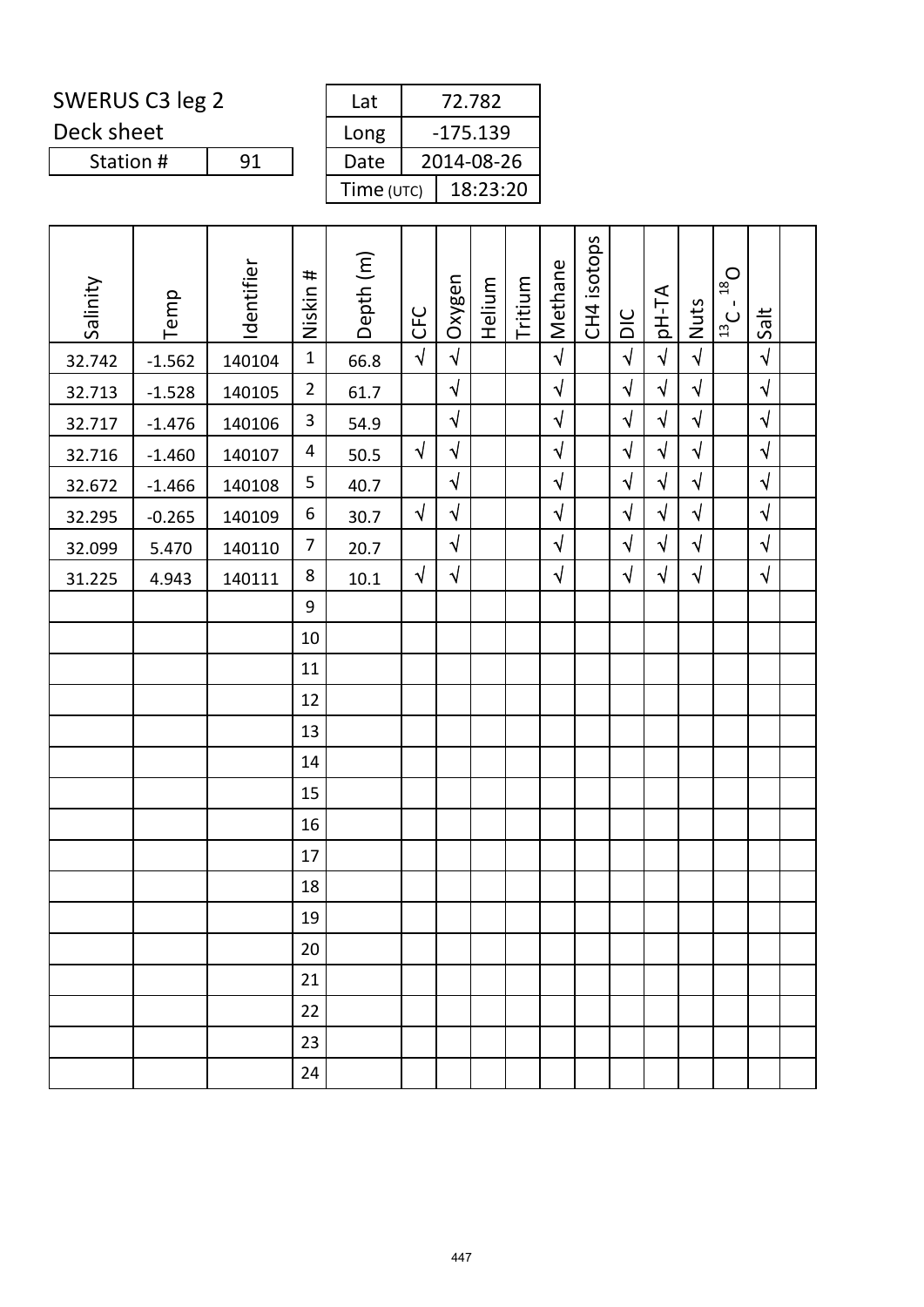Deck sheet

Station #

| Lat        | 74.967     |  |  |  |  |  |  |
|------------|------------|--|--|--|--|--|--|
| Long       | 179.755    |  |  |  |  |  |  |
| Date       | 2014-08-27 |  |  |  |  |  |  |
| Time (UTC) | 23:14:14   |  |  |  |  |  |  |

| Salinity | Temp     | Identifier | #<br>Niskin    | Depth (m) | <b>UHC</b> | Oxygen     | Helium     | Tritium    | Methane    | CH4 isotops | DIC        | pH-TA      | Nuts       | $O_{\text{gt}}$<br>$\mathbf{I}$<br>$\frac{13}{13}$ C | Salt       |  |
|----------|----------|------------|----------------|-----------|------------|------------|------------|------------|------------|-------------|------------|------------|------------|------------------------------------------------------|------------|--|
| 34.848   | 0.659    | 140112     | $\mathbf{1}$   | 337.9     | $\sqrt{2}$ | $\sqrt{}$  | $\sqrt{2}$ | $\sqrt{2}$ | $\sqrt{2}$ | $\sqrt{ }$  | $\sqrt{ }$ | $\sqrt{2}$ | $\sqrt{2}$ | $\sqrt{ }$                                           | $\sqrt{ }$ |  |
| 34.808   | 0.778    | 140113     | $\overline{2}$ | 300.8     | $\sqrt{ }$ | $\sqrt{ }$ |            |            | $\sqrt{}$  |             | $\sqrt{}$  | $\sqrt{ }$ | $\sqrt{}$  | $\sqrt{}$                                            | $\sqrt{ }$ |  |
| 34.660   | 0.328    | 140114     | $\mathbf{3}$   | 220.3     | $\sqrt{}$  | $\sqrt{}$  |            |            | $\sqrt{ }$ | $\sqrt{}$   | $\sqrt{}$  | $\sqrt{}$  | $\sqrt{}$  | $\sqrt{ }$                                           | $\sqrt{ }$ |  |
| 34.566   | 0.090    | 140115     | 4              | 200.1     | $\sqrt{}$  | $\sqrt{ }$ | $\sqrt{}$  | $\sqrt{ }$ | $\sqrt{ }$ |             | $\sqrt{}$  | $\sqrt{ }$ | $\sqrt{}$  | $\sqrt{}$                                            | $\sqrt{ }$ |  |
| 34.290   | $-0.497$ | 140116     | 5              | 172.4     |            | $\sqrt{ }$ |            |            | $\sqrt{ }$ |             | $\sqrt{}$  | $\sqrt{2}$ | $\sqrt{}$  |                                                      | $\sqrt{ }$ |  |
| 33.871   | $-0.987$ | 140117     | 6              | 150.7     | $\sqrt{}$  | $\sqrt{}$  |            |            | $\sqrt{ }$ |             | $\sqrt{}$  | $\sqrt{}$  | $\sqrt{}$  | $\sqrt{}$                                            | $\sqrt{ }$ |  |
| 32.861   | $-1.598$ | 140118     | $\overline{7}$ | 125.8     | $\sqrt{2}$ | $\sqrt{}$  |            |            | $\sqrt{2}$ |             | $\sqrt{}$  | $\sqrt{2}$ | $\sqrt{}$  | $\sqrt{}$                                            | $\sqrt{ }$ |  |
| 32.480   | $-1.598$ | 140119     | 8              | 100.5     |            | $\sqrt{}$  | $\sqrt{}$  | $\sqrt{ }$ | $\sqrt{}$  | $\sqrt{ }$  | $\sqrt{}$  | $\sqrt{ }$ | $\sqrt{2}$ |                                                      | $\sqrt{ }$ |  |
| 32.284   | $-1.623$ | 140120     | 9              | 80.5      | $\sqrt{}$  | $\sqrt{}$  |            |            | $\sqrt{ }$ |             | $\sqrt{}$  | $\sqrt{}$  | $\sqrt{}$  | $\sqrt{ }$                                           | $\sqrt{ }$ |  |
| 31.923   | $-1.494$ | 140121     | 10             | 60.4      |            | $\sqrt{}$  |            |            | $\sqrt{2}$ |             | $\sqrt{}$  | $\sqrt{2}$ | $\sqrt{2}$ |                                                      | $\sqrt{2}$ |  |
| 31.481   | $-1.529$ | 140122     | 11             | 50.1      | $\sqrt{ }$ | $\sqrt{}$  | $\sqrt{}$  | $\sqrt{ }$ | $\sqrt{}$  | $\sqrt{ }$  | $\sqrt{}$  | $\sqrt{2}$ | $\sqrt{}$  | $\sqrt{}$                                            | $\sqrt{ }$ |  |
| 30.883   | $-1.440$ | 140123     | 12             | 40.7      |            | $\sqrt{ }$ |            |            | $\sqrt{ }$ |             | $\sqrt{}$  | $\sqrt{ }$ | $\sqrt{ }$ |                                                      | $\sqrt{ }$ |  |
| 30.254   | $-1.310$ | 140124     | 13             | 30.4      | $\sqrt{ }$ | $\sqrt{}$  |            |            | $\sqrt{2}$ |             | $\sqrt{}$  | $\sqrt{2}$ | $\sqrt{ }$ | $\sqrt{ }$                                           | $\sqrt{2}$ |  |
| 29.190   | $-1.061$ | 140125     | 14             | 20.0      |            | $\sqrt{ }$ |            |            | $\sqrt{ }$ | $\sqrt{}$   | $\sqrt{}$  | $\sqrt{ }$ | $\sqrt{2}$ |                                                      | $\sqrt{ }$ |  |
| 28.147   | $-1.203$ | 140126     | 15             | 10.0      | $\sqrt{ }$ | $\sqrt{ }$ |            |            | $\sqrt{}$  | $\sqrt{}$   | $\sqrt{}$  | $\sqrt{}$  | $\sqrt{}$  | $\sqrt{}$                                            | $\sqrt{ }$ |  |
|          |          |            | 16             |           |            |            |            |            |            |             |            |            |            |                                                      |            |  |
|          |          |            | 17             |           |            |            |            |            |            |             |            |            |            |                                                      |            |  |
|          |          |            | 18             |           |            |            |            |            |            |             |            |            |            |                                                      |            |  |
|          |          |            | 19             |           |            |            |            |            |            |             |            |            |            |                                                      |            |  |
|          |          |            | 20             |           |            |            |            |            |            |             |            |            |            |                                                      |            |  |
|          |          |            | 21             |           |            |            |            |            |            |             |            |            |            |                                                      |            |  |
|          |          |            | 22             |           |            |            |            |            |            |             |            |            |            |                                                      |            |  |
|          |          |            | 23             |           |            |            |            |            |            |             |            |            |            |                                                      |            |  |
|          |          |            | 24             |           |            |            |            |            |            |             |            |            |            |                                                      |            |  |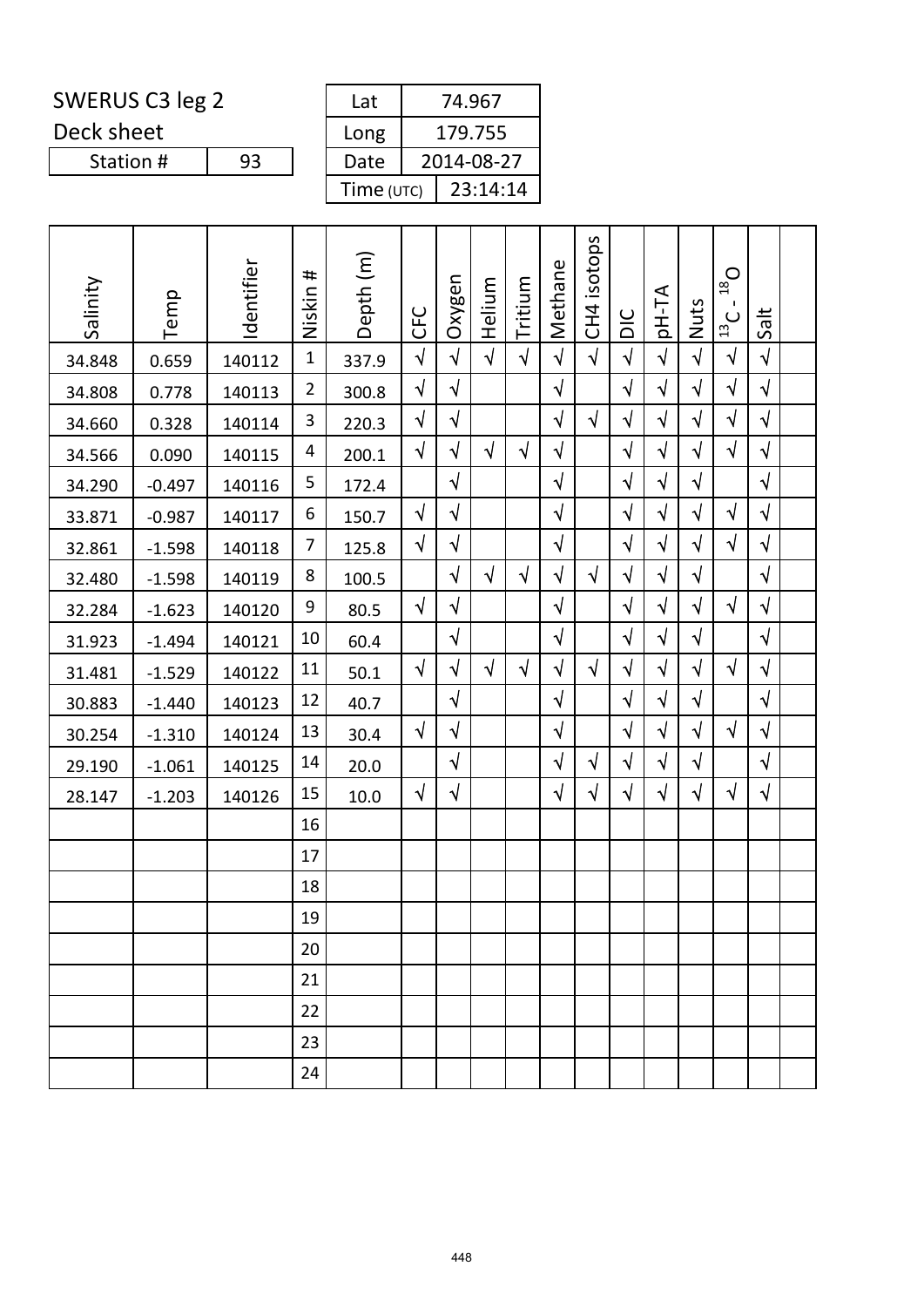| SWERUS C3 leg 2 | Lat |
|-----------------|-----|
|-----------------|-----|

Deck sheet

Station #

| Lat        | 75.179     |  |  |  |  |  |
|------------|------------|--|--|--|--|--|
| Long       | 179.865    |  |  |  |  |  |
| Date       | 2014-08-28 |  |  |  |  |  |
| Time (UTC) | 21:27:48   |  |  |  |  |  |

| Salinity | Temp     | Identifier | #<br>Niskin    | Depth (m) | <b>CFC</b> | Oxygen     | Helium     | Tritium    | Methane   | CH4 isotops | $rac{C}{D}$ | AT-Hq      | Nuts       | $18$ O<br>$\mathbf{I}$<br>$\frac{13}{2}$ C | Salt       |  |
|----------|----------|------------|----------------|-----------|------------|------------|------------|------------|-----------|-------------|-------------|------------|------------|--------------------------------------------|------------|--|
| 34.869   | 0.264    | 140127     | $\mathbf{1}$   | 546.3     | $\sqrt{ }$ | $\sqrt{}$  | $\sqrt{ }$ | $\sqrt{}$  | $\sqrt{}$ | $\sqrt{ }$  | $\sqrt{2}$  | $\sqrt{}$  | $\sqrt{ }$ | $\sqrt{ }$                                 | $\sqrt{ }$ |  |
| 34.858   | 0.410    | 140128     | $\overline{2}$ | 499.3     | $\sqrt{}$  | $\sqrt{}$  |            |            | $\sqrt{}$ |             | $\sqrt{}$   | $\sqrt{}$  | $\sqrt{ }$ | $\sqrt{}$                                  | $\sqrt{}$  |  |
| 34.852   | 0.661    | 140129     | 3              | 400.9     | $\sqrt{}$  | $\sqrt{ }$ |            |            | $\sqrt{}$ |             | $\sqrt{ }$  | $\sqrt{}$  | $\sqrt{ }$ |                                            | $\sqrt{ }$ |  |
| 34.847   | 0.771    | 140130     | 4              | 352.7     | $\sqrt{ }$ | $\sqrt{}$  |            |            | $\sqrt{}$ | $\sqrt{ }$  | $\sqrt{}$   | $\sqrt{}$  | $\sqrt{}$  | $\sqrt{ }$                                 | $\sqrt{ }$ |  |
| 34.818   | 0.782    | 140131     | 5              | 302.8     | $\sqrt{}$  | $\sqrt{}$  | $\sqrt{ }$ | $\sqrt{ }$ | $\sqrt{}$ |             | $\sqrt{}$   | $\sqrt{}$  | $\sqrt{ }$ |                                            | $\sqrt{}$  |  |
| 34.682   | 0.375    | 140132     | 6              | 237.3     | $\sqrt{}$  | $\sqrt{}$  |            |            | $\sqrt{}$ |             | $\sqrt{ }$  | $\sqrt{}$  | $\sqrt{}$  | $\sqrt{}$                                  | $\sqrt{ }$ |  |
| 34.521   | $-0.019$ | 140133     | $\overline{7}$ | 202.8     | $\sqrt{ }$ | $\sqrt{ }$ |            |            | $\sqrt{}$ | $\sqrt{ }$  | $\sqrt{}$   | $\sqrt{ }$ | $\sqrt{ }$ |                                            | $\sqrt{ }$ |  |
| 34.166   | $-0.719$ | 140134     | 8              | 176.3     | $\sqrt{}$  | $\sqrt{ }$ |            |            | $\sqrt{}$ |             | $\sqrt{}$   | $\sqrt{}$  | $\sqrt{}$  | $\sqrt{}$                                  | $\sqrt{}$  |  |
| 33.155   | $-1.374$ | 140135     | 9              | 143.2     | $\sqrt{2}$ | $\sqrt{}$  | $\sqrt{ }$ | $\sqrt{}$  | $\sqrt{}$ |             | $\sqrt{ }$  | $\sqrt{}$  | $\sqrt{ }$ |                                            | $\sqrt{ }$ |  |
| 32.814   | $-1.538$ | 140136     | 10             | 124.4     | $\sqrt{ }$ | $\sqrt{}$  |            |            | $\sqrt{}$ |             | $\sqrt{2}$  | $\sqrt{}$  | $\sqrt{}$  | $\sqrt{ }$                                 | $\sqrt{ }$ |  |
| 32.430   | $-1.619$ | 140137     | 11             | 100.3     |            | $\sqrt{2}$ |            |            | $\sqrt{}$ | $\sqrt{ }$  | $\sqrt{}$   | $\sqrt{}$  | $\sqrt{ }$ |                                            | $\sqrt{ }$ |  |
| 32.236   | $-1.615$ | 140138     | 12             | 80.6      | $\sqrt{}$  | $\sqrt{ }$ |            |            | $\sqrt{}$ |             | $\sqrt{}$   | $\sqrt{}$  | $\sqrt{}$  | $\sqrt{}$                                  | $\sqrt{}$  |  |
| 31.830   | $-1.481$ | 140139     | 13             | 60.6      |            | $\sqrt{}$  |            |            | $\sqrt{}$ |             | $\sqrt{2}$  | $\sqrt{}$  | $\sqrt{ }$ |                                            | $\sqrt{ }$ |  |
| 31.382   | $-1.471$ | 140140     | 14             | 50.3      | $\sqrt{ }$ | $\sqrt{}$  | $\sqrt{ }$ | $\sqrt{ }$ | $\sqrt{}$ |             | $\sqrt{2}$  | $\sqrt{}$  | $\sqrt{}$  | $\sqrt{ }$                                 | $\sqrt{ }$ |  |
| 30.712   | $-1.396$ | 140141     | 15             | 40.0      |            | $\sqrt{ }$ |            |            | $\sqrt{}$ |             | √           | $\sqrt{}$  | $\sqrt{}$  |                                            | $\sqrt{}$  |  |
| 30.000   | $-1.319$ | 140142     | 16             | 29.7      | $\sqrt{ }$ | $\sqrt{}$  |            |            | $\sqrt{}$ |             | $\sqrt{2}$  | $\sqrt{}$  | $\sqrt{}$  | $\sqrt{ }$                                 | $\sqrt{ }$ |  |
| 29.122   | $-1.130$ | 140143     | 17             | 19.4      |            | $\sqrt{}$  |            |            | √         | $\sqrt{ }$  | $\sqrt{}$   | $\sqrt{}$  | $\sqrt{}$  |                                            | $\sqrt{ }$ |  |
| 28.049   | $-1.263$ | 140144     | 18             | 10.4      | $\sqrt{}$  | $\sqrt{}$  |            |            | $\sqrt{}$ | $\sqrt{}$   | $\sqrt{}$   | $\sqrt{}$  | $\sqrt{}$  | $\sqrt{}$                                  | $\sqrt{ }$ |  |
|          |          |            | 19             |           |            |            |            |            |           |             |             |            |            |                                            |            |  |
|          |          |            | 20             |           |            |            |            |            |           |             |             |            |            |                                            |            |  |
|          |          |            | 21             |           |            |            |            |            |           |             |             |            |            |                                            |            |  |
|          |          |            | 22             |           |            |            |            |            |           |             |             |            |            |                                            |            |  |
|          |          |            | 23             |           |            |            |            |            |           |             |             |            |            |                                            |            |  |
|          |          |            | 24             |           |            |            |            |            |           |             |             |            |            |                                            |            |  |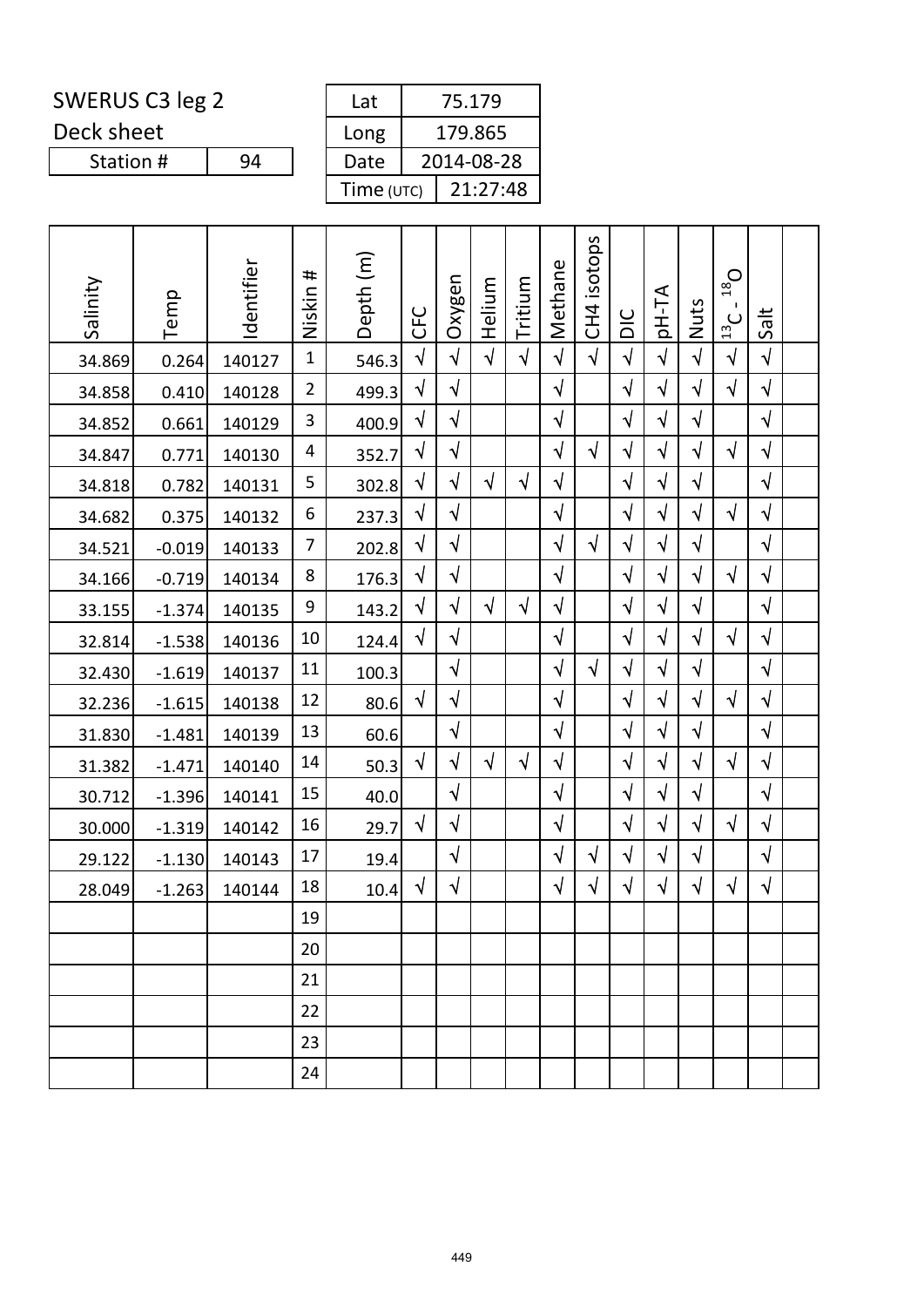| SWERUS C3 leg 2 | Lat |
|-----------------|-----|
|-----------------|-----|

Deck sheet

Station #

|            | 75.477     |  |  |  |  |  |
|------------|------------|--|--|--|--|--|
|            | $-179.764$ |  |  |  |  |  |
|            | 2014-08-29 |  |  |  |  |  |
| Time (UTC) | 20:58:34   |  |  |  |  |  |
|            |            |  |  |  |  |  |

| Salinity | Temp     | Identifier | #<br>Niskin    | Depth (m) | <b>UHC</b> | Oxygen     | Helium     | Tritium    | Methane    | CH4 isotops | $rac{C}{D}$ | <b>AT-Hq</b> | Nuts       | $Q_{\text{gt}}$<br>$\mathbf{I}$<br>$\frac{13}{2}$ C | Salt       |  |
|----------|----------|------------|----------------|-----------|------------|------------|------------|------------|------------|-------------|-------------|--------------|------------|-----------------------------------------------------|------------|--|
| 34.882   | $-0.254$ | 140145     | $\mathbf{1}$   | 944.3     | $\sqrt{2}$ | $\sqrt{2}$ | $\sqrt{2}$ | $\sqrt{2}$ | $\sqrt{2}$ | $\sqrt{2}$  | $\sqrt{2}$  | $\sqrt{2}$   | $\sqrt{2}$ | $\sqrt{2}$                                          | $\sqrt{}$  |  |
| 34.875   | $-0.118$ | 140146     | $\overline{2}$ | 899.3     | $\sqrt{}$  | $\sqrt{}$  | $\sqrt{ }$ | $\sqrt{ }$ | $\sqrt{}$  |             | $\sqrt{}$   | $\sqrt{}$    | $\sqrt{2}$ |                                                     | $\sqrt{ }$ |  |
| 34.853   | 0.616    | 140147     | 3              | 503.5     | $\sqrt{}$  | $\sqrt{}$  | $\sqrt{ }$ | $\sqrt{}$  | $\sqrt{ }$ | $\sqrt{}$   | $\sqrt{}$   | $\sqrt{}$    | $\sqrt{}$  | $\sqrt{ }$                                          | $\sqrt{}$  |  |
| 34.838   | 0.698    | 140148     | 4              | 444.6     | $\sqrt{}$  | $\sqrt{}$  |            |            | $\sqrt{}$  |             | $\sqrt{ }$  | $\sqrt{}$    | $\sqrt{ }$ |                                                     | $\sqrt{ }$ |  |
| 34.826   | 0.871    | 140149     | 5              | 370.8     | $\sqrt{}$  | $\sqrt{}$  | $\sqrt{ }$ | $\sqrt{ }$ | $\sqrt{}$  |             | $\sqrt{}$   | $\sqrt{}$    | $\sqrt{ }$ | $\sqrt{}$                                           | $\sqrt{ }$ |  |
| 34.746   | 0.601    | 140150     | 6              | 301.4     | $\sqrt{}$  | $\sqrt{}$  |            |            | $\sqrt{}$  | $\sqrt{}$   | $\sqrt{}$   | √            | $\sqrt{}$  |                                                     | $\sqrt{}$  |  |
| 34.583   | 0.076    | 140151     | $\overline{7}$ | 252.8     | $\sqrt{2}$ | $\sqrt{}$  |            |            | $\sqrt{ }$ |             | $\sqrt{2}$  | $\sqrt{ }$   | $\sqrt{}$  | $\sqrt{2}$                                          | $\sqrt{ }$ |  |
| 33.939   | $-0.994$ | 140152     | 8              | 201.2     | $\sqrt{}$  | $\sqrt{}$  | $\sqrt{ }$ | $\sqrt{ }$ | $\sqrt{}$  |             | $\sqrt{}$   | $\sqrt{}$    | $\sqrt{}$  |                                                     | $\sqrt{ }$ |  |
| 33.332   | $-1.450$ | 140153     | 9              | 176.3     | $\sqrt{}$  | $\sqrt{}$  |            |            | $\sqrt{}$  |             | $\sqrt{}$   | $\sqrt{}$    | $\sqrt{}$  | $\sqrt{}$                                           | $\sqrt{}$  |  |
| 32.987   | $-1.503$ | 140154     | 10             | 151.1     | $\sqrt{2}$ | $\sqrt{}$  |            |            | $\sqrt{ }$ | $\sqrt{ }$  | $\sqrt{}$   | $\sqrt{}$    | $\sqrt{ }$ |                                                     | $\sqrt{ }$ |  |
| 32.697   | $-1.391$ | 140155     | 11             | 125.8     | $\sqrt{}$  | $\sqrt{}$  |            |            | $\sqrt{}$  |             | $\sqrt{}$   | $\sqrt{}$    | $\sqrt{}$  | $\sqrt{ }$                                          | $\sqrt{}$  |  |
| 32.420   | $-1.286$ | 140156     | 12             | 100.5     |            | $\sqrt{}$  | $\sqrt{ }$ | $\sqrt{}$  | $\sqrt{}$  |             | $\sqrt{}$   | $\sqrt{}$    | $\sqrt{}$  |                                                     | $\sqrt{ }$ |  |
| 32.080   | $-1.052$ | 140157     | 13             | 80.2      | $\sqrt{ }$ | $\sqrt{}$  |            |            | $\sqrt{}$  |             | $\sqrt{ }$  | $\sqrt{ }$   | $\sqrt{ }$ | $\sqrt{ }$                                          | $\sqrt{ }$ |  |
| 31.581   | $-0.845$ | 140158     | 14             | 59.9      |            | $\sqrt{}$  |            |            | $\sqrt{}$  |             | $\sqrt{}$   | $\sqrt{}$    | $\sqrt{}$  |                                                     | $\sqrt{ }$ |  |
| 31.198   | $-0.773$ | 140159     | 15             | 49.7      | $\sqrt{}$  | $\sqrt{}$  | $\sqrt{ }$ | $\sqrt{}$  | $\sqrt{}$  | $\sqrt{}$   | $\sqrt{}$   | $\sqrt{}$    | $\sqrt{}$  | $\sqrt{}$                                           | $\sqrt{}$  |  |
| 26.901   | 2.510    | 140160     | 16             | 39.2      |            | $\sqrt{}$  |            |            | $\sqrt{ }$ |             | $\sqrt{}$   | $\sqrt{}$    | $\sqrt{ }$ |                                                     | $\sqrt{ }$ |  |
| 30.011   | $-1.207$ | 140161     | 17             | 29.2      | $\sqrt{}$  | $\sqrt{}$  |            |            | $\sqrt{}$  |             | $\sqrt{}$   | $\sqrt{}$    | $\sqrt{}$  | $\sqrt{ }$                                          | $\sqrt{}$  |  |
| 29.321   | $-1.032$ | 140162     | 18             | 20.2      |            | $\sqrt{2}$ |            |            | $\sqrt{}$  |             | $\sqrt{}$   | $\sqrt{}$    | $\sqrt{2}$ |                                                     | $\sqrt{}$  |  |
| 27.562   | $-1.419$ | 140163     | 19             | 10.4      | $\sqrt{ }$ | $\sqrt{ }$ | $\sqrt{ }$ | $\sqrt{ }$ | $\sqrt{}$  | $\sqrt{ }$  | $\sqrt{ }$  | $\sqrt{}$    | $\sqrt{2}$ | $\sqrt{ }$                                          | $\sqrt{ }$ |  |
|          |          |            | 20             |           |            |            |            |            |            |             |             |              |            |                                                     |            |  |
|          |          |            | 21             |           |            |            |            |            |            |             |             |              |            |                                                     |            |  |
|          |          |            | 22             |           |            |            |            |            |            |             |             |              |            |                                                     |            |  |
|          |          |            | 23             |           |            |            |            |            |            |             |             |              |            |                                                     |            |  |
|          |          |            | 24             |           |            |            |            |            |            |             |             |              |            |                                                     |            |  |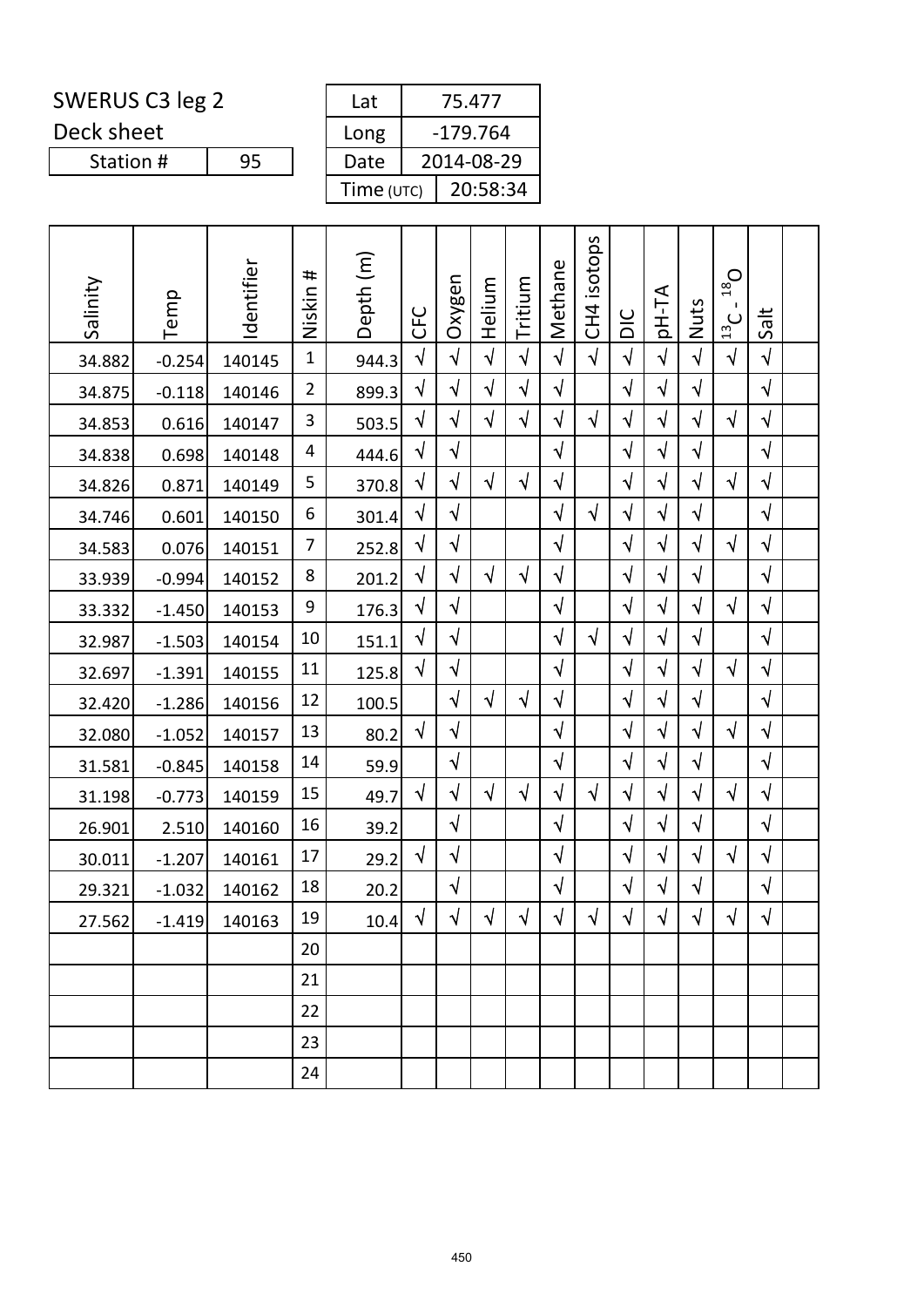Deck sheet

| ERUS C3 leg 2 |    |  | Lat          |            | 75.307     |  |
|---------------|----|--|--------------|------------|------------|--|
| k sheet       |    |  | Long         | $-179.622$ |            |  |
| Station #     | 96 |  | Date         |            | 2014-08-30 |  |
|               |    |  | Time $(UTC)$ |            | 06:51:56   |  |
|               |    |  |              |            |            |  |

| Salinity | Temp     | Identifier | Niskin #                | Depth <sub>(m)</sub> | <b>CFC</b> | Oxygen     | Helium | Tritium | Methane    | CH4 isotops | $rac{C}{D}$ | AT-Hq      | Nuts       | $O_{85}$<br>$\frac{13}{13}$ | Salt       |              |
|----------|----------|------------|-------------------------|----------------------|------------|------------|--------|---------|------------|-------------|-------------|------------|------------|-----------------------------|------------|--------------|
| 34.875   | 0.099    | 140164     | $\mathbf 1$             | 659.3                |            | $\sqrt{ }$ |        |         | $\sqrt{ }$ |             | $\sqrt{ }$  | $\sqrt{2}$ | $\sqrt{ }$ | $\sqrt{ }$                  | $\sqrt{ }$ |              |
| 34.857   | 0.416    | 140165     | $\overline{2}$          | 500.8                | $\sqrt{ }$ | $\sqrt{ }$ |        |         | $\sqrt{ }$ |             | $\sqrt{ }$  | $\sqrt{}$  | $\sqrt{2}$ | $\sqrt{ }$                  | $\sqrt{ }$ |              |
| 34.853   | 0.635    | 140166     | $\mathbf{3}$            | 402.8                | $\sqrt{ }$ | $\sqrt{ }$ |        |         | $\sqrt{ }$ |             | $\sqrt{}$   | $\sqrt{}$  | $\sqrt{}$  |                             | $\sqrt{ }$ |              |
| 34.843   | 0.720    | 140167     | $\overline{\mathbf{r}}$ | 352.9                | $\sqrt{ }$ | $\sqrt{}$  |        |         | $\sqrt{ }$ |             | $\sqrt{ }$  | $\sqrt{ }$ | $\sqrt{ }$ | $\sqrt{ }$                  | $\sqrt{ }$ |              |
| 34.807   | 0.688    | 140168     | 5                       | 299.6                | $\sqrt{ }$ | $\sqrt{ }$ |        |         | $\sqrt{}$  |             | $\sqrt{}$   | $\sqrt{}$  | $\sqrt{ }$ |                             | $\sqrt{ }$ |              |
| 34.696   | 0.390    | 140169     | $\boldsymbol{6}$        | 253.8                | $\sqrt{ }$ | $\sqrt{ }$ |        |         | $\sqrt{ }$ |             | $\sqrt{}$   | $\sqrt{ }$ | $\sqrt{ }$ | $\sqrt{2}$                  | $\sqrt{ }$ |              |
| 34.261   | $-0.567$ | 140170     | $\overline{7}$          | 201.2                | $\sqrt{ }$ | $\sqrt{ }$ |        |         | $\sqrt{ }$ |             | $\sqrt{}$   | $\sqrt{}$  | $\sqrt{}$  | $\sqrt{}$                   | $\sqrt{ }$ |              |
| 33.611   | $-1.207$ | 140171     | 8                       | 176.1                | $\sqrt{}$  | $\sqrt{2}$ |        |         | $\sqrt{}$  |             | $\sqrt{}$   | $\sqrt{}$  | $\sqrt{ }$ | $\sqrt{ }$                  | $\sqrt{ }$ |              |
| 33.001   | $-1.515$ | 140172     | 9                       | 151.0                | $\sqrt{ }$ | $\sqrt{ }$ |        |         | $\sqrt{ }$ |             | $\sqrt{ }$  | $\sqrt{ }$ | $\sqrt{ }$ |                             | $\sqrt{ }$ |              |
| 32.712   | $-1.471$ | 140173     | 10                      | 125.7                | $\sqrt{ }$ | $\sqrt{ }$ |        |         | $\sqrt{ }$ |             | $\sqrt{}$   | $\sqrt{}$  | $\sqrt{}$  | $\sqrt{}$                   | $\sqrt{ }$ |              |
| 32.421   | $-1.407$ | 140174     | 11                      | 100.6                |            | $\sqrt{}$  |        |         | $\sqrt{}$  |             | $\sqrt{}$   | $\sqrt{ }$ | $\sqrt{ }$ |                             | $\sqrt{ }$ |              |
| 32.147   | $-1.267$ | 140175     | 12                      | 80.4                 | $\sqrt{ }$ | $\sqrt{ }$ |        |         | $\sqrt{ }$ |             | $\sqrt{}$   | $\sqrt{ }$ | $\sqrt{ }$ | $\sqrt{ }$                  | $\sqrt{ }$ |              |
| 31.763   | $-0.931$ | 140176     | 13                      | 60.3                 |            | $\sqrt{ }$ |        |         | $\sqrt{ }$ |             | $\sqrt{}$   | $\sqrt{ }$ | $\sqrt{ }$ |                             | $\sqrt{ }$ |              |
| 31.378   | $-1.195$ | 140177     | 14                      | 49.9                 | $\sqrt{ }$ | $\sqrt{}$  |        |         | $\sqrt{ }$ |             | $\sqrt{}$   | $\sqrt{}$  | $\sqrt{}$  | $\sqrt{ }$                  | $\sqrt{}$  |              |
| 30.313   | $-1.176$ | 140178     | 15                      | 39.5                 |            | $\sqrt{ }$ |        |         | $\sqrt{ }$ |             | $\sqrt{ }$  | $\sqrt{2}$ | $\sqrt{ }$ |                             | $\sqrt{ }$ |              |
| 29.676   | $-1.181$ | 140179     | 16                      | 29.1                 | $\sqrt{ }$ | $\sqrt{ }$ |        |         | $\sqrt{ }$ |             | $\sqrt{}$   | $\sqrt{}$  | $\sqrt{ }$ | $\sqrt{ }$                  | $\sqrt{ }$ |              |
| 28.169   | $-1.163$ | 140180     | 17                      | 18.7                 |            | $\sqrt{ }$ |        |         | $\sqrt{ }$ |             | $\sqrt{}$   | $\sqrt{}$  | $\sqrt{}$  |                             | $\sqrt{2}$ |              |
| 29.321   | $-1.032$ | 140181     | 18                      | 10.0                 |            |            |        |         |            |             |             |            |            |                             |            | Did not trip |
|          |          |            |                         |                      |            |            |        |         |            |             |             |            |            |                             |            |              |
|          |          |            | 20                      |                      |            |            |        |         |            |             |             |            |            |                             |            |              |
|          |          |            | 21                      |                      |            |            |        |         |            |             |             |            |            |                             |            |              |
|          |          |            | 22                      |                      |            |            |        |         |            |             |             |            |            |                             |            |              |
|          |          |            | 23                      |                      |            |            |        |         |            |             |             |            |            |                             |            |              |
|          |          |            | 24                      |                      |            |            |        |         |            |             |             |            |            |                             |            |              |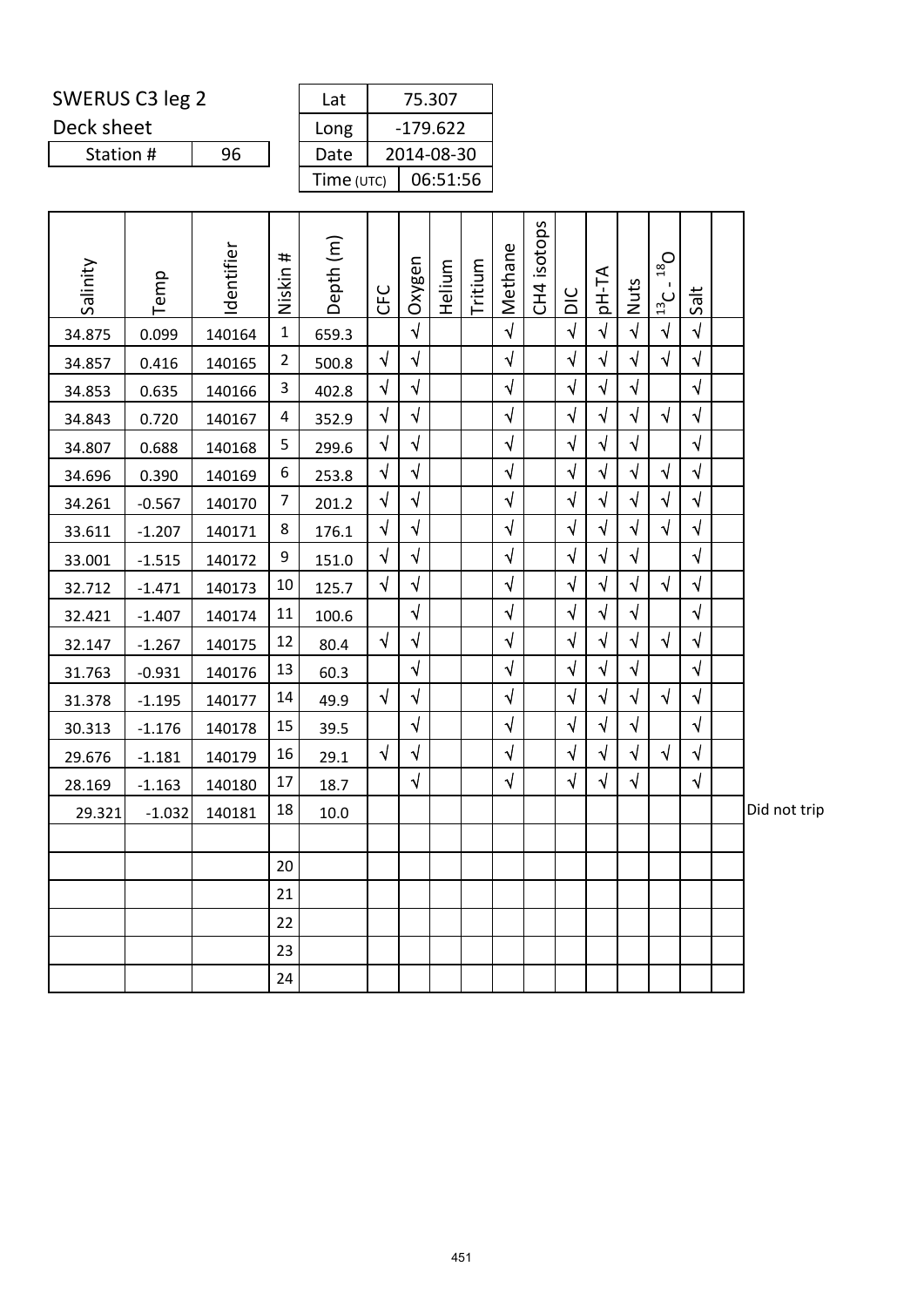Deck sheet

| ERUS C3 leg 2 |    |  | Lat          |         | 75.081     |  |  |
|---------------|----|--|--------------|---------|------------|--|--|
| k sheet       |    |  | Long         | 179.975 |            |  |  |
| Station #     | 97 |  | Date         |         | 2014-08-30 |  |  |
|               |    |  | Time $(UTC)$ |         | 21:38:02   |  |  |
|               |    |  |              |         |            |  |  |

| Salinity | Temp     | dentifier | Niskin #         | Depth (m) | <b>CFC</b> | Oxygen     | Helium | Tritium | Methane    | CH4 isotops | DIC        | AT-Hp      | Nuts       | $Q_{\text{gt}}$<br>$\frac{13}{2}$ C | Salt       |              |
|----------|----------|-----------|------------------|-----------|------------|------------|--------|---------|------------|-------------|------------|------------|------------|-------------------------------------|------------|--------------|
| 34.859   | 0.437    | 140182    | $\mathbf 1$      | 476.0     | $\sqrt{ }$ | $\sqrt{ }$ |        |         | $\sqrt{ }$ |             | $\sqrt{ }$ | $\sqrt{ }$ | $\sqrt{ }$ | $\sqrt{ }$                          | $\sqrt{2}$ |              |
| 34.852   | 0.677    | 140183    | $\overline{2}$   | 399.5     | $\sqrt{ }$ | $\sqrt{2}$ |        |         | $\sqrt{ }$ |             | $\sqrt{}$  | $\sqrt{}$  | $\sqrt{2}$ | $\sqrt{2}$                          | $\sqrt{ }$ |              |
| 34.846   | 0.787    | 140184    | 3                | 347.8     | $\sqrt{ }$ | $\sqrt{ }$ |        |         | $\sqrt{ }$ |             | $\sqrt{ }$ | $\sqrt{ }$ | $\sqrt{ }$ |                                     | $\sqrt{ }$ |              |
| 34.824   | 0.794    | 140185    | 4                | 300.1     | $\sqrt{}$  | $\sqrt{}$  |        |         | $\sqrt{}$  |             | $\sqrt{}$  | $\sqrt{}$  | $\sqrt{}$  | $\sqrt{ }$                          | $\sqrt{ }$ |              |
| 34.748   | 0.584    | 140186    | 5                | 250.5     | $\sqrt{ }$ | $\sqrt{ }$ |        |         | $\sqrt{ }$ |             | $\sqrt{}$  | $\sqrt{}$  | $\sqrt{ }$ |                                     | $\sqrt{ }$ |              |
| 34.669   | 0.344    | 140187    | $\boldsymbol{6}$ | 220.9     | $\sqrt{ }$ | $\sqrt{ }$ |        |         | $\sqrt{ }$ |             | $\sqrt{ }$ | $\sqrt{ }$ | $\sqrt{ }$ | $\sqrt{ }$                          | $\sqrt{ }$ |              |
| 34.284   | $-0.509$ | 140188    | $\overline{7}$   | 175.4     | $\sqrt{ }$ | $\sqrt{ }$ |        |         | $\sqrt{ }$ |             | $\sqrt{}$  | $\sqrt{}$  | $\sqrt{ }$ | $\sqrt{ }$                          | $\sqrt{ }$ |              |
| 33.519   | $-1.188$ | 140189    | 8                | 150.1     | $\sqrt{ }$ | $\sqrt{ }$ |        |         | $\sqrt{ }$ |             | $\sqrt{ }$ | $\sqrt{ }$ | $\sqrt{ }$ |                                     | $\sqrt{ }$ |              |
| 32.742   | $-1.607$ | 140190    | 9                | 125.2     | $\sqrt{ }$ | $\sqrt{}$  |        |         | $\sqrt{ }$ |             | $\sqrt{}$  | $\sqrt{}$  | $\sqrt{ }$ |                                     | $\sqrt{ }$ |              |
| 32.419   | $-1.610$ | 140191    | 10               | 100.7     |            |            |        |         |            |             |            |            |            |                                     |            | Did not trip |
| 32.184   | $-1.566$ | 140192    | 11               | 80.3      | $\sqrt{ }$ | $\sqrt{ }$ |        |         | $\sqrt{ }$ |             | $\sqrt{ }$ | $\sqrt{ }$ | $\sqrt{ }$ |                                     | $\sqrt{ }$ |              |
| 31.723   | $-1.137$ | 140193    | 12               | 60.5      |            | $\sqrt{ }$ |        |         | $\sqrt{ }$ |             | $\sqrt{ }$ | $\sqrt{ }$ | $\sqrt{ }$ |                                     | $\sqrt{ }$ |              |
| 31.244   | $-1.200$ | 140194    | 13               | 49.7      | $\sqrt{ }$ | $\sqrt{ }$ |        |         | $\sqrt{ }$ |             | $\sqrt{}$  | $\sqrt{}$  | $\sqrt{}$  | $\sqrt{ }$                          | $\sqrt{ }$ |              |
| 30.513   | $-1.264$ | 140195    | 14               | 39.4      |            | $\sqrt{ }$ |        |         | $\sqrt{}$  |             | $\sqrt{}$  | $\sqrt{}$  | $\sqrt{ }$ |                                     | $\sqrt{ }$ |              |
| 29.905   | $-1.161$ | 140196    | 15               | 29.9      | $\sqrt{ }$ | $\sqrt{ }$ |        |         | $\sqrt{ }$ |             | $\sqrt{ }$ | $\sqrt{ }$ | $\sqrt{2}$ | $\sqrt{ }$                          | $\sqrt{ }$ |              |
| 28.761   | $-1.077$ | 140197    | 16               | 19.6      |            | $\sqrt{ }$ |        |         | $\sqrt{ }$ |             | $\sqrt{}$  | $\sqrt{ }$ | $\sqrt{ }$ |                                     | $\sqrt{ }$ |              |
| 27.462   | $-1.360$ | 140198    | 17               | 10.2      | $\sqrt{ }$ | $\sqrt{}$  |        |         | $\sqrt{ }$ |             | $\sqrt{}$  | $\sqrt{ }$ | $\sqrt{ }$ | $\sqrt{ }$                          | $\sqrt{ }$ |              |
|          |          |           | 18               |           |            |            |        |         |            |             |            |            |            |                                     |            |              |
|          |          |           | 19               |           |            |            |        |         |            |             |            |            |            |                                     |            |              |
|          |          |           | 20               |           |            |            |        |         |            |             |            |            |            |                                     |            |              |
|          |          |           | 21               |           |            |            |        |         |            |             |            |            |            |                                     |            |              |
|          |          |           | 22               |           |            |            |        |         |            |             |            |            |            |                                     |            |              |
|          |          |           | 23               |           |            |            |        |         |            |             |            |            |            |                                     |            |              |
|          |          |           | 24               |           |            |            |        |         |            |             |            |            |            |                                     |            |              |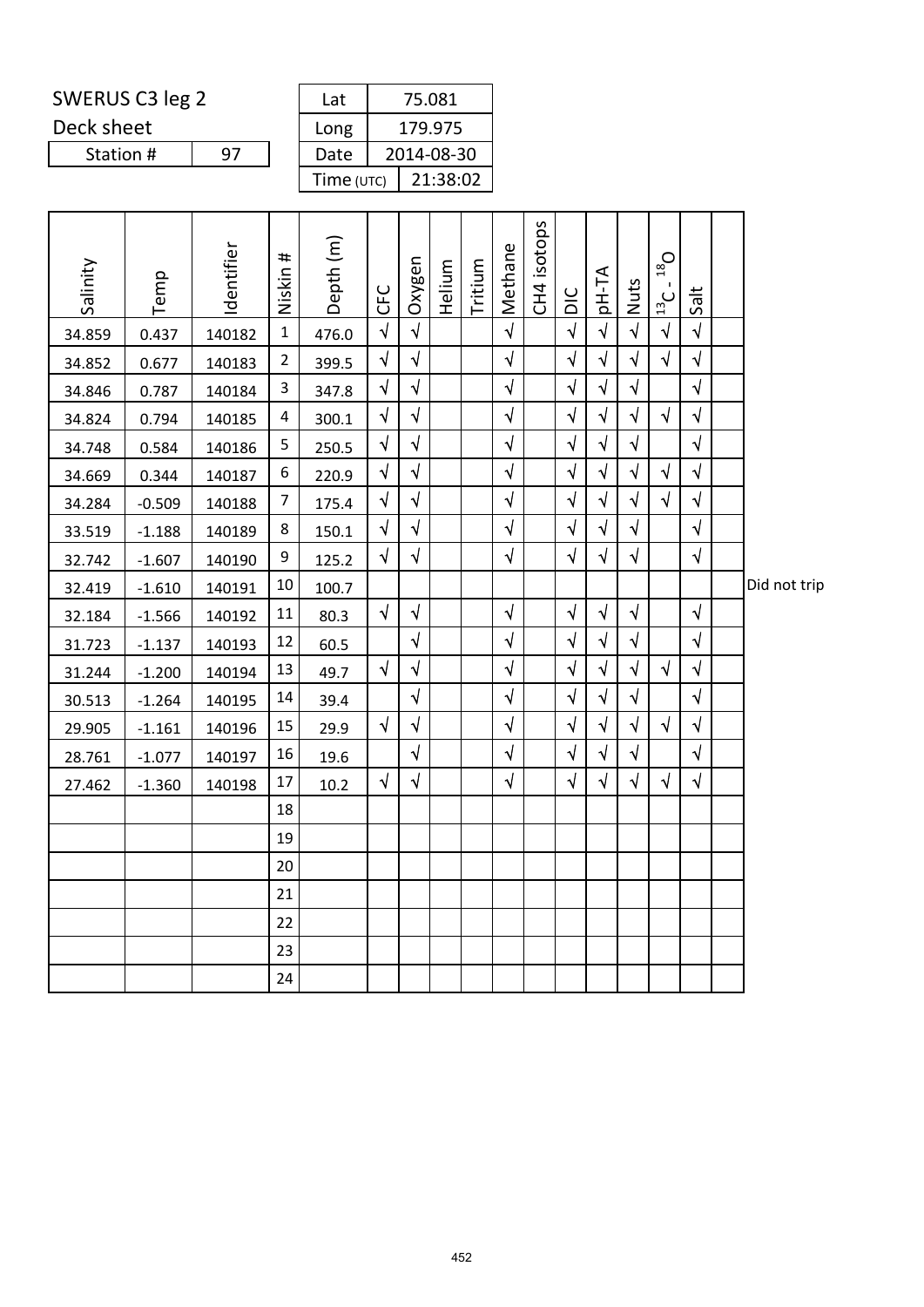| SWERUS C3 leg 2 |    |  | Lat        | 76.211     |
|-----------------|----|--|------------|------------|
| Deck sheet      |    |  | Long       | $-179.265$ |
| Station #       | 98 |  | Date       | 2014-09-02 |
|                 |    |  | Time (UTC) | 21:24:38   |

| Salinity | Temp     | Identifier | #<br>Niskin    | Depth (m) | <b>CFC</b> | Oxygen     | Helium     | Tritium    | Methane    | CH4 isotops | DIC        | <b>AT-Hql</b> | Nuts       | $O_{81}$<br>п.<br>$\frac{13}{2}$ C | Salt       |  |
|----------|----------|------------|----------------|-----------|------------|------------|------------|------------|------------|-------------|------------|---------------|------------|------------------------------------|------------|--|
| 34.887   | $-0.272$ | 140199     | $\mathbf{1}$   | 1112.3    | $\sqrt{ }$ | $\sqrt{ }$ | $\sqrt{ }$ | $\sqrt{2}$ | $\sqrt{ }$ | $\sqrt{ }$  | $\sqrt{ }$ | $\sqrt{}$     | $\sqrt{}$  | $\sqrt{ }$                         | $\sqrt{ }$ |  |
| 34.873   | $-0.132$ | 140200     | $\overline{2}$ | 997.9     | $\sqrt{ }$ | $\sqrt{}$  | $\sqrt{ }$ | $\sqrt{ }$ | $\sqrt{ }$ |             | $\sqrt{}$  | $\sqrt{ }$    | $\sqrt{ }$ |                                    | $\sqrt{ }$ |  |
| 34.860   | 0.348    | 140201     | 3              | 701.1     | $\sqrt{}$  | $\sqrt{}$  | $\sqrt{ }$ | $\sqrt{}$  | $\sqrt{ }$ |             | $\sqrt{}$  | $\sqrt{}$     | $\sqrt{}$  |                                    | $\sqrt{ }$ |  |
| 34.850   | 0.823    | 140202     | 4              | 499.9     | $\sqrt{2}$ | $\sqrt{}$  |            |            | $\sqrt{}$  | $\sqrt{ }$  | $\sqrt{ }$ | $\sqrt{}$     | $\sqrt{}$  | $\sqrt{ }$                         | $\sqrt{ }$ |  |
| 34.832   | 0.879    | 140203     | 5              | 400.8     | $\sqrt{ }$ | $\sqrt{ }$ | $\sqrt{ }$ | $\sqrt{ }$ | $\sqrt{ }$ |             | $\sqrt{}$  | $\sqrt{}$     | $\sqrt{ }$ |                                    | $\sqrt{ }$ |  |
| 34.795   | 0.759    | 140204     | 6              | 350.9     | $\sqrt{}$  | $\sqrt{}$  |            |            | $\sqrt{ }$ |             | $\sqrt{}$  | $\sqrt{}$     | $\sqrt{}$  | $\sqrt{ }$                         | $\sqrt{ }$ |  |
| 34.720   | 0.514    | 140205     | 7              | 300.9     | $\sqrt{2}$ | $\sqrt{}$  |            |            | $\sqrt{}$  |             | $\sqrt{2}$ | $\sqrt{}$     | $\sqrt{}$  |                                    | $\sqrt{ }$ |  |
| 34.639   | 0.268    | 140206     | 8              | 276.3     | $\sqrt{2}$ | $\sqrt{ }$ | $\sqrt{ }$ | $\sqrt{ }$ | $\sqrt{ }$ | $\sqrt{ }$  | $\sqrt{}$  | $\sqrt{}$     | $\sqrt{ }$ | $\sqrt{ }$                         | $\sqrt{ }$ |  |
| 33.784   | $-1.165$ | 140207     | 9              | 200.6     | $\sqrt{}$  | $\sqrt{}$  |            |            | $\sqrt{}$  |             | $\sqrt{}$  | $\sqrt{}$     | $\sqrt{}$  |                                    | $\sqrt{ }$ |  |
| 33.244   | $-1.484$ | 140208     | 10             | 175.5     | $\sqrt{}$  | $\sqrt{}$  |            |            | $\sqrt{ }$ |             | $\sqrt{2}$ | $\sqrt{}$     | $\sqrt{}$  | $\sqrt{ }$                         | $\sqrt{}$  |  |
| 32.928   | $-1.493$ | 140209     | 11             | 150.3     | $\sqrt{ }$ | $\sqrt{ }$ | $\sqrt{2}$ | $\sqrt{2}$ | $\sqrt{ }$ | $\sqrt{ }$  | $\sqrt{}$  | $\sqrt{}$     | $\sqrt{ }$ |                                    | $\sqrt{ }$ |  |
| 32.686   | $-1.401$ | 140210     | 12             | 125.1     | $\sqrt{ }$ | $\sqrt{}$  |            |            | $\sqrt{ }$ |             | $\sqrt{}$  | $\sqrt{}$     | $\sqrt{}$  | $\sqrt{ }$                         | $\sqrt{ }$ |  |
| 32.384   | $-1.427$ | 140211     | 13             | 99.9      |            | $\sqrt{}$  | $\sqrt{ }$ | $\sqrt{ }$ | $\sqrt{ }$ |             | $\sqrt{ }$ | $\sqrt{}$     | $\sqrt{}$  |                                    | $\sqrt{ }$ |  |
| 32.123   | $-1.303$ | 140212     | 14             | 79.6      | $\sqrt{ }$ | $\sqrt{}$  |            |            | $\sqrt{ }$ |             | $\sqrt{}$  | $\sqrt{}$     | $\sqrt{ }$ | $\sqrt{ }$                         | $\sqrt{ }$ |  |
| 31.769   | $-0.939$ | 140213     | 15             | 59.4      |            | $\sqrt{}$  |            |            | $\sqrt{ }$ |             | $\sqrt{ }$ | $\sqrt{}$     | $\sqrt{2}$ |                                    | $\sqrt{ }$ |  |
| 31.441   | $-0.718$ | 140214     | 16             | 49.6      | $\sqrt{ }$ | $\sqrt{}$  | $\sqrt{ }$ | $\sqrt{}$  | $\sqrt{ }$ | $\sqrt{ }$  | $\sqrt{2}$ | $\sqrt{}$     | $\sqrt{}$  | $\sqrt{ }$                         | $\sqrt{ }$ |  |
| 30.532   | $-0.668$ | 140215     | 17             | 39.3      |            | $\sqrt{}$  |            |            | $\sqrt{ }$ |             | $\sqrt{}$  | $\sqrt{}$     | $\sqrt{}$  |                                    | $\sqrt{ }$ |  |
| 29.414   | $-1.079$ | 140216     | 18             | 29.8      | $\sqrt{ }$ | $\sqrt{}$  |            |            | $\sqrt{ }$ |             | $\sqrt{ }$ | $\sqrt{}$     | $\sqrt{ }$ | $\sqrt{ }$                         | $\sqrt{ }$ |  |
| 27.502   | $-1.447$ | 140217     | 19             | 20.4      |            | $\sqrt{}$  |            |            | $\sqrt{}$  |             | $\sqrt{ }$ | $\sqrt{}$     | $\sqrt{ }$ |                                    | $\sqrt{ }$ |  |
| 27.436   | $-1.470$ | 140218     | 20             | 10.2      | $\sqrt{ }$ | $\sqrt{ }$ |            |            | $\sqrt{ }$ | $\sqrt{ }$  | $\sqrt{ }$ | $\sqrt{ }$    | $\sqrt{ }$ | $\sqrt{ }$                         | $\sqrt{ }$ |  |
|          |          |            | 21             |           |            |            |            |            |            |             |            |               |            |                                    |            |  |
|          |          |            | 22             |           |            |            |            |            |            |             |            |               |            |                                    |            |  |
|          |          |            | 23             |           |            |            |            |            |            |             |            |               |            |                                    |            |  |
|          |          |            | 24             |           |            |            |            |            |            |             |            |               |            |                                    |            |  |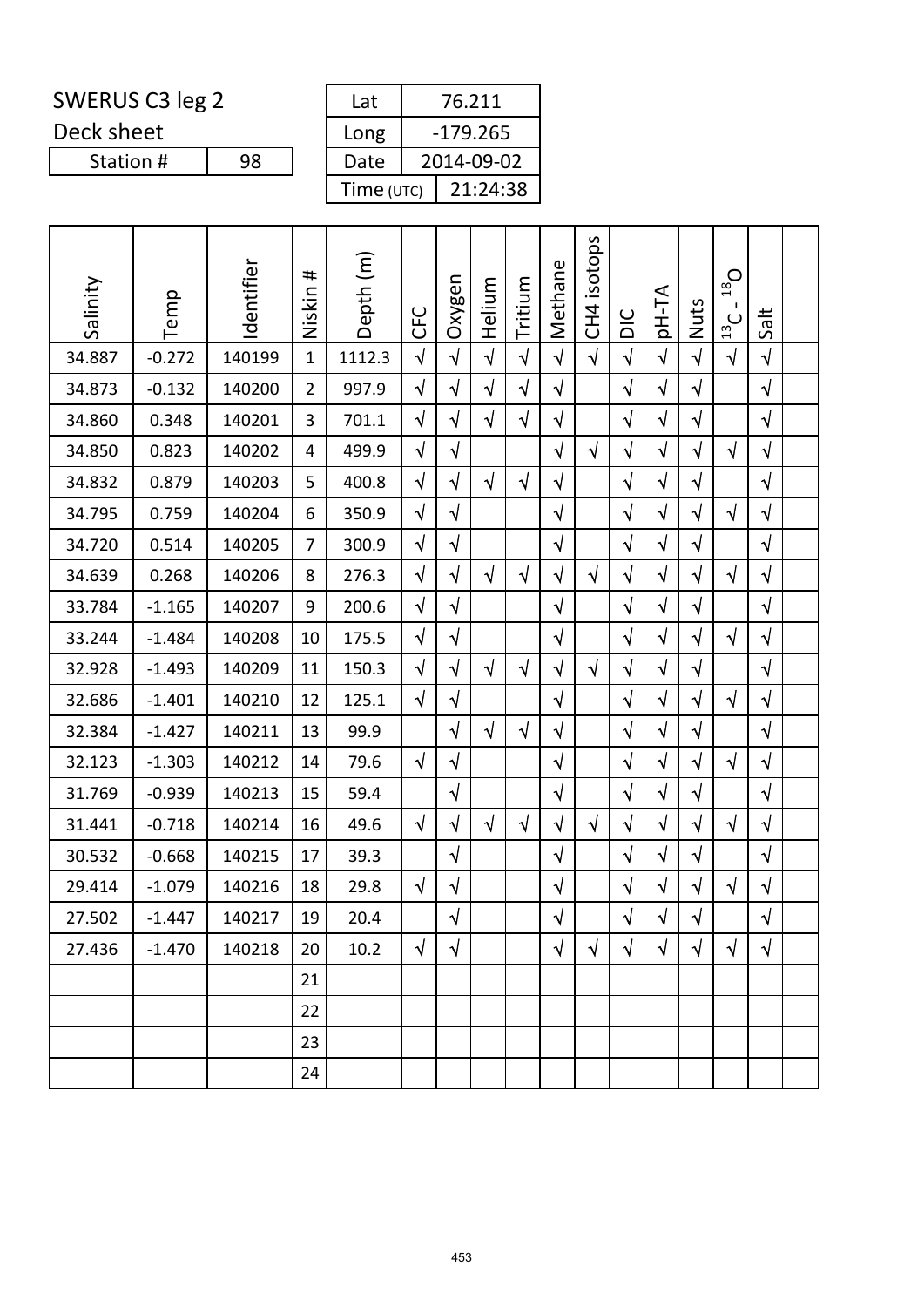Deck sheet

Station #

| Lat        | 76.211     |  |  |  |  |  |  |
|------------|------------|--|--|--|--|--|--|
| Long       | 179.265    |  |  |  |  |  |  |
| Date       | 2014-09-04 |  |  |  |  |  |  |
| Time (UTC) | 01:03:52   |  |  |  |  |  |  |

| Salinity | Temp     | Identifier | #<br>Niskin    | Depth (m) | <b>UHC</b> | Oxygen     | Helium     | Tritium    | Methane    | isotops<br>CH <sub>4</sub> | DIC        | <b>AT-Hq</b> | Nuts       | $O_{81}$<br>$\frac{13}{2}$ C | Salt       |  |
|----------|----------|------------|----------------|-----------|------------|------------|------------|------------|------------|----------------------------|------------|--------------|------------|------------------------------|------------|--|
| 34.895   | $-0.118$ | 140219     | $\mathbf{1}$   | 1001.2    | $\sqrt{2}$ | $\sqrt{ }$ | $\sqrt{2}$ | $\sqrt{2}$ | $\sqrt{ }$ |                            | $\sqrt{2}$ | $\sqrt{}$    | $\sqrt{ }$ | $\sqrt{2}$                   | $\sqrt{ }$ |  |
| 34.881   | $-0.093$ | 140220     | $\overline{2}$ | 955.1     | $\sqrt{}$  | $\sqrt{}$  |            |            | $\sqrt{ }$ |                            | $\sqrt{}$  | $\sqrt{}$    | $\sqrt{2}$ |                              | $\sqrt{ }$ |  |
| 34.862   | 0.230    | 140221     | 3              | 700.5     | $\sqrt{}$  | $\sqrt{}$  | $\sqrt{ }$ | $\sqrt{}$  | $\sqrt{ }$ |                            | $\sqrt{}$  | $\sqrt{}$    | $\sqrt{}$  | $\sqrt{ }$                   | $\sqrt{ }$ |  |
| 34.853   | 0.643    | 140222     | 4              | 500.4     | $\sqrt{}$  | $\sqrt{}$  |            |            | $\sqrt{ }$ |                            | $\sqrt{ }$ | $\sqrt{}$    | $\sqrt{}$  |                              | $\sqrt{ }$ |  |
| 34.841   | 0.875    | 140223     | 5              | 400.9     | $\sqrt{2}$ | $\sqrt{}$  | $\sqrt{ }$ | $\sqrt{}$  | $\sqrt{ }$ |                            | $\sqrt{ }$ | $\sqrt{}$    | $\sqrt{ }$ | $\sqrt{ }$                   | $\sqrt{ }$ |  |
| 34.828   | 0.873    | 140224     | 6              | 351.8     | $\sqrt{}$  | $\sqrt{}$  |            |            | $\sqrt{}$  |                            | $\sqrt{}$  | $\sqrt{}$    | $\sqrt{}$  |                              | $\sqrt{ }$ |  |
| 34.795   | 0.759    | 140225     | $\overline{7}$ | 301.3     | $\sqrt{ }$ | $\sqrt{2}$ |            |            | $\sqrt{ }$ |                            | $\sqrt{ }$ | $\sqrt{}$    | $\sqrt{ }$ | $\sqrt{ }$                   | $\sqrt{ }$ |  |
| 34.645   | 0.277    | 140226     | 8              | 240.8     | $\sqrt{ }$ | $\sqrt{}$  | $\sqrt{ }$ | $\sqrt{ }$ | $\sqrt{ }$ |                            | $\sqrt{}$  | $\sqrt{}$    | $\sqrt{}$  |                              | $\sqrt{ }$ |  |
| 34.324   | $-0.413$ | 140227     | 9              | 201.3     | $\sqrt{}$  | $\sqrt{}$  |            |            | $\sqrt{ }$ |                            | $\sqrt{}$  | $\sqrt{}$    | $\sqrt{}$  | $\sqrt{}$                    | $\sqrt{ }$ |  |
| 33.751   | $-1.139$ | 140228     | 10             | 175.8     | $\sqrt{2}$ | $\sqrt{}$  |            |            | $\sqrt{ }$ |                            | $\sqrt{2}$ | $\sqrt{}$    | $\sqrt{}$  |                              | $\sqrt{ }$ |  |
| 33.002   | $-1.511$ | 140229     | 11             | 150.8     | $\sqrt{}$  | $\sqrt{}$  |            |            | $\sqrt{2}$ |                            | $\sqrt{ }$ | $\sqrt{ }$   | $\sqrt{ }$ | $\sqrt{ }$                   | $\sqrt{ }$ |  |
| 32.633   | $-1.407$ | 140230     | 12             | 125.9     | $\sqrt{}$  | $\sqrt{}$  |            |            | $\sqrt{}$  |                            | $\sqrt{}$  | $\sqrt{}$    | $\sqrt{ }$ |                              | $\sqrt{ }$ |  |
| 32.314   | $-1.579$ | 140231     | 13             | 100.9     |            | $\sqrt{2}$ |            |            | $\sqrt{ }$ |                            | $\sqrt{ }$ | $\sqrt{}$    | $\sqrt{ }$ |                              | $\sqrt{ }$ |  |
| 31.899   | $-1.293$ | 140232     | 14             | 80.6      | $\sqrt{}$  | $\sqrt{}$  |            |            | $\sqrt{}$  |                            | $\sqrt{}$  | $\sqrt{}$    | $\sqrt{ }$ | $\sqrt{ }$                   | $\sqrt{ }$ |  |
| 31.347   | $-1.619$ | 140233     | 15             | 60.1      |            | $\sqrt{ }$ |            |            | $\sqrt{ }$ |                            | $\sqrt{ }$ | $\sqrt{2}$   | $\sqrt{2}$ |                              | $\sqrt{ }$ |  |
| 31.202   | $-1.459$ | 140234     | 16             | 49.9      | $\sqrt{ }$ | $\sqrt{2}$ |            |            | $\sqrt{ }$ |                            | $\sqrt{ }$ | $\sqrt{ }$   | $\sqrt{ }$ | $\sqrt{ }$                   | $\sqrt{ }$ |  |
| 30.957   | $-1.133$ | 140235     | 17             | 39.5      |            | $\sqrt{}$  |            |            | $\sqrt{}$  |                            | $\sqrt{}$  | $\sqrt{}$    | $\sqrt{}$  |                              | $\sqrt{ }$ |  |
| 29.887   | $-1.084$ | 140236     | 18             | 29.4      | $\sqrt{ }$ | $\sqrt{ }$ |            |            | $\sqrt{ }$ |                            | $\sqrt{}$  | $\sqrt{}$    | $\sqrt{}$  | $\sqrt{ }$                   | $\sqrt{ }$ |  |
| 27.917   | $-1.388$ | 140237     | 19             | 19.0      |            | $\sqrt{}$  |            |            | $\sqrt{ }$ |                            | $\sqrt{2}$ | $\sqrt{}$    | $\sqrt{2}$ |                              | $\sqrt{ }$ |  |
| 27.628   | $-1.461$ | 140238     | 20             | 10.0      | $\sqrt{ }$ | $\sqrt{}$  |            |            | $\sqrt{ }$ |                            | $\sqrt{ }$ | $\sqrt{ }$   | $\sqrt{ }$ | $\sqrt{ }$                   | $\sqrt{ }$ |  |
|          |          |            | 21             |           |            |            |            |            |            |                            |            |              |            |                              |            |  |
|          |          |            | 22             |           |            |            |            |            |            |                            |            |              |            |                              |            |  |
|          |          |            | 23             |           |            |            |            |            |            |                            |            |              |            |                              |            |  |
|          |          |            | 24             |           |            |            |            |            |            |                            |            |              |            |                              |            |  |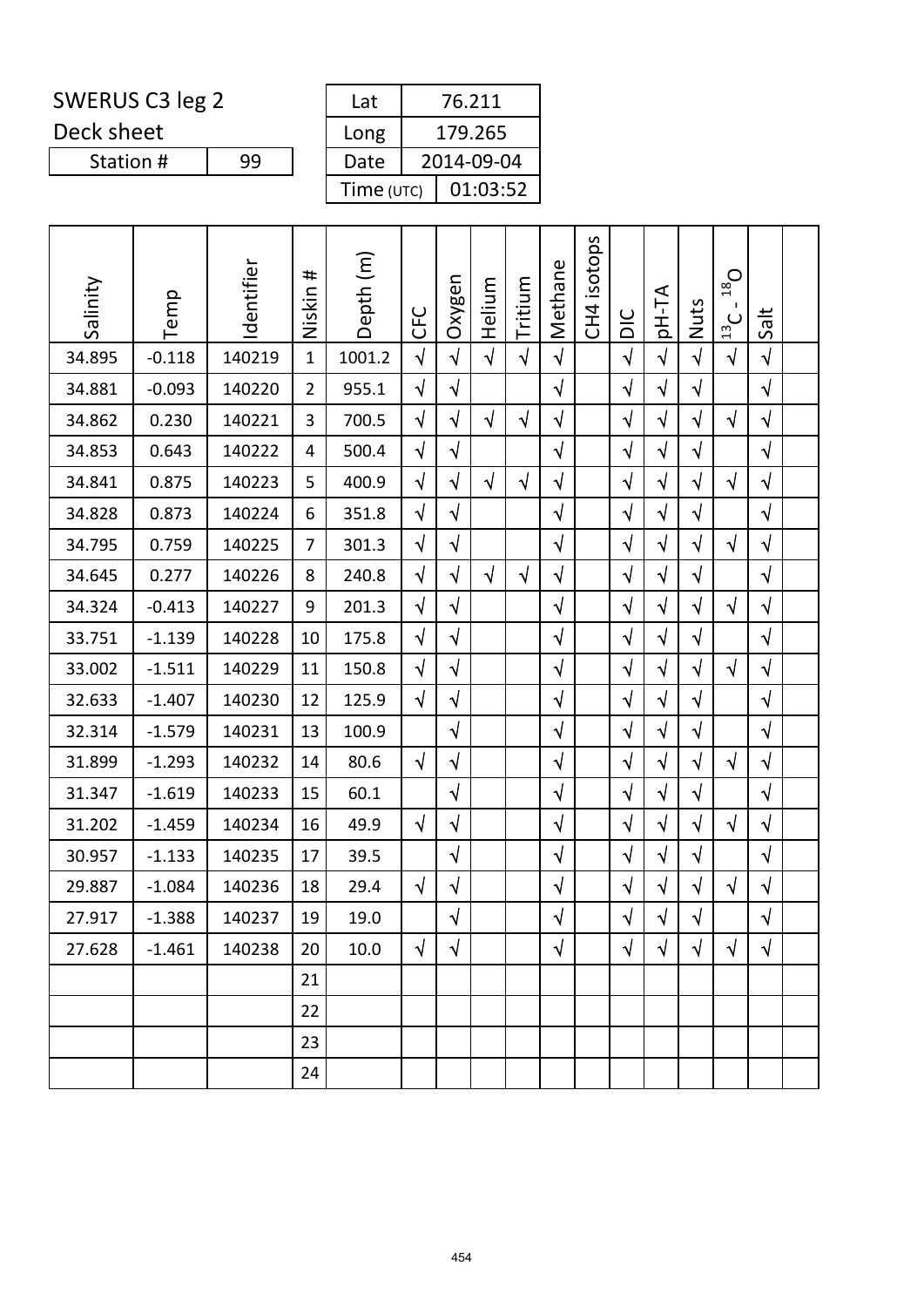Deck sheet

Station #

| Lat        | 76.365     |  |  |  |  |  |  |
|------------|------------|--|--|--|--|--|--|
| Long       | 176.438    |  |  |  |  |  |  |
| Date       | 2014-09-04 |  |  |  |  |  |  |
| Time (UTC) | 04:27:51   |  |  |  |  |  |  |

| Salinity | Temp     | Identifier | #<br>Niskin    | Depth (m) | <b>UHC</b> | Oxygen     | Helium     | Tritium    | Methane    | isotops<br>CH <sub>4</sub> | DIC        | pH-TA      | Nuts       | $O_{81}$<br>$\mathbf{I}$<br>13C | Salt       |  |
|----------|----------|------------|----------------|-----------|------------|------------|------------|------------|------------|----------------------------|------------|------------|------------|---------------------------------|------------|--|
| 34.888   | 0.211    | 140239     | $\mathbf{1}$   | 734.5     | $\sqrt{2}$ | $\sqrt{ }$ | $\sqrt{2}$ | $\sqrt{2}$ | $\sqrt{2}$ |                            | $\sqrt{2}$ | $\sqrt{ }$ | $\sqrt{2}$ | $\sqrt{ }$                      | $\sqrt{ }$ |  |
| 34.879   | 0.308    | 140240     | $\overline{2}$ | 684.3     | $\sqrt{ }$ | $\sqrt{}$  |            |            | $\sqrt{ }$ |                            | $\sqrt{ }$ | $\sqrt{}$  | $\sqrt{}$  | $\sqrt{ }$                      | $\sqrt{ }$ |  |
| 34.854   | 0.601    | 140241     | 3              | 500.1     | $\sqrt{}$  | $\sqrt{}$  |            |            | $\sqrt{}$  |                            | $\sqrt{}$  | $\sqrt{}$  | $\sqrt{}$  |                                 | $\sqrt{ }$ |  |
| 34.848   | 0.806    | 140242     | 4              | 405.7     | $\sqrt{2}$ | $\sqrt{}$  | $\sqrt{ }$ | $\sqrt{2}$ | $\sqrt{ }$ |                            | $\sqrt{2}$ | $\sqrt{ }$ | $\sqrt{ }$ | $\sqrt{ }$                      | $\sqrt{ }$ |  |
| 34.832   | 0.838    | 140243     | 5              | 357.4     | $\sqrt{2}$ | $\sqrt{}$  |            |            | $\sqrt{}$  |                            | $\sqrt{2}$ | $\sqrt{}$  | $\sqrt{}$  |                                 | $\sqrt{ }$ |  |
| 34.786   | 0.715    | 140244     | 6              | 303.3     | $\sqrt{}$  | $\sqrt{}$  |            |            | $\sqrt{}$  |                            | $\sqrt{}$  | $\sqrt{}$  | $\sqrt{}$  | $\sqrt{ }$                      | $\sqrt{}$  |  |
| 34.582   | 0.121    | 140245     | $\overline{7}$ | 225.0     | $\sqrt{ }$ | $\sqrt{}$  | $\sqrt{2}$ | $\sqrt{ }$ | $\sqrt{ }$ |                            | $\sqrt{2}$ | $\sqrt{ }$ | $\sqrt{ }$ | $\sqrt{ }$                      | $\sqrt{ }$ |  |
| 34.336   | $-0.377$ | 140246     | 8              | 199.2     | $\sqrt{ }$ | $\sqrt{}$  |            |            | $\sqrt{}$  |                            | $\sqrt{}$  | $\sqrt{}$  | $\sqrt{}$  |                                 | $\sqrt{ }$ |  |
| 33.808   | $-1.071$ | 140247     | 9              | 174.1     | $\sqrt{}$  | $\sqrt{}$  |            |            | $\sqrt{}$  |                            | $\sqrt{}$  | $\sqrt{}$  | $\sqrt{}$  |                                 | $\sqrt{ }$ |  |
| 33.046   | $-1.512$ | 140248     | 10             | 149.0     | $\sqrt{2}$ | $\sqrt{}$  |            |            | $\sqrt{ }$ |                            | $\sqrt{}$  | $\sqrt{ }$ | $\sqrt{}$  | $\sqrt{ }$                      | $\sqrt{ }$ |  |
| 32.700   | $-1.406$ | 140249     | 11             | 123.9     | $\sqrt{ }$ | $\sqrt{}$  |            |            | $\sqrt{ }$ |                            | $\sqrt{}$  | $\sqrt{}$  | $\sqrt{}$  |                                 | $\sqrt{ }$ |  |
| 32.378   | $-1.475$ | 140250     | 12             | 97.7      |            | $\sqrt{}$  | $\sqrt{ }$ | $\sqrt{}$  | $\sqrt{}$  |                            | $\sqrt{}$  | $\sqrt{}$  | $\sqrt{}$  |                                 | $\sqrt{ }$ |  |
| 32.120   | $-1.468$ | 140251     | 13             | 77.8      | $\sqrt{ }$ | $\sqrt{}$  |            |            | $\sqrt{ }$ |                            | $\sqrt{ }$ | $\sqrt{ }$ | $\sqrt{ }$ | $\sqrt{ }$                      | $\sqrt{ }$ |  |
| 31.592   | $-1.044$ | 140252     | 14             | 60.6      |            | $\sqrt{}$  |            |            | $\sqrt{}$  |                            | $\sqrt{}$  | $\sqrt{}$  | $\sqrt{}$  |                                 | $\sqrt{ }$ |  |
| 30.916   | $-1.287$ | 140253     | 15             | 50.3      | $\sqrt{ }$ | $\sqrt{}$  |            |            | $\sqrt{}$  |                            | $\sqrt{}$  | $\sqrt{}$  | $\sqrt{}$  | $\sqrt{ }$                      | $\sqrt{ }$ |  |
| 30.079   | $-1.304$ | 140254     | 16             | 40.1      |            | $\sqrt{ }$ |            |            | $\sqrt{ }$ |                            | $\sqrt{2}$ | $\sqrt{}$  | $\sqrt{ }$ |                                 | $\sqrt{ }$ |  |
| 29.514   | $-1.233$ | 140255     | 17             | 29.7      | $\sqrt{ }$ | $\sqrt{ }$ |            |            | $\sqrt{}$  |                            | $\sqrt{}$  | $\sqrt{}$  | $\sqrt{}$  | $\sqrt{ }$                      | $\sqrt{ }$ |  |
| 27.657   | $-1.470$ | 140256     | 18             | 19.3      |            | $\sqrt{}$  |            |            | $\sqrt{ }$ |                            | $\sqrt{ }$ | $\sqrt{}$  | $\sqrt{ }$ |                                 | $\sqrt{ }$ |  |
| 27.643   | $-1.442$ | 140257     | 19             | 10.4      | $\sqrt{ }$ | $\sqrt{ }$ |            |            | $\sqrt{2}$ |                            | $\sqrt{ }$ | $\sqrt{2}$ | $\sqrt{2}$ | $\sqrt{ }$                      | $\sqrt{ }$ |  |
|          |          |            | 20             |           |            |            |            |            |            |                            |            |            |            |                                 |            |  |
|          |          |            | 21             |           |            |            |            |            |            |                            |            |            |            |                                 |            |  |
|          |          |            | 22             |           |            |            |            |            |            |                            |            |            |            |                                 |            |  |
|          |          |            | 23             |           |            |            |            |            |            |                            |            |            |            |                                 |            |  |
|          |          |            | 24             |           |            |            |            |            |            |                            |            |            |            |                                 |            |  |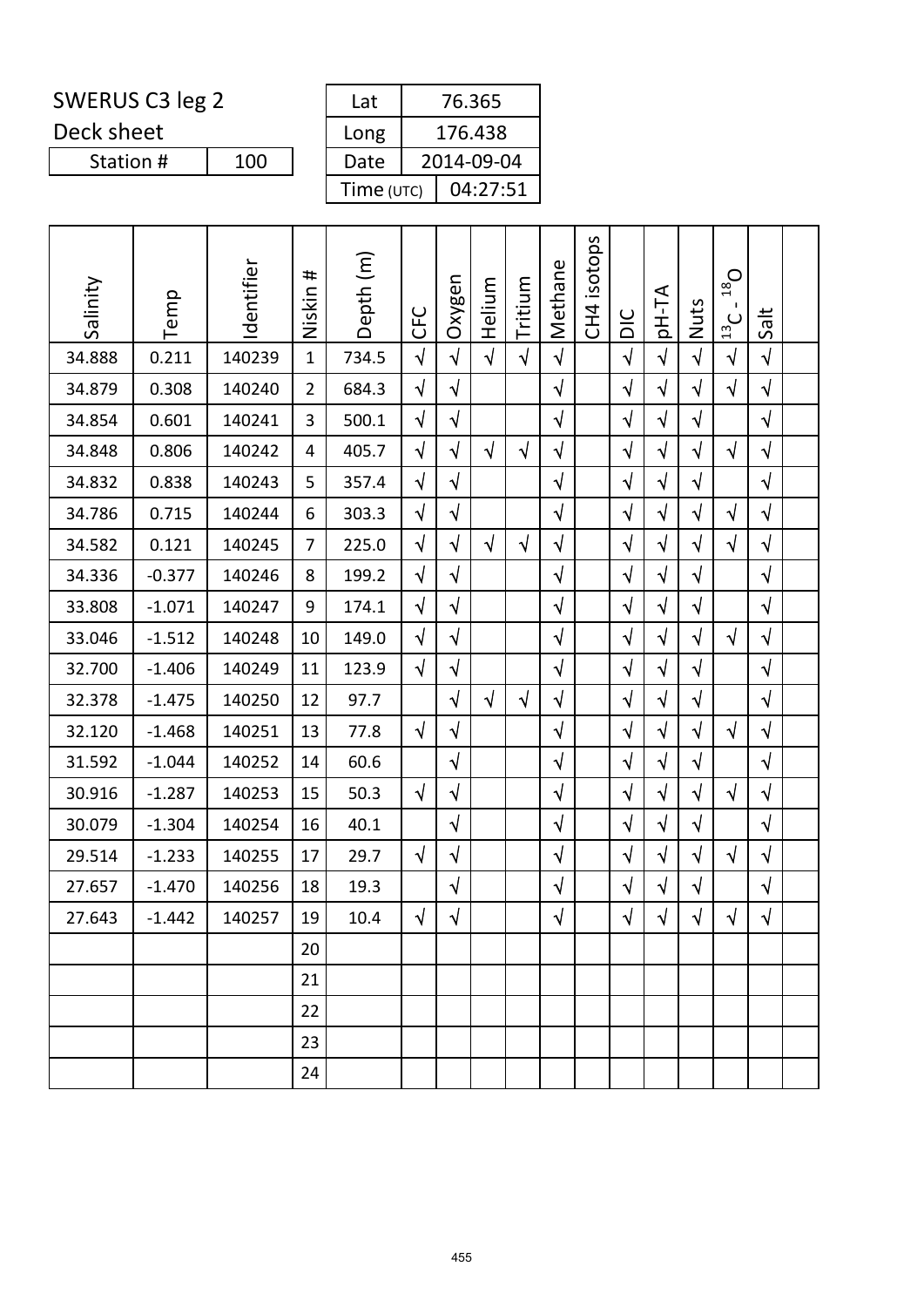Deck sheet

| Lat        | 76.322     |
|------------|------------|
| Long       | 175.895    |
| Date       | 2014-09-04 |
| Time (UTC) | 08:30:33   |

| Salinity | Temp     | Identifier | #<br>Niskin    | Depth (m) | <b>UHO</b> | Oxygen     | Helium     | Tritium    | Methane    | isotops<br>CH <sub>4</sub> | DIC        | pH-TA      | Nuts       | $O_{81}$<br>Ι.<br>$\frac{13}{2}$ C | Salt       |  |
|----------|----------|------------|----------------|-----------|------------|------------|------------|------------|------------|----------------------------|------------|------------|------------|------------------------------------|------------|--|
| 34.864   | 0.496    | 140258     | $\mathbf{1}$   | 504.6     | $\sqrt{2}$ | $\sqrt{2}$ | $\sqrt{ }$ | $\sqrt{2}$ | $\sqrt{ }$ |                            | $\sqrt{ }$ | $\sqrt{ }$ | $\sqrt{ }$ | $\sqrt{ }$                         | $\sqrt{ }$ |  |
| 34.853   | 0.677    | 140259     | $\overline{2}$ | 455.1     | $\sqrt{ }$ | $\sqrt{}$  |            |            | $\sqrt{}$  |                            | $\sqrt{ }$ | $\sqrt{}$  | $\sqrt{}$  | $\sqrt{}$                          | $\sqrt{}$  |  |
| 34.849   | 0.824    | 140260     | 3              | 399.6     | $\sqrt{}$  | $\sqrt{}$  |            |            | $\sqrt{ }$ |                            | $\sqrt{ }$ | $\sqrt{ }$ | $\sqrt{}$  |                                    | $\sqrt{}$  |  |
| 34.837   | 0.884    | 140261     | 4              | 349.2     | $\sqrt{}$  | $\sqrt{}$  | $\sqrt{ }$ | $\sqrt{}$  | $\sqrt{ }$ |                            | $\sqrt{ }$ | $\sqrt{}$  | $\sqrt{2}$ |                                    | $\sqrt{}$  |  |
| 34.799   | 0.779    | 140262     | 5              | 299.0     | $\sqrt{ }$ | $\sqrt{}$  |            |            | $\sqrt{ }$ |                            | $\sqrt{ }$ | $\sqrt{}$  | $\sqrt{ }$ |                                    | $\sqrt{ }$ |  |
| 34.696   | 0.437    | 140263     | 6              | 248.7     | $\sqrt{ }$ | $\sqrt{}$  |            |            | $\sqrt{ }$ |                            | $\sqrt{ }$ | $\sqrt{ }$ | $\sqrt{}$  | $\sqrt{ }$                         | $\sqrt{2}$ |  |
| 34.515   | $-0.025$ | 140264     | 7              | 212.5     | $\sqrt{2}$ | $\sqrt{}$  |            |            | $\sqrt{ }$ |                            | $\sqrt{ }$ | $\sqrt{}$  | $\sqrt{}$  | $\sqrt{ }$                         | $\sqrt{}$  |  |
| 34.031   | $-0.907$ | 140265     | 8              | 175.4     | $\sqrt{ }$ | $\sqrt{}$  |            |            | $\sqrt{}$  |                            | $\sqrt{}$  | $\sqrt{ }$ | $\sqrt{}$  | $\sqrt{ }$                         | $\sqrt{}$  |  |
| 33.227   | $-1.380$ | 140266     | 9              | 150.0     | $\sqrt{}$  | $\sqrt{}$  | $\sqrt{ }$ | $\sqrt{}$  | $\sqrt{ }$ |                            | $\sqrt{ }$ | $\sqrt{ }$ | $\sqrt{}$  |                                    | $\sqrt{ }$ |  |
| 32.755   | $-1.487$ | 140267     | 10             | 124.8     | $\sqrt{}$  | $\sqrt{}$  |            |            | $\sqrt{}$  |                            | $\sqrt{}$  | $\sqrt{}$  | $\sqrt{}$  | $\sqrt{}$                          | $\sqrt{ }$ |  |
| 32.406   | $-1.567$ | 140268     | 11             | 99.6      |            | $\sqrt{}$  |            |            | $\sqrt{}$  |                            | $\sqrt{}$  | $\sqrt{}$  | $\sqrt{}$  |                                    | $\sqrt{}$  |  |
| 32.177   | $-1.456$ | 140269     | 12             | 79.3      | $\sqrt{ }$ | $\sqrt{}$  |            |            | $\sqrt{ }$ |                            | $\sqrt{ }$ | $\sqrt{ }$ | √          | $\sqrt{}$                          | $\sqrt{}$  |  |
| 31.549   | $-1.284$ | 140270     | 13             | 59.0      |            | $\sqrt{}$  |            |            | $\sqrt{}$  |                            | $\sqrt{ }$ | $\sqrt{}$  | $\sqrt{ }$ |                                    | $\sqrt{}$  |  |
| 30.766   | $-1.284$ | 140271     | 14             | 48.6      | $\sqrt{ }$ | $\sqrt{}$  | $\sqrt{ }$ | $\sqrt{}$  | $\sqrt{ }$ |                            | $\sqrt{ }$ | $\sqrt{ }$ | $\sqrt{}$  | $\sqrt{}$                          | $\sqrt{}$  |  |
| 30.104   | $-1.290$ | 140272     | 15             | 39.2      |            | $\sqrt{}$  |            |            | $\sqrt{ }$ |                            | $\sqrt{ }$ | $\sqrt{}$  | $\sqrt{}$  |                                    | $\sqrt{ }$ |  |
| 29.084   | $-1.226$ | 140273     | 16             | 29.8      | $\sqrt{ }$ | $\sqrt{}$  |            |            | $\sqrt{}$  |                            | $\sqrt{ }$ | $\sqrt{}$  | $\sqrt{}$  | $\sqrt{ }$                         | $\sqrt{}$  |  |
| 28.193   | $-1.457$ | 140274     | 17             | 20.3      |            | $\sqrt{}$  |            |            | $\sqrt{}$  |                            | $\sqrt{ }$ | $\sqrt{ }$ | $\sqrt{}$  |                                    | $\sqrt{}$  |  |
| 27.827   | $-1.487$ | 140275     | 18             | 9.8       | $\sqrt{ }$ | $\sqrt{ }$ |            |            | $\sqrt{ }$ |                            | $\sqrt{ }$ | $\sqrt{}$  | $\sqrt{ }$ | $\sqrt{}$                          | $\sqrt{}$  |  |
|          |          |            | 19             |           |            |            |            |            |            |                            |            |            |            |                                    |            |  |
|          |          |            | 20             |           |            |            |            |            |            |                            |            |            |            |                                    |            |  |
|          |          |            | 21             |           |            |            |            |            |            |                            |            |            |            |                                    |            |  |
|          |          |            | 22             |           |            |            |            |            |            |                            |            |            |            |                                    |            |  |
|          |          |            | 23             |           |            |            |            |            |            |                            |            |            |            |                                    |            |  |
|          |          |            | 24             |           |            |            |            |            |            |                            |            |            |            |                                    |            |  |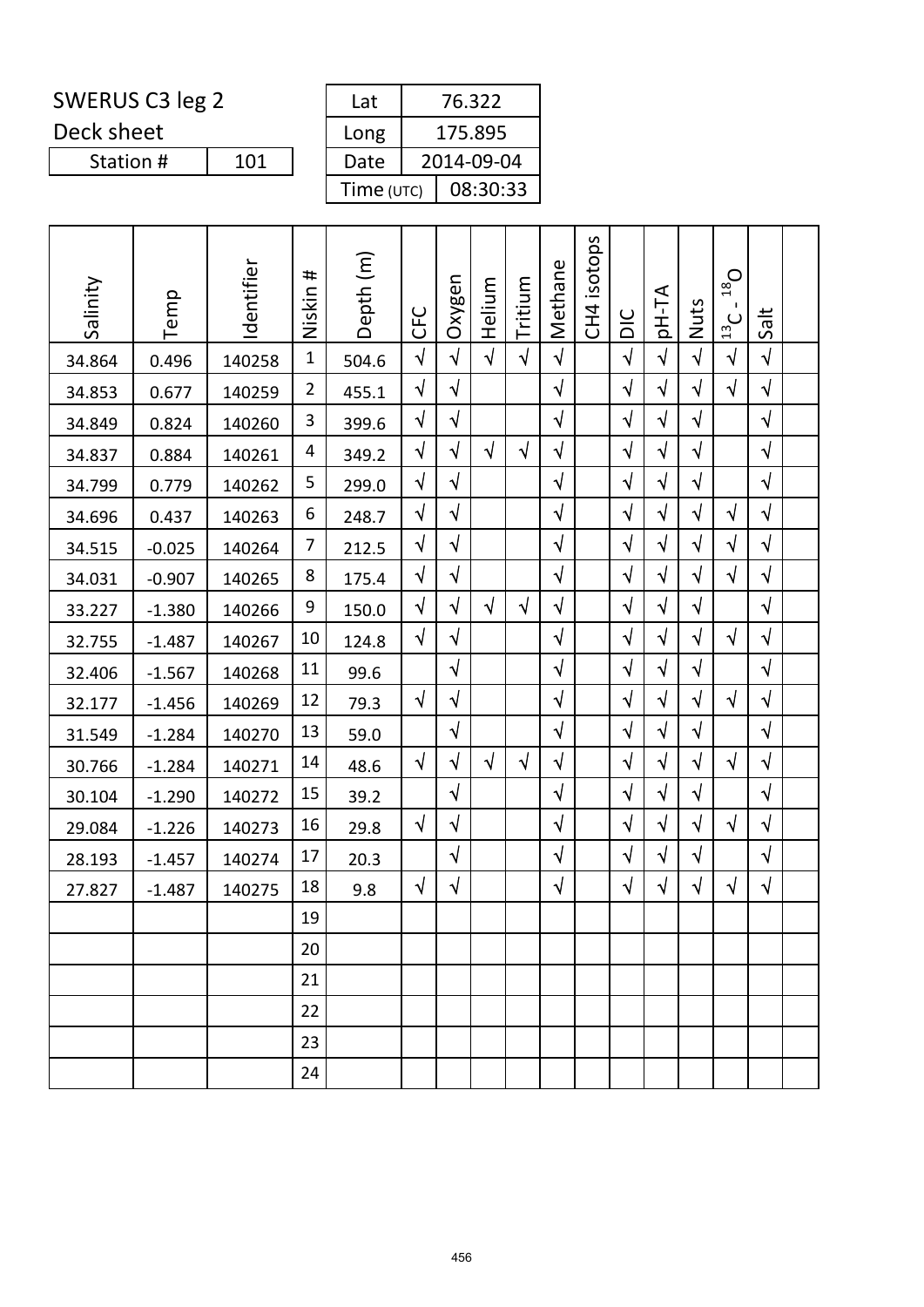Deck sheet

| Lat        | 76.817     |
|------------|------------|
| Long       | 174.795    |
| Date       | 2014-09-05 |
| Time (UTC) | 19:26:04   |

| Salinity | Temp     | Identifier | #<br>Niskin    | Depth (m) | <b>CFC</b> | Oxygen     | Helium     | Tritium    | Methane    | isotops<br>CH <sub>4</sub> | DIC        | pH-TA      | Nuts       | $D_{81}$<br>$\frac{13}{2}$ | Salt       |  |
|----------|----------|------------|----------------|-----------|------------|------------|------------|------------|------------|----------------------------|------------|------------|------------|----------------------------|------------|--|
| 34.897   | 0.029    | 140276     | $\mathbf{1}$   | 917.8     | $\sqrt{2}$ | $\sqrt{2}$ | $\sqrt{ }$ | $\sqrt{ }$ | $\sqrt{2}$ | $\sqrt{ }$                 | $\sqrt{2}$ | $\sqrt{2}$ | $\sqrt{2}$ | $\sqrt{ }$                 | $\sqrt{}$  |  |
| 34.885   | 0.046    | 140277     | $\overline{2}$ | 868.6     | $\sqrt{}$  | $\sqrt{}$  |            |            | $\sqrt{}$  |                            | $\sqrt{2}$ | $\sqrt{ }$ | $\sqrt{}$  | $\sqrt{}$                  | $\sqrt{2}$ |  |
| 34.870   | 0.250    | 140278     | 3              | 701.4     | $\sqrt{2}$ | $\sqrt{}$  | $\sqrt{ }$ | $\sqrt{ }$ | $\sqrt{ }$ |                            | $\sqrt{2}$ | $\sqrt{ }$ | $\sqrt{ }$ |                            | $\sqrt{ }$ |  |
| 34.855   | 0.601    | 140279     | 4              | 502.7     | $\sqrt{}$  | $\sqrt{}$  |            |            | $\sqrt{ }$ | $\sqrt{ }$                 | $\sqrt{}$  | $\sqrt{ }$ | $\sqrt{}$  | $\sqrt{ }$                 | $\sqrt{ }$ |  |
| 34.845   | 0.848    | 140280     | 5              | 401.4     | $\sqrt{ }$ | $\sqrt{}$  | $\sqrt{ }$ | $\sqrt{ }$ | $\sqrt{ }$ |                            | $\sqrt{ }$ | $\sqrt{ }$ | $\sqrt{ }$ |                            | $\sqrt{}$  |  |
| 34.833   | 0.897    | 140281     | 6              | 351.3     | $\sqrt{}$  | $\sqrt{}$  |            |            | $\sqrt{ }$ |                            | $\sqrt{2}$ | $\sqrt{ }$ | $\sqrt{}$  | $\sqrt{ }$                 | $\sqrt{ }$ |  |
| 34.798   | 0.787    | 140282     | $\overline{7}$ | 301.8     | $\sqrt{}$  | $\sqrt{}$  |            |            | $\sqrt{}$  |                            | $\sqrt{}$  | $\sqrt{ }$ | $\sqrt{ }$ |                            | $\sqrt{}$  |  |
| 34.661   | 0.324    | 140283     | 8              | 237.6     | $\sqrt{}$  | $\sqrt{}$  |            |            | $\sqrt{ }$ | $\sqrt{ }$                 | $\sqrt{}$  | $\sqrt{ }$ | $\sqrt{}$  | $\sqrt{}$                  | $\sqrt{}$  |  |
| 34.454   | $-0.148$ | 140284     | 9              | 200.7     | $\sqrt{}$  | $\sqrt{}$  | $\sqrt{ }$ | $\sqrt{ }$ | $\sqrt{ }$ |                            | $\sqrt{2}$ | $\sqrt{ }$ | $\sqrt{}$  | $\sqrt{}$                  | $\sqrt{ }$ |  |
| 34.014   | $-0.927$ | 140285     | 10             | 175.6     | $\sqrt{}$  | $\sqrt{}$  |            |            | $\sqrt{}$  |                            | $\sqrt{}$  | $\sqrt{ }$ | $\sqrt{}$  |                            | $\sqrt{}$  |  |
| 33.252   | $-1.405$ | 140286     | 11             | 150.3     | $\sqrt{ }$ | $\sqrt{}$  |            |            | $\sqrt{ }$ |                            | $\sqrt{ }$ | $\sqrt{ }$ | $\sqrt{}$  | $\sqrt{ }$                 | $\sqrt{ }$ |  |
| 32.782   | $-1.493$ | 140287     | 12             | 125.1     |            | $\sqrt{}$  |            |            | $\sqrt{}$  | $\sqrt{ }$                 | $\sqrt{}$  | $\sqrt{ }$ | $\sqrt{}$  |                            | $\sqrt{ }$ |  |
| 32.427   | $-1.521$ | 140288     | 13             | 100.0     | $\sqrt{ }$ | $\sqrt{}$  |            |            | $\sqrt{ }$ |                            | $\sqrt{}$  | $\sqrt{ }$ | $\sqrt{}$  | $\sqrt{ }$                 | $\sqrt{}$  |  |
| 32.181   | $-1.281$ | 140289     | 14             | 79.7      | $\sqrt{}$  | $\sqrt{}$  |            |            | $\sqrt{ }$ |                            | $\sqrt{ }$ | $\sqrt{ }$ | $\sqrt{ }$ |                            | $\sqrt{2}$ |  |
| 31.519   | $-0.872$ | 140290     | 15             | 49.6      | $\sqrt{}$  | $\sqrt{}$  |            |            | $\sqrt{ }$ |                            | $\sqrt{}$  | $\sqrt{ }$ | $\sqrt{}$  | $\sqrt{ }$                 | $\sqrt{}$  |  |
| 29.296   | $-1.096$ | 140291     | 16             | 29.3      | $\sqrt{}$  | $\sqrt{}$  |            |            | $\sqrt{}$  | $\sqrt{}$                  | $\sqrt{ }$ | $\sqrt{ }$ | $\sqrt{ }$ |                            | $\sqrt{}$  |  |
| 27.422   | $-1.461$ | 140292     | 17             | 10.3      | $\sqrt{}$  | $\sqrt{}$  |            |            | $\sqrt{}$  | $\sqrt{}$                  | $\sqrt{}$  | $\sqrt{ }$ | $\sqrt{}$  | $\sqrt{ }$                 | $\sqrt{}$  |  |
|          |          |            | 18             |           |            |            |            |            |            |                            |            |            |            |                            |            |  |
|          |          |            | 19             |           |            |            |            |            |            |                            |            |            |            |                            |            |  |
|          |          |            | 20             |           |            |            |            |            |            |                            |            |            |            |                            |            |  |
|          |          |            | 21             |           |            |            |            |            |            |                            |            |            |            |                            |            |  |
|          |          |            | 22             |           |            |            |            |            |            |                            |            |            |            |                            |            |  |
|          |          |            | 23             |           |            |            |            |            |            |                            |            |            |            |                            |            |  |
|          |          |            | 24             |           |            |            |            |            |            |                            |            |            |            |                            |            |  |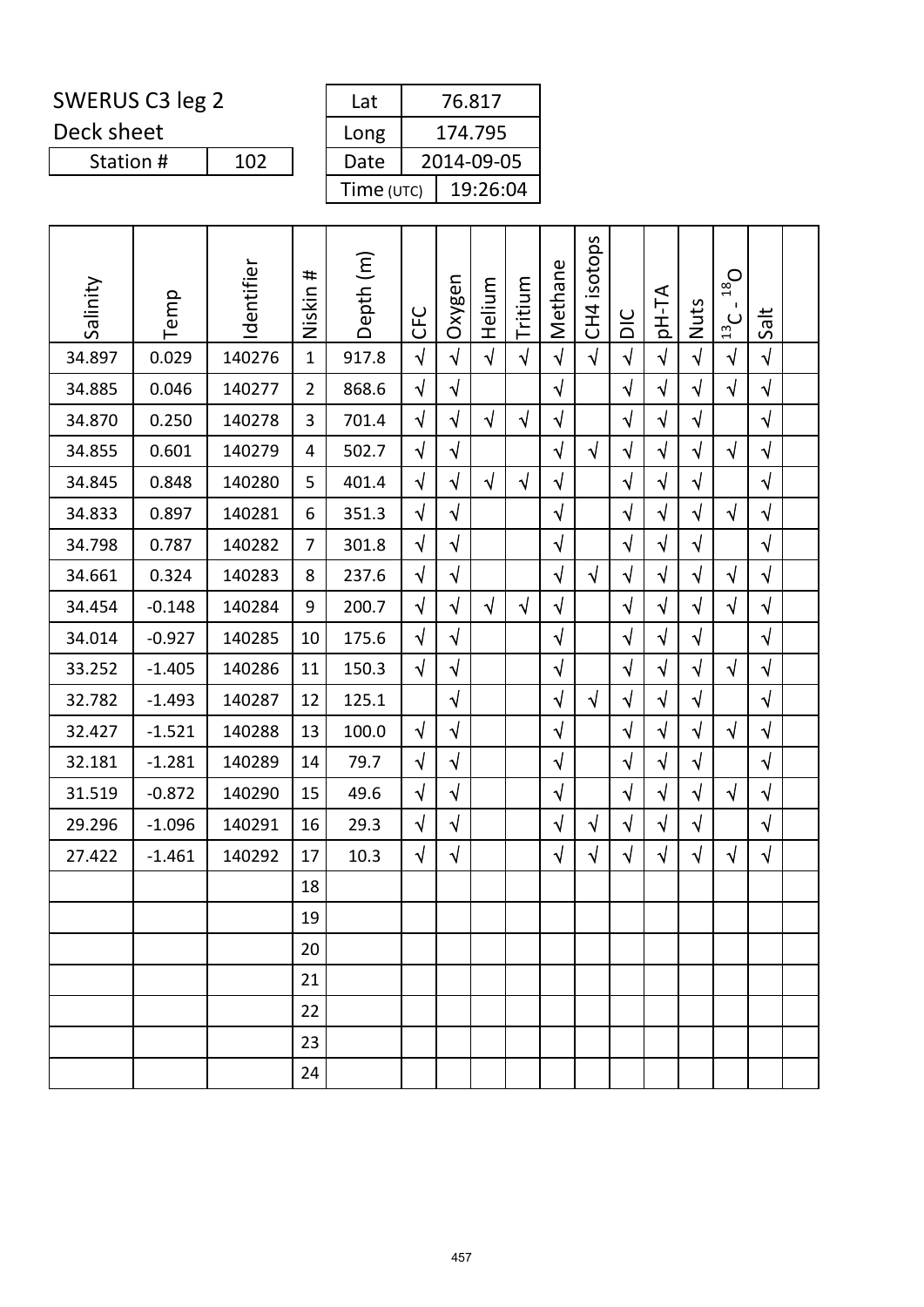Deck sheet

Station #

| Lat        | 76.678     |
|------------|------------|
| Long       | 174.926    |
| Date       | 2014-09-05 |
| Time (UTC) | 22:29:26   |
|            |            |

| Salinity | Temp     | Identifier | #<br>Niskin    | Depth (m) | <b>CFC</b> | Oxygen     | Helium     | Tritium    | Methane    | isotops<br>CH <sub>4</sub> | DIC        | pH-TA      | Nuts       | $O_{81}$<br>J.<br>13C | Salt       |  |
|----------|----------|------------|----------------|-----------|------------|------------|------------|------------|------------|----------------------------|------------|------------|------------|-----------------------|------------|--|
| 34.892   | 0.164    | 140293     | $\mathbf{1}$   | 734.9     | $\sqrt{2}$ | $\sqrt{2}$ | $\sqrt{ }$ |            | $\sqrt{ }$ |                            | $\sqrt{2}$ | $\sqrt{ }$ | $\sqrt{ }$ | $\sqrt{}$             | $\sqrt{ }$ |  |
| 34.876   | 0.157    | 140294     | $\overline{2}$ | 684.6     | $\sqrt{2}$ | $\sqrt{}$  |            |            | $\sqrt{ }$ |                            | $\sqrt{}$  | $\sqrt{}$  | $\sqrt{ }$ | $\sqrt{}$             | $\sqrt{}$  |  |
| 34.858   | 0.531    | 140295     | 3              | 500.7     | $\sqrt{}$  | $\sqrt{}$  |            |            | $\sqrt{}$  |                            | $\sqrt{ }$ | $\sqrt{}$  | $\sqrt{}$  |                       | $\sqrt{ }$ |  |
| 34.852   | 0.798    | 140296     | 4              | 402.2     | $\sqrt{}$  | $\sqrt{2}$ |            |            | $\sqrt{}$  |                            | $\sqrt{2}$ | $\sqrt{}$  | $\sqrt{2}$ | $\sqrt{ }$            | $\sqrt{ }$ |  |
| 34.839   | 0.878    | 140297     | 5              | 352.5     | $\sqrt{}$  | $\sqrt{}$  |            |            | $\sqrt{}$  |                            | $\sqrt{2}$ | $\sqrt{}$  | $\sqrt{}$  | $\sqrt{ }$            | $\sqrt{ }$ |  |
| 34.808   | 0.806    | 140298     | 6              | 301.8     | $\sqrt{ }$ | $\sqrt{}$  |            |            | $\sqrt{ }$ |                            | $\sqrt{}$  | $\sqrt{}$  | $\sqrt{}$  |                       | $\sqrt{ }$ |  |
| 34.733   | 0.557    | 140299     | $\overline{7}$ | 251.0     | $\sqrt{ }$ | $\sqrt{2}$ |            |            | $\sqrt{ }$ |                            | $\sqrt{2}$ | $\sqrt{}$  | $\sqrt{ }$ | $\sqrt{ }$            | $\sqrt{ }$ |  |
| 34.613   | 0.192    | 140300     | 8              | 212.6     | $\sqrt{ }$ | $\sqrt{2}$ | $\sqrt{ }$ |            | $\sqrt{ }$ |                            | $\sqrt{}$  | $\sqrt{}$  | $\sqrt{}$  | $\sqrt{ }$            | $\sqrt{ }$ |  |
| 34.170   | $-0.697$ | 140301     | 9              | 175.4     | $\sqrt{ }$ | $\sqrt{}$  |            |            | $\sqrt{ }$ |                            | $\sqrt{}$  | $\sqrt{}$  | $\sqrt{}$  | $\sqrt{}$             | $\sqrt{ }$ |  |
| 33.475   | $-1.294$ | 140302     | 10             | 150.4     | $\sqrt{2}$ | $\sqrt{}$  |            |            | $\sqrt{ }$ |                            | $\sqrt{2}$ | $\sqrt{}$  | $\sqrt{}$  |                       | $\sqrt{ }$ |  |
| 32.844   | $-1.502$ | 140303     | 11             | 125.4     | $\sqrt{}$  | $\sqrt{2}$ |            |            | $\sqrt{2}$ |                            | $\sqrt{2}$ | $\sqrt{}$  | $\sqrt{}$  | $\sqrt{ }$            | $\sqrt{ }$ |  |
| 32.453   | $-1.434$ | 140304     | 12             | 100.5     |            | $\sqrt{}$  |            |            | $\sqrt{ }$ |                            | $\sqrt{}$  | $\sqrt{ }$ | $\sqrt{ }$ |                       | $\sqrt{ }$ |  |
| 32.244   | $-1.334$ | 140305     | 13             | 80.4      | $\sqrt{ }$ | $\sqrt{}$  |            |            | $\sqrt{ }$ |                            | $\sqrt{2}$ | $\sqrt{}$  | $\sqrt{}$  |                       | $\sqrt{ }$ |  |
| 31.581   | $-0.834$ | 140306     | 14             | 50.6      | $\sqrt{}$  | $\sqrt{}$  | $\sqrt{ }$ | $\sqrt{ }$ | $\sqrt{}$  |                            | $\sqrt{}$  | $\sqrt{}$  | $\sqrt{}$  | $\sqrt{ }$            | $\sqrt{ }$ |  |
| 29.395   | $-1.060$ | 140307     | 15             | 30.4      | $\sqrt{2}$ | $\sqrt{}$  |            |            | $\sqrt{}$  |                            | $\sqrt{ }$ | $\sqrt{ }$ | $\sqrt{ }$ |                       | $\sqrt{ }$ |  |
| 27.558   | $-1.442$ | 140308     | 16             | 10.2      | $\sqrt{2}$ | $\sqrt{2}$ |            |            | $\sqrt{ }$ |                            | $\sqrt{2}$ | $\sqrt{}$  | $\sqrt{ }$ | $\sqrt{ }$            | $\sqrt{ }$ |  |
|          |          |            |                |           |            |            |            |            |            |                            |            |            |            |                       |            |  |
|          |          |            | 18             |           |            |            |            |            |            |                            |            |            |            |                       |            |  |
|          |          |            | 19             |           |            |            |            |            |            |                            |            |            |            |                       |            |  |
|          |          |            | 20             |           |            |            |            |            |            |                            |            |            |            |                       |            |  |
|          |          |            | 21             |           |            |            |            |            |            |                            |            |            |            |                       |            |  |
|          |          |            | 22             |           |            |            |            |            |            |                            |            |            |            |                       |            |  |
|          |          |            | 23             |           |            |            |            |            |            |                            |            |            |            |                       |            |  |
|          |          |            | 24             |           |            |            |            |            |            |                            |            |            |            |                       |            |  |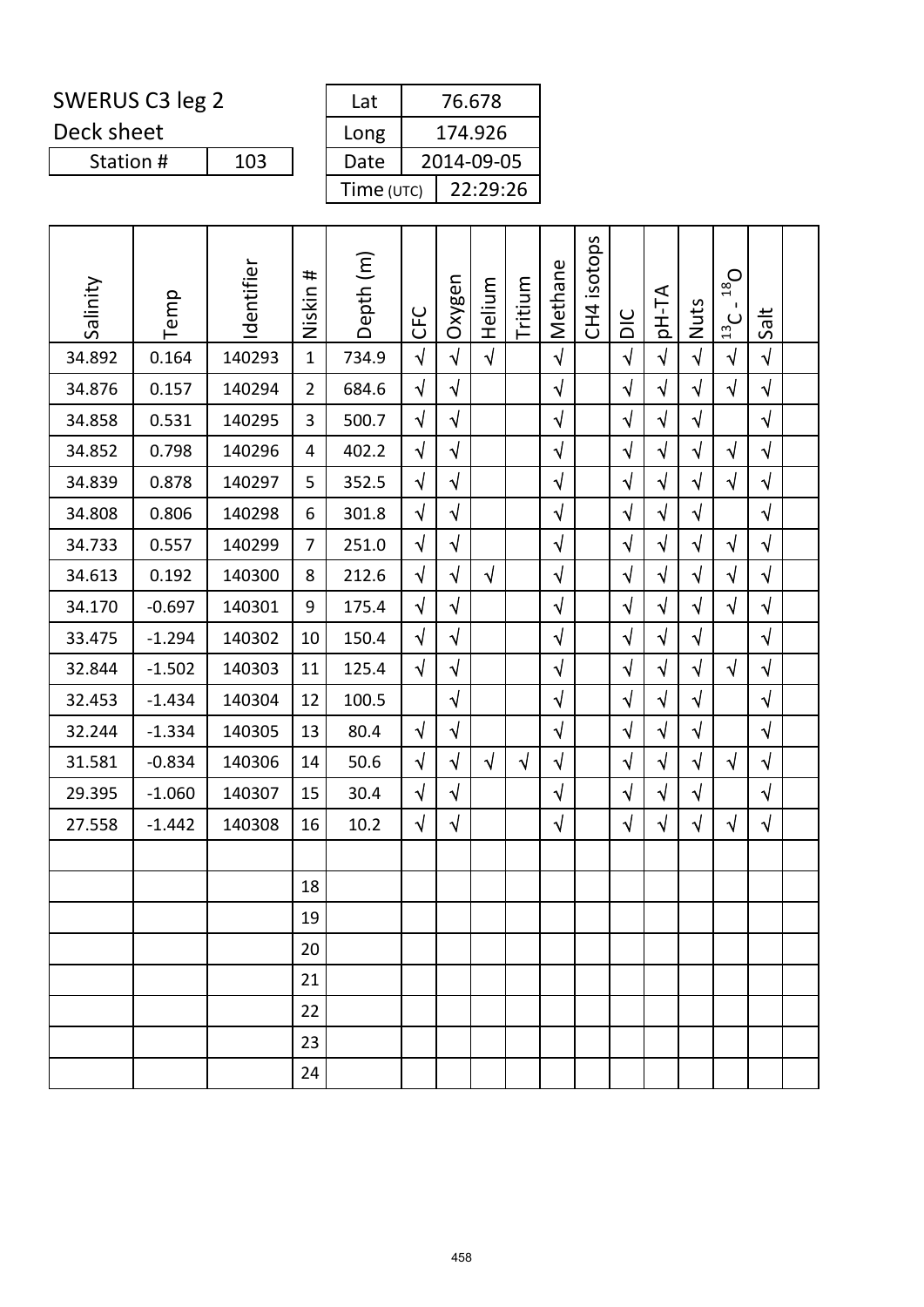Deck sheet

Station #

| Lat        | 76.584     |
|------------|------------|
| Long       | 174.643    |
| Date       | 2014-09-06 |
| Time (UTC) | 02:19:43   |

| Salinity | Temp     | Identifier | #<br>Niskin    | Depth (m) | <b>CFC</b> | Oxygen     | Helium     | Tritium | Methane    | CH4 isotops | DIC        | pH-TA      | Nuts       | $O_{81}$<br>п.<br>$\frac{13}{2}$ C | Salt       |  |
|----------|----------|------------|----------------|-----------|------------|------------|------------|---------|------------|-------------|------------|------------|------------|------------------------------------|------------|--|
| 34.884   | 0.470    | 140309     | $\mathbf{1}$   | 527.7     | $\sqrt{ }$ | $\sqrt{}$  | $\sqrt{ }$ |         | $\sqrt{}$  | $\sqrt{ }$  | $\sqrt{2}$ | $\sqrt{}$  | $\sqrt{}$  | $\sqrt{ }$                         | $\sqrt{ }$ |  |
| 34.859   | 0.563    | 140310     | $\overline{2}$ | 478.4     | $\sqrt{2}$ | $\sqrt{}$  |            |         | $\sqrt{ }$ |             | $\sqrt{2}$ | $\sqrt{ }$ | $\sqrt{2}$ | $\sqrt{ }$                         | $\sqrt{ }$ |  |
| 34.850   | 0.822    | 140311     | 3              | 401.4     | $\sqrt{ }$ | $\sqrt{ }$ |            |         | $\sqrt{ }$ |             | $\sqrt{ }$ | $\sqrt{}$  | $\sqrt{ }$ |                                    | $\sqrt{ }$ |  |
| 34.838   | 0.904    | 140312     | 4              | 351.5     | $\sqrt{ }$ | $\sqrt{ }$ |            |         | $\sqrt{}$  |             | $\sqrt{}$  | $\sqrt{}$  | $\sqrt{ }$ | $\sqrt{ }$                         | $\sqrt{ }$ |  |
| 34.809   | 0.826    | 140313     | 5              | 301.4     | $\sqrt{2}$ | $\sqrt{}$  |            |         | $\sqrt{}$  | $\sqrt{ }$  | $\sqrt{ }$ | $\sqrt{}$  | $\sqrt{}$  |                                    | $\sqrt{ }$ |  |
| 34.739   | 0.574    | 140314     | 6              | 251.7     | $\sqrt{}$  | $\sqrt{ }$ |            |         | $\sqrt{ }$ |             | $\sqrt{2}$ | $\sqrt{2}$ | $\sqrt{}$  | $\sqrt{ }$                         | $\sqrt{ }$ |  |
| 34.558   | 0.060    | 140315     | $\overline{7}$ | 199.0     | $\sqrt{2}$ | $\sqrt{ }$ |            |         | $\sqrt{ }$ | $\sqrt{ }$  | $\sqrt{ }$ | $\sqrt{}$  | $\sqrt{ }$ | $\sqrt{ }$                         | $\sqrt{ }$ |  |
| 34.284   | $-0.512$ | 140316     | 8              | 175.8     | $\sqrt{2}$ | $\sqrt{ }$ |            |         | $\sqrt{}$  |             | $\sqrt{}$  | $\sqrt{}$  | $\sqrt{}$  | $\sqrt{2}$                         | $\sqrt{ }$ |  |
| 33.668   | $-1.225$ | 140317     | 9              | 150.6     | $\sqrt{}$  | $\sqrt{ }$ |            |         | $\sqrt{2}$ |             | $\sqrt{2}$ | $\sqrt{ }$ | $\sqrt{ }$ |                                    | $\sqrt{ }$ |  |
| 32.935   | $-1.388$ | 140318     | 10             | 125.5     | $\sqrt{ }$ | $\sqrt{}$  |            |         | $\sqrt{}$  |             | $\sqrt{2}$ | $\sqrt{}$  | $\sqrt{}$  | $\sqrt{ }$                         | $\sqrt{ }$ |  |
| 32.386   | $-1.446$ | 140319     | 11             | 100.4     |            | $\sqrt{ }$ | $\sqrt{ }$ |         | $\sqrt{ }$ | $\sqrt{ }$  | $\sqrt{2}$ | $\sqrt{}$  | $\sqrt{2}$ |                                    | $\sqrt{ }$ |  |
| 32.143   | $-1.266$ | 140320     | 12             | 80.1      | $\sqrt{}$  | $\sqrt{}$  |            |         | $\sqrt{}$  |             | $\sqrt{}$  | $\sqrt{}$  | $\sqrt{}$  | $\sqrt{ }$                         | $\sqrt{}$  |  |
| 31.286   | $-0.738$ | 140321     | 13             | 50.1      | $\sqrt{ }$ | $\sqrt{ }$ |            |         | $\sqrt{}$  | $\sqrt{ }$  | $\sqrt{2}$ | $\sqrt{ }$ | $\sqrt{2}$ |                                    | $\sqrt{ }$ |  |
| 29.569   | $-1.200$ | 140322     | 14             | 29.9      | $\sqrt{ }$ | $\sqrt{}$  |            |         | $\sqrt{ }$ |             | $\sqrt{ }$ | $\sqrt{}$  | $\sqrt{ }$ | $\sqrt{ }$                         | $\sqrt{ }$ |  |
| 27.599   | $-1.455$ | 140323     | 15             | 10.4      | $\sqrt{}$  | $\sqrt{}$  |            |         | $\sqrt{ }$ | $\sqrt{ }$  | $\sqrt{}$  | $\sqrt{}$  | $\sqrt{}$  | $\sqrt{ }$                         | $\sqrt{ }$ |  |
|          |          |            | 16             |           |            |            |            |         |            |             |            |            |            |                                    |            |  |
|          |          |            | 17             |           |            |            |            |         |            |             |            |            |            |                                    |            |  |
|          |          |            | 18             |           |            |            |            |         |            |             |            |            |            |                                    |            |  |
|          |          |            | 19             |           |            |            |            |         |            |             |            |            |            |                                    |            |  |
|          |          |            | 20             |           |            |            |            |         |            |             |            |            |            |                                    |            |  |
|          |          |            | 21             |           |            |            |            |         |            |             |            |            |            |                                    |            |  |
|          |          |            | 22             |           |            |            |            |         |            |             |            |            |            |                                    |            |  |
|          |          |            | 23             |           |            |            |            |         |            |             |            |            |            |                                    |            |  |
|          |          |            | 24             |           |            |            |            |         |            |             |            |            |            |                                    |            |  |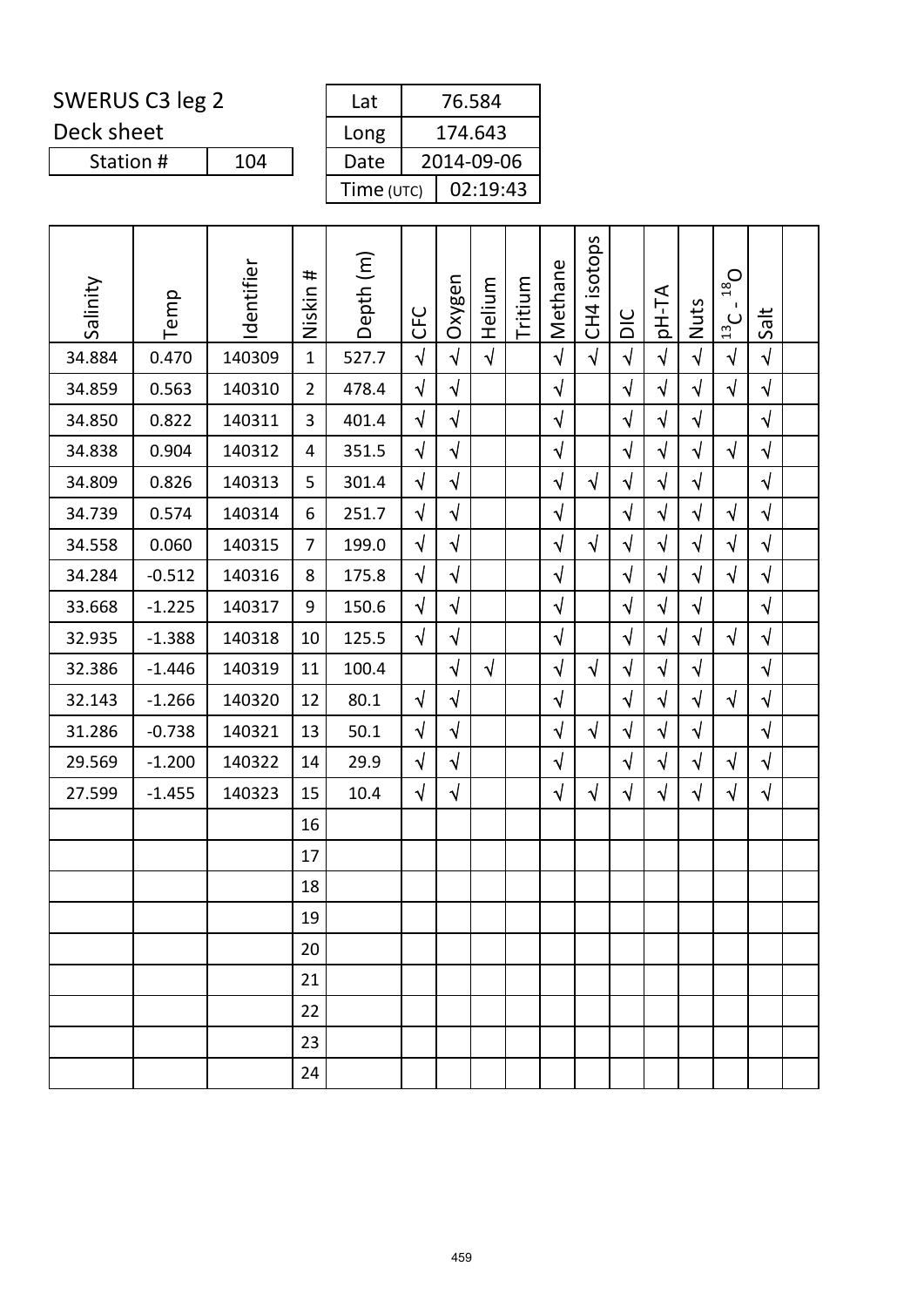Deck sheet

| Lat        | 76.411     |
|------------|------------|
| Long       | 173.816    |
| Date       | 2014-09-06 |
| Time (UTC) | 07:20:57   |

| Salinity | Temp     | Identifier | Niskin #       | Depth (m) | <b>CFC</b> | Oxygen     | Helium     | Tritium | Methane    | CH4 isotops | DIC        | pH-TA      | Nuts       | $O_{\overline{81}}$<br>$\mathbf{I}$<br>$\frac{13}{2}$ C | Salt       |  |
|----------|----------|------------|----------------|-----------|------------|------------|------------|---------|------------|-------------|------------|------------|------------|---------------------------------------------------------|------------|--|
| 34.852   | 0.725    | 140324     | $\mathbf{1}$   | 342.8     | $\sqrt{2}$ | $\sqrt{}$  | $\sqrt{2}$ |         | $\sqrt{ }$ |             | $\sqrt{ }$ | $\sqrt{ }$ | $\sqrt{}$  | $\sqrt{}$                                               | $\sqrt{}$  |  |
| 34.839   | 0.802    | 140325     | $\overline{2}$ | 323.0     | $\sqrt{}$  | $\sqrt{}$  |            |         | $\sqrt{ }$ |             | $\sqrt{ }$ | $\sqrt{ }$ | $\sqrt{}$  | $\sqrt{}$                                               | $\sqrt{ }$ |  |
| 34.826   | 0.851    | 140326     | 3              | 301.1     | $\sqrt{2}$ | $\sqrt{}$  |            |         | $\sqrt{ }$ |             | $\sqrt{}$  | $\sqrt{2}$ | $\sqrt{}$  |                                                         | $\sqrt{ }$ |  |
| 34.746   | 0.609    | 140327     | 4              | 253.7     | $\sqrt{}$  | $\sqrt{}$  |            |         | $\sqrt{ }$ |             | $\sqrt{}$  | $\sqrt{}$  | $\sqrt{}$  | $\sqrt{2}$                                              | $\sqrt{}$  |  |
| 34.574   | 0.088    | 140328     | 5              | 197.0     | $\sqrt{}$  | $\sqrt{}$  | $\sqrt{ }$ |         | $\sqrt{ }$ |             | $\sqrt{}$  | $\sqrt{ }$ | $\sqrt{}$  | $\sqrt{}$                                               | $\sqrt{ }$ |  |
| 34.390   | $-0.247$ | 140329     | 6              | 177.5     | $\sqrt{}$  | $\sqrt{ }$ |            |         | $\sqrt{ }$ |             | $\sqrt{ }$ | $\sqrt{}$  | $\sqrt{}$  | $\sqrt{}$                                               | $\sqrt{ }$ |  |
| 33.738   | $-1.164$ | 140330     | 7              | 152.7     | $\sqrt{}$  | $\sqrt{}$  |            |         | $\sqrt{ }$ |             | $\sqrt{ }$ | $\sqrt{}$  | $\sqrt{}$  | $\sqrt{}$                                               | $\sqrt{ }$ |  |
| 32.921   | $-1.431$ | 140331     | 8              | 126.9     | $\sqrt{2}$ | $\sqrt{}$  |            |         | $\sqrt{ }$ |             | $\sqrt{ }$ | $\sqrt{ }$ | $\sqrt{}$  | $\sqrt{ }$                                              | $\sqrt{}$  |  |
| 32.494   | $-1.433$ | 140332     | 9              | 101.6     |            | $\sqrt{ }$ |            |         | $\sqrt{ }$ |             | $\sqrt{ }$ | $\sqrt{ }$ | $\sqrt{}$  |                                                         | $\sqrt{ }$ |  |
| 32.272   | $-1.566$ | 140333     | 10             | 82.4      | $\sqrt{}$  | $\sqrt{ }$ |            |         | $\sqrt{ }$ |             | $\sqrt{}$  | $\sqrt{}$  | $\sqrt{}$  | $\sqrt{ }$                                              | $\sqrt{}$  |  |
| 31.682   | $-1.165$ | 140334     | 11             | 53.1      | $\sqrt{2}$ | $\sqrt{}$  |            |         | $\sqrt{ }$ |             | $\sqrt{ }$ | $\sqrt{ }$ | $\sqrt{}$  |                                                         | $\sqrt{ }$ |  |
| 29.818   | $-1.191$ | 140335     | 12             | 31.7      | $\sqrt{}$  | $\sqrt{}$  |            |         | $\sqrt{ }$ |             | $\sqrt{ }$ | $\sqrt{ }$ | $\sqrt{ }$ | $\sqrt{}$                                               | $\sqrt{}$  |  |
| 27.760   | $-1.433$ | 140336     | 13             | 10.4      | $\sqrt{}$  | $\sqrt{ }$ |            |         | $\sqrt{ }$ |             | $\sqrt{ }$ | $\sqrt{ }$ | $\sqrt{}$  | $\sqrt{}$                                               | $\sqrt{}$  |  |
|          |          |            | 14             |           |            |            |            |         |            |             |            |            |            |                                                         |            |  |
|          |          |            | 15             |           |            |            |            |         |            |             |            |            |            |                                                         |            |  |
|          |          |            | 16             |           |            |            |            |         |            |             |            |            |            |                                                         |            |  |
|          |          |            | 17             |           |            |            |            |         |            |             |            |            |            |                                                         |            |  |
|          |          |            | 18             |           |            |            |            |         |            |             |            |            |            |                                                         |            |  |
|          |          |            | 19             |           |            |            |            |         |            |             |            |            |            |                                                         |            |  |
|          |          |            | 20             |           |            |            |            |         |            |             |            |            |            |                                                         |            |  |
|          |          |            | 21             |           |            |            |            |         |            |             |            |            |            |                                                         |            |  |
|          |          |            | 22             |           |            |            |            |         |            |             |            |            |            |                                                         |            |  |
|          |          |            | 23             |           |            |            |            |         |            |             |            |            |            |                                                         |            |  |
|          |          |            | 24             |           |            |            |            |         |            |             |            |            |            |                                                         |            |  |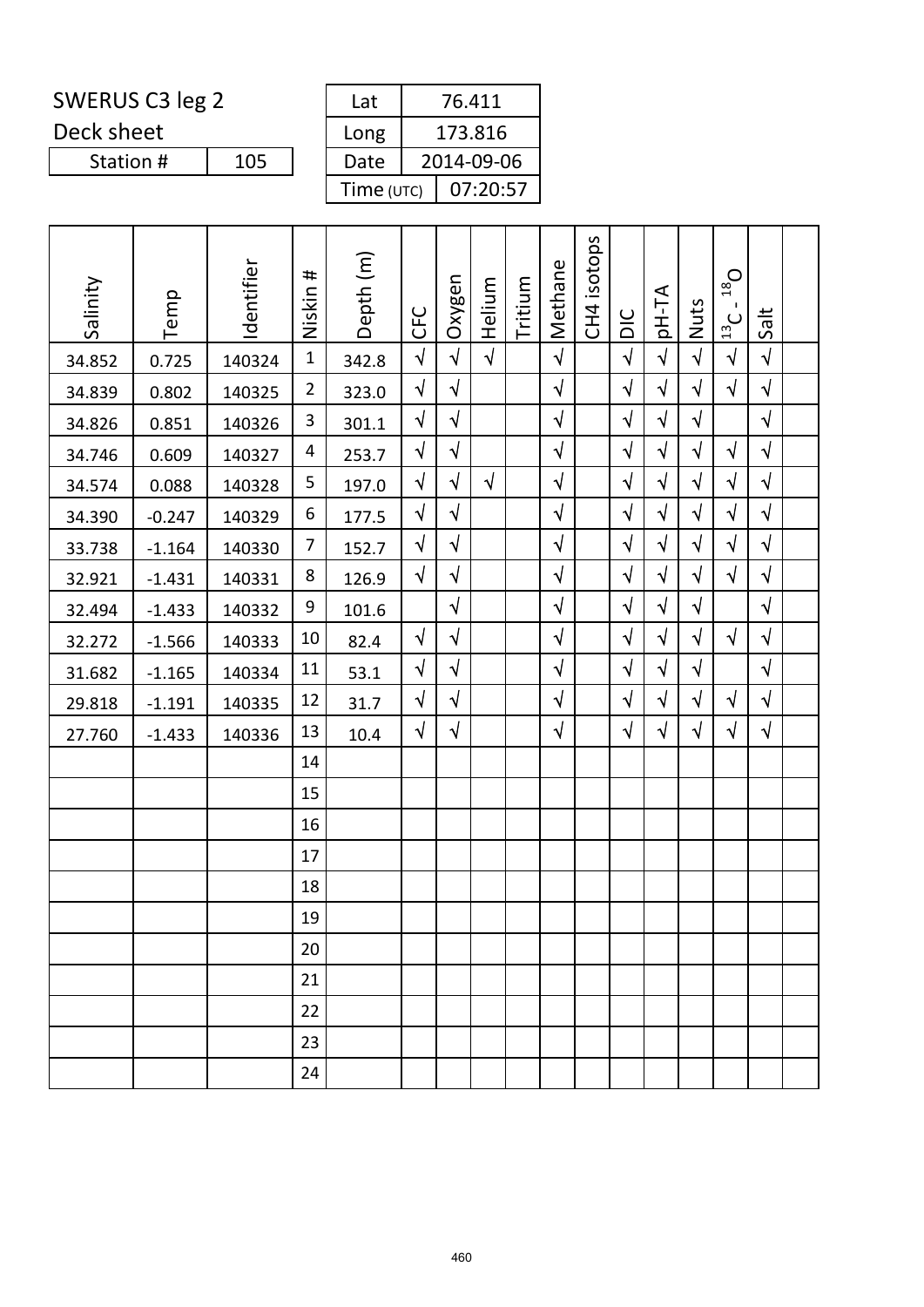Deck sheet

| Lat        | 75.821     |
|------------|------------|
| Long       | 172.165    |
| Date       | 2014-09-06 |
| Time (UTC) | 19:02:58   |

| Salinity | Temp     | Identifier | Niskin #       | Depth (m) | CFC        | Oxygen     | Helium     | Tritium    | Methane    | isotops<br>C <sub>H</sub> | DIC        | pH-TA      | Nuts       | $O_{81}$<br>$\blacksquare$<br>$\frac{13}{2}$ C | Salt       |  |
|----------|----------|------------|----------------|-----------|------------|------------|------------|------------|------------|---------------------------|------------|------------|------------|------------------------------------------------|------------|--|
| 34.727   | 0.537    | 140337     | $\mathbf{1}$   | 204.0     | $\sqrt{2}$ | $\sqrt{ }$ |            | $\sqrt{2}$ | $\sqrt{2}$ | $\sqrt{ }$                | $\sqrt{2}$ | $\sqrt{2}$ | $\sqrt{2}$ | $\sqrt{2}$                                     | $\sqrt{ }$ |  |
| 34.715   | 0.498    | 140338     | $\overline{2}$ | 193.9     | $\sqrt{2}$ | $\sqrt{2}$ |            |            | $\sqrt{}$  |                           | $\sqrt{2}$ | $\sqrt{}$  | $\sqrt{}$  | $\sqrt{ }$                                     | $\sqrt{ }$ |  |
| 34.493   | $-0.047$ | 140339     | 3              | 160.8     | $\sqrt{ }$ | $\sqrt{}$  |            |            | $\sqrt{}$  | $\sqrt{ }$                | $\sqrt{2}$ | $\sqrt{ }$ | $\sqrt{}$  | $\sqrt{}$                                      | $\sqrt{ }$ |  |
| 34.311   | $-0.367$ | 140340     | $\overline{4}$ | 150.5     | $\sqrt{2}$ | $\sqrt{}$  |            |            | $\sqrt{}$  |                           | $\sqrt{2}$ | $\sqrt{ }$ | $\sqrt{}$  | $\sqrt{2}$                                     | $\sqrt{ }$ |  |
| 33.570   | $-1.220$ | 140341     | 5              | 125.2     | $\sqrt{ }$ | $\sqrt{2}$ |            |            | $\sqrt{2}$ | $\sqrt{ }$                | $\sqrt{2}$ | $\sqrt{ }$ | $\sqrt{}$  | $\sqrt{ }$                                     | $\sqrt{ }$ |  |
| 32.617   | $-1.468$ | 140342     | 6              | 100.1     |            | $\sqrt{}$  |            |            | $\sqrt{}$  |                           | $\sqrt{ }$ | $\sqrt{}$  | $\sqrt{}$  | $\sqrt{}$                                      | $\sqrt{ }$ |  |
| 32.333   | $-1.547$ | 140343     | $\overline{7}$ | 79.8      | $\sqrt{ }$ | $\sqrt{2}$ |            |            | $\sqrt{}$  | $\sqrt{2}$                | $\sqrt{2}$ | $\sqrt{}$  | $\sqrt{}$  | $\sqrt{2}$                                     | $\sqrt{2}$ |  |
| 31.771   | $-1.327$ | 140344     | 8              | 49.7      | $\sqrt{ }$ | $\sqrt{ }$ | $\sqrt{ }$ | $\sqrt{}$  | $\sqrt{}$  |                           | $\sqrt{2}$ | $\sqrt{ }$ | $\sqrt{}$  | $\sqrt{2}$                                     | $\sqrt{ }$ |  |
| 29.408   | $-1.219$ | 140345     | 9              | 29.4      | $\sqrt{2}$ | $\sqrt{}$  |            |            | $\sqrt{}$  | $\sqrt{ }$                | $\sqrt{ }$ | $\sqrt{}$  | $\sqrt{}$  | $\sqrt{}$                                      | $\sqrt{ }$ |  |
| 28.040   | $-1.481$ | 140346     | 10             | 10.4      | $\sqrt{ }$ | $\sqrt{ }$ |            |            | $\sqrt{}$  | $\sqrt{ }$                | $\sqrt{2}$ | $\sqrt{}$  | $\sqrt{}$  | $\sqrt{2}$                                     | $\sqrt{ }$ |  |
|          |          |            | 11             |           |            |            |            |            |            |                           |            |            |            |                                                |            |  |
|          |          |            | 12             |           |            |            |            |            |            |                           |            |            |            |                                                |            |  |
|          |          |            | 13             |           |            |            |            |            |            |                           |            |            |            |                                                |            |  |
|          |          |            | 14             |           |            |            |            |            |            |                           |            |            |            |                                                |            |  |
|          |          |            | 15             |           |            |            |            |            |            |                           |            |            |            |                                                |            |  |
|          |          |            | 16             |           |            |            |            |            |            |                           |            |            |            |                                                |            |  |
|          |          |            | 17             |           |            |            |            |            |            |                           |            |            |            |                                                |            |  |
|          |          |            | 18             |           |            |            |            |            |            |                           |            |            |            |                                                |            |  |
|          |          |            | 19             |           |            |            |            |            |            |                           |            |            |            |                                                |            |  |
|          |          |            | 20             |           |            |            |            |            |            |                           |            |            |            |                                                |            |  |
|          |          |            | 21             |           |            |            |            |            |            |                           |            |            |            |                                                |            |  |
|          |          |            | 22             |           |            |            |            |            |            |                           |            |            |            |                                                |            |  |
|          |          |            | 23             |           |            |            |            |            |            |                           |            |            |            |                                                |            |  |
|          |          |            | 24             |           |            |            |            |            |            |                           |            |            |            |                                                |            |  |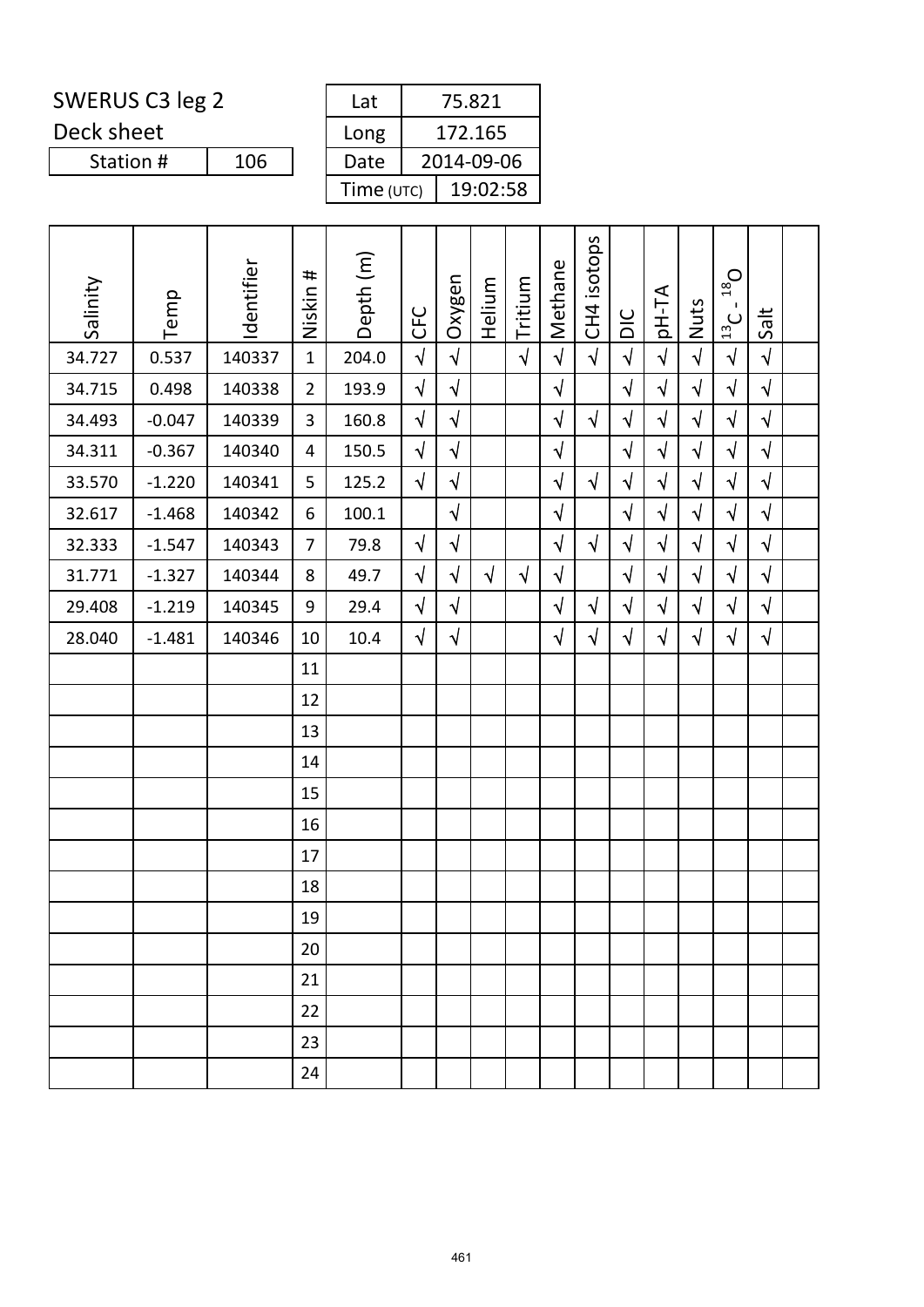Deck sheet

| Lat        | 75.208     |
|------------|------------|
| Long       | 170.654    |
| Date       | 2014-09-07 |
| Time (UTC) | 02:09:30   |

| Salinity | Temp     | Identifier | Niskin #       | Depth (m) | CFC        | Oxygen     | Helium     | Tritium    | Methane    | CH4 isotops | DIC        | AT-Hp      | <b>Nuts</b> | $D_{81}$<br>$\blacksquare$<br>$\frac{13}{13}$ | Salt       |  |
|----------|----------|------------|----------------|-----------|------------|------------|------------|------------|------------|-------------|------------|------------|-------------|-----------------------------------------------|------------|--|
| 34.095   | $-0.586$ | 140347     | $\mathbf{1}$   | 95.6      | $\sqrt{2}$ | $\sqrt{2}$ | $\sqrt{2}$ | $\sqrt{ }$ | $\sqrt{ }$ | $\sqrt{ }$  | $\sqrt{2}$ | $\sqrt{2}$ | $\sqrt{2}$  | $\sqrt{2}$                                    | $\sqrt{ }$ |  |
| 33.515   | $-1.011$ | 140348     | $\overline{2}$ | 90.1      | $\sqrt{2}$ | $\sqrt{2}$ |            |            | $\sqrt{2}$ | $\sqrt{ }$  | $\sqrt{ }$ | $\sqrt{ }$ | $\sqrt{}$   | $\sqrt{2}$                                    | $\sqrt{ }$ |  |
| 32.693   | $-1.408$ | 140349     | 3              | 79.7      | $\sqrt{2}$ | $\sqrt{2}$ |            |            | $\sqrt{}$  | $\sqrt{}$   | $\sqrt{2}$ | $\sqrt{}$  | $\sqrt{}$   | $\sqrt{2}$                                    | $\sqrt{2}$ |  |
| 31.923   | $-1.558$ | 140350     | 4              | 49.6      | $\sqrt{2}$ | $\sqrt{2}$ | $\sqrt{ }$ | $\sqrt{2}$ | $\sqrt{}$  | $\sqrt{ }$  | $\sqrt{ }$ | $\sqrt{}$  | $\sqrt{2}$  | $\sqrt{2}$                                    | $\sqrt{2}$ |  |
| 30.156   | $-1.262$ | 140351     | 5              | 29.3      | $\sqrt{2}$ | $\sqrt{}$  |            |            | $\sqrt{ }$ | $\sqrt{}$   | $\sqrt{ }$ | $\sqrt{}$  | $\sqrt{ }$  | $\sqrt{2}$                                    | $\sqrt{2}$ |  |
| 27.945   | $-1.414$ | 140352     | $6\,$          | 10.6      | $\sqrt{2}$ | $\sqrt{2}$ |            |            | $\sqrt{ }$ | $\sqrt{2}$  | $\sqrt{ }$ | $\sqrt{ }$ | $\sqrt{ }$  | $\sqrt{2}$                                    | $\sqrt{ }$ |  |
|          |          |            | $\overline{7}$ |           |            |            |            |            |            |             |            |            |             |                                               |            |  |
|          |          |            | 8              |           |            |            |            |            |            |             |            |            |             |                                               |            |  |
|          |          |            | $9\,$          |           |            |            |            |            |            |             |            |            |             |                                               |            |  |
|          |          |            | 10             |           |            |            |            |            |            |             |            |            |             |                                               |            |  |
|          |          |            | 11             |           |            |            |            |            |            |             |            |            |             |                                               |            |  |
|          |          |            | 12             |           |            |            |            |            |            |             |            |            |             |                                               |            |  |
|          |          |            | 13             |           |            |            |            |            |            |             |            |            |             |                                               |            |  |
|          |          |            | 14             |           |            |            |            |            |            |             |            |            |             |                                               |            |  |
|          |          |            | 15             |           |            |            |            |            |            |             |            |            |             |                                               |            |  |
|          |          |            | 16             |           |            |            |            |            |            |             |            |            |             |                                               |            |  |
|          |          |            | 17             |           |            |            |            |            |            |             |            |            |             |                                               |            |  |
|          |          |            | 18             |           |            |            |            |            |            |             |            |            |             |                                               |            |  |
|          |          |            | 19             |           |            |            |            |            |            |             |            |            |             |                                               |            |  |
|          |          |            | 20             |           |            |            |            |            |            |             |            |            |             |                                               |            |  |
|          |          |            | 21             |           |            |            |            |            |            |             |            |            |             |                                               |            |  |
|          |          |            | 22             |           |            |            |            |            |            |             |            |            |             |                                               |            |  |
|          |          |            | 23             |           |            |            |            |            |            |             |            |            |             |                                               |            |  |
|          |          |            | 24             |           |            |            |            |            |            |             |            |            |             |                                               |            |  |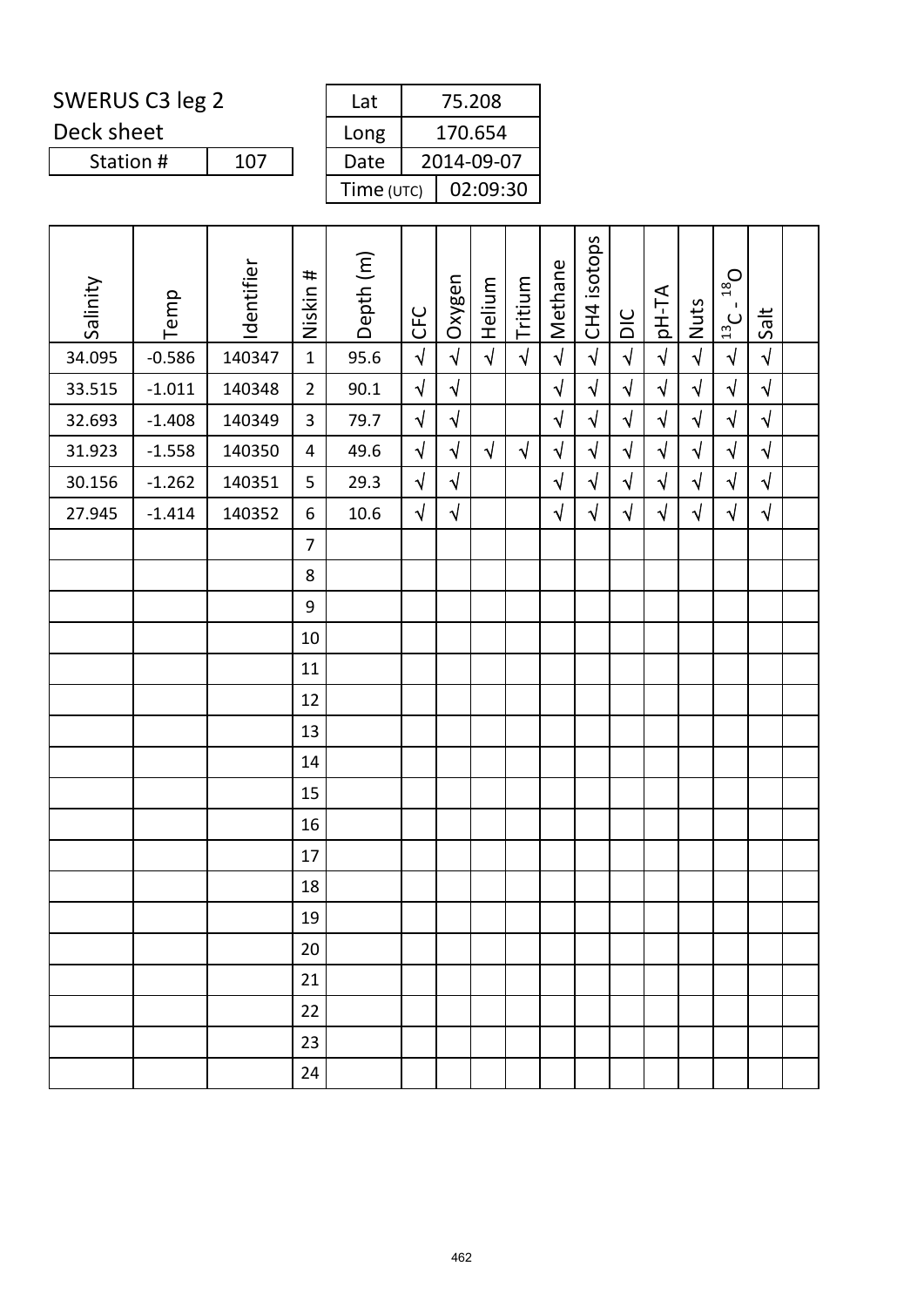Deck sheet

| Lat        | 77.092     |
|------------|------------|
| Long       | 162.614    |
| Date       | 2014-09-08 |
| Time (UTC) | 00:37:58   |

| Salinity | Temp     | Identifier | Niskin #       | Depth (m) | CFC        | Oxygen     | Helium     | Tritium    | Methane    | CH4 isotops | DIC        | AT-Hp      | Nuts       | $O_{\text{gt}}$<br>$\blacksquare$<br>$\frac{13}{13}$ | Salt                 |  |
|----------|----------|------------|----------------|-----------|------------|------------|------------|------------|------------|-------------|------------|------------|------------|------------------------------------------------------|----------------------|--|
| 34.211   | $-0.434$ | 140353     | $\mathbf{1}$   | 100.1     | $\sqrt{2}$ | $\sqrt{2}$ | $\sqrt{ }$ | $\sqrt{2}$ | $\sqrt{2}$ | $\sqrt{ }$  | $\sqrt{2}$ | $\sqrt{2}$ | $\sqrt{2}$ | $\sqrt{2}$                                           | $\sqrt{\phantom{a}}$ |  |
| 34.209   | $-0.436$ | 140354     | $\overline{2}$ | 94.6      | $\sqrt{ }$ | $\sqrt{ }$ |            |            | $\sqrt{2}$ | $\sqrt{2}$  | $\sqrt{2}$ | $\sqrt{ }$ | $\sqrt{ }$ | $\sqrt{2}$                                           | $\sqrt{ }$           |  |
| 33.472   | $-1.176$ | 140355     | 3              | 80.2      | $\sqrt{2}$ | $\sqrt{2}$ |            |            | $\sqrt{2}$ | $\sqrt{2}$  | $\sqrt{2}$ | $\sqrt{ }$ | $\sqrt{ }$ | $\sqrt{2}$                                           | $\sqrt{2}$           |  |
| 31.265   | $-1.568$ | 140356     | $\overline{4}$ | 50.1      | $\sqrt{2}$ | $\sqrt{}$  | $\sqrt{ }$ | $\sqrt{ }$ | $\sqrt{}$  | $\sqrt{}$   | $\sqrt{2}$ | $\sqrt{}$  | $\sqrt{}$  | $\sqrt{2}$                                           | $\sqrt{ }$           |  |
| 29.982   | $-1.194$ | 140357     | 5              | 29.8      | $\sqrt{2}$ | $\sqrt{}$  |            |            | $\sqrt{}$  | $\sqrt{}$   | $\sqrt{2}$ | $\sqrt{}$  | $\sqrt{}$  | $\sqrt{ }$                                           | $\sqrt{ }$           |  |
| 27.905   | $-1.454$ | 140358     | 6              | 9.8       | $\sqrt{2}$ | $\sqrt{ }$ |            |            | $\sqrt{ }$ | $\sqrt{}$   | $\sqrt{ }$ | $\sqrt{}$  | $\sqrt{}$  | $\sqrt{ }$                                           | $\sqrt{2}$           |  |
|          |          |            | $\overline{7}$ |           |            |            |            |            |            |             |            |            |            |                                                      |                      |  |
|          |          |            | 8              |           |            |            |            |            |            |             |            |            |            |                                                      |                      |  |
|          |          |            | 9              |           |            |            |            |            |            |             |            |            |            |                                                      |                      |  |
|          |          |            | 10             |           |            |            |            |            |            |             |            |            |            |                                                      |                      |  |
|          |          |            | 11             |           |            |            |            |            |            |             |            |            |            |                                                      |                      |  |
|          |          |            | 12             |           |            |            |            |            |            |             |            |            |            |                                                      |                      |  |
|          |          |            | 13             |           |            |            |            |            |            |             |            |            |            |                                                      |                      |  |
|          |          |            | 14             |           |            |            |            |            |            |             |            |            |            |                                                      |                      |  |
|          |          |            | 15             |           |            |            |            |            |            |             |            |            |            |                                                      |                      |  |
|          |          |            | 16             |           |            |            |            |            |            |             |            |            |            |                                                      |                      |  |
|          |          |            | 17             |           |            |            |            |            |            |             |            |            |            |                                                      |                      |  |
|          |          |            | 18             |           |            |            |            |            |            |             |            |            |            |                                                      |                      |  |
|          |          |            | 19             |           |            |            |            |            |            |             |            |            |            |                                                      |                      |  |
|          |          |            | 20             |           |            |            |            |            |            |             |            |            |            |                                                      |                      |  |
|          |          |            | 21             |           |            |            |            |            |            |             |            |            |            |                                                      |                      |  |
|          |          |            | 22             |           |            |            |            |            |            |             |            |            |            |                                                      |                      |  |
|          |          |            | 23             |           |            |            |            |            |            |             |            |            |            |                                                      |                      |  |
|          |          |            | 24             |           |            |            |            |            |            |             |            |            |            |                                                      |                      |  |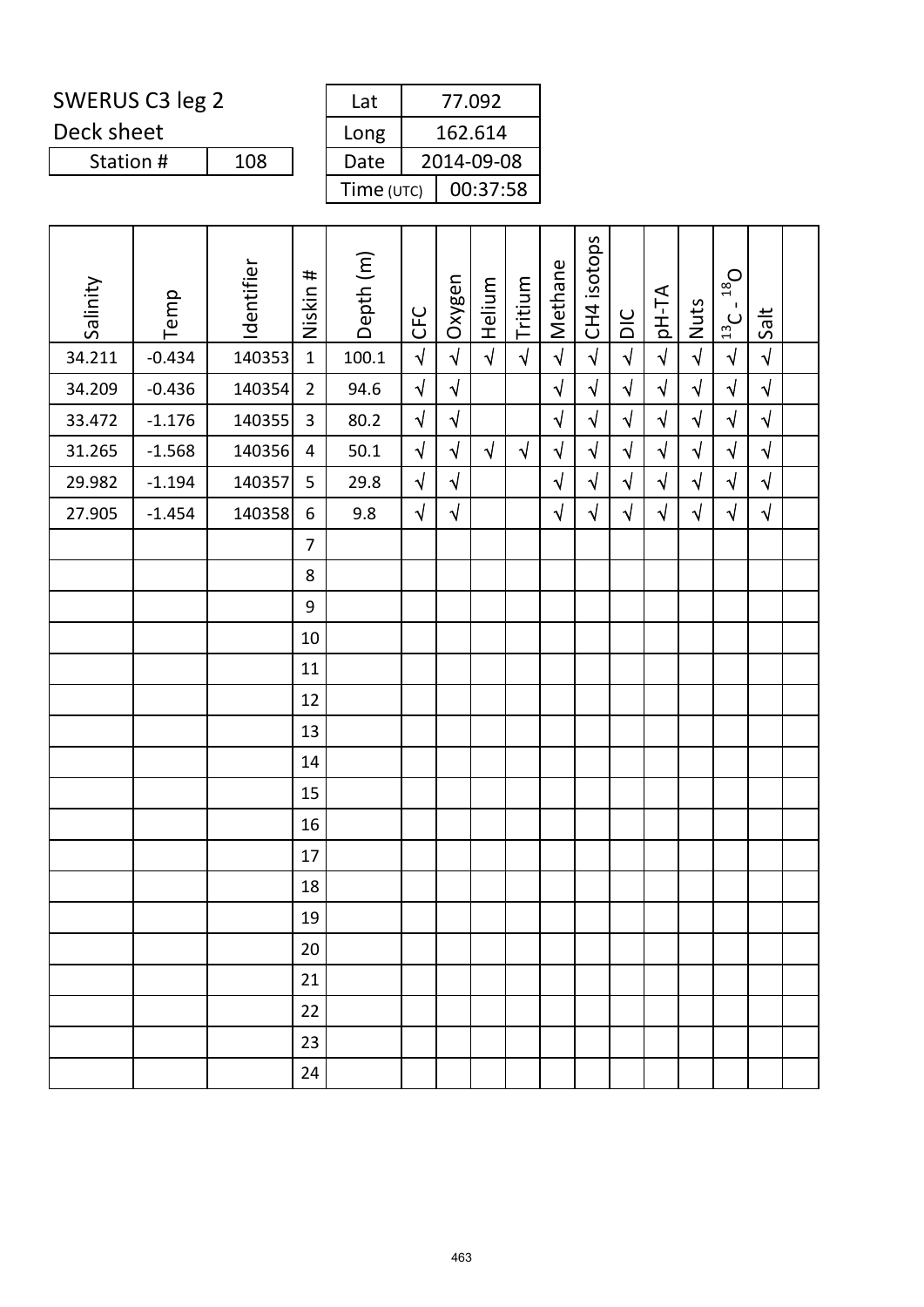Deck sheet

| Lat        | 77.361     |
|------------|------------|
| Long       | 163.017    |
| Date       | 2014-09-08 |
| Time (UTC) | 04:11:01   |

| Salinity | Temp     | Identifier | Niskin #                | Depth (m) | <b>CFC</b> | Oxygen     | Helium | Tritium | Methane | CH4 isotops | $\frac{C}{D}$ | pH-TA      | <b>Nuts</b> | $13C - 18$ O | Salt       |  |
|----------|----------|------------|-------------------------|-----------|------------|------------|--------|---------|---------|-------------|---------------|------------|-------------|--------------|------------|--|
| 34.214   | $-0.434$ | 140359     | $\mathbf 1$             | 110.3     |            | $\sqrt{2}$ |        |         |         |             | $\sqrt{ }$    | $\sqrt{2}$ | $\sqrt{ }$  | $\sqrt{ }$   | $\sqrt{ }$ |  |
|          |          |            | $\overline{2}$          |           |            |            |        |         |         |             |               |            |             |              |            |  |
|          |          |            | $\overline{\mathbf{3}}$ |           |            |            |        |         |         |             |               |            |             |              |            |  |
|          |          |            | $\overline{\mathbf{4}}$ |           |            |            |        |         |         |             |               |            |             |              |            |  |
|          |          |            | 5                       |           |            |            |        |         |         |             |               |            |             |              |            |  |
|          |          |            | $\boldsymbol{6}$        |           |            |            |        |         |         |             |               |            |             |              |            |  |
|          |          |            | $\overline{7}$          |           |            |            |        |         |         |             |               |            |             |              |            |  |
|          |          |            | $\bf 8$                 |           |            |            |        |         |         |             |               |            |             |              |            |  |
|          |          |            | $\boldsymbol{9}$        |           |            |            |        |         |         |             |               |            |             |              |            |  |
|          |          |            | $10\,$                  |           |            |            |        |         |         |             |               |            |             |              |            |  |
|          |          |            | $11\,$                  |           |            |            |        |         |         |             |               |            |             |              |            |  |
|          |          |            | 12                      |           |            |            |        |         |         |             |               |            |             |              |            |  |
|          |          |            | 13                      |           |            |            |        |         |         |             |               |            |             |              |            |  |
|          |          |            | 14                      |           |            |            |        |         |         |             |               |            |             |              |            |  |
|          |          |            | 15                      |           |            |            |        |         |         |             |               |            |             |              |            |  |
|          |          |            | 16                      |           |            |            |        |         |         |             |               |            |             |              |            |  |
|          |          |            | 17                      |           |            |            |        |         |         |             |               |            |             |              |            |  |
|          |          |            | 18                      |           |            |            |        |         |         |             |               |            |             |              |            |  |
|          |          |            | 19                      |           |            |            |        |         |         |             |               |            |             |              |            |  |
|          |          |            | 20                      |           |            |            |        |         |         |             |               |            |             |              |            |  |
|          |          |            | 21                      |           |            |            |        |         |         |             |               |            |             |              |            |  |
|          |          |            | 22                      |           |            |            |        |         |         |             |               |            |             |              |            |  |
|          |          |            | 23                      |           |            |            |        |         |         |             |               |            |             |              |            |  |
|          |          |            | 24                      |           |            |            |        |         |         |             |               |            |             |              |            |  |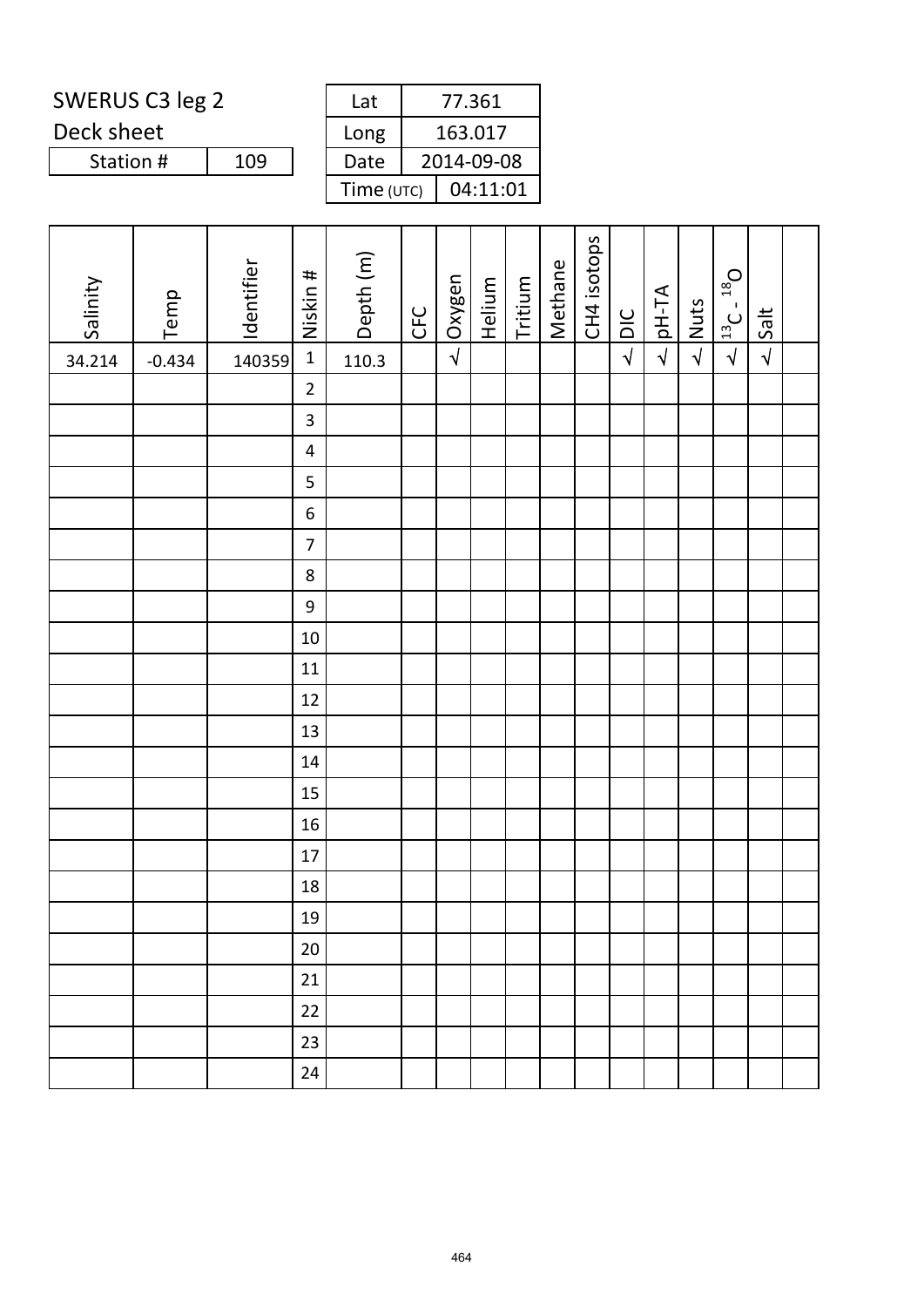Deck sheet

| Lat        | 77.581     |
|------------|------------|
| Long       | 163.277    |
| Date       | 2014-09-08 |
| Time (UTC) | 06:58:10   |

| Salinity | Temp     | Identifier | Niskin #       | Depth (m) | CFC        | Oxygen     | Helium | Tritium | Methane    | CH4 isotops | DIC        | <b>AT-Hq</b> | Nuts       | $O_{81}$<br>$\blacksquare$<br>$\frac{13}{2}$ C | Salt       |  |
|----------|----------|------------|----------------|-----------|------------|------------|--------|---------|------------|-------------|------------|--------------|------------|------------------------------------------------|------------|--|
| 34.499   | $-0.110$ | 140360     | $\mathbf{1}$   | 154.9     | $\sqrt{2}$ | $\sqrt{2}$ |        |         | $\sqrt{2}$ |             | $\sqrt{2}$ | $\sqrt{2}$   | $\sqrt{ }$ | $\sqrt{2}$                                     | $\sqrt{ }$ |  |
| 34.499   | $-0.110$ | 140361     | $\overline{2}$ | 149.5     | $\sqrt{2}$ | $\sqrt{ }$ |        |         | $\sqrt{ }$ |             | $\sqrt{2}$ | $\sqrt{}$    | $\sqrt{}$  | $\sqrt{}$                                      | $\sqrt{ }$ |  |
| 34.348   | $-0.291$ | 140362     | 3              | 119.2     | $\sqrt{2}$ | $\sqrt{ }$ |        |         | $\sqrt{}$  |             | $\sqrt{2}$ | $\sqrt{}$    | $\sqrt{}$  | $\sqrt{2}$                                     | $\sqrt{2}$ |  |
| 33.380   | $-1.157$ | 140363     | $\overline{4}$ | 94.0      |            | $\sqrt{2}$ |        |         | $\sqrt{2}$ |             | $\sqrt{2}$ | $\sqrt{2}$   | $\sqrt{ }$ | $\sqrt{2}$                                     | $\sqrt{2}$ |  |
| 32.784   | $-1.259$ | 140364     | 5              | 83.7      | $\sqrt{ }$ | $\sqrt{ }$ |        |         | $\sqrt{ }$ |             | $\sqrt{ }$ | $\sqrt{}$    | $\sqrt{}$  | $\sqrt{2}$                                     | $\sqrt{ }$ |  |
| 30.969   | $-1.372$ | 140365     | 6              | 49.8      | $\sqrt{2}$ | $\sqrt{}$  |        |         | $\sqrt{}$  |             | $\sqrt{2}$ | $\sqrt{ }$   | $\sqrt{ }$ | $\sqrt{2}$                                     | $\sqrt{ }$ |  |
| 30.057   | $-1.315$ | 140366     | $\overline{7}$ | 29.7      | $\sqrt{2}$ | $\sqrt{ }$ |        |         | $\sqrt{ }$ |             | $\sqrt{ }$ | $\sqrt{}$    | $\sqrt{ }$ | $\sqrt{ }$                                     | $\sqrt{ }$ |  |
| 28.086   | $-1.472$ | 140367     | 8              | 10.4      | $\sqrt{2}$ | $\sqrt{2}$ |        |         | $\sqrt{2}$ |             | $\sqrt{2}$ | $\sqrt{}$    | $\sqrt{}$  | $\sqrt{2}$                                     | $\sqrt{2}$ |  |
|          |          |            | 9              |           |            |            |        |         |            |             |            |              |            |                                                |            |  |
|          |          |            | 10             |           |            |            |        |         |            |             |            |              |            |                                                |            |  |
|          |          |            | 11             |           |            |            |        |         |            |             |            |              |            |                                                |            |  |
|          |          |            | 12             |           |            |            |        |         |            |             |            |              |            |                                                |            |  |
|          |          |            | 13             |           |            |            |        |         |            |             |            |              |            |                                                |            |  |
|          |          |            | 14             |           |            |            |        |         |            |             |            |              |            |                                                |            |  |
|          |          |            | 15             |           |            |            |        |         |            |             |            |              |            |                                                |            |  |
|          |          |            | 16             |           |            |            |        |         |            |             |            |              |            |                                                |            |  |
|          |          |            | 17             |           |            |            |        |         |            |             |            |              |            |                                                |            |  |
|          |          |            | 18             |           |            |            |        |         |            |             |            |              |            |                                                |            |  |
|          |          |            | 19             |           |            |            |        |         |            |             |            |              |            |                                                |            |  |
|          |          |            | 20             |           |            |            |        |         |            |             |            |              |            |                                                |            |  |
|          |          |            | 21             |           |            |            |        |         |            |             |            |              |            |                                                |            |  |
|          |          |            | 22             |           |            |            |        |         |            |             |            |              |            |                                                |            |  |
|          |          |            | 23             |           |            |            |        |         |            |             |            |              |            |                                                |            |  |
|          |          |            | 24             |           |            |            |        |         |            |             |            |              |            |                                                |            |  |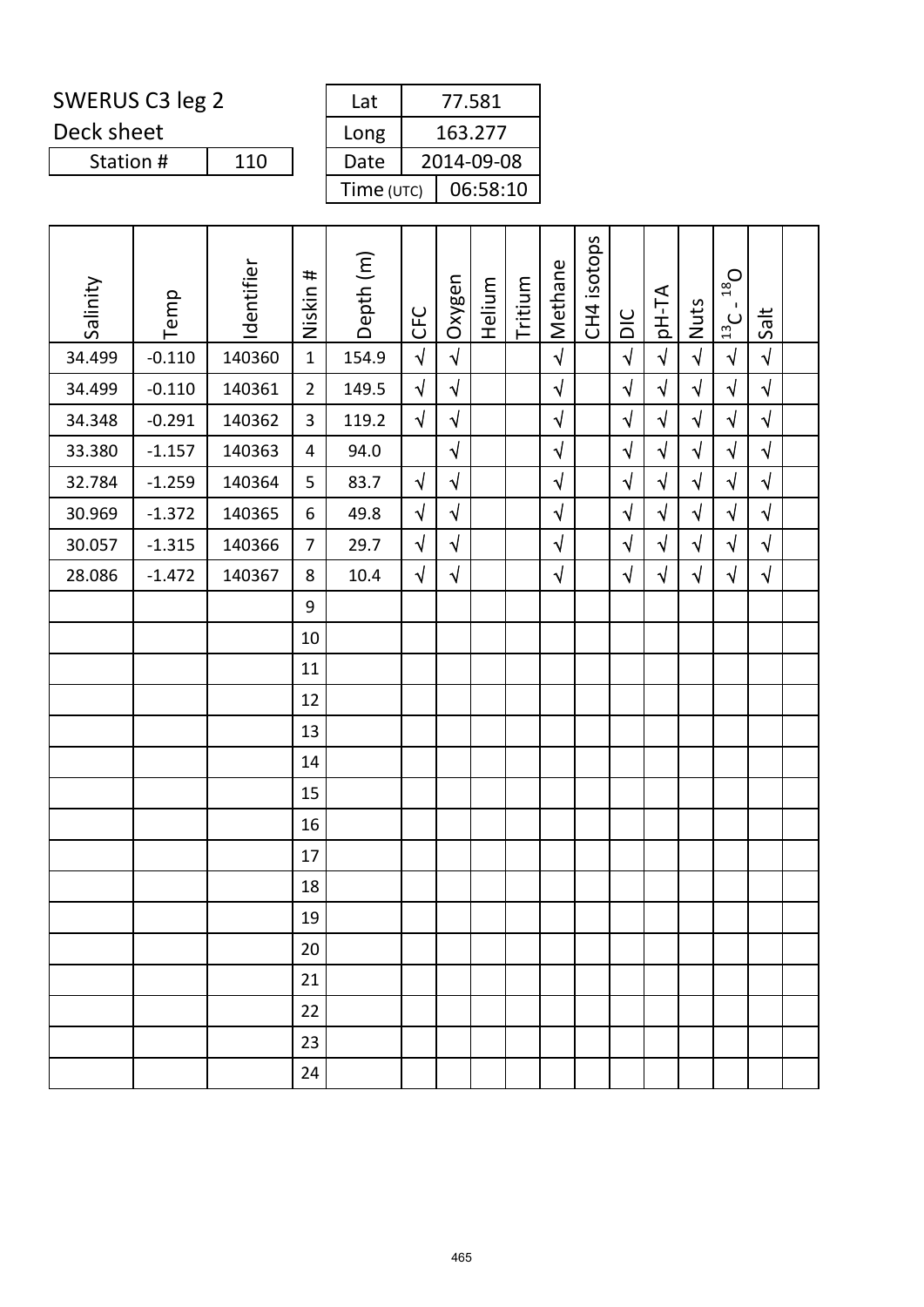Deck sheet

Station #

| Lat        | 78.024     |
|------------|------------|
| Long       | 163.974    |
| Date       | 2014-09-08 |
| Time (UTC) | 15:29:43   |

| Salinity | Temp     | Identifier | Niskin #       | Depth (m) | <b>CFC</b> | Oxygen     | Helium     | Tritium | Methane    | CH4 isotops | DIC        | <b>AT-Hq</b> | Nuts       | $O_{81}$<br>п.<br>$\frac{13}{2}$ C | Salt       |  |
|----------|----------|------------|----------------|-----------|------------|------------|------------|---------|------------|-------------|------------|--------------|------------|------------------------------------|------------|--|
| 34.869   | 0.913    | 140368     | $\mathbf{1}$   | 306.7     | $\sqrt{2}$ | $\sqrt{2}$ | $\sqrt{ }$ |         | $\sqrt{ }$ | $\sqrt{ }$  | $\sqrt{ }$ | $\sqrt{ }$   | $\sqrt{2}$ | $\sqrt{2}$                         | $\sqrt{ }$ |  |
| 34.862   | 0.946    | 140369     | $\overline{2}$ | 286.3     | $\sqrt{2}$ | $\sqrt{}$  |            |         | $\sqrt{ }$ |             | $\sqrt{2}$ | $\sqrt{}$    | $\sqrt{}$  | $\sqrt{2}$                         | $\sqrt{ }$ |  |
| 34.840   | 1.000    | 140370     | 3              | 250.0     | $\sqrt{2}$ | $\sqrt{}$  |            |         | $\sqrt{}$  |             | $\sqrt{}$  | $\sqrt{}$    | $\sqrt{}$  | $\sqrt{}$                          | $\sqrt{ }$ |  |
| 34.734   | 0.539    | 140371     | 4              | 199.9     | $\sqrt{2}$ | $\sqrt{2}$ |            |         | $\sqrt{}$  | $\sqrt{ }$  | $\sqrt{2}$ | $\sqrt{}$    | $\sqrt{2}$ | $\sqrt{2}$                         | $\sqrt{2}$ |  |
| 34.643   | 0.168    | 140372     | 5              | 174.6     | $\sqrt{2}$ | $\sqrt{}$  |            |         | $\sqrt{}$  |             | $\sqrt{2}$ | $\sqrt{}$    | $\sqrt{ }$ | $\sqrt{}$                          | $\sqrt{ }$ |  |
| 34.510   | $-0.235$ | 140373     | 6              | 149.4     | $\sqrt{2}$ | $\sqrt{}$  |            |         | $\sqrt{2}$ | $\sqrt{2}$  | $\sqrt{2}$ | $\sqrt{ }$   | $\sqrt{ }$ | $\sqrt{}$                          | $\sqrt{ }$ |  |
| 34.258   | $-0.416$ | 140374     | $\overline{7}$ | 132.0     | $\sqrt{2}$ | $\sqrt{2}$ |            |         | $\sqrt{}$  |             | $\sqrt{2}$ | $\sqrt{}$    | $\sqrt{2}$ | $\sqrt{2}$                         | $\sqrt{2}$ |  |
| 33.021   | $-1.462$ | 140375     | 8              | 99.9      |            | $\sqrt{}$  | $\sqrt{ }$ |         | $\sqrt{}$  | $\sqrt{2}$  | $\sqrt{}$  | $\sqrt{}$    | $\sqrt{}$  |                                    | $\sqrt{ }$ |  |
| 32.537   | $-1.162$ | 140376     | 9              | 79.6      | $\sqrt{}$  | $\sqrt{ }$ |            |         | $\sqrt{ }$ |             | $\sqrt{ }$ | $\sqrt{ }$   | $\sqrt{}$  | $\sqrt{}$                          | $\sqrt{ }$ |  |
| 31.573   | $-0.981$ | 140377     | 10             | 49.4      | $\sqrt{2}$ | $\sqrt{}$  |            |         | $\sqrt{}$  | $\sqrt{ }$  | $\sqrt{2}$ | $\sqrt{}$    | $\sqrt{}$  | $\sqrt{2}$                         | $\sqrt{ }$ |  |
| 29.828   | $-1.255$ | 140378     | 11             | 29.2      | $\sqrt{}$  | $\sqrt{}$  |            |         | $\sqrt{ }$ |             | $\sqrt{ }$ | $\sqrt{}$    | $\sqrt{}$  |                                    | $\sqrt{ }$ |  |
| 28.072   | $-1.496$ | 140379     | 12             | 9.9       | $\sqrt{2}$ | $\sqrt{}$  |            |         | $\sqrt{}$  | $\sqrt{ }$  | $\sqrt{ }$ | $\sqrt{}$    | $\sqrt{}$  | $\sqrt{}$                          | $\sqrt{ }$ |  |
|          |          |            | 13             |           |            |            |            |         |            |             |            |              |            |                                    |            |  |
|          |          |            | 14             |           |            |            |            |         |            |             |            |              |            |                                    |            |  |
|          |          |            | 15             |           |            |            |            |         |            |             |            |              |            |                                    |            |  |
|          |          |            | 16             |           |            |            |            |         |            |             |            |              |            |                                    |            |  |
|          |          |            | 17             |           |            |            |            |         |            |             |            |              |            |                                    |            |  |
|          |          |            | 18             |           |            |            |            |         |            |             |            |              |            |                                    |            |  |
|          |          |            | 19             |           |            |            |            |         |            |             |            |              |            |                                    |            |  |
|          |          |            | 20             |           |            |            |            |         |            |             |            |              |            |                                    |            |  |
|          |          |            | 21             |           |            |            |            |         |            |             |            |              |            |                                    |            |  |
|          |          |            | 22             |           |            |            |            |         |            |             |            |              |            |                                    |            |  |
|          |          |            | 23             |           |            |            |            |         |            |             |            |              |            |                                    |            |  |
|          |          |            | 24             |           |            |            |            |         |            |             |            |              |            |                                    |            |  |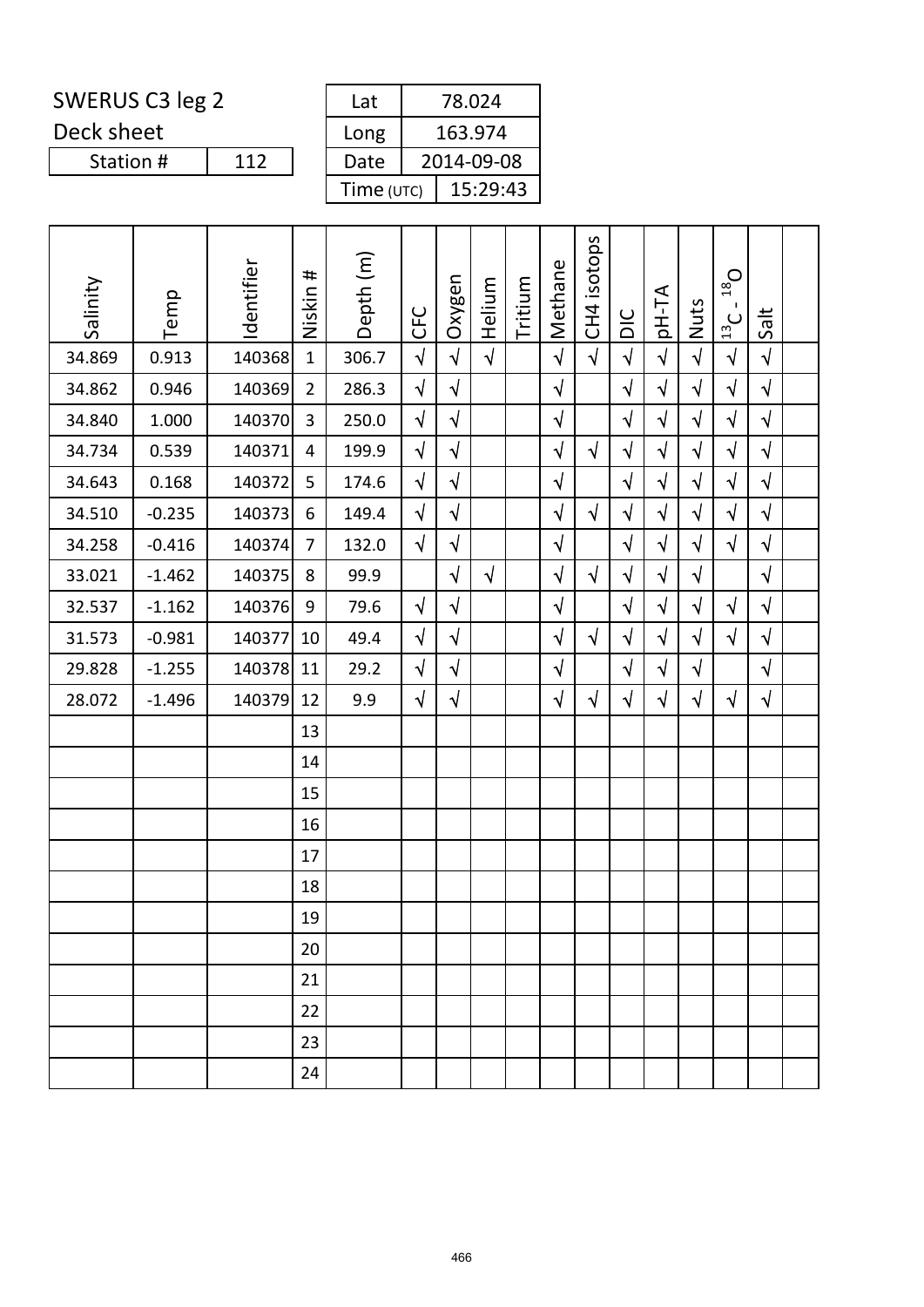Deck sheet

Station #

| Lat        | 78.228     |
|------------|------------|
| Long       | 164.304    |
| Date       | 2014-09-08 |
| Time (UTC) | 18:54:32   |

| Salinity | Temp     | Identifier | #<br>Niskin    | Depth (m) | <b>UFC</b> | Oxygen     | Helium | Tritium | Methane    | CH4 isotops | DIC        | <b>AT-Hq</b> | Nuts       | $D_{81}$<br>$\frac{13}{2}$ C | Salt       |  |
|----------|----------|------------|----------------|-----------|------------|------------|--------|---------|------------|-------------|------------|--------------|------------|------------------------------|------------|--|
| 34.872   | 0.892    | 140380     | $\mathbf{1}$   | 363.4     | $\sqrt{2}$ | $\sqrt{2}$ |        |         | $\sqrt{2}$ |             | $\sqrt{2}$ | $\sqrt{2}$   | $\sqrt{2}$ | $\sqrt{2}$                   | $\sqrt{ }$ |  |
| 34.870   | 0.918    | 140381     | $\overline{2}$ | 343.4     | $\sqrt{ }$ | $\sqrt{}$  |        |         | $\sqrt{}$  |             | $\sqrt{2}$ | $\sqrt{}$    | $\sqrt{}$  | $\sqrt{ }$                   | $\sqrt{ }$ |  |
| 34.850   | 0.977    | 140382     | 3              | 300.7     | $\sqrt{2}$ | $\sqrt{2}$ |        |         | $\sqrt{ }$ |             | $\sqrt{2}$ | $\sqrt{}$    | $\sqrt{}$  | $\sqrt{2}$                   | $\sqrt{ }$ |  |
| 34.805   | 0.896    | 140383     | $\overline{4}$ | 251.0     | $\sqrt{}$  | $\sqrt{}$  |        |         | $\sqrt{}$  |             | $\sqrt{ }$ | $\sqrt{}$    | $\sqrt{}$  | $\sqrt{}$                    | $\sqrt{ }$ |  |
| 34.608   | $-0.068$ | 140384     | 5              | 200.8     | $\sqrt{}$  | $\sqrt{}$  |        |         | $\sqrt{ }$ |             | $\sqrt{2}$ | $\sqrt{}$    | $\sqrt{ }$ | $\sqrt{ }$                   | $\sqrt{ }$ |  |
| 34.478   | $-0.650$ | 140385     | 6              | 175.8     | $\sqrt{}$  | $\sqrt{}$  |        |         | $\sqrt{ }$ |             | $\sqrt{}$  | $\sqrt{}$    | $\sqrt{}$  |                              | $\sqrt{ }$ |  |
| 34.345   | $-0.960$ | 140386     | $\overline{7}$ | 150.5     | $\sqrt{2}$ | $\sqrt{}$  |        |         | $\sqrt{}$  |             | $\sqrt{}$  | $\sqrt{}$    | $\sqrt{ }$ | $\sqrt{ }$                   | $\sqrt{ }$ |  |
| 33.793   | $-0.974$ | 140387     | 8              | 116.9     | $\sqrt{2}$ | $\sqrt{}$  |        |         | $\sqrt{}$  |             | $\sqrt{}$  | $\sqrt{}$    | $\sqrt{}$  | $\sqrt{ }$                   | $\sqrt{}$  |  |
| 32.981   | $-1.498$ | 140388     | 9              | 100.9     |            | $\sqrt{}$  |        |         | $\sqrt{ }$ |             | $\sqrt{ }$ | $\sqrt{}$    | $\sqrt{}$  |                              | $\sqrt{ }$ |  |
| 32.538   | $-1.223$ | 140389     | 10             | 80.9      | $\sqrt{}$  | $\sqrt{}$  |        |         | $\sqrt{}$  |             | $\sqrt{}$  | $\sqrt{}$    | $\sqrt{ }$ | $\sqrt{}$                    | $\sqrt{ }$ |  |
| 31.521   | $-0.986$ | 140390     | 11             | 51.2      | $\sqrt{ }$ | $\sqrt{}$  |        |         | $\sqrt{ }$ |             | $\sqrt{2}$ | $\sqrt{}$    | $\sqrt{ }$ | $\sqrt{ }$                   | $\sqrt{ }$ |  |
| 29.965   | $-1.367$ | 140391     | 12             | 31.2      | $\sqrt{}$  | $\sqrt{}$  |        |         | $\sqrt{}$  |             | $\sqrt{}$  | $\sqrt{}$    | $\sqrt{}$  |                              | $\sqrt{ }$ |  |
| 28.131   | $-1.523$ | 140392     | 13             | 10.3      | $\sqrt{ }$ | $\sqrt{ }$ |        |         | $\sqrt{ }$ |             | $\sqrt{ }$ | $\sqrt{ }$   | $\sqrt{}$  | $\sqrt{ }$                   | $\sqrt{ }$ |  |
|          |          |            | 14             |           |            |            |        |         |            |             |            |              |            |                              |            |  |
|          |          |            | 15             |           |            |            |        |         |            |             |            |              |            |                              |            |  |
|          |          |            | 16             |           |            |            |        |         |            |             |            |              |            |                              |            |  |
|          |          |            | 17             |           |            |            |        |         |            |             |            |              |            |                              |            |  |
|          |          |            | 18             |           |            |            |        |         |            |             |            |              |            |                              |            |  |
|          |          |            | 19             |           |            |            |        |         |            |             |            |              |            |                              |            |  |
|          |          |            | 20             |           |            |            |        |         |            |             |            |              |            |                              |            |  |
|          |          |            | 21             |           |            |            |        |         |            |             |            |              |            |                              |            |  |
|          |          |            | 22             |           |            |            |        |         |            |             |            |              |            |                              |            |  |
|          |          |            | 23             |           |            |            |        |         |            |             |            |              |            |                              |            |  |
|          |          |            | 24             |           |            |            |        |         |            |             |            |              |            |                              |            |  |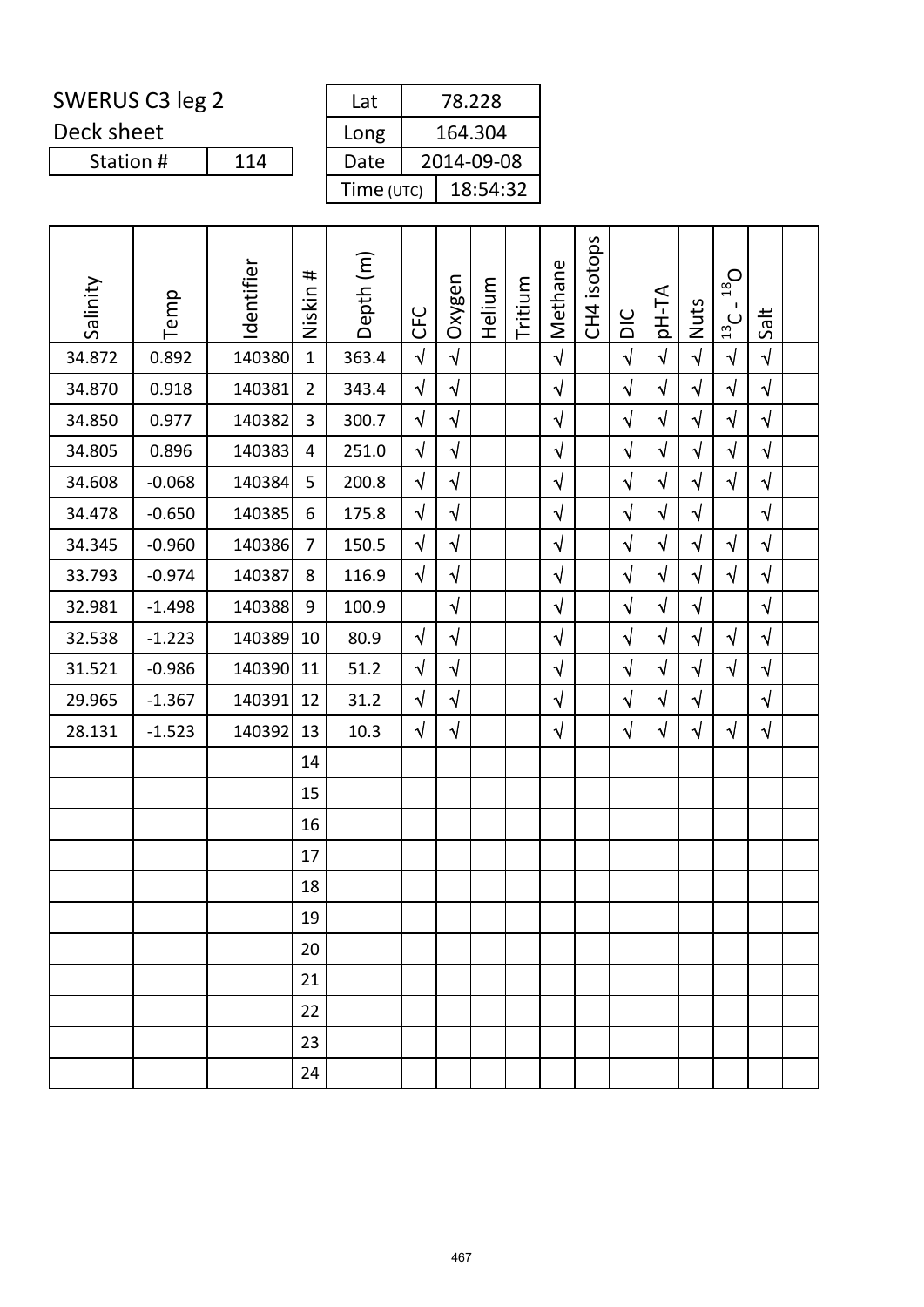Deck sheet

| Lat        | 78.660     |
|------------|------------|
| Long       | 164.992    |
| Date       | 2014-09-09 |
| Time (UTC) | 04:03:40   |

| Salinity | Temp     | Identifier | #<br>Niskin    | Depth (m) | <b>UFC</b> | Oxygen     | Helium     | Tritium    | Methane    | isotops<br>CH <sub>4</sub> | DIC        | pH-TA      | Nuts       | $O_{81}$<br>$\frac{13}{2}$ C | Salt       |  |
|----------|----------|------------|----------------|-----------|------------|------------|------------|------------|------------|----------------------------|------------|------------|------------|------------------------------|------------|--|
| 34.897   | 0.672    | 140393     | $\mathbf{1}$   | 495.7     | $\sqrt{2}$ | $\sqrt{2}$ | $\sqrt{2}$ | $\sqrt{ }$ | $\sqrt{2}$ | $\sqrt{ }$                 | $\sqrt{2}$ | $\sqrt{ }$ | $\sqrt{ }$ | $\sqrt{ }$                   | $\sqrt{ }$ |  |
| 34.897   | 0.728    | 140394     | $\overline{2}$ | 470.9     | $\sqrt{}$  | $\sqrt{}$  |            |            | $\sqrt{ }$ |                            | $\sqrt{2}$ | $\sqrt{}$  | $\sqrt{}$  | $\sqrt{}$                    | $\sqrt{}$  |  |
| 34.882   | 0.895    | 140395     | 3              | 400.7     | $\sqrt{ }$ | $\sqrt{}$  |            |            | $\sqrt{}$  |                            | $\sqrt{ }$ | $\sqrt{}$  | $\sqrt{ }$ | $\sqrt{ }$                   | $\sqrt{ }$ |  |
| 34.870   | 0.972    | 140396     | 4              | 350.3     | $\sqrt{}$  | $\sqrt{}$  |            |            | $\sqrt{ }$ |                            | $\sqrt{}$  | $\sqrt{}$  | $\sqrt{}$  |                              | $\sqrt{ }$ |  |
| 34.851   | 1.058    | 140397     | 5              | 300.1     | $\sqrt{}$  | $\sqrt{}$  |            |            | $\sqrt{ }$ | $\sqrt{ }$                 | $\sqrt{2}$ | $\sqrt{}$  | $\sqrt{ }$ | $\sqrt{ }$                   | $\sqrt{ }$ |  |
| 34.796   | 0.839    | 140398     | 6              | 250.2     | $\sqrt{ }$ | $\sqrt{}$  |            |            | $\sqrt{ }$ |                            | $\sqrt{}$  | $\sqrt{}$  | $\sqrt{}$  |                              | $\sqrt{ }$ |  |
| 34.655   | 0.163    | 140399     | $\overline{7}$ | 200.1     | $\sqrt{}$  | $\sqrt{}$  |            |            | $\sqrt{ }$ | $\sqrt{ }$                 | $\sqrt{}$  | $\sqrt{}$  | $\sqrt{}$  | $\sqrt{ }$                   | $\sqrt{ }$ |  |
| 34.535   | $-0.351$ | 140400     | 8              | 175.1     | $\sqrt{}$  | $\sqrt{}$  |            |            | $\sqrt{ }$ |                            | $\sqrt{}$  | $\sqrt{}$  | $\sqrt{ }$ |                              | $\sqrt{ }$ |  |
| 34.396   | $-0.686$ | 140401     | 9              | 149.8     | $\sqrt{}$  | $\sqrt{}$  | $\sqrt{ }$ | $\sqrt{ }$ | $\sqrt{ }$ |                            | $\sqrt{ }$ | $\sqrt{}$  | $\sqrt{}$  | $\sqrt{}$                    | $\sqrt{ }$ |  |
| 34.015   | $-0.912$ | 140402     | 10             | 121.6     | $\sqrt{}$  | $\sqrt{}$  |            |            | $\sqrt{}$  |                            | $\sqrt{}$  | $\sqrt{}$  | $\sqrt{}$  | $\sqrt{}$                    | $\sqrt{ }$ |  |
| 33.081   | $-1.438$ | 140403     | 11             | 100.3     |            | $\sqrt{ }$ |            |            | $\sqrt{2}$ | $\sqrt{ }$                 | $\sqrt{ }$ | $\sqrt{}$  | $\sqrt{ }$ |                              | $\sqrt{ }$ |  |
| 32.507   | $-1.184$ | 140404     | 12             | 80.0      | $\sqrt{ }$ | $\sqrt{}$  |            |            | $\sqrt{}$  |                            | $\sqrt{}$  | $\sqrt{}$  | $\sqrt{}$  | $\sqrt{}$                    | $\sqrt{ }$ |  |
| 31.312   | $-1.194$ | 140405     | 13             | 49.9      | $\sqrt{ }$ | $\sqrt{}$  |            |            | $\sqrt{}$  | $\sqrt{ }$                 | $\sqrt{2}$ | $\sqrt{}$  | $\sqrt{}$  |                              | $\sqrt{ }$ |  |
| 29.773   | $-1.294$ | 140406     | 14             | 30.2      | $\sqrt{}$  | $\sqrt{}$  |            |            | $\sqrt{}$  |                            | $\sqrt{ }$ | $\sqrt{}$  | $\sqrt{ }$ | $\sqrt{}$                    | $\sqrt{ }$ |  |
| 26.957   | $-1.438$ | 140407     | 15             | 10.1      | $\sqrt{ }$ | $\sqrt{}$  |            |            | $\sqrt{}$  | $\sqrt{ }$                 | $\sqrt{}$  | $\sqrt{}$  | $\sqrt{}$  | $\sqrt{ }$                   | $\sqrt{ }$ |  |
|          |          |            | 16             |           |            |            |            |            |            |                            |            |            |            |                              |            |  |
|          |          |            | 17             |           |            |            |            |            |            |                            |            |            |            |                              |            |  |
|          |          |            | 18             |           |            |            |            |            |            |                            |            |            |            |                              |            |  |
|          |          |            | 19             |           |            |            |            |            |            |                            |            |            |            |                              |            |  |
|          |          |            | 20             |           |            |            |            |            |            |                            |            |            |            |                              |            |  |
|          |          |            | 21             |           |            |            |            |            |            |                            |            |            |            |                              |            |  |
|          |          |            | 22             |           |            |            |            |            |            |                            |            |            |            |                              |            |  |
|          |          |            | 23             |           |            |            |            |            |            |                            |            |            |            |                              |            |  |
|          |          |            | 24             |           |            |            |            |            |            |                            |            |            |            |                              |            |  |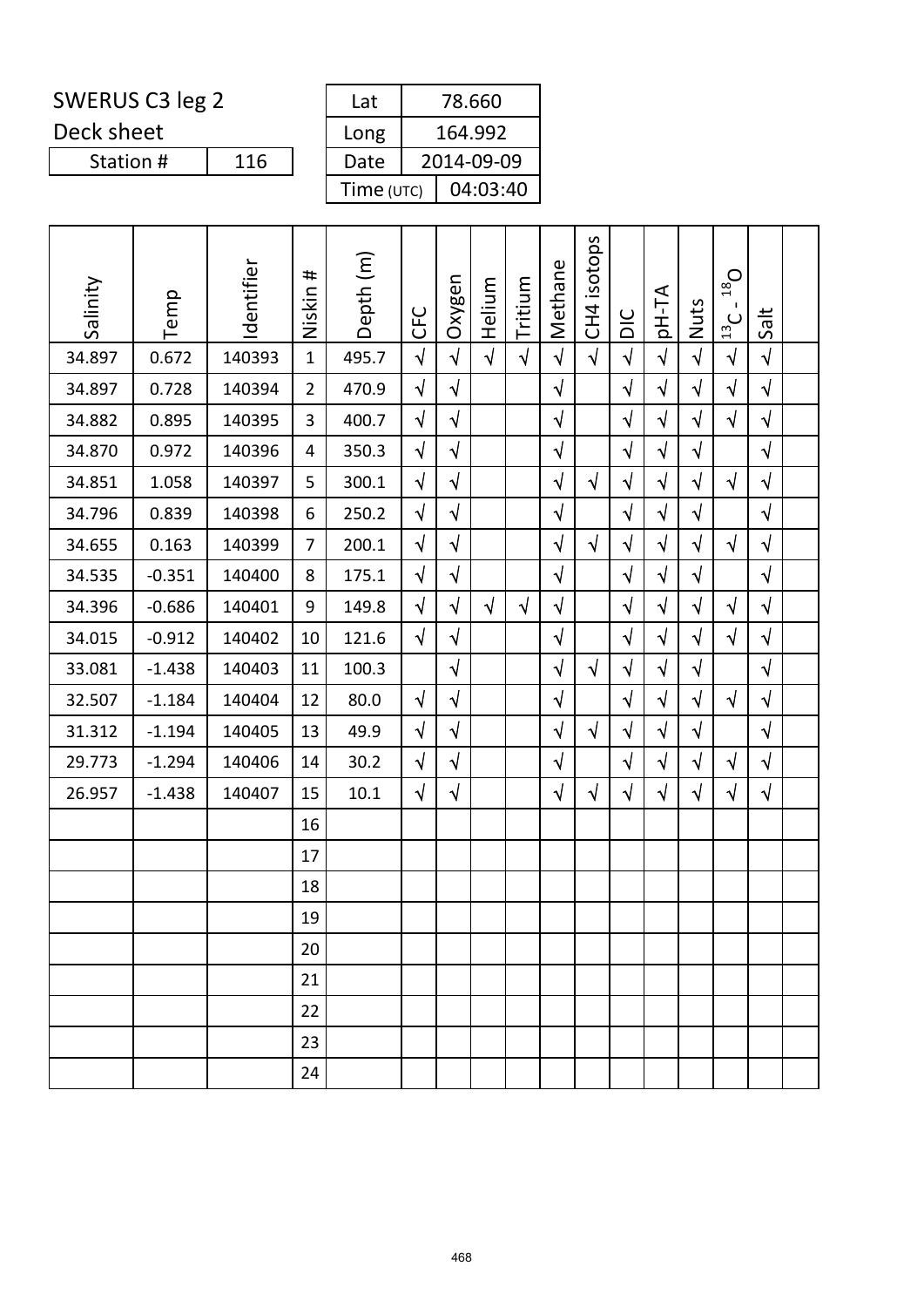Deck sheet

Station #

| 78.732     |
|------------|
| 165.308    |
| 2014-09-09 |
| 10:09:48   |
|            |

| Salinity | Temp     | Identifier | #<br>Niskin    | Depth (m) | <b>CFC</b> | Oxygen     | Helium | Tritium | Methane    | isotops<br>C <sub>H</sub> <sub>1</sub> | DIC        | pH-TA      | Nuts       | $D_{81}$<br>$\frac{13}{2}$ C | Salt       |  |
|----------|----------|------------|----------------|-----------|------------|------------|--------|---------|------------|----------------------------------------|------------|------------|------------|------------------------------|------------|--|
| 34.908   | 0.235    | 140408     | $\mathbf{1}$   | 760.8     | $\sqrt{2}$ | $\sqrt{ }$ |        |         | $\sqrt{2}$ |                                        | $\sqrt{2}$ | $\sqrt{2}$ | $\sqrt{2}$ | $\sqrt{ }$                   | $\sqrt{2}$ |  |
| 34.903   | 0.395    | 140409     | $\overline{2}$ | 710.7     | $\sqrt{ }$ | $\sqrt{}$  |        |         | $\sqrt{ }$ |                                        | $\sqrt{ }$ | $\sqrt{ }$ | $\sqrt{}$  |                              | $\sqrt{2}$ |  |
| 34.890   | 0.723    | 140410     | 3              | 497.6     | $\sqrt{ }$ | $\sqrt{ }$ |        |         | $\sqrt{ }$ |                                        | $\sqrt{ }$ | $\sqrt{ }$ | $\sqrt{}$  | $\sqrt{}$                    | $\sqrt{ }$ |  |
| 34.876   | 0.908    | 140411     | 4              | 399.8     | $\sqrt{ }$ | $\sqrt{}$  |        |         | $\sqrt{ }$ |                                        | $\sqrt{ }$ | $\sqrt{ }$ | $\sqrt{}$  | $\sqrt{}$                    | $\sqrt{}$  |  |
| 34.868   | 1.038    | 140412     | 5              | 349.5     | $\sqrt{ }$ | $\sqrt{2}$ |        |         | $\sqrt{ }$ |                                        | $\sqrt{ }$ | $\sqrt{ }$ | $\sqrt{ }$ |                              | $\sqrt{2}$ |  |
| 34.841   | 1.003    | 140413     | 6              | 299.8     | $\sqrt{2}$ | $\sqrt{}$  |        |         | $\sqrt{}$  |                                        | $\sqrt{}$  | $\sqrt{ }$ | $\sqrt{}$  | $\sqrt{}$                    | $\sqrt{}$  |  |
| 34.801   | 0.823    | 140414     | 7              | 249.6     | $\sqrt{}$  | $\sqrt{ }$ |        |         | $\sqrt{}$  |                                        | $\sqrt{ }$ | $\sqrt{}$  | $\sqrt{}$  |                              | $\sqrt{}$  |  |
| 34.631   | 0.002    | 140415     | 8              | 199.5     | $\sqrt{ }$ | $\sqrt{}$  |        |         | $\sqrt{}$  |                                        | $\sqrt{ }$ | $\sqrt{ }$ | $\sqrt{}$  | $\sqrt{}$                    | $\sqrt{ }$ |  |
| 34.521   | $-0.463$ | 140416     | 9              | 174.3     | $\sqrt{}$  | $\sqrt{}$  |        |         | $\sqrt{}$  |                                        | $\sqrt{ }$ | $\sqrt{ }$ | $\sqrt{}$  |                              | $\sqrt{ }$ |  |
| 34.374   | $-0.873$ | 140417     | 10             | 149.0     | $\sqrt{}$  | $\sqrt{}$  |        |         | $\sqrt{}$  |                                        | $\sqrt{}$  | $\sqrt{ }$ | $\sqrt{}$  | $\sqrt{ }$                   | $\sqrt{}$  |  |
| 34.158   | $-1.106$ | 140418     | 11             | 124.7     | $\sqrt{ }$ | $\sqrt{ }$ |        |         | $\sqrt{ }$ |                                        | $\sqrt{ }$ | $\sqrt{ }$ | $\sqrt{}$  | $\sqrt{ }$                   | $\sqrt{2}$ |  |
| 33.373   | $-1.250$ | 140419     | 12             | 100.5     |            | $\sqrt{}$  |        |         | $\sqrt{}$  |                                        | $\sqrt{ }$ | $\sqrt{ }$ | $\sqrt{}$  |                              | $\sqrt{ }$ |  |
| 32.584   | $-1.231$ | 140420     | 13             | 80.2      | $\sqrt{ }$ | $\sqrt{ }$ |        |         | $\sqrt{}$  |                                        | $\sqrt{ }$ | $\sqrt{ }$ | $\sqrt{ }$ | $\sqrt{ }$                   | $\sqrt{}$  |  |
| 31.470   | $-1.097$ | 140421     | 14             | 50.1      | $\sqrt{ }$ | $\sqrt{ }$ |        |         | $\sqrt{ }$ |                                        | $\sqrt{ }$ | $\sqrt{ }$ | $\sqrt{}$  | $\sqrt{ }$                   | $\sqrt{2}$ |  |
| 29.646   | $-1.254$ | 140422     | 15             | 29.9      | $\sqrt{}$  | $\sqrt{}$  |        |         | $\sqrt{ }$ |                                        | $\sqrt{ }$ | $\sqrt{}$  | $\sqrt{}$  |                              | $\sqrt{}$  |  |
| 26.947   | $-1.453$ | 140423     | 16             | 10.3      | $\sqrt{ }$ | $\sqrt{ }$ |        |         | $\sqrt{}$  |                                        | $\sqrt{ }$ | $\sqrt{ }$ | $\sqrt{ }$ | $\sqrt{ }$                   | $\sqrt{ }$ |  |
|          |          |            | 17             |           |            |            |        |         |            |                                        |            |            |            |                              |            |  |
|          |          |            | 18             |           |            |            |        |         |            |                                        |            |            |            |                              |            |  |
|          |          |            | 19             |           |            |            |        |         |            |                                        |            |            |            |                              |            |  |
|          |          |            | 20             |           |            |            |        |         |            |                                        |            |            |            |                              |            |  |
|          |          |            | 21             |           |            |            |        |         |            |                                        |            |            |            |                              |            |  |
|          |          |            | 22             |           |            |            |        |         |            |                                        |            |            |            |                              |            |  |
|          |          |            | 23             |           |            |            |        |         |            |                                        |            |            |            |                              |            |  |
|          |          |            | 24             |           |            |            |        |         |            |                                        |            |            |            |                              |            |  |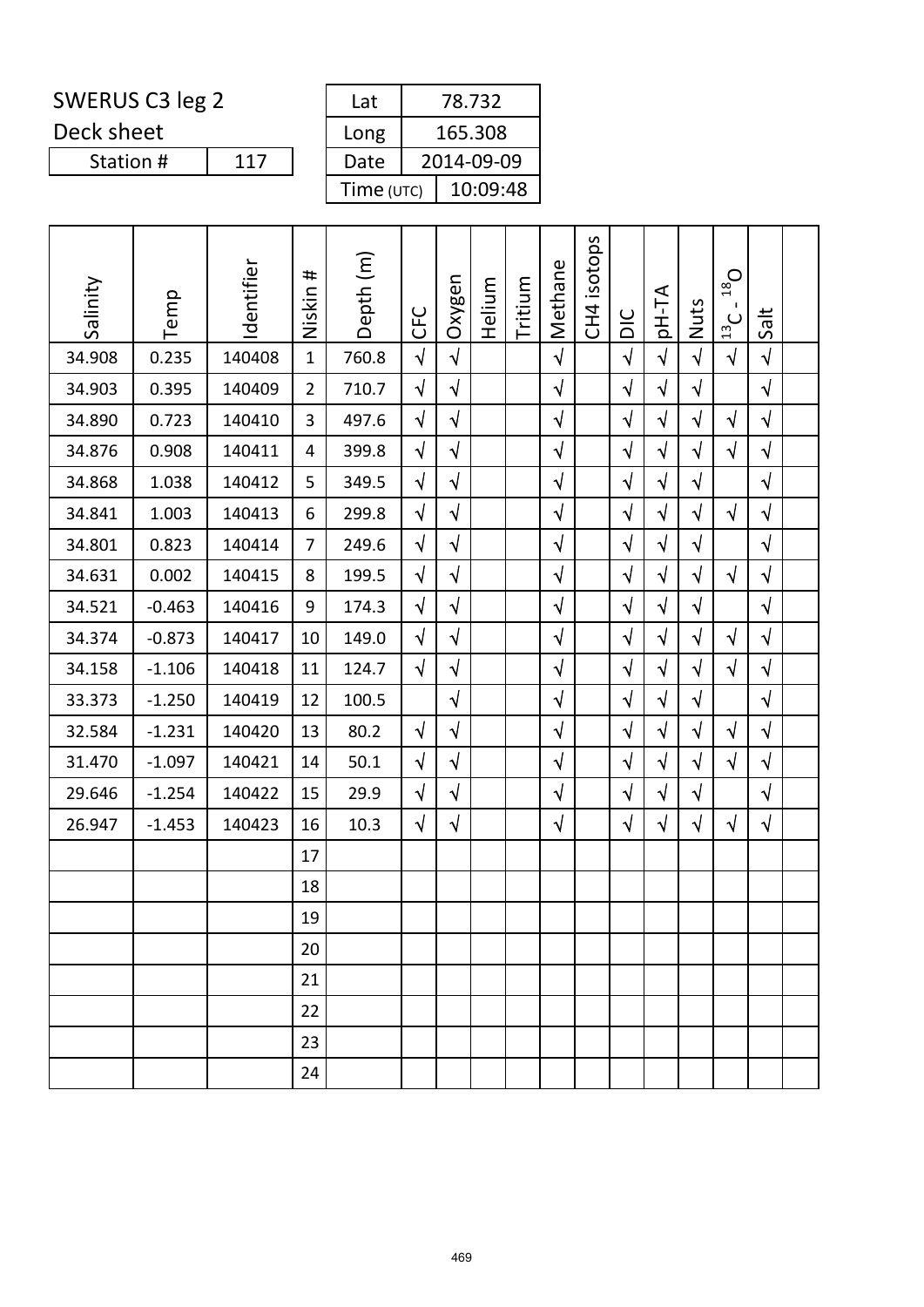Deck sheet

Station #

| Lat        | 78.797     |
|------------|------------|
| Long       | 165.373    |
| Date       | 2014-09-09 |
| Time (UTC) | 12:14:59   |

| Salinity | Temp     | Identifier | #<br>Niskin    | Depth (m) | <b>UHC</b> | Oxygen     | Helium     | Tritium    | Methane    | isotops<br>CH <sub>4</sub> | DIC        | pH-TA      | Nuts       | $D_{81}$<br>$\mathbf{I}$<br>$\frac{13}{2}$ C | Salt       |  |
|----------|----------|------------|----------------|-----------|------------|------------|------------|------------|------------|----------------------------|------------|------------|------------|----------------------------------------------|------------|--|
| 34.913   | $-0.027$ | 140424     | $\mathbf{1}$   | 971.8     | $\sqrt{2}$ | $\sqrt{2}$ | $\sqrt{ }$ | $\sqrt{2}$ | $\sqrt{2}$ | $\sqrt{ }$                 | $\sqrt{2}$ | $\sqrt{2}$ | $\sqrt{2}$ | $\sqrt{ }$                                   | $\sqrt{2}$ |  |
| 34.911   | 0.122    | 140425     | $\overline{2}$ | 922.4     | $\sqrt{ }$ | $\sqrt{}$  |            |            | $\sqrt{ }$ |                            | $\sqrt{2}$ | $\sqrt{}$  | $\sqrt{ }$ |                                              | $\sqrt{}$  |  |
| 34.895   | 0.346    | 140426     | 3              | 702.0     | $\sqrt{}$  | $\sqrt{}$  | $\sqrt{ }$ | $\sqrt{ }$ | $\sqrt{ }$ |                            | $\sqrt{ }$ | $\sqrt{ }$ | $\sqrt{}$  | $\sqrt{ }$                                   | $\sqrt{}$  |  |
| 34.889   | 0.704    | 140427     | 4              | 498.1     | $\sqrt{ }$ | $\sqrt{}$  |            |            | $\sqrt{}$  | $\sqrt{ }$                 | $\sqrt{}$  | $\sqrt{ }$ | $\sqrt{}$  | $\sqrt{ }$                                   | $\sqrt{ }$ |  |
| 34.876   | 0.871    | 140428     | 5              | 400.3     | $\sqrt{}$  | $\sqrt{}$  |            |            | $\sqrt{ }$ |                            | $\sqrt{ }$ | $\sqrt{ }$ | $\sqrt{ }$ |                                              | $\sqrt{}$  |  |
| 34.865   | 0.943    | 140429     | 6              | 350.0     | $\sqrt{}$  | $\sqrt{}$  |            |            | $\sqrt{ }$ |                            | $\sqrt{2}$ | $\sqrt{}$  | $\sqrt{}$  |                                              | $\sqrt{}$  |  |
| 34.843   | 0.979    | 140430     | $\overline{7}$ | 299.9     | $\sqrt{ }$ | $\sqrt{}$  | $\sqrt{ }$ | $\sqrt{ }$ | $\sqrt{}$  |                            | $\sqrt{2}$ | $\sqrt{ }$ | $\sqrt{ }$ | $\sqrt{ }$                                   | $\sqrt{ }$ |  |
| 34.788   | 0.773    | 140431     | 8              | 249.7     | $\sqrt{2}$ | $\sqrt{}$  |            |            | $\sqrt{}$  | $\sqrt{ }$                 | $\sqrt{2}$ | $\sqrt{ }$ | $\sqrt{2}$ |                                              | $\sqrt{}$  |  |
| 34.633   | $-0.029$ | 140432     | 9              | 199.6     | $\sqrt{}$  | $\sqrt{}$  |            |            | $\sqrt{ }$ |                            | $\sqrt{}$  | $\sqrt{ }$ | $\sqrt{}$  | $\sqrt{ }$                                   | $\sqrt{}$  |  |
| 34.539   | $-0.399$ | 140433     | 10             | 174.4     | $\sqrt{}$  | $\sqrt{}$  |            |            | $\sqrt{}$  |                            | $\sqrt{}$  | $\sqrt{ }$ | $\sqrt{}$  |                                              | $\sqrt{}$  |  |
| 34.418   | $-0.642$ | 140434     | 11             | 150.1     | $\sqrt{}$  | $\sqrt{}$  |            |            | $\sqrt{}$  |                            | $\sqrt{2}$ | $\sqrt{ }$ | $\sqrt{}$  | $\sqrt{ }$                                   | $\sqrt{}$  |  |
| 34.096   | $-0.681$ | 140435     | 12             | 116.3     | $\sqrt{2}$ | $\sqrt{2}$ |            |            | $\sqrt{ }$ | $\sqrt{ }$                 | $\sqrt{2}$ | $\sqrt{ }$ | $\sqrt{}$  | $\sqrt{ }$                                   | $\sqrt{2}$ |  |
| 33.566   | $-1.248$ | 140436     | 13             | 99.9      |            | $\sqrt{2}$ | $\sqrt{2}$ | $\sqrt{ }$ | $\sqrt{ }$ |                            | $\sqrt{2}$ | $\sqrt{}$  | $\sqrt{}$  |                                              | $\sqrt{}$  |  |
| 32.562   | $-1.281$ | 140437     | 14             | 79.6      | $\sqrt{ }$ | $\sqrt{}$  |            |            | $\sqrt{}$  |                            | $\sqrt{ }$ | $\sqrt{ }$ | $\sqrt{}$  | $\sqrt{ }$                                   | $\sqrt{}$  |  |
| 30.933   | $-1.377$ | 140438     | 15             | 49.5      | $\sqrt{}$  | $\sqrt{2}$ |            |            | $\sqrt{ }$ | $\sqrt{ }$                 | $\sqrt{2}$ | $\sqrt{ }$ | $\sqrt{}$  | $\sqrt{ }$                                   | $\sqrt{ }$ |  |
| 29.395   | $-1.264$ | 140439     | 16             | 29.3      | $\sqrt{}$  | $\sqrt{2}$ |            |            | $\sqrt{ }$ |                            | $\sqrt{ }$ | $\sqrt{ }$ | $\sqrt{ }$ |                                              | $\sqrt{ }$ |  |
| 26.922   | $-1.440$ | 140440     | 17             | 10.0      | $\sqrt{}$  | $\sqrt{}$  |            |            | $\sqrt{}$  | $\sqrt{ }$                 | $\sqrt{}$  | $\sqrt{ }$ | $\sqrt{}$  | $\sqrt{ }$                                   | $\sqrt{}$  |  |
|          |          |            | 18             |           |            |            |            |            |            |                            |            |            |            |                                              |            |  |
|          |          |            | 19             |           |            |            |            |            |            |                            |            |            |            |                                              |            |  |
|          |          |            | 20             |           |            |            |            |            |            |                            |            |            |            |                                              |            |  |
|          |          |            | 21             |           |            |            |            |            |            |                            |            |            |            |                                              |            |  |
|          |          |            | 22             |           |            |            |            |            |            |                            |            |            |            |                                              |            |  |
|          |          |            | 23             |           |            |            |            |            |            |                            |            |            |            |                                              |            |  |
|          |          |            | 24             |           |            |            |            |            |            |                            |            |            |            |                                              |            |  |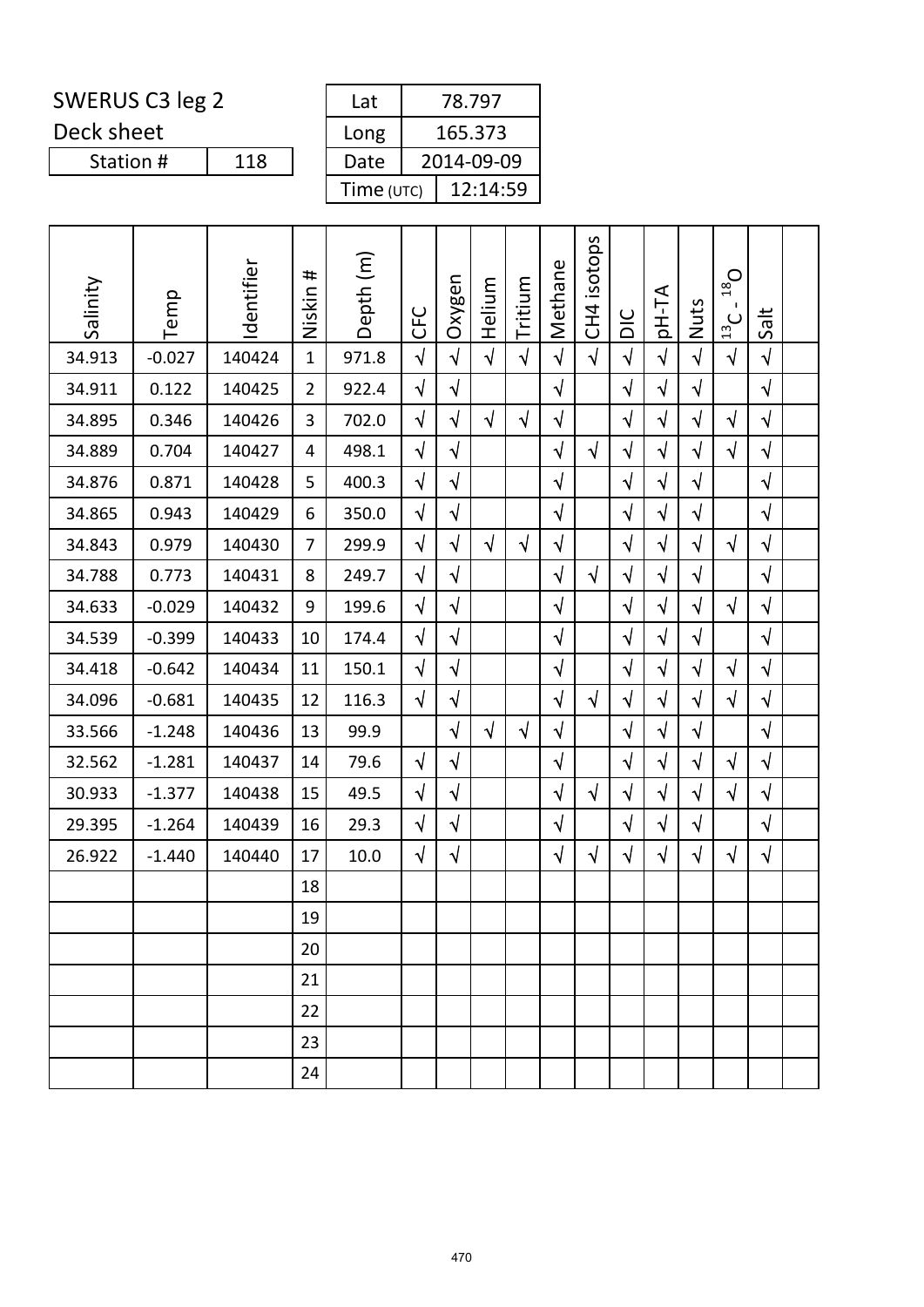Deck sheet

| Lat        | 79.019     |
|------------|------------|
| Long       | 165.305    |
| Date       | 2014-09-09 |
| Time (UTC) | 18:44:38   |

| Salinity | Temp     | Identifier | #<br>Niskin    | Depth (m) | <b>UHC</b> | Oxygen     | Helium | Tritium | Methane    | isotops<br>C <sub>H</sub> | $rac{C}{D}$ | <b>AT-Hq</b> | Nuts       | $O_{81}$<br>$\frac{13}{2}$ C | Salt       |  |
|----------|----------|------------|----------------|-----------|------------|------------|--------|---------|------------|---------------------------|-------------|--------------|------------|------------------------------|------------|--|
| 34.918   | $-0.441$ | 140441     | $\mathbf{1}$   | 1485.2    | $\sqrt{2}$ | $\sqrt{2}$ |        |         | $\sqrt{2}$ |                           | $\sqrt{2}$  | $\sqrt{2}$   | $\sqrt{ }$ | $\sqrt{ }$                   | $\sqrt{ }$ |  |
| 34.917   | $-0.324$ | 140442     | 3              | 1435.4    | $\sqrt{2}$ | $\sqrt{2}$ |        |         | $\sqrt{}$  |                           | $\sqrt{2}$  | $\sqrt{ }$   | $\sqrt{2}$ |                              | $\sqrt{}$  |  |
| 34.909   | 0.141    | 140443     | 4              | 999.6     | $\sqrt{2}$ | $\sqrt{ }$ |        |         | $\sqrt{}$  |                           | $\sqrt{ }$  | $\sqrt{}$    | $\sqrt{ }$ | $\sqrt{ }$                   | $\sqrt{2}$ |  |
| 34.879   | 0.265    | 140444     | 6              | 703.2     | $\sqrt{ }$ | $\sqrt{}$  |        |         | $\sqrt{}$  |                           | $\sqrt{}$   | $\sqrt{}$    | $\sqrt{ }$ |                              | $\sqrt{}$  |  |
| 34.870   | 0.600    | 140445     | $\overline{7}$ | 500.6     | $\sqrt{ }$ | $\sqrt{ }$ |        |         | $\sqrt{}$  |                           | $\sqrt{ }$  | $\sqrt{}$    | $\sqrt{ }$ | $\sqrt{ }$                   | $\sqrt{ }$ |  |
| 34.856   | 0.777    | 140446     | 9              | 402.2     | $\sqrt{2}$ | $\sqrt{ }$ |        |         | $\sqrt{}$  |                           | $\sqrt{2}$  | $\sqrt{}$    | $\sqrt{ }$ | $\sqrt{2}$                   | $\sqrt{}$  |  |
| 34.833   | 0.762    | 140447     | 10             | 350.0     | $\sqrt{}$  | $\sqrt{}$  |        |         | $\sqrt{}$  |                           | $\sqrt{}$   | $\sqrt{}$    | $\sqrt{ }$ |                              | $\sqrt{}$  |  |
| 34.790   | 0.597    | 140448     | 11             | 299.9     | $\sqrt{ }$ | $\sqrt{ }$ |        |         | $\sqrt{}$  |                           | $\sqrt{2}$  | $\sqrt{}$    | $\sqrt{ }$ |                              | $\sqrt{ }$ |  |
| 34.755   | 0.441    | 140449     | 12             | 249.8     | $\sqrt{2}$ | $\sqrt{ }$ |        |         | $\sqrt{ }$ |                           | $\sqrt{2}$  | $\sqrt{ }$   | $\sqrt{2}$ | $\sqrt{2}$                   | $\sqrt{ }$ |  |
| 34.581   | $-0.425$ | 140450     | 13             | 199.8     | $\sqrt{2}$ | $\sqrt{}$  |        |         | $\sqrt{}$  |                           | $\sqrt{ }$  | $\sqrt{}$    | $\sqrt{ }$ |                              | $\sqrt{ }$ |  |
| 34.494   | $-0.911$ | 140451     | 14             | 175.4     | $\sqrt{2}$ | $\sqrt{ }$ |        |         | $\sqrt{}$  |                           | $\sqrt{ }$  | $\sqrt{ }$   | $\sqrt{ }$ |                              | $\sqrt{}$  |  |
| 34.386   | $-1.188$ | 140452     | 15             | 150.1     | $\sqrt{2}$ | $\sqrt{ }$ |        |         | $\sqrt{}$  |                           | $\sqrt{}$   | $\sqrt{}$    | $\sqrt{ }$ |                              | $\sqrt{ }$ |  |
| 34.201   | $-1.340$ | 140453     | 16             | 124.0     | $\sqrt{ }$ | $\sqrt{}$  |        |         | $\sqrt{}$  |                           | $\sqrt{ }$  | $\sqrt{}$    | $\sqrt{ }$ | $\sqrt{}$                    | $\sqrt{}$  |  |
| 33.625   | $-1.157$ | 140454     | 17             | 98.4      | $\sqrt{2}$ | $\sqrt{}$  |        |         | $\sqrt{}$  |                           | $\sqrt{}$   | $\sqrt{}$    | $\sqrt{ }$ | $\sqrt{2}$                   | $\sqrt{}$  |  |
| 32.663   | $-1.297$ | 140455     | 19             | 80.0      | $\sqrt{ }$ | $\sqrt{ }$ |        |         | $\sqrt{}$  |                           | $\sqrt{}$   | $\sqrt{}$    | $\sqrt{ }$ | $\sqrt{}$                    | $\sqrt{ }$ |  |
| 30.779   | $-1.354$ | 140456     | 20             | 50.4      | $\sqrt{2}$ | $\sqrt{}$  |        |         | $\sqrt{}$  |                           | $\sqrt{ }$  | $\sqrt{}$    | $\sqrt{ }$ | $\sqrt{}$                    | $\sqrt{}$  |  |
| 29.381   | $-1.340$ | 140457     | 21             | 30.4      | $\sqrt{2}$ | $\sqrt{}$  |        |         | $\sqrt{}$  |                           | $\sqrt{2}$  | $\sqrt{2}$   | $\sqrt{2}$ |                              | $\sqrt{ }$ |  |
| 26.742   | $-1.424$ | 140458     | 22             | 11.0      | $\sqrt{}$  | $\sqrt{}$  |        |         | $\sqrt{ }$ |                           | $\sqrt{}$   | $\sqrt{}$    | $\sqrt{ }$ | $\sqrt{}$                    | $\sqrt{ }$ |  |
|          |          |            | 24             |           |            |            |        |         |            |                           |             |              |            |                              |            |  |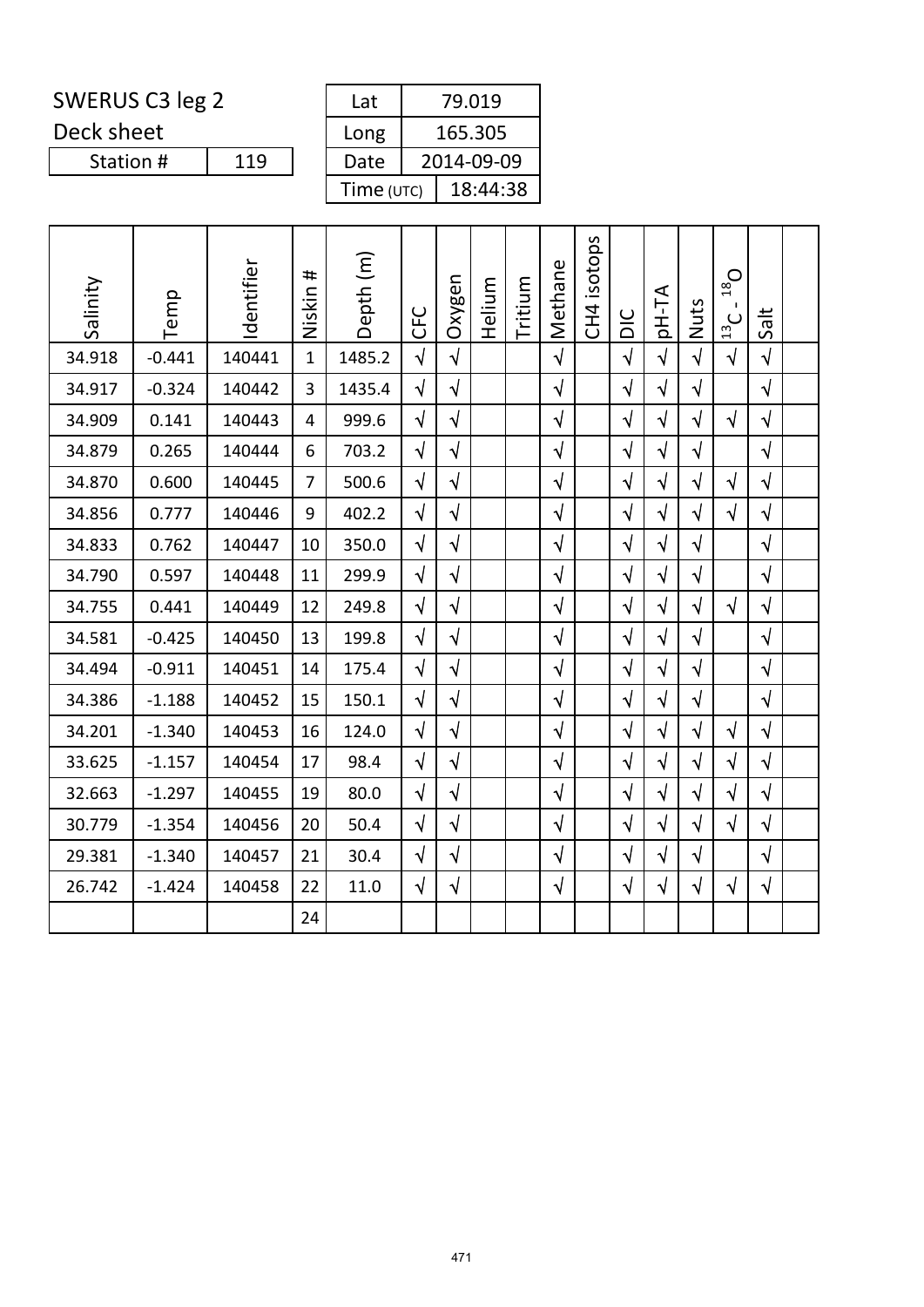Deck sheet

Station #

| Lat        | 79.251     |  |  |  |  |  |  |  |
|------------|------------|--|--|--|--|--|--|--|
| Long       | 166.046    |  |  |  |  |  |  |  |
| Date       | 2014-09-10 |  |  |  |  |  |  |  |
| Time (UTC) | 02:09:12   |  |  |  |  |  |  |  |

| Salinity | Temp     | Identifier | #<br>Niskin  | Depth (m) | <b>UHO</b> | Oxygen     | Helium     | Tritium    | Methane    | CH4 isotops | DIC        | pH-TA      | Nuts       | $O_{\text{gt}}$<br>$\frac{13}{2}$ C | Salt       |  |
|----------|----------|------------|--------------|-----------|------------|------------|------------|------------|------------|-------------|------------|------------|------------|-------------------------------------|------------|--|
| 34.950   | $-0.491$ | 140459     | $\mathbf{1}$ | 2039.9    | $\sqrt{ }$ | $\sqrt{ }$ | $\sqrt{2}$ | $\sqrt{ }$ | $\sqrt{2}$ | $\sqrt{ }$  | $\sqrt{ }$ | $\sqrt{2}$ | $\sqrt{ }$ | $\sqrt{2}$                          | $\sqrt{ }$ |  |
| 34.949   | $-0.497$ | 140460     | 3            | 1990.3    | $\sqrt{ }$ | $\sqrt{ }$ |            |            | $\sqrt{}$  |             | $\sqrt{ }$ | $\sqrt{}$  | $\sqrt{ }$ |                                     | $\sqrt{ }$ |  |
| 34.913   | $-0.437$ | 140461     | 4            | 1499.7    | $\sqrt{ }$ | $\sqrt{}$  | $\sqrt{2}$ | $\sqrt{ }$ | $\sqrt{}$  | $\sqrt{ }$  | $\sqrt{ }$ | $\sqrt{}$  | $\sqrt{ }$ | $\sqrt{ }$                          | $\sqrt{ }$ |  |
| 34.903   | 0.014    | 140462     | 6            | 1000.5    | $\sqrt{2}$ | $\sqrt{}$  | $\sqrt{ }$ | $\sqrt{2}$ | $\sqrt{}$  |             | $\sqrt{}$  | $\sqrt{}$  | $\sqrt{}$  | $\sqrt{2}$                          | $\sqrt{ }$ |  |
| 34.880   | 0.202    | 140463     | 8            | 700.6     | $\sqrt{ }$ | $\sqrt{}$  | $\sqrt{2}$ | $\sqrt{2}$ | $\sqrt{ }$ |             | $\sqrt{}$  | $\sqrt{}$  | $\sqrt{ }$ |                                     | $\sqrt{ }$ |  |
| 34.880   | 0.611    | 140464     | 9            | 499.9     | $\sqrt{ }$ | $\sqrt{}$  |            |            | $\sqrt{}$  | $\sqrt{ }$  | $\sqrt{}$  | $\sqrt{}$  | $\sqrt{ }$ | $\sqrt{ }$                          | $\sqrt{ }$ |  |
| 34.869   | 0.859    | 140465     | 11           | 401.8     | $\sqrt{2}$ | $\sqrt{ }$ | $\sqrt{2}$ | $\sqrt{2}$ | $\sqrt{}$  |             | $\sqrt{2}$ | $\sqrt{ }$ | $\sqrt{2}$ |                                     | $\sqrt{ }$ |  |
| 34.840   | 0.878    | 140466     | 12           | 302.1     | $\sqrt{2}$ | $\sqrt{ }$ |            |            | $\sqrt{}$  |             | $\sqrt{ }$ | $\sqrt{ }$ | $\sqrt{2}$ |                                     | $\sqrt{ }$ |  |
| 34.797   | 0.662    | 140467     | 13           | 252.6     | $\sqrt{ }$ | $\sqrt{ }$ |            |            | $\sqrt{ }$ |             | $\sqrt{}$  | $\sqrt{}$  | $\sqrt{ }$ | $\sqrt{}$                           | $\sqrt{ }$ |  |
| 34.622   | $-0.264$ | 140468     | 14           | 202.5     | $\sqrt{ }$ | $\sqrt{}$  |            |            | $\sqrt{}$  |             | $\sqrt{ }$ | $\sqrt{}$  | $\sqrt{ }$ |                                     | $\sqrt{ }$ |  |
| 34.409   | $-1.126$ | 140469     | 15           | 150.6     | $\sqrt{}$  | $\sqrt{ }$ |            |            | $\sqrt{}$  |             | $\sqrt{}$  | $\sqrt{}$  | $\sqrt{ }$ |                                     | $\sqrt{ }$ |  |
| 34.257   | $-1.284$ | 140470     | 16           | 125.4     | $\sqrt{2}$ | $\sqrt{2}$ |            |            | $\sqrt{ }$ |             | $\sqrt{2}$ | $\sqrt{2}$ | $\sqrt{ }$ | $\sqrt{2}$                          | $\sqrt{ }$ |  |
| 33.873   | $-1.333$ | 140471     | 17           | 100.1     | $\sqrt{ }$ | $\sqrt{}$  |            |            | $\sqrt{}$  | $\sqrt{ }$  | $\sqrt{}$  | $\sqrt{ }$ | $\sqrt{ }$ | $\sqrt{}$                           | $\sqrt{ }$ |  |
| 33.116   | $-1.350$ | 140472     | 19           | 79.8      | $\sqrt{ }$ | $\sqrt{}$  | $\sqrt{ }$ | $\sqrt{2}$ | $\sqrt{}$  |             | $\sqrt{ }$ | $\sqrt{}$  | $\sqrt{ }$ | $\sqrt{2}$                          | $\sqrt{}$  |  |
| 30.313   | $-1.460$ | 140473     | 21           | 49.7      | $\sqrt{2}$ | $\sqrt{ }$ |            |            | $\sqrt{ }$ |             | $\sqrt{2}$ | $\sqrt{ }$ | $\sqrt{}$  | $\sqrt{2}$                          | $\sqrt{ }$ |  |
| 29.555   | $-1.281$ | 140474     | 22           | 29.3      | $\sqrt{ }$ | $\sqrt{ }$ |            |            | $\sqrt{}$  | $\sqrt{ }$  | $\sqrt{ }$ | $\sqrt{}$  | $\sqrt{ }$ |                                     | $\sqrt{ }$ |  |
| 27.608   | $-1.477$ | 140475     | 23           | 9.9       | $\sqrt{ }$ | $\sqrt{}$  |            |            | $\sqrt{}$  | $\sqrt{ }$  | $\sqrt{}$  | $\sqrt{}$  | $\sqrt{ }$ | $\sqrt{}$                           | $\sqrt{ }$ |  |
|          |          |            | 24           |           |            |            |            |            |            |             |            |            |            |                                     |            |  |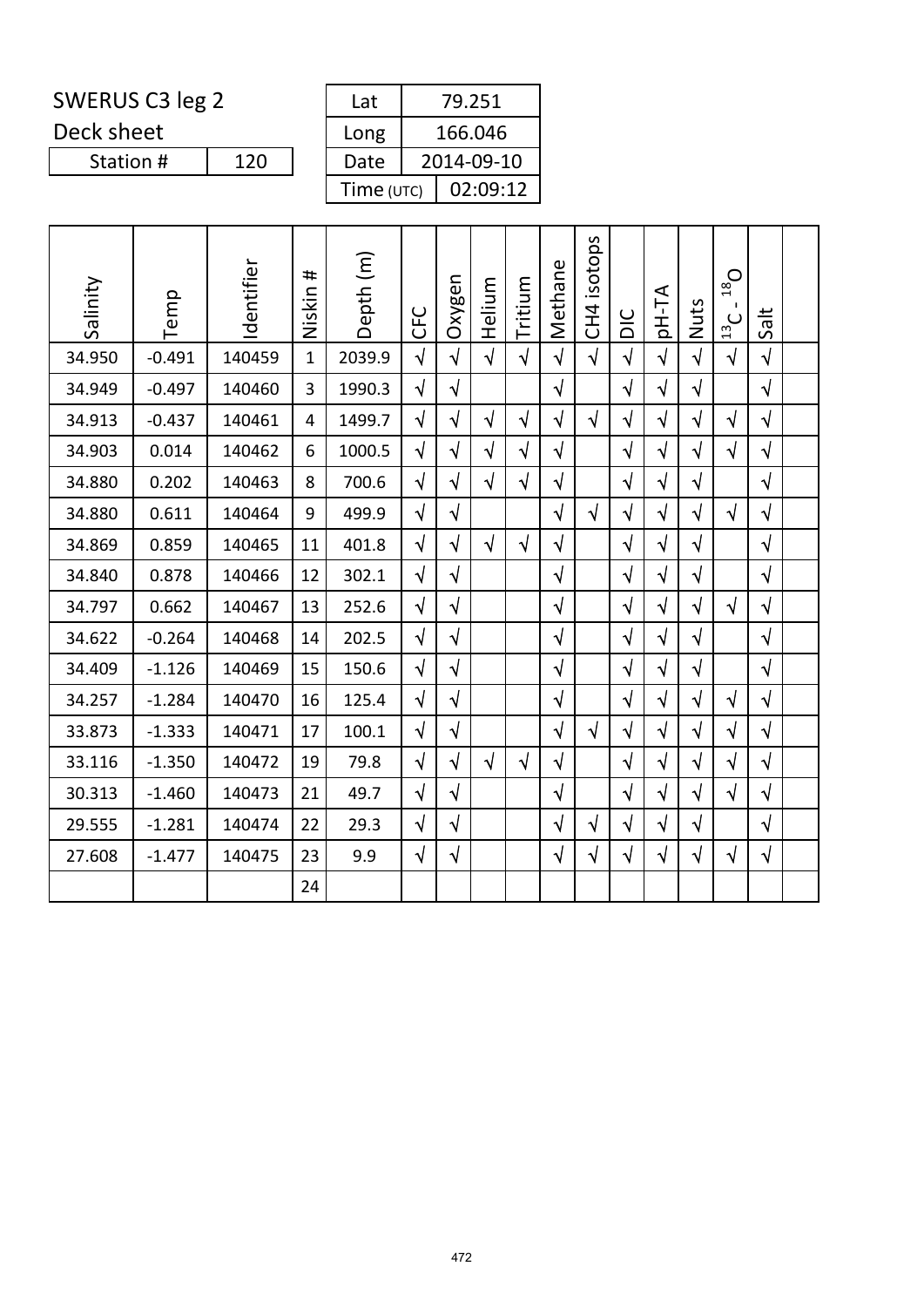Deck sheet

| Lat        | 79.227     |  |  |  |  |  |  |  |
|------------|------------|--|--|--|--|--|--|--|
| Long       | 152.688    |  |  |  |  |  |  |  |
| Date       | 2014-09-11 |  |  |  |  |  |  |  |
| Time (UTC) | 03:53:49   |  |  |  |  |  |  |  |

| Salinity | Temp     | Identifier | Niskin #       | Depth (m) | <b>CFC</b> | Oxygen     | Helium     | Tritium    | Methane    | CH4 isotops | DIC        | <b>AT-Hq</b> | Nuts       | $O_{81}$<br>$\blacksquare$<br>$\frac{13}{2}$ | Salt       |  |
|----------|----------|------------|----------------|-----------|------------|------------|------------|------------|------------|-------------|------------|--------------|------------|----------------------------------------------|------------|--|
| 34.239   | $-0.867$ | 140476     | $\mathbf{1}$   | 99.6      | $\sqrt{2}$ | $\sqrt{2}$ | $\sqrt{2}$ | $\sqrt{ }$ | $\sqrt{2}$ | $\sqrt{ }$  | $\sqrt{2}$ | $\sqrt{2}$   | $\sqrt{2}$ | $\sqrt{ }$                                   | $\sqrt{ }$ |  |
| 34.237   | $-0.864$ | 140477     | $\overline{2}$ | 94.1      |            | $\sqrt{2}$ |            |            | $\sqrt{ }$ | $\sqrt{ }$  | $\sqrt{ }$ | $\sqrt{}$    | $\sqrt{}$  | $\sqrt{ }$                                   | $\sqrt{ }$ |  |
| 34.234   | $-0.859$ | 140478     | 3              | 79.8      | $\sqrt{ }$ | $\sqrt{}$  |            |            | $\sqrt{}$  |             | $\sqrt{2}$ | $\sqrt{}$    | $\sqrt{}$  | $\sqrt{2}$                                   | $\sqrt{ }$ |  |
| 34.000   | $-1.000$ | 140479     | 4              | 69.3      |            | $\sqrt{2}$ |            |            | $\sqrt{ }$ | $\sqrt{ }$  | $\sqrt{2}$ | $\sqrt{}$    | $\sqrt{ }$ | $\sqrt{2}$                                   | $\sqrt{ }$ |  |
| 32.224   | $-1.336$ | 140480     | 5              | 50.0      | $\sqrt{2}$ | $\sqrt{}$  | $\sqrt{ }$ | $\sqrt{}$  | $\sqrt{}$  |             | $\sqrt{2}$ | $\sqrt{}$    | $\sqrt{}$  | $\sqrt{ }$                                   | $\sqrt{ }$ |  |
| 29.236   | $-1.103$ | 140481     | 6              | 30.7      | $\sqrt{}$  | $\sqrt{}$  |            |            | $\sqrt{}$  | $\sqrt{ }$  | $\sqrt{}$  | $\sqrt{}$    | $\sqrt{}$  | $\sqrt{}$                                    | $\sqrt{ }$ |  |
| 26.009   | $-0.978$ | 140482     | $\overline{7}$ | 20.3      |            | $\sqrt{2}$ |            |            | $\sqrt{ }$ | $\sqrt{ }$  | $\sqrt{2}$ | $\sqrt{}$    | $\sqrt{}$  | $\sqrt{2}$                                   | $\sqrt{ }$ |  |
| 25.501   | $-1.166$ | 140483     | 8              | $10.0\,$  | $\sqrt{2}$ | $\sqrt{}$  |            |            | $\sqrt{}$  | $\sqrt{ }$  | $\sqrt{2}$ | $\sqrt{}$    | $\sqrt{}$  | $\sqrt{2}$                                   | $\sqrt{ }$ |  |
|          |          |            | 9              |           |            |            |            |            |            |             |            |              |            |                                              |            |  |
|          |          |            | 10             |           |            |            |            |            |            |             |            |              |            |                                              |            |  |
|          |          |            | 11             |           |            |            |            |            |            |             |            |              |            |                                              |            |  |
|          |          |            | 12             |           |            |            |            |            |            |             |            |              |            |                                              |            |  |
|          |          |            | 13             |           |            |            |            |            |            |             |            |              |            |                                              |            |  |
|          |          |            | 14             |           |            |            |            |            |            |             |            |              |            |                                              |            |  |
|          |          |            | 15             |           |            |            |            |            |            |             |            |              |            |                                              |            |  |
|          |          |            | 16             |           |            |            |            |            |            |             |            |              |            |                                              |            |  |
|          |          |            | 17             |           |            |            |            |            |            |             |            |              |            |                                              |            |  |
|          |          |            | 18             |           |            |            |            |            |            |             |            |              |            |                                              |            |  |
|          |          |            | 19             |           |            |            |            |            |            |             |            |              |            |                                              |            |  |
|          |          |            | 20             |           |            |            |            |            |            |             |            |              |            |                                              |            |  |
|          |          |            | 21             |           |            |            |            |            |            |             |            |              |            |                                              |            |  |
|          |          |            | 22             |           |            |            |            |            |            |             |            |              |            |                                              |            |  |
|          |          |            | 23             |           |            |            |            |            |            |             |            |              |            |                                              |            |  |
|          |          |            | 24             |           |            |            |            |            |            |             |            |              |            |                                              |            |  |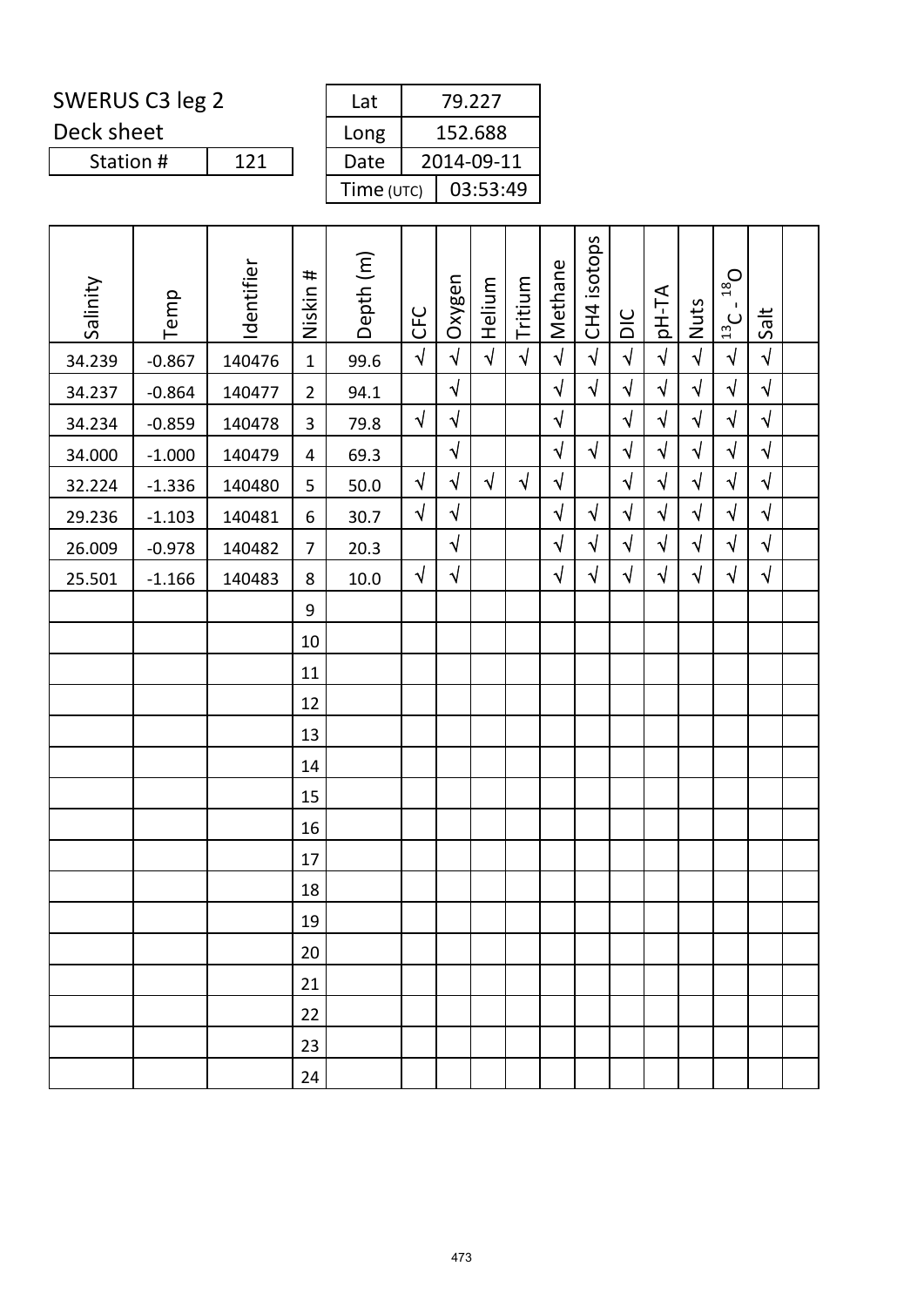Deck sheet

| Lat        | 79.332     |
|------------|------------|
| Long       | 153.311    |
| Date       | 2014-09-11 |
| Time (UTC) | 05:35:06   |

| Salinity | Temp     | Identifier | Niskin #       | Depth (m) | CFC        | Oxygen     | Helium | Tritium | Methane    | CH4 isotops | DIC        | AT-Hp      | Nuts       | $O_{81}$<br>$\mathbf{I}$<br>$\frac{13}{13}$ C | Salt       |  |
|----------|----------|------------|----------------|-----------|------------|------------|--------|---------|------------|-------------|------------|------------|------------|-----------------------------------------------|------------|--|
| 34.111   | $-0.982$ | 140484     | $\mathbf{1}$   | 90.8      | $\sqrt{2}$ | $\sqrt{ }$ |        |         | $\sqrt{ }$ |             | $\sqrt{2}$ | $\sqrt{2}$ | $\sqrt{ }$ | $\sqrt{ }$                                    | $\sqrt{ }$ |  |
| 34.109   | $-0.984$ | 140485     | $\overline{2}$ | 85.1      |            | $\sqrt{2}$ |        |         | $\sqrt{ }$ |             | $\sqrt{2}$ | $\sqrt{2}$ | $\sqrt{ }$ | $\sqrt{}$                                     | $\sqrt{ }$ |  |
| 34.105   | $-0.984$ | 140486     | $\overline{3}$ | 79.7      | $\sqrt{ }$ | $\sqrt{2}$ |        |         | $\sqrt{}$  |             | $\sqrt{2}$ | $\sqrt{}$  | $\sqrt{}$  | $\sqrt{ }$                                    | $\sqrt{ }$ |  |
| 33.819   | $-1.077$ | 140487     | $\overline{4}$ | 69.3      |            | $\sqrt{2}$ |        |         | $\sqrt{}$  |             | $\sqrt{2}$ | $\sqrt{}$  | $\sqrt{}$  | $\sqrt{2}$                                    | $\sqrt{ }$ |  |
| 32.592   | $-1.302$ | 140488     | 5              | 49.1      | $\sqrt{ }$ | $\sqrt{ }$ |        |         | $\sqrt{2}$ |             | $\sqrt{2}$ | $\sqrt{}$  | $\sqrt{ }$ | $\sqrt{2}$                                    | $\sqrt{ }$ |  |
| 25.518   | $-1.226$ | 140489     | 6              | 20.4      |            | $\sqrt{}$  |        |         | $\sqrt{}$  |             | $\sqrt{}$  | $\sqrt{}$  | $\sqrt{ }$ | $\sqrt{ }$                                    | $\sqrt{ }$ |  |
| 25.051   | $-1.287$ | 140490     | $\overline{7}$ | 10.3      | $\sqrt{2}$ | $\sqrt{2}$ |        |         | $\sqrt{ }$ |             | $\sqrt{2}$ | $\sqrt{ }$ | $\sqrt{ }$ | $\sqrt{ }$                                    | $\sqrt{ }$ |  |
|          |          |            | 8              |           |            |            |        |         |            |             |            |            |            |                                               |            |  |
|          |          |            | 9              |           |            |            |        |         |            |             |            |            |            |                                               |            |  |
|          |          |            | 10             |           |            |            |        |         |            |             |            |            |            |                                               |            |  |
|          |          |            | 11             |           |            |            |        |         |            |             |            |            |            |                                               |            |  |
|          |          |            | 12             |           |            |            |        |         |            |             |            |            |            |                                               |            |  |
|          |          |            | 13             |           |            |            |        |         |            |             |            |            |            |                                               |            |  |
|          |          |            | 14             |           |            |            |        |         |            |             |            |            |            |                                               |            |  |
|          |          |            | 15             |           |            |            |        |         |            |             |            |            |            |                                               |            |  |
|          |          |            | 16             |           |            |            |        |         |            |             |            |            |            |                                               |            |  |
|          |          |            | 17             |           |            |            |        |         |            |             |            |            |            |                                               |            |  |
|          |          |            | 18             |           |            |            |        |         |            |             |            |            |            |                                               |            |  |
|          |          |            | 19             |           |            |            |        |         |            |             |            |            |            |                                               |            |  |
|          |          |            | 20             |           |            |            |        |         |            |             |            |            |            |                                               |            |  |
|          |          |            | 21             |           |            |            |        |         |            |             |            |            |            |                                               |            |  |
|          |          |            | 22             |           |            |            |        |         |            |             |            |            |            |                                               |            |  |
|          |          |            | 23             |           |            |            |        |         |            |             |            |            |            |                                               |            |  |
|          |          |            | 24             |           |            |            |        |         |            |             |            |            |            |                                               |            |  |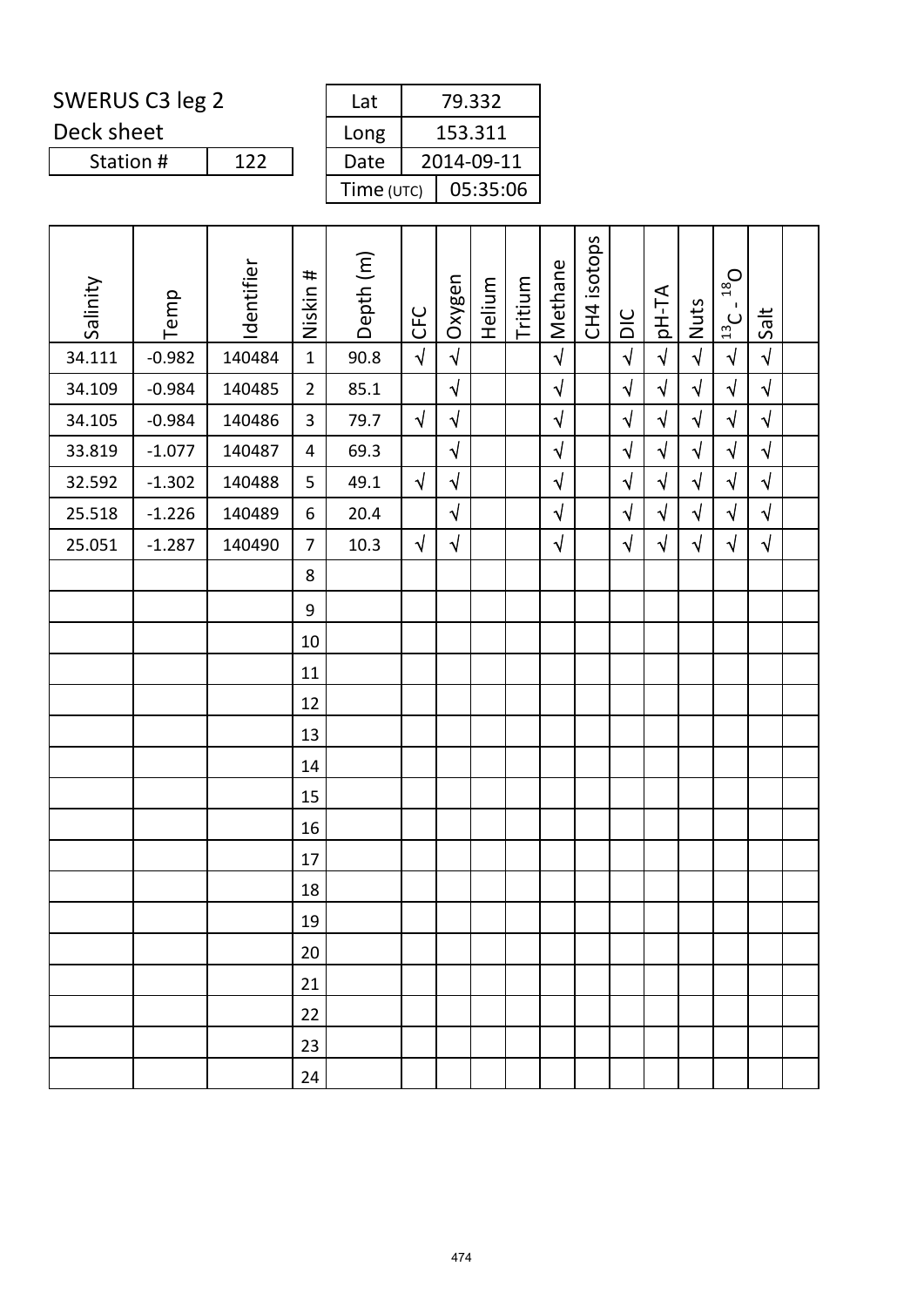Deck sheet

| Lat        | 79.491     |
|------------|------------|
| Long       | 153.560    |
| Date       | 2014-09-11 |
| Time (UTC) | 07:08:35   |

| Salinity | Temp     | Identifier | $\pmb{\sharp}$<br>Niskin | Depth (m) | <b>CFC</b> | Oxygen     | Helium | Tritium | Methane    | CH4 isotops | DIC        | <b>AT-Hq</b> | Nuts       | $O_{81}$<br>$\blacksquare$<br>$\frac{13}{2}$ C | Salt       |  |
|----------|----------|------------|--------------------------|-----------|------------|------------|--------|---------|------------|-------------|------------|--------------|------------|------------------------------------------------|------------|--|
| 34.383   | $-0.969$ | 140492     | $\mathbf{1}$             | 118.5     | $\sqrt{ }$ | $\sqrt{ }$ |        |         | $\sqrt{2}$ | $\sqrt{ }$  | $\sqrt{ }$ | $\sqrt{ }$   | $\sqrt{ }$ | $\sqrt{2}$                                     | $\sqrt{2}$ |  |
| 34.362   | $-0.987$ | 140493     | $\overline{2}$           | 113.3     |            | $\sqrt{}$  |        |         | $\sqrt{}$  |             | $\sqrt{ }$ | $\sqrt{}$    | $\sqrt{}$  | $\sqrt{}$                                      | $\sqrt{2}$ |  |
| 34.336   | $-1.002$ | 140494     | 3                        | 98.5      | $\sqrt{ }$ | $\sqrt{2}$ |        |         | $\sqrt{}$  | $\sqrt{ }$  | $\sqrt{2}$ | $\sqrt{}$    | $\sqrt{}$  | $\sqrt{2}$                                     | $\sqrt{2}$ |  |
| 33.959   | $-1.127$ | 140495     | $\overline{4}$           | 80.1      | $\sqrt{ }$ | $\sqrt{ }$ |        |         | $\sqrt{}$  |             | $\sqrt{ }$ | $\sqrt{ }$   | $\sqrt{ }$ | $\sqrt{ }$                                     | $\sqrt{2}$ |  |
| 32.400   | $-1.387$ | 140496     | 5                        | 49.9      | $\sqrt{ }$ | $\sqrt{}$  |        |         | $\sqrt{}$  | $\sqrt{ }$  | $\sqrt{ }$ | $\sqrt{}$    | $\sqrt{}$  | $\sqrt{}$                                      | $\sqrt{ }$ |  |
| 28.248   | 2.043    | 140497     | 6                        | 29.6      | $\sqrt{ }$ | $\sqrt{2}$ |        |         | $\sqrt{}$  | $\sqrt{ }$  | $\sqrt{2}$ | $\sqrt{ }$   | $\sqrt{}$  | $\sqrt{2}$                                     | $\sqrt{2}$ |  |
| 25.221   | $-1.060$ | 140498     | $\overline{7}$           | 20.0      |            | $\sqrt{ }$ |        |         | $\sqrt{ }$ |             | $\sqrt{2}$ | $\sqrt{ }$   | $\sqrt{ }$ | $\sqrt{2}$                                     | $\sqrt{ }$ |  |
| 24.731   | $-1.240$ | 140499     | 8                        | 10.2      | $\sqrt{ }$ | $\sqrt{}$  |        |         | $\sqrt{}$  | $\sqrt{ }$  | $\sqrt{2}$ | $\sqrt{ }$   | $\sqrt{}$  | $\sqrt{ }$                                     | $\sqrt{ }$ |  |
|          |          |            | 9                        |           |            |            |        |         |            |             |            |              |            |                                                |            |  |
|          |          |            | 10                       |           |            |            |        |         |            |             |            |              |            |                                                |            |  |
|          |          |            | 11                       |           |            |            |        |         |            |             |            |              |            |                                                |            |  |
|          |          |            | 12                       |           |            |            |        |         |            |             |            |              |            |                                                |            |  |
|          |          |            | 13                       |           |            |            |        |         |            |             |            |              |            |                                                |            |  |
|          |          |            | 14                       |           |            |            |        |         |            |             |            |              |            |                                                |            |  |
|          |          |            | 15                       |           |            |            |        |         |            |             |            |              |            |                                                |            |  |
|          |          |            | 16                       |           |            |            |        |         |            |             |            |              |            |                                                |            |  |
|          |          |            | 17                       |           |            |            |        |         |            |             |            |              |            |                                                |            |  |
|          |          |            | 18                       |           |            |            |        |         |            |             |            |              |            |                                                |            |  |
|          |          |            | 19                       |           |            |            |        |         |            |             |            |              |            |                                                |            |  |
|          |          |            | 20                       |           |            |            |        |         |            |             |            |              |            |                                                |            |  |
|          |          |            | 21                       |           |            |            |        |         |            |             |            |              |            |                                                |            |  |
|          |          |            | 22                       |           |            |            |        |         |            |             |            |              |            |                                                |            |  |
|          |          |            | 23                       |           |            |            |        |         |            |             |            |              |            |                                                |            |  |
|          |          |            | 24                       |           |            |            |        |         |            |             |            |              |            |                                                |            |  |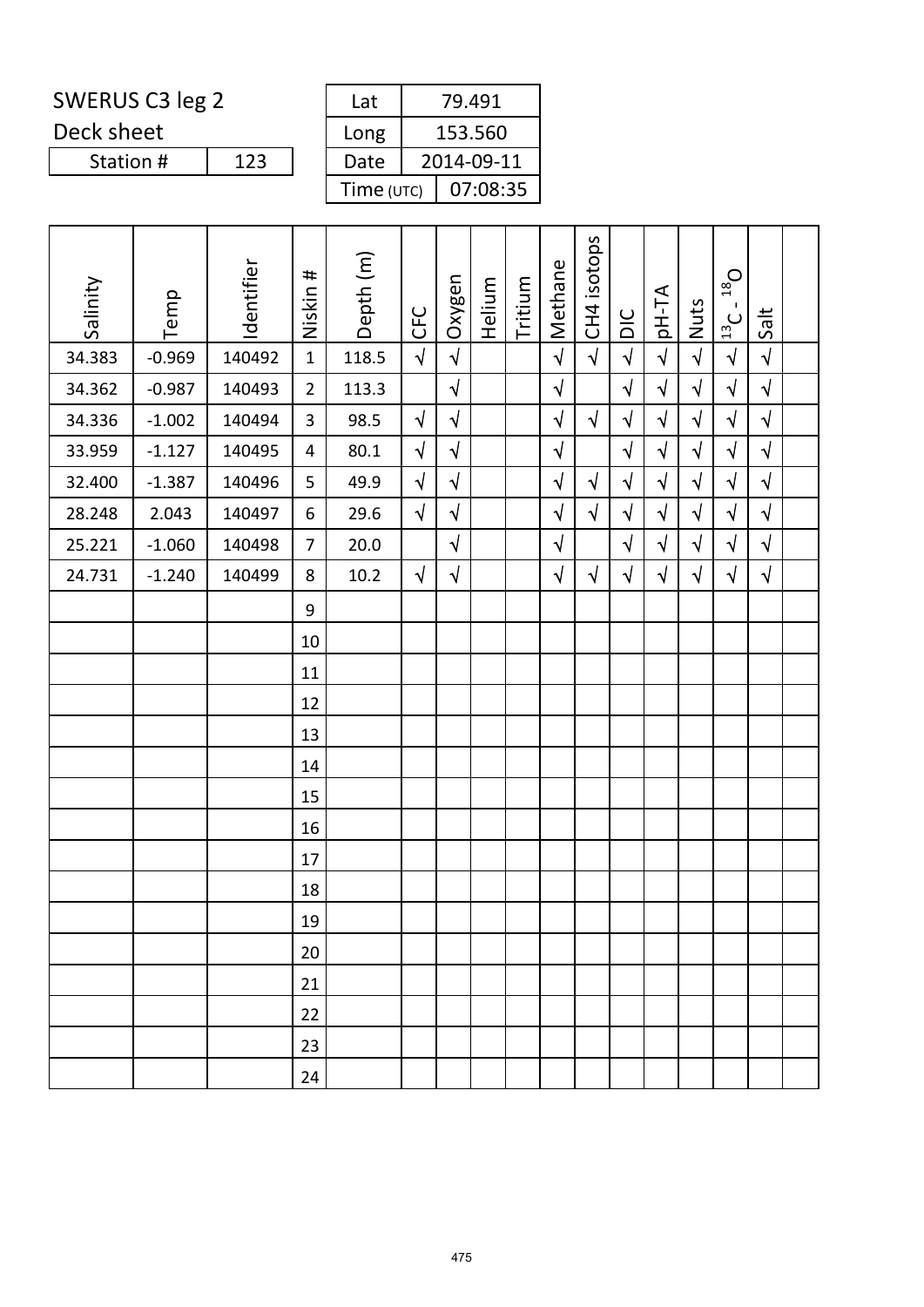Deck sheet

Station #

| Lat        | 79.613     |
|------------|------------|
| Long       | 153.770    |
| Date       | 2014-09-11 |
| Time (UTC) | 08:33:25   |

| Salinity | Temp     | Identifier | Niskin #       | Depth (m) | <b>CFC</b> | Oxygen     | Helium | Tritium | Methane    | CH4 isotops | DIC        | <b>AT-Hq</b> | Nuts       | $O_{81}$<br>Π.<br>$\frac{13}{13}$ C | Salt       |   |
|----------|----------|------------|----------------|-----------|------------|------------|--------|---------|------------|-------------|------------|--------------|------------|-------------------------------------|------------|---|
| 34.756   | 0.148    | 140500     | $\mathbf{1}$   | 209.3     |            | $\sqrt{ }$ |        |         | $\sqrt{2}$ |             | $\sqrt{ }$ | $\sqrt{2}$   | $\sqrt{ }$ | $\sqrt{2}$                          | $\sqrt{ }$ |   |
| 34.756   | 0.148    | 140500     | $\overline{2}$ | 209.3     |            |            |        |         |            |             |            |              |            |                                     |            | P |
| 34.740   | 0.057    | 140501     | 3              | 199.5     |            | $\sqrt{ }$ |        |         | $\sqrt{ }$ |             | $\sqrt{ }$ | $\sqrt{}$    | $\sqrt{ }$ | $\sqrt{ }$                          | $\sqrt{ }$ |   |
| 34.678   | $-0.280$ | 140502     | 4              | 174.4     |            | $\sqrt{ }$ |        |         | $\sqrt{}$  |             | $\sqrt{2}$ | $\sqrt{}$    | $\sqrt{ }$ | $\sqrt{2}$                          | $\sqrt{}$  |   |
| 34.567   | $-0.713$ | 140503     | 5              | 148.5     |            | $\sqrt{2}$ |        |         | $\sqrt{2}$ |             | $\sqrt{2}$ | $\sqrt{2}$   | $\sqrt{ }$ | $\sqrt{2}$                          | $\sqrt{2}$ |   |
| 34.473   | $-0.788$ | 140504     | 6              | 125.4     |            | $\sqrt{2}$ |        |         | $\sqrt{}$  |             | $\sqrt{ }$ | $\sqrt{}$    | $\sqrt{ }$ | $\sqrt{ }$                          | $\sqrt{ }$ |   |
| 34.361   | $-0.992$ | 140505     | $\overline{7}$ | 100.4     |            | $\sqrt{ }$ |        |         | $\sqrt{2}$ |             | $\sqrt{2}$ | $\sqrt{ }$   | $\sqrt{ }$ | $\sqrt{2}$                          | $\sqrt{ }$ | P |
| 34.127   | $-1.091$ | 140506     | 8              | 80.1      |            | $\sqrt{2}$ |        |         | $\sqrt{}$  |             | $\sqrt{}$  | $\sqrt{}$    | $\sqrt{ }$ |                                     | $\sqrt{ }$ |   |
| 32.621   | $-1.334$ | 140507     | 9              | $50.2$    |            | $\sqrt{ }$ |        |         | $\sqrt{ }$ |             | $\sqrt{ }$ | $\sqrt{}$    | $\sqrt{ }$ | $\sqrt{ }$                          | $\sqrt{ }$ |   |
| 32.621   | $-1.334$ | 140507     | 10             | 50.2      |            |            |        |         |            |             |            |              |            |                                     |            | P |
| 28.581   | $-0.505$ | 140508     | 11             | 30.3      |            | $\sqrt{ }$ |        |         | $\sqrt{ }$ |             | $\sqrt{ }$ | $\sqrt{}$    | $\sqrt{ }$ | $\sqrt{}$                           | $\sqrt{ }$ |   |
| 28.581   | $-0.505$ | 140508     | 12             | 30.3      |            |            |        |         |            |             |            |              |            |                                     |            | P |
| 24.742   | $-0.980$ | 140509     | 13             | 10.3      |            | $\sqrt{}$  |        |         | $\sqrt{}$  |             | $\sqrt{ }$ | $\sqrt{}$    | $\sqrt{2}$ | $\sqrt{ }$                          | $\sqrt{ }$ |   |
| 24.742   | $-0.980$ | 140509     | 14             | 10.3      |            |            |        |         |            |             |            |              |            |                                     |            | P |
|          |          |            | 15             |           |            |            |        |         |            |             |            |              |            |                                     |            |   |
|          |          |            | 16             |           |            |            |        |         |            |             |            |              |            |                                     |            |   |
|          |          |            | 17             |           |            |            |        |         |            |             |            |              |            |                                     |            |   |
|          |          |            | 18             |           |            |            |        |         |            |             |            |              |            |                                     |            |   |
|          |          |            | 19             |           |            |            |        |         |            |             |            |              |            |                                     |            |   |
|          |          |            | 20             |           |            |            |        |         |            |             |            |              |            |                                     |            |   |
|          |          |            | 21             |           |            |            |        |         |            |             |            |              |            |                                     |            |   |
|          |          |            | 22             |           |            |            |        |         |            |             |            |              |            |                                     |            |   |
|          |          |            | 23             |           |            |            |        |         |            |             |            |              |            |                                     |            |   |
|          |          |            | 24             |           |            |            |        |         |            |             |            |              |            |                                     |            |   |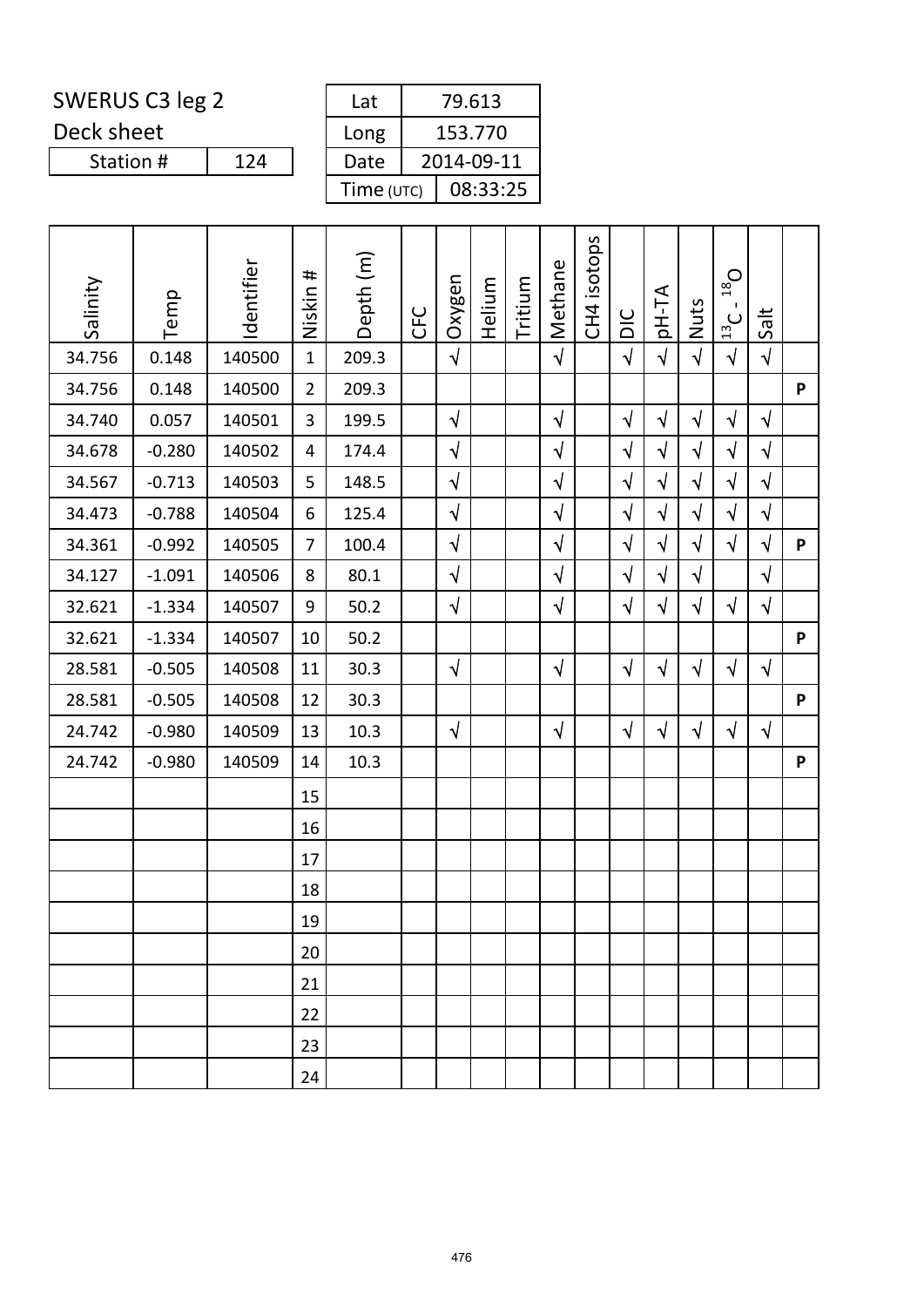Deck sheet

| Lat        | 79.680     |
|------------|------------|
| Long       | 153.921    |
| Date       | 2014-09-11 |
| Time (UTC) | 09:41:56   |

| Salinity | Temp     | Identifier | #<br>Niskin    | Depth (m) | <b>CFC</b> | Oxygen     | Helium     | Tritium    | Methane    | isotops<br>CH <sub>4</sub> | DIC        | pH-TA      | Nuts       | $O_{81}$<br>п.<br>$\frac{13}{2}$ C | Salt       |  |
|----------|----------|------------|----------------|-----------|------------|------------|------------|------------|------------|----------------------------|------------|------------|------------|------------------------------------|------------|--|
| 34.838   | 0.454    | 140510     | $\mathbf{1}$   | 290.1     | $\sqrt{ }$ | $\sqrt{2}$ | $\sqrt{2}$ | $\sqrt{2}$ | $\sqrt{2}$ | $\sqrt{ }$                 | $\sqrt{2}$ | $\sqrt{2}$ | $\sqrt{2}$ | $\sqrt{2}$                         | $\sqrt{ }$ |  |
| 34.811   | 0.387    | 140511     | $\overline{2}$ | 270.4     |            | $\sqrt{ }$ |            |            | $\sqrt{}$  |                            | $\sqrt{2}$ | $\sqrt{}$  | $\sqrt{}$  |                                    | $\sqrt{ }$ |  |
| 34.776   | 0.258    | 140512     | 3              | 250.4     | $\sqrt{ }$ | $\sqrt{ }$ |            |            | $\sqrt{}$  |                            | $\sqrt{ }$ | $\sqrt{ }$ | $\sqrt{}$  | $\sqrt{}$                          | $\sqrt{ }$ |  |
| 34.682   | $-0.197$ | 140513     | 4              | 200.1     | $\sqrt{ }$ | $\sqrt{}$  |            |            | $\sqrt{}$  | $\sqrt{ }$                 | $\sqrt{2}$ | $\sqrt{ }$ | $\sqrt{}$  | $\sqrt{2}$                         | $\sqrt{ }$ |  |
| 34.618   | $-0.564$ | 140514     | 5              | 174.6     | $\sqrt{ }$ | $\sqrt{2}$ |            |            | $\sqrt{2}$ |                            | $\sqrt{ }$ | $\sqrt{}$  | $\sqrt{ }$ | $\sqrt{ }$                         | $\sqrt{ }$ |  |
| 34.558   | $-0.743$ | 140515     | 6              | 149.4     | $\sqrt{ }$ | $\sqrt{}$  |            |            | $\sqrt{}$  | $\sqrt{ }$                 | $\sqrt{ }$ | $\sqrt{}$  | $\sqrt{}$  | $\sqrt{}$                          | $\sqrt{ }$ |  |
| 34.486   | $-0.877$ | 140516     | $\overline{7}$ | 125.0     | $\sqrt{ }$ | $\sqrt{}$  |            |            | $\sqrt{}$  |                            | $\sqrt{2}$ | $\sqrt{ }$ | $\sqrt{ }$ | $\sqrt{ }$                         | $\sqrt{ }$ |  |
| 34.371   | $-0.986$ | 140517     | 8              | 100.8     |            | $\sqrt{ }$ | $\sqrt{ }$ | $\sqrt{}$  | $\sqrt{}$  | $\sqrt{ }$                 | $\sqrt{2}$ | $\sqrt{ }$ | $\sqrt{}$  |                                    | $\sqrt{ }$ |  |
| 34.099   | $-1.113$ | 140518     | 9              | 80.9      | $\sqrt{ }$ | $\sqrt{}$  |            |            | $\sqrt{}$  |                            | $\sqrt{}$  | $\sqrt{}$  | $\sqrt{}$  | $\sqrt{ }$                         | $\sqrt{ }$ |  |
| 32.646   | $-1.340$ | 140519     | 10             | 51.0      | $\sqrt{ }$ | $\sqrt{2}$ |            |            | $\sqrt{}$  |                            | $\sqrt{2}$ | $\sqrt{}$  | $\sqrt{}$  | $\sqrt{2}$                         | $\sqrt{2}$ |  |
| 29.358   | $-1.316$ | 140520     | 11             | 30.8      | $\sqrt{ }$ | $\sqrt{ }$ |            |            | $\sqrt{}$  | $\sqrt{ }$                 | $\sqrt{2}$ | $\sqrt{}$  | $\sqrt{}$  | $\sqrt{2}$                         | $\sqrt{ }$ |  |
| 24.775   | $-1.270$ | 140521     | 12             | 10.5      | $\sqrt{ }$ | $\sqrt{ }$ |            |            | $\sqrt{}$  | $\sqrt{ }$                 | $\sqrt{ }$ | $\sqrt{}$  | $\sqrt{ }$ | $\sqrt{}$                          | $\sqrt{ }$ |  |
|          |          |            |                |           |            |            |            |            |            |                            |            |            |            |                                    |            |  |
|          |          |            |                |           |            |            |            |            |            |                            |            |            |            |                                    |            |  |
|          |          |            | 15             |           |            |            |            |            |            |                            |            |            |            |                                    |            |  |
|          |          |            | 16             |           |            |            |            |            |            |                            |            |            |            |                                    |            |  |
|          |          |            | 17             |           |            |            |            |            |            |                            |            |            |            |                                    |            |  |
|          |          |            | 18             |           |            |            |            |            |            |                            |            |            |            |                                    |            |  |
|          |          |            | 19             |           |            |            |            |            |            |                            |            |            |            |                                    |            |  |
|          |          |            | 20             |           |            |            |            |            |            |                            |            |            |            |                                    |            |  |
|          |          |            | 21             |           |            |            |            |            |            |                            |            |            |            |                                    |            |  |
|          |          |            | 22             |           |            |            |            |            |            |                            |            |            |            |                                    |            |  |
|          |          |            | 23             |           |            |            |            |            |            |                            |            |            |            |                                    |            |  |
|          |          |            | 24             |           |            |            |            |            |            |                            |            |            |            |                                    |            |  |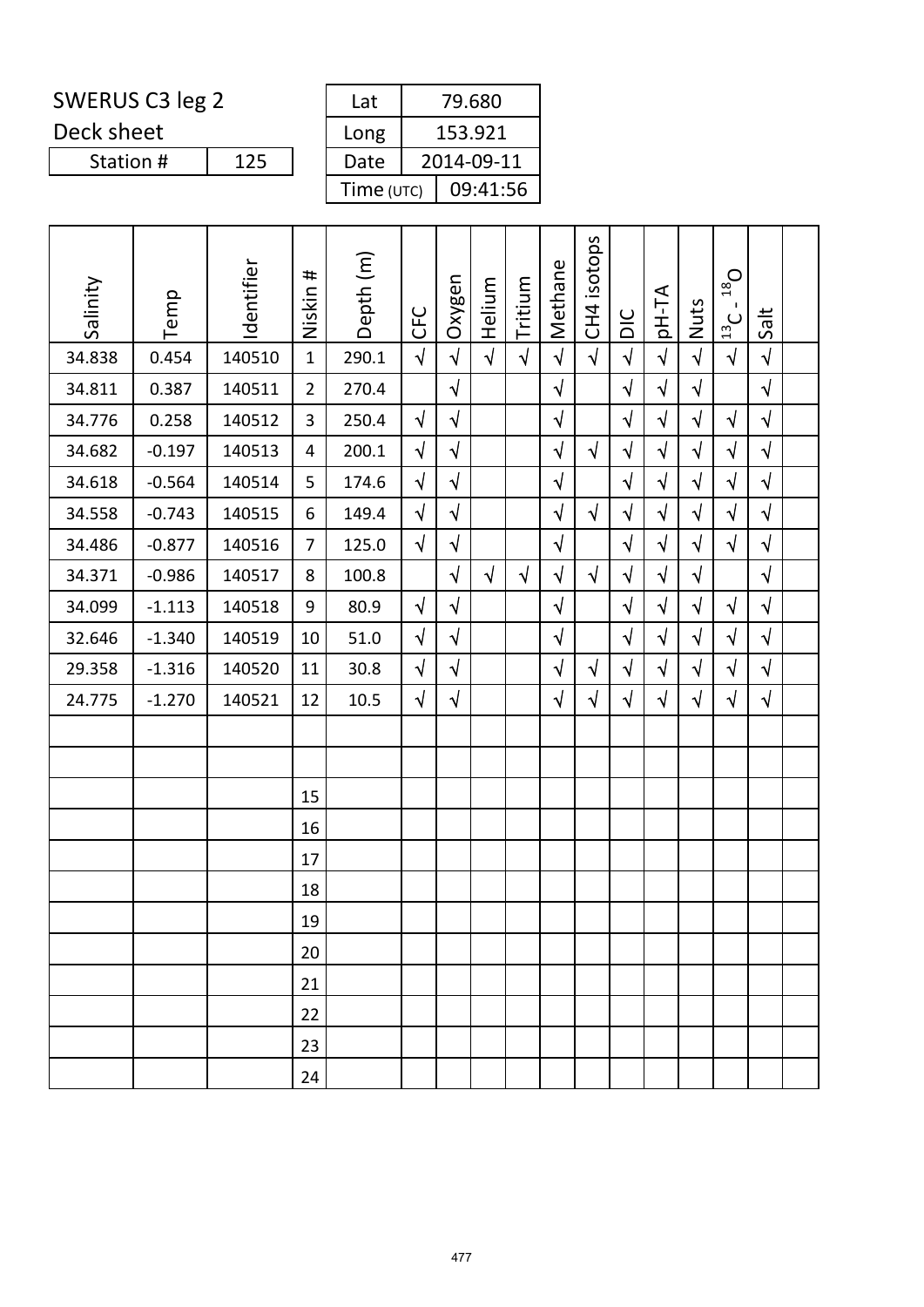Deck sheet

| Lat        | 79.767     |
|------------|------------|
| Long       | 154.591    |
| Date       | 2014-09-11 |
| Time (UTC) | 18:38:20   |

| Salinity | Temp     | Identifier | #<br>Niskin    | Depth (m) | <b>CFC</b> | Oxygen     | Helium     | Tritium    | Methane    | isotops<br>CH <sub>4</sub> | DIC        | <b>AT-Hq</b> | Nuts       | $D_{81}$<br>$\frac{13}{12}$ | Salt       |  |
|----------|----------|------------|----------------|-----------|------------|------------|------------|------------|------------|----------------------------|------------|--------------|------------|-----------------------------|------------|--|
| 34.872   | 0.282    | 140522     | $\mathbf{1}$   | 511.3     | $\sqrt{ }$ | $\sqrt{2}$ | $\sqrt{2}$ | $\sqrt{2}$ | $\sqrt{2}$ | $\sqrt{ }$                 | $\sqrt{ }$ | $\sqrt{2}$   | $\sqrt{ }$ | $\sqrt{ }$                  | $\sqrt{ }$ |  |
| 34.864   | 0.241    | 140523     | $\overline{2}$ | 487.8     | $\sqrt{ }$ | $\sqrt{}$  |            |            | $\sqrt{}$  |                            | $\sqrt{2}$ | $\sqrt{}$    | $\sqrt{}$  |                             | $\sqrt{ }$ |  |
| 34.854   | 0.444    | 140524     | 3              | 403.0     | $\sqrt{ }$ | $\sqrt{}$  |            |            | $\sqrt{}$  |                            | $\sqrt{2}$ | $\sqrt{ }$   | $\sqrt{ }$ | $\sqrt{}$                   | $\sqrt{ }$ |  |
| 34.859   | 0.613    | 140525     | 4              | 352.2     | $\sqrt{ }$ | $\sqrt{ }$ |            |            | $\sqrt{}$  |                            | $\sqrt{}$  | $\sqrt{}$    | $\sqrt{ }$ |                             | $\sqrt{ }$ |  |
| 34.841   | 0.634    | 140526     | 5              | 301.7     | $\sqrt{ }$ | $\sqrt{2}$ | $\sqrt{ }$ | $\sqrt{}$  | $\sqrt{ }$ | $\sqrt{ }$                 | $\sqrt{2}$ | $\sqrt{}$    | $\sqrt{ }$ | $\sqrt{ }$                  | $\sqrt{ }$ |  |
| 34.795   | 0.438    | 140527     | 6              | 251.9     | $\sqrt{ }$ | $\sqrt{}$  |            |            | $\sqrt{}$  |                            | $\sqrt{ }$ | $\sqrt{}$    | $\sqrt{ }$ |                             | $\sqrt{ }$ |  |
| 34.731   | 0.129    | 140528     | $\overline{7}$ | 201.2     | $\sqrt{}$  | $\sqrt{ }$ |            |            | $\sqrt{}$  | $\sqrt{ }$                 | $\sqrt{}$  | $\sqrt{ }$   | $\sqrt{}$  | $\sqrt{ }$                  | $\sqrt{ }$ |  |
| 34.668   | $-0.218$ | 140529     | 8              | 176.3     | $\sqrt{ }$ | $\sqrt{}$  |            |            | $\sqrt{}$  |                            | $\sqrt{ }$ | $\sqrt{}$    | $\sqrt{ }$ |                             | $\sqrt{ }$ |  |
| 34.593   | $-0.584$ | 140530     | 9              | 151.0     | $\sqrt{ }$ | $\sqrt{}$  | $\sqrt{ }$ | $\sqrt{}$  | $\sqrt{}$  |                            | $\sqrt{2}$ | $\sqrt{ }$   | $\sqrt{}$  | $\sqrt{ }$                  | $\sqrt{ }$ |  |
| 34.502   | $-0.826$ | 140531     | 10             | 125.8     | $\sqrt{ }$ | $\sqrt{}$  |            |            | $\sqrt{}$  |                            | $\sqrt{}$  | $\sqrt{}$    | $\sqrt{}$  |                             | $\sqrt{ }$ |  |
| 34.330   | $-0.922$ | 140532     | 11             | 100.2     |            | $\sqrt{}$  |            |            | $\sqrt{}$  | $\sqrt{ }$                 | $\sqrt{ }$ | $\sqrt{}$    | $\sqrt{ }$ | $\sqrt{ }$                  | $\sqrt{ }$ |  |
| 34.003   | $-1.124$ | 140533     | 12             | 80.1      | $\sqrt{ }$ | $\sqrt{}$  |            |            | $\sqrt{}$  |                            | $\sqrt{}$  | $\sqrt{ }$   | $\sqrt{}$  | $\sqrt{}$                   | $\sqrt{ }$ |  |
| 32.776   | $-1.298$ | 140534     | 13             | 55.0      | $\sqrt{ }$ | $\sqrt{}$  | $\sqrt{2}$ | $\sqrt{ }$ | $\sqrt{}$  | $\sqrt{2}$                 | $\sqrt{ }$ | $\sqrt{ }$   | $\sqrt{}$  | $\sqrt{}$                   | $\sqrt{ }$ |  |
| 29.221   | $-0.991$ | 140535     | 14             | 29.5      | $\sqrt{2}$ | $\sqrt{}$  |            |            | $\sqrt{ }$ |                            | $\sqrt{ }$ | $\sqrt{}$    | $\sqrt{ }$ | $\sqrt{}$                   | $\sqrt{ }$ |  |
| 24.704   | $-1.283$ | 140536     | 15             | 10.3      | $\sqrt{ }$ | $\sqrt{}$  |            |            | $\sqrt{}$  | $\sqrt{ }$                 | $\sqrt{}$  | $\sqrt{}$    | $\sqrt{}$  | $\sqrt{}$                   | $\sqrt{ }$ |  |
|          |          |            | 16             |           |            |            |            |            |            |                            |            |              |            |                             |            |  |
|          |          |            | 17             |           |            |            |            |            |            |                            |            |              |            |                             |            |  |
|          |          |            | 18             |           |            |            |            |            |            |                            |            |              |            |                             |            |  |
|          |          |            | 19             |           |            |            |            |            |            |                            |            |              |            |                             |            |  |
|          |          |            | 20             |           |            |            |            |            |            |                            |            |              |            |                             |            |  |
|          |          |            | 21             |           |            |            |            |            |            |                            |            |              |            |                             |            |  |
|          |          |            | 22             |           |            |            |            |            |            |                            |            |              |            |                             |            |  |
|          |          |            | 23             |           |            |            |            |            |            |                            |            |              |            |                             |            |  |
|          |          |            | 24             |           |            |            |            |            |            |                            |            |              |            |                             |            |  |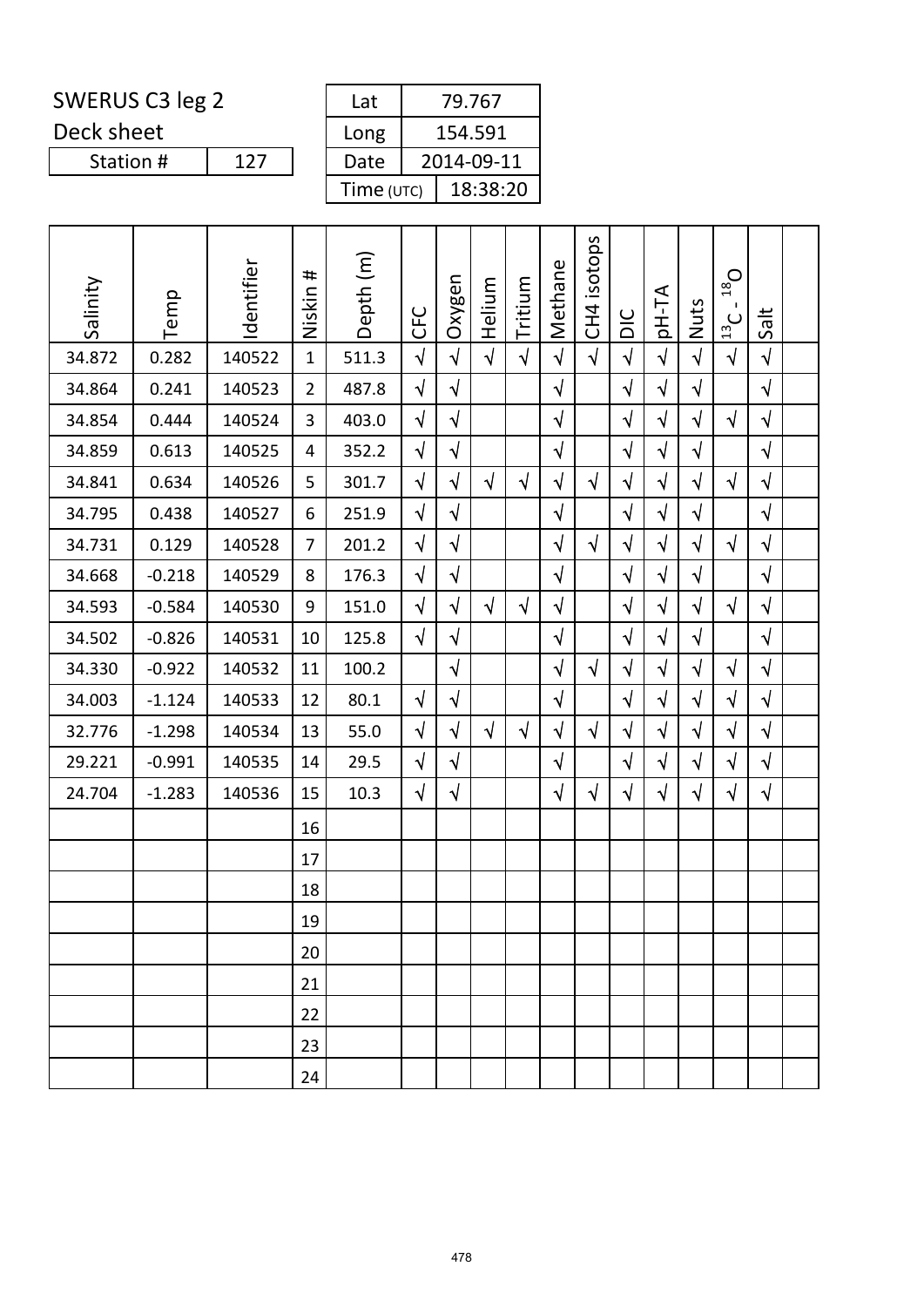Deck sheet

| Lat        | 79.817     |
|------------|------------|
| Long       | 154.169    |
| Date       | 2014-09-12 |
| Time (UTC) | 03:12:59   |

| Salinity | Temp     | Identifier | #<br>Niskin    | Depth (m) | <b>CFC</b> | Oxygen     | Helium | Tritium | Methane    | isotops<br>CH <sub>4</sub> | DIC        | pH-TA      | Nuts       | $O_{81}$<br>$\mathbf{I}$<br>$\frac{13}{2}$ C | Salt       |  |
|----------|----------|------------|----------------|-----------|------------|------------|--------|---------|------------|----------------------------|------------|------------|------------|----------------------------------------------|------------|--|
| 34.893   | 0.073    | 140537     | $\mathbf{1}$   | 742.0     |            | $\sqrt{ }$ |        |         | $\sqrt{2}$ |                            | $\sqrt{2}$ | $\sqrt{ }$ | $\sqrt{ }$ | $\sqrt{ }$                                   | $\sqrt{ }$ |  |
| 34.890   | 0.100    | 140538     | $\overline{2}$ | 692.4     |            | $\sqrt{}$  |        |         | $\sqrt{ }$ |                            | $\sqrt{}$  | $\sqrt{ }$ | $\sqrt{ }$ |                                              | $\sqrt{}$  |  |
| 34.860   | 0.294    | 140539     | 3              | 498.1     |            | $\sqrt{}$  |        |         | $\sqrt{ }$ |                            | $\sqrt{2}$ | $\sqrt{ }$ | $\sqrt{ }$ | $\sqrt{2}$                                   | $\sqrt{ }$ |  |
| 34.854   | 0.465    | 140540     | 4              | 402.7     |            | $\sqrt{}$  |        |         | $\sqrt{ }$ |                            | $\sqrt{}$  | $\sqrt{ }$ | $\sqrt{}$  |                                              | $\sqrt{ }$ |  |
| 34.842   | 0.557    | 140541     | 5              | 351.5     |            | $\sqrt{}$  |        |         | $\sqrt{ }$ |                            | $\sqrt{ }$ | $\sqrt{ }$ | $\sqrt{}$  | $\sqrt{}$                                    | $\sqrt{}$  |  |
| 34.874   | 1.069    | 140542     | 6              | 301.3     |            | $\sqrt{2}$ |        |         | $\sqrt{}$  |                            | $\sqrt{}$  | $\sqrt{ }$ | $\sqrt{}$  |                                              | $\sqrt{ }$ |  |
| 34.851   | 1.047    | 140543     | $\overline{7}$ | 250.6     |            | $\sqrt{ }$ |        |         | $\sqrt{ }$ |                            | $\sqrt{ }$ | $\sqrt{ }$ | $\sqrt{ }$ | $\sqrt{ }$                                   | $\sqrt{ }$ |  |
| 34.770   | 0.595    | 140544     | 8              | 199.8     |            | $\sqrt{2}$ |        |         | $\sqrt{}$  |                            | $\sqrt{2}$ | $\sqrt{ }$ | $\sqrt{2}$ |                                              | $\sqrt{2}$ |  |
| 34.673   | $-0.123$ | 140545     | 9              | 175.2     |            | $\sqrt{2}$ |        |         | $\sqrt{}$  |                            | $\sqrt{2}$ | $\sqrt{ }$ | $\sqrt{}$  | $\sqrt{}$                                    | $\sqrt{ }$ |  |
| 34.587   | $-0.607$ | 140546     | 10             | 151.0     |            | $\sqrt{}$  |        |         | $\sqrt{ }$ |                            | $\sqrt{}$  | $\sqrt{ }$ | $\sqrt{}$  |                                              | $\sqrt{ }$ |  |
| 34.498   | $-0.776$ | 140547     | 11             | 125.3     |            | $\sqrt{}$  |        |         | $\sqrt{ }$ |                            | $\sqrt{2}$ | $\sqrt{ }$ | $\sqrt{}$  |                                              | $\sqrt{ }$ |  |
| 34.267   | $-0.976$ | 140548     | 12             | 99.7      |            | $\sqrt{}$  |        |         | $\sqrt{}$  |                            | $\sqrt{}$  | $\sqrt{ }$ | $\sqrt{}$  | $\sqrt{}$                                    | $\sqrt{ }$ |  |
| 33.895   | $-1.141$ | 140549     | 13             | 79.9      |            | $\sqrt{}$  |        |         | $\sqrt{ }$ |                            | $\sqrt{ }$ | $\sqrt{ }$ | $\sqrt{}$  | $\sqrt{ }$                                   | $\sqrt{ }$ |  |
| 33.380   | $-1.173$ | 140550     | 14             | 65.8      |            | $\sqrt{}$  |        |         | $\sqrt{ }$ |                            | $\sqrt{2}$ | $\sqrt{ }$ | $\sqrt{ }$ | $\sqrt{2}$                                   | $\sqrt{2}$ |  |
| 29.338   | $-1.249$ | 140551     | 15             | 30.4      |            | $\sqrt{}$  |        |         | $\sqrt{ }$ |                            | $\sqrt{2}$ | $\sqrt{ }$ | $\sqrt{}$  | $\sqrt{2}$                                   | $\sqrt{ }$ |  |
| 24.550   | $-1.219$ | 140552     | 16             | 10.1      |            | $\sqrt{}$  |        |         | $\sqrt{}$  |                            | $\sqrt{ }$ | $\sqrt{ }$ | $\sqrt{ }$ | $\sqrt{}$                                    | $\sqrt{}$  |  |
|          |          |            | 17             |           |            |            |        |         |            |                            |            |            |            |                                              |            |  |
|          |          |            | 18             |           |            |            |        |         |            |                            |            |            |            |                                              |            |  |
|          |          |            | 19             |           |            |            |        |         |            |                            |            |            |            |                                              |            |  |
|          |          |            | 20             |           |            |            |        |         |            |                            |            |            |            |                                              |            |  |
|          |          |            | 21             |           |            |            |        |         |            |                            |            |            |            |                                              |            |  |
|          |          |            | 22             |           |            |            |        |         |            |                            |            |            |            |                                              |            |  |
|          |          |            | 23             |           |            |            |        |         |            |                            |            |            |            |                                              |            |  |
|          |          |            | 24             |           |            |            |        |         |            |                            |            |            |            |                                              |            |  |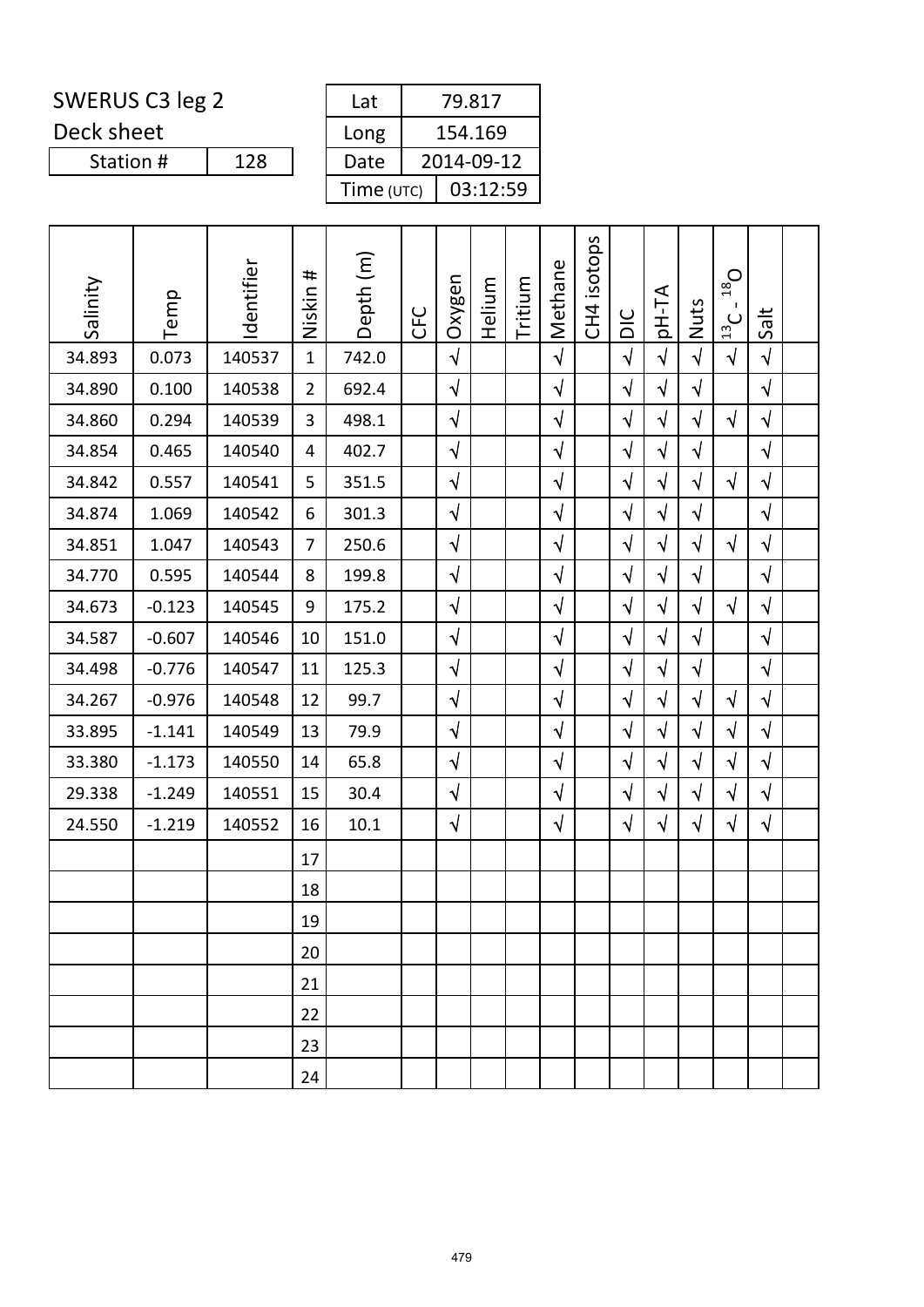Deck sheet

| Lat        | 79.927     |
|------------|------------|
| Long       | 154.417    |
| Date       | 2014-09-12 |
| Time (UTC) | 07:54:03   |

| Salinity | Temp     | Identifier | #<br>Niskin    | Depth (m) | <b>CFC</b> | Oxygen     | Helium     | Tritium    | Methane    | isotops<br>CH <sub>4</sub> | DIC        | pH-TA      | Nuts       | $O_{81}$<br>Ι.<br>$\frac{13}{12}$ | Salt       |  |
|----------|----------|------------|----------------|-----------|------------|------------|------------|------------|------------|----------------------------|------------|------------|------------|-----------------------------------|------------|--|
| 34.906   | $-0.273$ | 140553     | $\mathbf{1}$   | 1197.3    | $\sqrt{2}$ | $\sqrt{2}$ | $\sqrt{ }$ | $\sqrt{2}$ | $\sqrt{ }$ | $\sqrt{ }$                 | $\sqrt{2}$ | $\sqrt{ }$ | $\sqrt{2}$ | $\sqrt{ }$                        | $\sqrt{ }$ |  |
| 34.906   | $-0.243$ | 140554     | $\overline{2}$ | 1147.5    | $\sqrt{ }$ | $\sqrt{}$  |            |            | $\sqrt{}$  |                            | $\sqrt{ }$ | $\sqrt{}$  | $\sqrt{}$  |                                   | $\sqrt{}$  |  |
| 34.892   | 0.247    | 140555     | 3              | 702.1     | $\sqrt{ }$ | $\sqrt{}$  | $\sqrt{}$  | $\sqrt{}$  | $\sqrt{ }$ |                            | $\sqrt{ }$ | $\sqrt{ }$ | $\sqrt{}$  | $\sqrt{}$                         | $\sqrt{ }$ |  |
| 34.884   | 0.614    | 140556     | 4              | 505.5     | $\sqrt{2}$ | $\sqrt{}$  |            |            | $\sqrt{}$  | $\sqrt{ }$                 | $\sqrt{ }$ | $\sqrt{}$  | $\sqrt{}$  | $\sqrt{2}$                        | $\sqrt{}$  |  |
| 34.860   | 0.568    | 140557     | 5              | 434.9     | $\sqrt{ }$ | $\sqrt{}$  |            |            | $\sqrt{ }$ |                            | $\sqrt{ }$ | $\sqrt{}$  | $\sqrt{ }$ |                                   | $\sqrt{ }$ |  |
| 34.884   | 1.152    | 140558     | 6              | 348.7     | $\sqrt{2}$ | $\sqrt{}$  | $\sqrt{ }$ | $\sqrt{2}$ | $\sqrt{ }$ |                            | $\sqrt{}$  | $\sqrt{ }$ | $\sqrt{}$  | $\sqrt{}$                         | $\sqrt{2}$ |  |
| 34.856   | 1.093    | 140559     | $\overline{7}$ | 299.3     | $\sqrt{2}$ | $\sqrt{ }$ |            |            | $\sqrt{}$  |                            | $\sqrt{2}$ | $\sqrt{}$  | $\sqrt{ }$ |                                   | $\sqrt{}$  |  |
| 34.816   | 0.958    | 140560     | 8              | 249.9     | $\sqrt{ }$ | $\sqrt{}$  |            |            | $\sqrt{}$  |                            | $\sqrt{ }$ | $\sqrt{ }$ | $\sqrt{}$  | $\sqrt{}$                         | $\sqrt{}$  |  |
| 34.726   | 0.412    | 140561     | 9              | 201.1     | $\sqrt{ }$ | $\sqrt{2}$ |            |            | $\sqrt{2}$ | $\sqrt{ }$                 | $\sqrt{ }$ | $\sqrt{ }$ | $\sqrt{}$  |                                   | $\sqrt{ }$ |  |
| 34.588   | $-0.465$ | 140562     | 10             | 176.6     | $\sqrt{2}$ | $\sqrt{}$  |            |            | $\sqrt{}$  |                            | $\sqrt{2}$ | $\sqrt{}$  | $\sqrt{}$  | $\sqrt{ }$                        | $\sqrt{}$  |  |
| 34.490   | $-0.848$ | 140563     | 11             | 151.7     | $\sqrt{ }$ | $\sqrt{}$  |            |            | $\sqrt{}$  |                            | $\sqrt{ }$ | $\sqrt{}$  | $\sqrt{}$  |                                   | $\sqrt{}$  |  |
| 34.313   | $-1.459$ | 140564     | 12             | 124.9     | $\sqrt{ }$ | $\sqrt{}$  |            |            | $\sqrt{}$  |                            | $\sqrt{ }$ | $\sqrt{ }$ | $\sqrt{}$  | $\sqrt{ }$                        | $\sqrt{ }$ |  |
| 34.145   | $-1.405$ | 140565     | 13             | 99.3      |            | $\sqrt{}$  | $\sqrt{ }$ | $\sqrt{ }$ | $\sqrt{}$  | $\sqrt{ }$                 | $\sqrt{ }$ | $\sqrt{}$  | $\sqrt{ }$ |                                   | $\sqrt{ }$ |  |
| 33.864   | $-1.615$ | 140566     | 14             | 79.5      | $\sqrt{ }$ | $\sqrt{}$  |            |            | $\sqrt{}$  |                            | $\sqrt{ }$ | $\sqrt{}$  | $\sqrt{}$  | $\sqrt{}$                         | $\sqrt{}$  |  |
| 33.126   | $-1.230$ | 140567     | 15             | 64.2      | $\sqrt{ }$ | $\sqrt{2}$ |            |            | $\sqrt{ }$ | $\sqrt{ }$                 | $\sqrt{ }$ | $\sqrt{ }$ | $\sqrt{}$  | $\sqrt{ }$                        | $\sqrt{ }$ |  |
| 29.439   | $-1.274$ | 140568     | 16             | 30.0      | $\sqrt{}$  | $\sqrt{}$  |            |            | $\sqrt{ }$ |                            | $\sqrt{ }$ | $\sqrt{}$  | $\sqrt{ }$ |                                   | $\sqrt{}$  |  |
| 25.372   | $-1.325$ | 140569     | 17             | 10.0      | $\sqrt{}$  | $\sqrt{}$  |            |            | $\sqrt{}$  | $\sqrt{ }$                 | $\sqrt{}$  | $\sqrt{ }$ | $\sqrt{}$  | $\sqrt{ }$                        | $\sqrt{}$  |  |
|          |          |            | 18             |           |            |            |            |            |            |                            |            |            |            |                                   |            |  |
|          |          |            | 19             |           |            |            |            |            |            |                            |            |            |            |                                   |            |  |
|          |          |            | 20             |           |            |            |            |            |            |                            |            |            |            |                                   |            |  |
|          |          |            | 21             |           |            |            |            |            |            |                            |            |            |            |                                   |            |  |
|          |          |            | 22             |           |            |            |            |            |            |                            |            |            |            |                                   |            |  |
|          |          |            | 23             |           |            |            |            |            |            |                            |            |            |            |                                   |            |  |
|          |          |            | 24             |           |            |            |            |            |            |                            |            |            |            |                                   |            |  |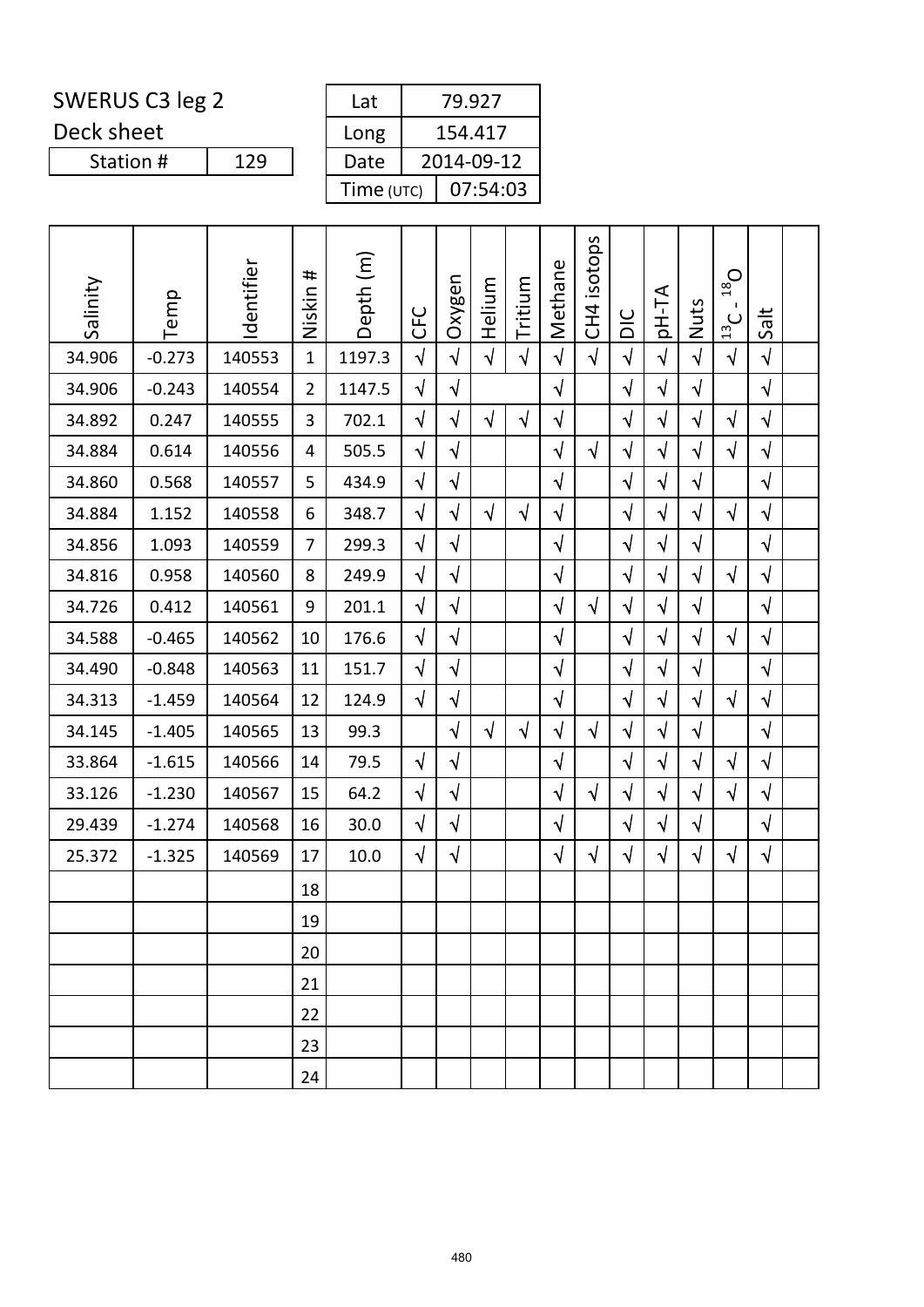Deck sheet

| Lat        | 80.070     |
|------------|------------|
| Long       | 154.420    |
| Date       | 2014-09-12 |
| Time (UTC) | 11:23:28   |

| Salinity | Temp     | Identifier | #<br>Niskin    | Depth (m) | <b>CFC</b> | Oxygen     | Helium | Tritium | Methane    | isotops<br>CH <sub>4</sub> | DIC        | <b>AT-Hq</b> | Nuts       | $O_{81}$<br>$\frac{13}{12}$ | Salt       |  |
|----------|----------|------------|----------------|-----------|------------|------------|--------|---------|------------|----------------------------|------------|--------------|------------|-----------------------------|------------|--|
| 34.924   | $-0.547$ | 140570     | $\mathbf{1}$   | 1526.1    |            | $\sqrt{2}$ |        |         | $\sqrt{2}$ |                            | $\sqrt{2}$ | $\sqrt{2}$   | $\sqrt{ }$ | $\sqrt{ }$                  | $\sqrt{ }$ |  |
| 34.916   | $-0.520$ | 140571     | $\overline{2}$ | 1477.3    |            | $\sqrt{}$  |        |         | $\sqrt{}$  |                            | $\sqrt{}$  | $\sqrt{}$    | $\sqrt{2}$ |                             | $\sqrt{ }$ |  |
| 34.906   | $-0.267$ | 140572     | 3              | 1298.9    |            | $\sqrt{}$  |        |         | $\sqrt{}$  |                            | $\sqrt{}$  | $\sqrt{ }$   | $\sqrt{}$  |                             | $\sqrt{ }$ |  |
| 34.902   | $-0.131$ | 140573     | 4              | 1101.5    |            | $\sqrt{ }$ |        |         | $\sqrt{}$  |                            | $\sqrt{}$  | $\sqrt{}$    | $\sqrt{ }$ | $\sqrt{ }$                  | $\sqrt{ }$ |  |
| 34.896   | 0.043    | 140574     | 5              | 899.5     |            | $\sqrt{2}$ |        |         | $\sqrt{}$  |                            | $\sqrt{2}$ | $\sqrt{}$    | $\sqrt{ }$ |                             | $\sqrt{ }$ |  |
| 34.887   | 0.291    | 140575     | 6              | 701.9     |            | $\sqrt{}$  |        |         | $\sqrt{}$  |                            | $\sqrt{}$  | $\sqrt{}$    | $\sqrt{}$  |                             | $\sqrt{ }$ |  |
| 34.855   | 0.377    | 140576     | $\overline{7}$ | 498.6     |            | $\sqrt{ }$ |        |         | $\sqrt{}$  |                            | $\sqrt{}$  | $\sqrt{}$    | $\sqrt{}$  | $\sqrt{ }$                  | $\sqrt{ }$ |  |
| 34.864   | 0.824    | 140577     | 8              | 400.2     |            | $\sqrt{}$  |        |         | $\sqrt{}$  |                            | $\sqrt{ }$ | $\sqrt{}$    | $\sqrt{ }$ |                             | $\sqrt{ }$ |  |
| 34.873   | 1.090    | 140578     | 9              | 349.5     |            | $\sqrt{}$  |        |         | $\sqrt{}$  |                            | $\sqrt{}$  | $\sqrt{ }$   | $\sqrt{}$  |                             | $\sqrt{ }$ |  |
| 34.855   | 1.120    | 140579     | 10             | 299.2     |            | $\sqrt{}$  |        |         | $\sqrt{}$  |                            | $\sqrt{}$  | $\sqrt{}$    | $\sqrt{}$  | $\sqrt{ }$                  | $\sqrt{ }$ |  |
| 34.794   | 0.813    | 140580     | 11             | 249.3     |            | $\sqrt{ }$ |        |         | $\sqrt{}$  |                            | $\sqrt{ }$ | $\sqrt{}$    | $\sqrt{ }$ |                             | $\sqrt{ }$ |  |
| 34.603   | $-0.311$ | 140581     | 12             | 199.6     |            | $\sqrt{}$  |        |         | $\sqrt{}$  |                            | $\sqrt{}$  | $\sqrt{}$    | $\sqrt{}$  |                             | $\sqrt{ }$ |  |
| 34.482   | $-0.907$ | 140582     | 13             | 174.7     |            | $\sqrt{}$  |        |         | $\sqrt{}$  |                            | $\sqrt{ }$ | $\sqrt{ }$   | $\sqrt{ }$ | $\sqrt{ }$                  | $\sqrt{ }$ |  |
| 34.343   | $-1.354$ | 140583     | 14             | 148.9     |            | $\sqrt{2}$ |        |         | $\sqrt{}$  |                            | $\sqrt{ }$ | $\sqrt{}$    | $\sqrt{}$  |                             | $\sqrt{ }$ |  |
| 34.202   | $-1.668$ | 140584     | 15             | 123.9     |            | $\sqrt{}$  |        |         | $\sqrt{}$  |                            | $\sqrt{}$  | $\sqrt{}$    | $\sqrt{}$  | $\sqrt{}$                   | $\sqrt{}$  |  |
| 34.028   | $-1.722$ | 140585     | 16             | 99.1      |            | $\sqrt{}$  |        |         | $\sqrt{}$  |                            | $\sqrt{ }$ | $\sqrt{}$    | $\sqrt{2}$ |                             | $\sqrt{ }$ |  |
| 33.743   | $-1.560$ | 140586     | 17             | 78.3      |            | $\sqrt{}$  |        |         | $\sqrt{}$  |                            | $\sqrt{}$  | $\sqrt{}$    | $\sqrt{}$  | $\sqrt{ }$                  | $\sqrt{ }$ |  |
| 32.412   | $-1.322$ | 140587     | 18             | 55.4      |            | $\sqrt{}$  |        |         | $\sqrt{}$  |                            | $\sqrt{}$  | $\sqrt{}$    | $\sqrt{}$  | $\sqrt{}$                   | $\sqrt{ }$ |  |
| 29.608   | $-1.368$ | 140588     | 19             | 29.6      |            | $\sqrt{ }$ |        |         | $\sqrt{}$  |                            | $\sqrt{2}$ | $\sqrt{}$    | $\sqrt{ }$ | $\sqrt{2}$                  | $\sqrt{ }$ |  |
| 25.219   | $-0.825$ | 140589     | 20             | 10.4      |            | $\sqrt{}$  |        |         | $\sqrt{}$  |                            | $\sqrt{ }$ | $\sqrt{}$    | $\sqrt{ }$ | $\sqrt{ }$                  | $\sqrt{ }$ |  |
|          |          |            | 21             |           |            |            |        |         |            |                            |            |              |            |                             |            |  |
|          |          |            | 22             |           |            |            |        |         |            |                            |            |              |            |                             |            |  |
|          |          |            | 23             |           |            |            |        |         |            |                            |            |              |            |                             |            |  |
|          |          |            | 24             |           |            |            |        |         |            |                            |            |              |            |                             |            |  |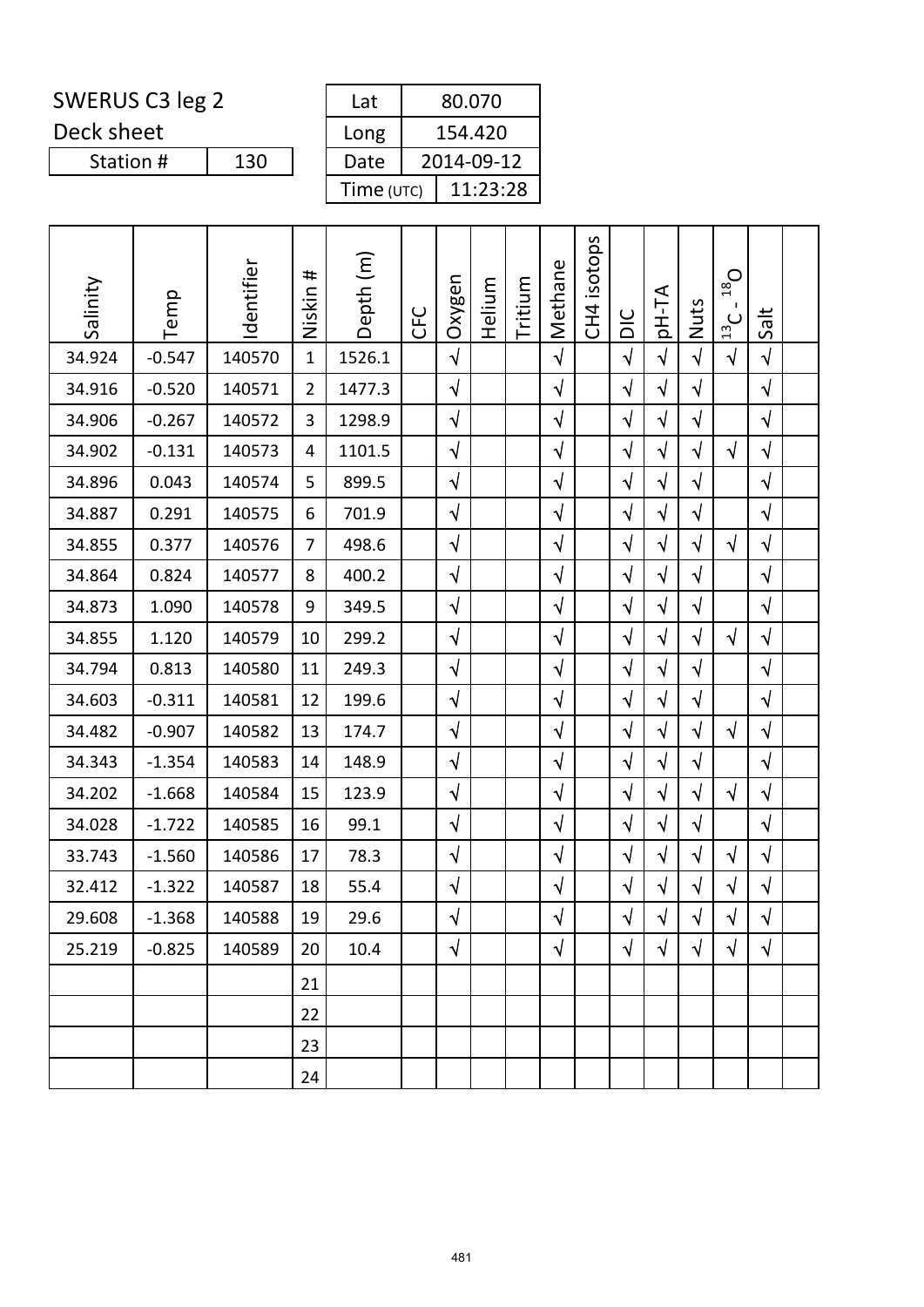Deck sheet

 $131-1$ Station #

| Lat        | 80.428     |
|------------|------------|
| Long       | 154.501    |
| Date       | 2014-09-12 |
| Time (UTC) | 15:39:12   |

| Salinity | Temp     | Identifier | Niskin #       | Depth (m) | <b>CFC</b> | Oxygen     | Helium | Tritium | Methane    | CH4 isotops | DIC        | <b>AT-Hq</b> | Nuts       | $D_{\text{gt}}$<br>$\frac{13}{13}$ C | Salt       |   |
|----------|----------|------------|----------------|-----------|------------|------------|--------|---------|------------|-------------|------------|--------------|------------|--------------------------------------|------------|---|
| 34.321   | $-1.130$ | 140590     | $\mathbf{1}$   | 101.3     |            | $\sqrt{ }$ |        |         | $\sqrt{2}$ | $\sqrt{ }$  | $\sqrt{2}$ | $\sqrt{2}$   | $\sqrt{2}$ | $\sqrt{ }$                           | $\sqrt{ }$ |   |
| 34.321   | $-1.130$ | 140590     | $\overline{2}$ | 101.3     |            |            |        |         |            |             |            |              |            |                                      |            | P |
| 33.909   | $-1.511$ | 140591     | 3              | 80.6      | $\sqrt{ }$ | $\sqrt{ }$ |        |         | $\sqrt{ }$ |             | $\sqrt{}$  | $\sqrt{ }$   | $\sqrt{ }$ | $\sqrt{}$                            | $\sqrt{ }$ |   |
| 32.533   | $-1.472$ | 140592     | 4              | 50.3      | $\sqrt{ }$ | $\sqrt{ }$ |        |         | $\sqrt{}$  |             | $\sqrt{ }$ | $\sqrt{}$    | $\sqrt{ }$ | $\sqrt{}$                            | $\sqrt{ }$ |   |
| 32.533   | $-1.472$ | 140592     | 5              | 50.3      |            |            |        |         |            |             |            |              |            |                                      |            | P |
| 29.803   | $-0.609$ | 140593     | 6              | 30.4      | $\sqrt{ }$ | $\sqrt{ }$ |        |         | $\sqrt{}$  | $\sqrt{ }$  | $\sqrt{}$  | $\sqrt{}$    | $\sqrt{ }$ | $\sqrt{}$                            | $\sqrt{ }$ |   |
| 25.178   | $-0.517$ | 140594     | $\overline{7}$ | 10.3      | $\sqrt{ }$ | $\sqrt{ }$ |        |         | $\sqrt{}$  | $\sqrt{ }$  | $\sqrt{}$  | $\sqrt{}$    | $\sqrt{ }$ | $\sqrt{}$                            | $\sqrt{ }$ |   |
| 25.178   | $-0.517$ | 140594     | 8              | 10.3      |            |            |        |         |            |             |            |              |            |                                      |            | P |
|          |          |            | 9              |           |            |            |        |         |            |             |            |              |            |                                      |            |   |
|          |          |            | 10             |           |            |            |        |         |            |             |            |              |            |                                      |            |   |
|          |          |            | 11             |           |            |            |        |         |            |             |            |              |            |                                      |            |   |
|          |          |            | 12             |           |            |            |        |         |            |             |            |              |            |                                      |            |   |
|          |          |            | 13             |           |            |            |        |         |            |             |            |              |            |                                      |            |   |
|          |          |            | 14             |           |            |            |        |         |            |             |            |              |            |                                      |            |   |
|          |          |            | 15             |           |            |            |        |         |            |             |            |              |            |                                      |            |   |
|          |          |            | 16             |           |            |            |        |         |            |             |            |              |            |                                      |            |   |
|          |          |            | 17             |           |            |            |        |         |            |             |            |              |            |                                      |            |   |
|          |          |            | 18             |           |            |            |        |         |            |             |            |              |            |                                      |            |   |
|          |          |            | $19\,$         |           |            |            |        |         |            |             |            |              |            |                                      |            |   |
|          |          |            | 20             |           |            |            |        |         |            |             |            |              |            |                                      |            |   |
|          |          |            | 21             |           |            |            |        |         |            |             |            |              |            |                                      |            |   |
|          |          |            | 22             |           |            |            |        |         |            |             |            |              |            |                                      |            |   |
|          |          |            | 23             |           |            |            |        |         |            |             |            |              |            |                                      |            |   |
|          |          |            | 24             |           |            |            |        |         |            |             |            |              |            |                                      |            |   |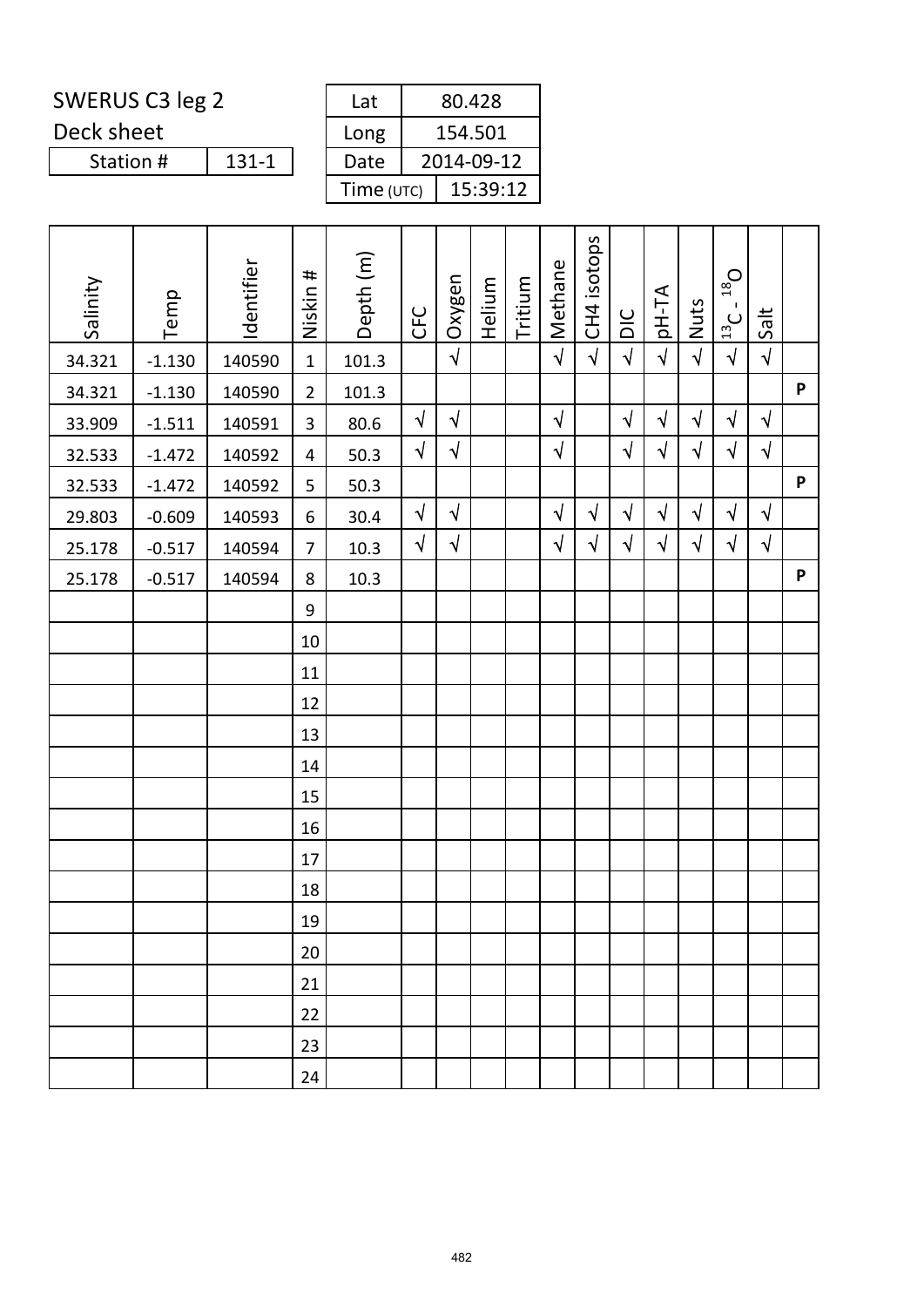Deck sheet

 $131-2$ Station #

| Lat        | 80.439     |
|------------|------------|
| Long       | 154.499    |
| Date       | 2014-09-12 |
| Time (UTC) | 16:35:29   |

| Salinity | Temp     | Identifier | #<br>Niskin    | Depth (m) | <b>UHC</b> | Oxygen     | Helium     | Tritium   | Methane    | isotops<br>CH <sub>4</sub> | DIC        | <b>AT-Hql</b> | Nuts       | $O_{81}$<br>$\cup$<br>$\overline{13}$ | Salt       |   |
|----------|----------|------------|----------------|-----------|------------|------------|------------|-----------|------------|----------------------------|------------|---------------|------------|---------------------------------------|------------|---|
| 34.950   | $-0.494$ | 140595     | $\mathbf{1}$   | 2230.4    | $\sqrt{}$  | $\sqrt{}$  | $\sqrt{ }$ | $\sqrt{}$ | $\sqrt{2}$ | $\sqrt{ }$                 | $\sqrt{2}$ | $\sqrt{}$     | $\sqrt{2}$ | $\sqrt{}$                             | $\sqrt{}$  |   |
| 34.950   | $-0.494$ | 140595     | $\overline{2}$ | 2230.4    |            |            |            |           |            |                            |            |               |            |                                       |            | P |
| 34.950   | $-0.494$ | 140596     | 3              | 2210.6    | $\sqrt{}$  | $\sqrt{}$  |            |           | $\sqrt{ }$ |                            | $\sqrt{}$  | $\sqrt{}$     | $\sqrt{}$  |                                       | $\sqrt{ }$ |   |
| 34.949   | $-0.499$ | 140597     | 4              | 2100.3    | $\sqrt{}$  |            |            |           | $\sqrt{}$  |                            | $\sqrt{}$  | $\sqrt{}$     | $\sqrt{}$  | $\sqrt{}$                             | $\sqrt{ }$ |   |
| 34.943   | $-0.502$ | 140598     | 5              | 1902.3    | $\sqrt{2}$ | $\sqrt{ }$ |            |           | $\sqrt{}$  |                            | $\sqrt{}$  | $\sqrt{ }$    | $\sqrt{}$  |                                       | $\sqrt{ }$ |   |
| 34.930   | $-0.511$ | 140599     | 6              | 1701.1    | $\sqrt{}$  |            | $\sqrt{ }$ | $\sqrt{}$ | $\sqrt{}$  |                            | $\sqrt{}$  | $\sqrt{}$     | $\sqrt{}$  | $\sqrt{}$                             | $\sqrt{}$  |   |
| 34.912   | $-0.490$ | 140600     | $\overline{7}$ | 1502.8    | $\sqrt{}$  | $\sqrt{}$  |            |           | $\sqrt{}$  | $\sqrt{ }$                 | $\sqrt{}$  | $\sqrt{}$     | $\sqrt{}$  | $\sqrt{}$                             | $\sqrt{ }$ |   |
| 34.912   | $-0.490$ | 140600     | 8              | 1502.8    |            |            |            |           |            |                            |            |               |            |                                       |            | P |
| 34.904   | $-0.381$ | 140601     | 9              | 1300.5    | $\sqrt{}$  |            |            |           | $\sqrt{}$  |                            | $\sqrt{}$  | $\sqrt{}$     | $\sqrt{}$  |                                       | $\sqrt{ }$ |   |
| 34.898   | $-0.252$ | 140602     | 10             | 1100.5    | $\sqrt{}$  | $\sqrt{}$  | $\sqrt{ }$ | $\sqrt{}$ | $\sqrt{}$  | $\sqrt{}$                  | $\sqrt{}$  | $\sqrt{}$     | $\sqrt{2}$ | $\sqrt{}$                             | $\sqrt{}$  |   |
| 34.898   | $-0.252$ | 140602     | 11             | 1100.5    |            |            |            |           |            |                            |            |               |            |                                       |            | P |
| 34.897   | $-0.032$ | 140603     | 12             | 902.0     | $\sqrt{}$  | $\sqrt{}$  |            |           | $\sqrt{}$  |                            | $\sqrt{}$  | $\sqrt{}$     | $\sqrt{ }$ |                                       | $\sqrt{ }$ |   |
| 34.893   | 0.214    | 140604     | 13             | 700.9     | $\sqrt{ }$ | $\sqrt{}$  | $\sqrt{ }$ | $\sqrt{}$ | $\sqrt{}$  |                            | $\sqrt{}$  | $\sqrt{}$     | $\sqrt{}$  |                                       | $\sqrt{ }$ |   |
| 34.889   | 0.629    | 140605     | 14             | 501.7     | $\sqrt{}$  | $\sqrt{}$  |            |           | $\sqrt{}$  | $\sqrt{}$                  | $\sqrt{}$  | $\sqrt{}$     | $\sqrt{}$  | $\sqrt{ }$                            | $\sqrt{}$  |   |
| 34.889   | 0.629    | 140605     | 15             | 501.7     |            |            |            |           |            |                            |            |               |            |                                       |            | P |
| 34.889   | 1.026    | 140606     | 16             | 401.5     | $\sqrt{ }$ | $\sqrt{}$  |            |           | $\sqrt{}$  |                            | $\sqrt{2}$ | $\sqrt{}$     | $\sqrt{ }$ |                                       | $\sqrt{ }$ |   |
| 34.888   | 1.175    | 140607     | 17             | 351.6     | $\sqrt{}$  |            | $\sqrt{ }$ | $\sqrt{}$ | $\sqrt{}$  |                            | $\sqrt{}$  | $\sqrt{}$     | $\sqrt{}$  | $\sqrt{}$                             | $\sqrt{ }$ |   |
| 34.855   | 1.058    | 140608     | 18             | 302.2     | $\sqrt{}$  | $\sqrt{ }$ |            |           | $\sqrt{}$  |                            | $\sqrt{}$  | √             | $\sqrt{ }$ |                                       | $\sqrt{ }$ |   |
| 34.808   | 0.810    | 140609     | 19             | 251.0     | $\sqrt{ }$ | $\sqrt{ }$ |            |           | $\sqrt{}$  |                            | $\sqrt{2}$ | $\sqrt{}$     | $\sqrt{ }$ | $\sqrt{ }$                            | $\sqrt{ }$ |   |
| 34.738   | 0.570    | 140610     | 20             | 200.1     | $\sqrt{}$  | $\sqrt{ }$ |            |           | $\sqrt{}$  | $\sqrt{ }$                 | $\sqrt{}$  | $\sqrt{}$     | $\sqrt{}$  |                                       | $\sqrt{ }$ |   |
| 34.653   | 0.098    | 140611     | 21             | 175.9     | $\sqrt{ }$ | $\sqrt{}$  |            |           | $\sqrt{}$  |                            | $\sqrt{ }$ | $\sqrt{}$     | $\sqrt{}$  | $\sqrt{ }$                            | $\sqrt{ }$ |   |
| 34.529   | $-0.649$ | 140612     | 22             | 151.2     | $\sqrt{}$  |            |            |           | $\sqrt{}$  |                            | $\sqrt{}$  | $\sqrt{}$     | $\sqrt{}$  |                                       | $\sqrt{}$  |   |
| 34.441   | $-1.089$ | 140613     | 23             | 126.4     | $\sqrt{}$  | $\sqrt{}$  |            |           | $\sqrt{}$  |                            | $\sqrt{}$  | $\sqrt{}$     | $\sqrt{ }$ | $\sqrt{}$                             | $\sqrt{}$  |   |
| 34.317   | $-1.483$ | 140614     | 24             | 101.0     | $\sqrt{}$  | $\sqrt{}$  | $\sqrt{ }$ | $\sqrt{}$ |            |                            | $\sqrt{}$  | $\sqrt{}$     | $\sqrt{}$  |                                       | $\sqrt{}$  |   |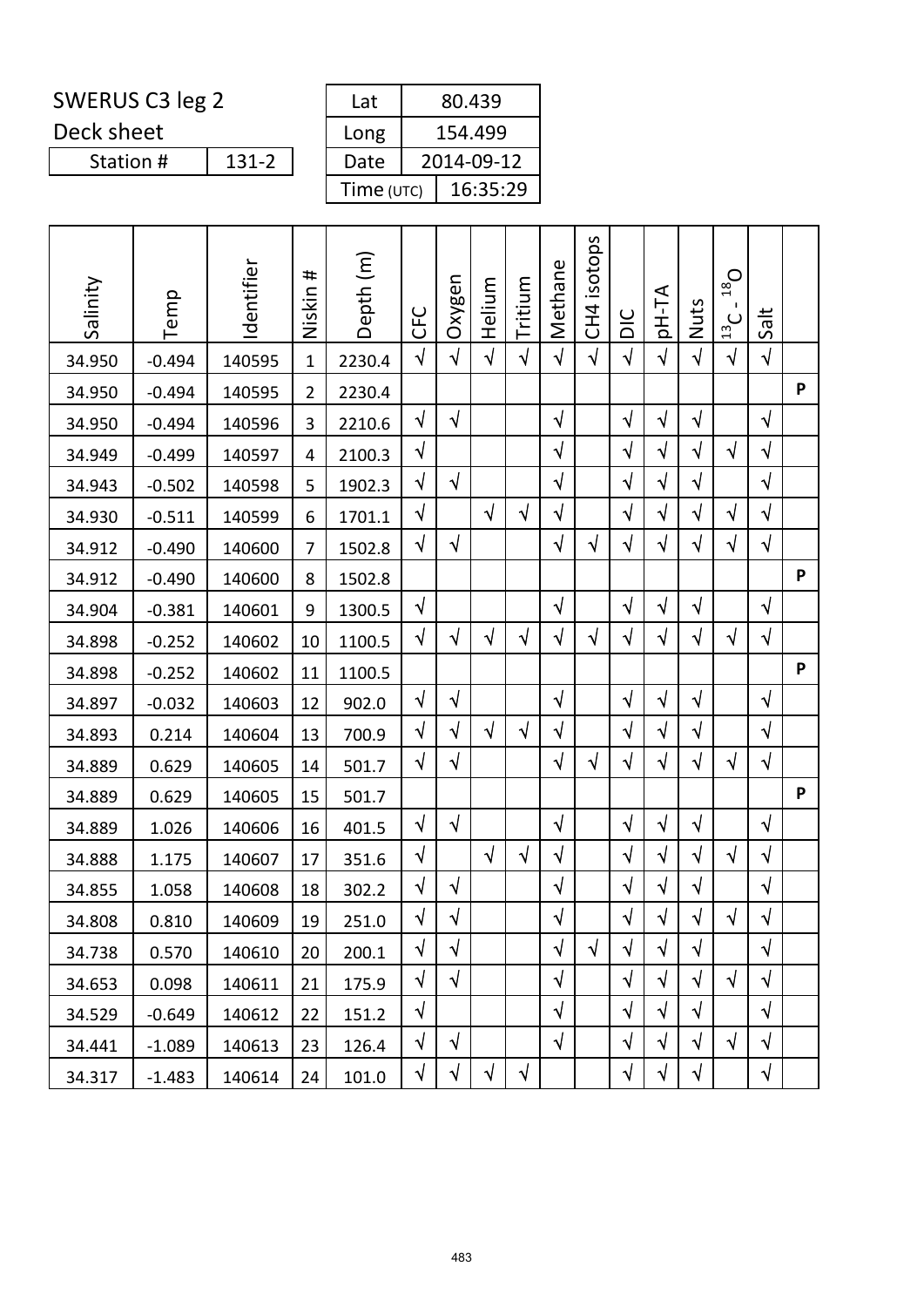Deck sheet

| Lat        | 81.305     |
|------------|------------|
| Long       | 141.765    |
| Date       | 2014-09-14 |
| Time (UTC) | 03:20:32   |

| Salinity | Temp     | Identifier | #<br>Niskin    | Depth (m) | <b>UFC</b> | Oxygen     | Helium     | Tritium    | Methane    | isotops<br>CH <sub>4</sub> | DIC        | pH-TA      | Nuts       | $D_{81}$<br>$\frac{13}{2}$ C | Salt       |  |
|----------|----------|------------|----------------|-----------|------------|------------|------------|------------|------------|----------------------------|------------|------------|------------|------------------------------|------------|--|
| 34.907   | $-0.014$ | 140615     | $\mathbf{1}$   | 851.6     | $\sqrt{2}$ | $\sqrt{ }$ | $\sqrt{ }$ | $\sqrt{ }$ | $\sqrt{2}$ | $\sqrt{ }$                 | $\sqrt{2}$ | $\sqrt{ }$ | $\sqrt{ }$ | $\sqrt{2}$                   | $\sqrt{ }$ |  |
| 34.902   | 0.071    | 140616     | $\overline{2}$ | 801.2     | $\sqrt{}$  | $\sqrt{}$  |            |            | $\sqrt{ }$ |                            | $\sqrt{2}$ | $\sqrt{}$  | $\sqrt{}$  |                              | $\sqrt{ }$ |  |
| 34.898   | 0.219    | 140617     | 3              | 698.1     | $\sqrt{ }$ | $\sqrt{2}$ |            |            | $\sqrt{ }$ |                            | $\sqrt{2}$ | $\sqrt{}$  | $\sqrt{ }$ | $\sqrt{}$                    | $\sqrt{ }$ |  |
| 34.894   | 0.640    | 140618     | 4              | 502.7     | $\sqrt{}$  | $\sqrt{}$  | $\sqrt{ }$ | $\sqrt{ }$ | $\sqrt{ }$ |                            | $\sqrt{}$  | $\sqrt{}$  | $\sqrt{ }$ |                              | $\sqrt{ }$ |  |
| 34.883   | 0.901    | 140619     | 5              | 402.9     | $\sqrt{}$  | $\sqrt{}$  |            |            | $\sqrt{ }$ | $\sqrt{ }$                 | $\sqrt{2}$ | $\sqrt{}$  | $\sqrt{ }$ | $\sqrt{ }$                   | $\sqrt{}$  |  |
| 34.879   | 1.039    | 140620     | 6              | 358.0     | $\sqrt{}$  | $\sqrt{}$  |            |            | $\sqrt{}$  |                            | $\sqrt{}$  | $\sqrt{}$  | $\sqrt{}$  |                              | $\sqrt{ }$ |  |
| 34.855   | 1.044    | 140621     | $\overline{7}$ | 303.6     | $\sqrt{}$  | $\sqrt{}$  |            |            | $\sqrt{}$  |                            | $\sqrt{}$  | $\sqrt{}$  | $\sqrt{}$  | $\sqrt{ }$                   | $\sqrt{ }$ |  |
| 34.859   | 1.143    | 140622     | 8              | 254.1     | $\sqrt{ }$ | $\sqrt{}$  | $\sqrt{ }$ | $\sqrt{ }$ | $\sqrt{ }$ |                            | $\sqrt{}$  | $\sqrt{}$  | $\sqrt{}$  |                              | $\sqrt{ }$ |  |
| 34.826   | 1.136    | 140623     | 9              | 203.1     | $\sqrt{}$  | $\sqrt{}$  |            |            | $\sqrt{}$  | $\sqrt{ }$                 | $\sqrt{ }$ | $\sqrt{}$  | $\sqrt{}$  | $\sqrt{ }$                   | $\sqrt{ }$ |  |
| 34.671   | 0.221    | 140624     | 10             | 176.1     | $\sqrt{}$  | $\sqrt{}$  |            |            | $\sqrt{}$  |                            | $\sqrt{}$  | $\sqrt{}$  | $\sqrt{}$  |                              | $\sqrt{ }$ |  |
| 34.575   | $-0.272$ | 140625     | 11             | 152.1     | $\sqrt{}$  | $\sqrt{}$  |            |            | $\sqrt{ }$ |                            | $\sqrt{2}$ | $\sqrt{}$  | $\sqrt{ }$ | $\sqrt{2}$                   | $\sqrt{ }$ |  |
| 34.466   | $-0.812$ | 140626     | 12             | 126.2     | $\sqrt{}$  | $\sqrt{}$  |            |            | $\sqrt{}$  |                            | $\sqrt{ }$ | $\sqrt{}$  | $\sqrt{}$  |                              | $\sqrt{ }$ |  |
| 34.319   | $-1.303$ | 140627     | 13             | 101.5     |            | $\sqrt{}$  |            |            | $\sqrt{}$  | $\sqrt{ }$                 | $\sqrt{2}$ | $\sqrt{ }$ | $\sqrt{}$  | $\sqrt{ }$                   | $\sqrt{ }$ |  |
| 34.153   | $-1.472$ | 140628     | 14             | 82.1      | $\sqrt{ }$ | $\sqrt{}$  |            |            | $\sqrt{ }$ |                            | $\sqrt{ }$ | $\sqrt{}$  | $\sqrt{ }$ |                              | $\sqrt{ }$ |  |
| 33.530   | $-1.511$ | 140629     | 15             | 51.0      | $\sqrt{}$  | $\sqrt{}$  | $\sqrt{ }$ | $\sqrt{ }$ | $\sqrt{}$  | $\sqrt{ }$                 | $\sqrt{}$  | $\sqrt{}$  | $\sqrt{}$  | $\sqrt{ }$                   | $\sqrt{ }$ |  |
| 31.432   | $-1.374$ | 140630     | 16             | 30.8      | $\sqrt{ }$ | $\sqrt{}$  |            |            | $\sqrt{}$  |                            | $\sqrt{2}$ | $\sqrt{}$  | $\sqrt{}$  | $\sqrt{}$                    | $\sqrt{ }$ |  |
| 28.114   | 1.539    | 140631     | 17             | 9.7       | $\sqrt{}$  | $\sqrt{}$  |            |            | $\sqrt{}$  | $\sqrt{ }$                 | $\sqrt{}$  | $\sqrt{}$  | $\sqrt{}$  | $\sqrt{ }$                   | $\sqrt{ }$ |  |
|          |          |            | 18             |           |            |            |            |            |            |                            |            |            |            |                              |            |  |
|          |          |            | 19             |           |            |            |            |            |            |                            |            |            |            |                              |            |  |
|          |          |            | 20             |           |            |            |            |            |            |                            |            |            |            |                              |            |  |
|          |          |            | 21             |           |            |            |            |            |            |                            |            |            |            |                              |            |  |
|          |          |            | 22             |           |            |            |            |            |            |                            |            |            |            |                              |            |  |
|          |          |            | 23             |           |            |            |            |            |            |                            |            |            |            |                              |            |  |
|          |          |            | 24             |           |            |            |            |            |            |                            |            |            |            |                              |            |  |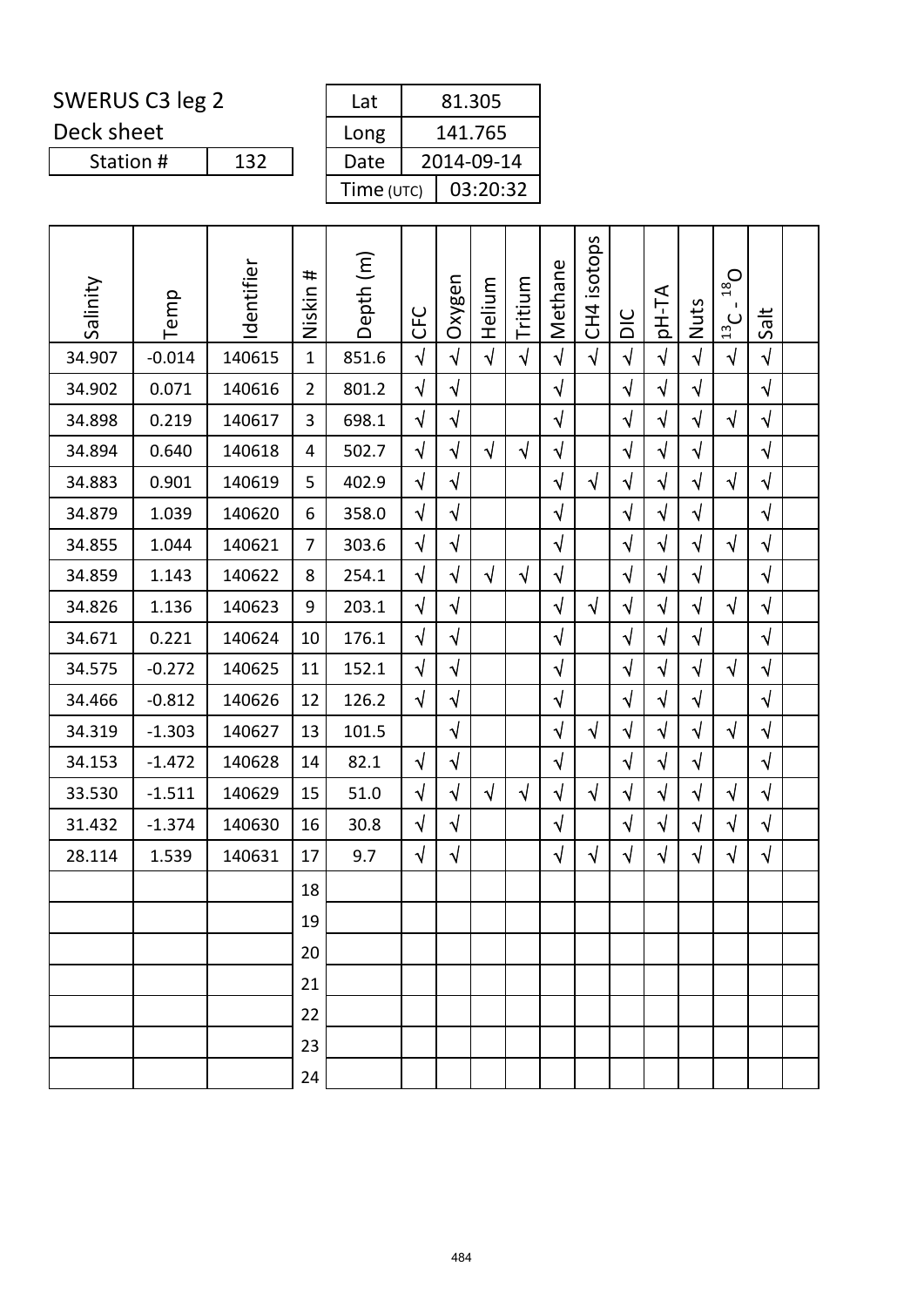Deck sheet

Station #

| Lat        | 80.791     |
|------------|------------|
| Long       | 142.475    |
| Date       | 2014-09-14 |
| Time (UTC) | 16:00:11   |

| Salinity | Temp     | Identifier | #<br>Niskin    | Depth (m) | <b>CFC</b> | Oxygen     | Helium     | Tritium    | Methane    | isotops<br>CH <sub>4</sub> | DIC        | <b>AT-Hq</b> | Nuts       | $D_{81}$<br>$\mathbf{I}$<br>$\frac{13}{13}$ | Salt       |  |
|----------|----------|------------|----------------|-----------|------------|------------|------------|------------|------------|----------------------------|------------|--------------|------------|---------------------------------------------|------------|--|
| 34.946   | $-0.495$ | 140632     | $\mathbf{1}$   | 1762.1    | $\sqrt{ }$ | $\sqrt{2}$ | $\sqrt{ }$ | $\sqrt{2}$ | $\sqrt{2}$ | $\sqrt{ }$                 | $\sqrt{2}$ | $\sqrt{2}$   | $\sqrt{2}$ | $\sqrt{2}$                                  | $\sqrt{ }$ |  |
| 34.937   | $-0.511$ | 140633     | $\overline{2}$ | 1711.8    | $\sqrt{2}$ | $\sqrt{}$  |            |            | $\sqrt{ }$ |                            | $\sqrt{ }$ | $\sqrt{}$    | $\sqrt{}$  | $\sqrt{2}$                                  | $\sqrt{}$  |  |
| 34.913   | $-0.476$ | 140634     | 3              | 1496.6    | $\sqrt{}$  | $\sqrt{}$  | $\sqrt{}$  | $\sqrt{}$  | $\sqrt{ }$ |                            | $\sqrt{}$  | $\sqrt{ }$   | $\sqrt{}$  | $\sqrt{}$                                   | $\sqrt{}$  |  |
| 34.907   | $-0.373$ | 140635     | 4              | 1300.3    | $\sqrt{}$  | $\sqrt{}$  |            |            | $\sqrt{}$  |                            | $\sqrt{ }$ | $\sqrt{}$    | $\sqrt{}$  |                                             | $\sqrt{}$  |  |
| 34.900   | $-0.125$ | 140636     | 5              | 999.8     | $\sqrt{2}$ | $\sqrt{}$  | $\sqrt{ }$ | $\sqrt{}$  | $\sqrt{}$  | $\sqrt{}$                  | $\sqrt{ }$ | $\sqrt{}$    | $\sqrt{}$  | $\sqrt{ }$                                  | $\sqrt{ }$ |  |
| 34.886   | 0.171    | 140637     | 6              | 703.5     | $\sqrt{}$  | $\sqrt{}$  |            |            | $\sqrt{}$  |                            | $\sqrt{}$  | $\sqrt{}$    | $\sqrt{}$  |                                             | $\sqrt{}$  |  |
| 34.881   | 0.565    | 140638     | $\overline{7}$ | 504.9     | $\sqrt{2}$ | $\sqrt{}$  |            |            | $\sqrt{}$  | $\sqrt{}$                  | $\sqrt{}$  | $\sqrt{}$    | $\sqrt{}$  |                                             | $\sqrt{}$  |  |
| 34.872   | 0.788    | 140639     | 8              | 404.6     | $\sqrt{2}$ | $\sqrt{}$  |            |            | $\sqrt{}$  |                            | $\sqrt{ }$ | $\sqrt{ }$   | $\sqrt{}$  | $\sqrt{ }$                                  | $\sqrt{}$  |  |
| 34.873   | 0.965    | 140640     | 9              | 352.2     | $\sqrt{}$  | $\sqrt{}$  |            |            | $\sqrt{ }$ |                            | $\sqrt{}$  | $\sqrt{}$    | $\sqrt{}$  |                                             | $\sqrt{}$  |  |
| 34.858   | 1.029    | 140641     | 10             | 302.6     | $\sqrt{2}$ | $\sqrt{}$  | $\sqrt{2}$ | $\sqrt{2}$ | $\sqrt{}$  |                            | $\sqrt{2}$ | $\sqrt{}$    | $\sqrt{2}$ | $\sqrt{2}$                                  | $\sqrt{ }$ |  |
| 34.852   | 1.053    | 140642     | 11             | 251.4     | $\sqrt{ }$ | $\sqrt{}$  |            |            | $\sqrt{2}$ |                            | $\sqrt{ }$ | $\sqrt{}$    | $\sqrt{}$  |                                             | $\sqrt{}$  |  |
| 34.809   | 0.854    | 140643     | 12             | 200.8     | $\sqrt{ }$ | $\sqrt{}$  |            |            | $\sqrt{}$  | $\sqrt{ }$                 | $\sqrt{ }$ | $\sqrt{ }$   | $\sqrt{}$  | $\sqrt{ }$                                  | $\sqrt{}$  |  |
| 34.734   | 0.517    | 140644     | 13             | 175.6     | $\sqrt{2}$ | $\sqrt{}$  |            |            | $\sqrt{ }$ |                            | $\sqrt{2}$ | $\sqrt{}$    | $\sqrt{}$  |                                             | $\sqrt{ }$ |  |
| 34.629   | 0.019    | 140645     | 14             | 150.9     | $\sqrt{2}$ | $\sqrt{}$  |            |            | $\sqrt{}$  |                            | $\sqrt{}$  | $\sqrt{}$    | $\sqrt{}$  | $\sqrt{ }$                                  | $\sqrt{}$  |  |
| 34.514   | $-0.586$ | 140646     | 15             | 126.4     | $\sqrt{ }$ | $\sqrt{}$  |            |            | $\sqrt{ }$ |                            | $\sqrt{}$  | $\sqrt{ }$   | $\sqrt{ }$ |                                             | $\sqrt{ }$ |  |
| 34.387   | $-1.113$ | 140647     | 16             | 101.9     |            | $\sqrt{ }$ |            |            | $\sqrt{}$  |                            | $\sqrt{ }$ | $\sqrt{ }$   | $\sqrt{ }$ |                                             | $\sqrt{ }$ |  |
| 34.266   | $-1.382$ | 140648     | 17             | 82.7      | $\sqrt{ }$ | $\sqrt{}$  |            |            | $\sqrt{}$  |                            | $\sqrt{ }$ | $\sqrt{ }$   | $\sqrt{}$  |                                             | $\sqrt{}$  |  |
| 33.932   | $-1.498$ | 140649     | 18             | 50.7      | $\sqrt{}$  | $\sqrt{}$  |            |            | $\sqrt{ }$ | $\sqrt{ }$                 | $\sqrt{ }$ | $\sqrt{ }$   | $\sqrt{ }$ | $\sqrt{ }$                                  | $\sqrt{2}$ |  |
| 33.176   | $-1.363$ | 140650     | 19             | 30.8      | $\sqrt{ }$ | $\sqrt{}$  |            |            | $\sqrt{ }$ |                            | $\sqrt{2}$ | $\sqrt{}$    | $\sqrt{ }$ |                                             | $\sqrt{ }$ |  |
| 29.424   | 1.251    | 140651     | 20             | 10.1      | $\sqrt{ }$ | $\sqrt{ }$ |            |            | $\sqrt{}$  | $\sqrt{ }$                 | $\sqrt{ }$ | $\sqrt{ }$   | $\sqrt{}$  | $\sqrt{ }$                                  | $\sqrt{ }$ |  |
|          |          |            | 21             |           |            |            |            |            |            |                            |            |              |            |                                             |            |  |
|          |          |            | 22             |           |            |            |            |            |            |                            |            |              |            |                                             |            |  |
|          |          |            | 23             |           |            |            |            |            |            |                            |            |              |            |                                             |            |  |
|          |          |            | 24             |           |            |            |            |            |            |                            |            |              |            |                                             |            |  |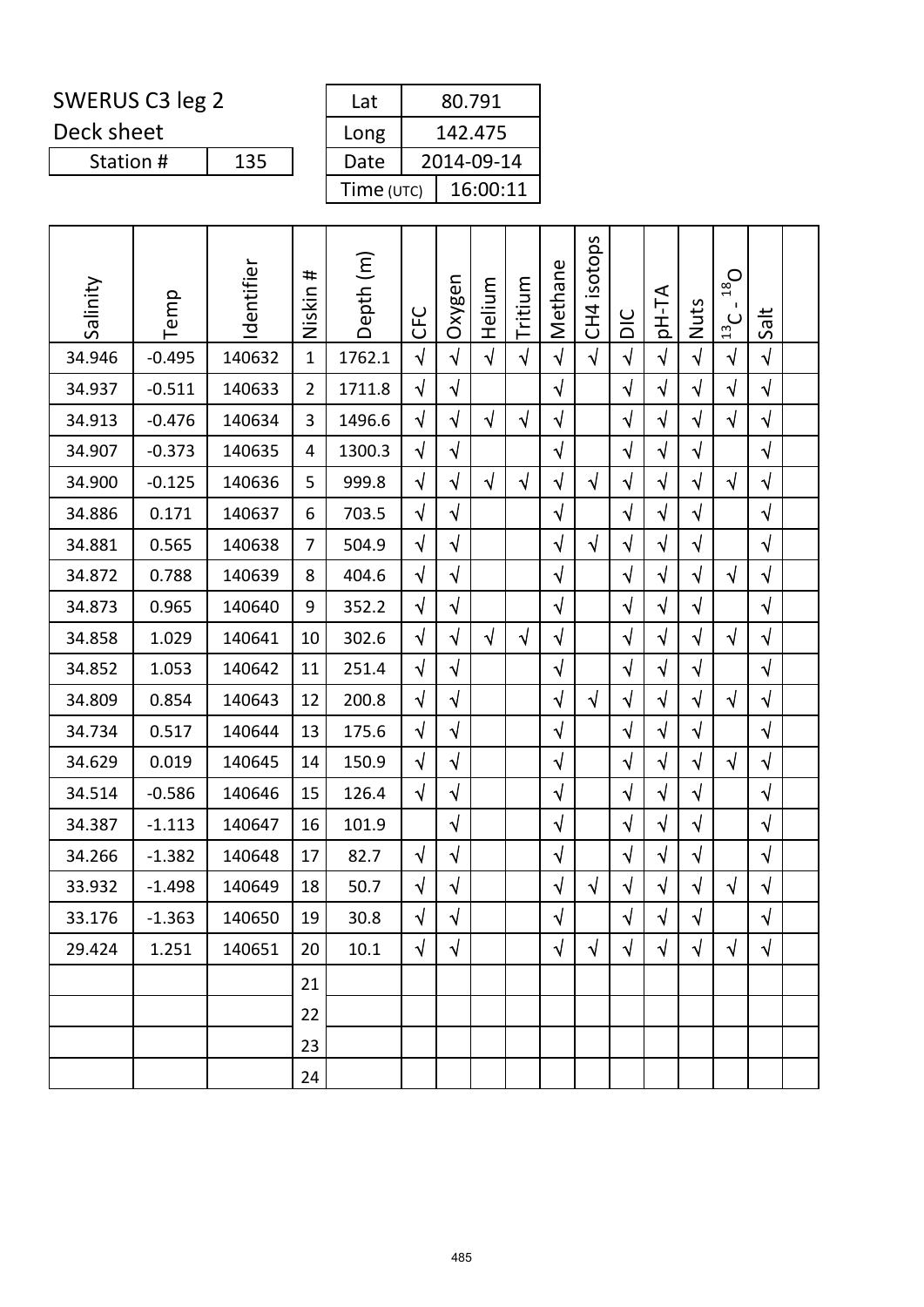Deck sheet

| Lat        | 80.345     |
|------------|------------|
| Long       | 142.857    |
| Date       | 2014-09-15 |
| Time (UTC) | 03:08:10   |

| Salinity | Temp     | Identifier | #<br>Niskin    | Depth (m) | <b>UHO</b> | Oxygen     | Helium     | Tritium    | Methane    | isotops<br>C <sub>H</sub> <sub>1</sub> | DIC        | <b>AT-Hq</b> | Nuts       | $O_{81}$<br>$\mathbf{I}$<br>$\cup$<br>$\frac{13}{2}$ | Salt       |  |
|----------|----------|------------|----------------|-----------|------------|------------|------------|------------|------------|----------------------------------------|------------|--------------|------------|------------------------------------------------------|------------|--|
| 34.931   | $-0.540$ | 140652     | $\mathbf{1}$   | 1550.4    | $\sqrt{2}$ | $\sqrt{2}$ | $\sqrt{ }$ | $\sqrt{2}$ | $\sqrt{2}$ | $\sqrt{ }$                             | $\sqrt{2}$ | $\sqrt{ }$   | $\sqrt{2}$ | $\sqrt{2}$                                           | $\sqrt{}$  |  |
| 34.913   | $-0.515$ | 140653     | $\overline{2}$ | 1502.0    | $\sqrt{ }$ | $\sqrt{}$  |            |            | $\sqrt{ }$ |                                        | $\sqrt{ }$ | $\sqrt{}$    | $\sqrt{ }$ |                                                      | $\sqrt{}$  |  |
| 34.909   | $-0.260$ | 140654     | 3              | 1301.1    | $\sqrt{}$  | $\sqrt{}$  |            |            | $\sqrt{ }$ |                                        | $\sqrt{ }$ | $\sqrt{}$    | $\sqrt{}$  | $\sqrt{}$                                            | $\sqrt{}$  |  |
| 34.903   | $-0.139$ | 140655     | 4              | 1101.0    | $\sqrt{2}$ | $\sqrt{}$  |            |            | $\sqrt{}$  |                                        | $\sqrt{2}$ | $\sqrt{ }$   | $\sqrt{}$  |                                                      | $\sqrt{}$  |  |
| 34.899   | 0.022    | 140656     | 5              | 902.2     | $\sqrt{2}$ | $\sqrt{}$  |            |            | $\sqrt{}$  | $\sqrt{}$                              | $\sqrt{ }$ | $\sqrt{}$    | $\sqrt{}$  | $\sqrt{ }$                                           | $\sqrt{}$  |  |
| 34.895   | 0.293    | 140657     | 6              | 700.6     | $\sqrt{}$  | $\sqrt{}$  |            |            | $\sqrt{}$  |                                        | $\sqrt{ }$ | $\sqrt{}$    | $\sqrt{}$  |                                                      | $\sqrt{}$  |  |
| 34.874   | 0.581    | 140658     | 7              | 498.3     | $\sqrt{}$  | $\sqrt{}$  |            |            | $\sqrt{}$  | $\sqrt{ }$                             | $\sqrt{}$  | $\sqrt{ }$   | $\sqrt{}$  | $\sqrt{ }$                                           | $\sqrt{}$  |  |
| 34.871   | 0.821    | 140659     | 8              | 400.5     | $\sqrt{2}$ | $\sqrt{}$  |            |            | $\sqrt{ }$ |                                        | $\sqrt{}$  | $\sqrt{}$    | $\sqrt{}$  |                                                      | $\sqrt{}$  |  |
| 34.877   | 1.080    | 140660     | 9              | 350.4     | $\sqrt{}$  | $\sqrt{}$  |            |            | $\sqrt{}$  |                                        | $\sqrt{}$  | $\sqrt{}$    | $\sqrt{}$  |                                                      | $\sqrt{}$  |  |
| 34.874   | 1.248    | 140661     | 10             | 300.2     | $\sqrt{}$  | $\sqrt{}$  |            |            | $\sqrt{}$  |                                        | $\sqrt{}$  | $\sqrt{}$    | $\sqrt{}$  | $\sqrt{2}$                                           | $\sqrt{}$  |  |
| 34.858   | 1.303    | 140662     | 11             | 249.9     | $\sqrt{ }$ | $\sqrt{}$  | $\sqrt{ }$ | $\sqrt{}$  | $\sqrt{}$  |                                        | $\sqrt{ }$ | $\sqrt{}$    | $\sqrt{}$  |                                                      | $\sqrt{}$  |  |
| 34.785   | 0.888    | 140663     | 12             | 200.3     | $\sqrt{ }$ | $\sqrt{}$  |            |            | $\sqrt{}$  | $\sqrt{}$                              | $\sqrt{ }$ | $\sqrt{ }$   | $\sqrt{}$  | $\sqrt{ }$                                           | $\sqrt{}$  |  |
| 34.705   | 0.396    | 140664     | 13             | 175.0     | $\sqrt{}$  | $\sqrt{}$  |            |            | $\sqrt{}$  |                                        | $\sqrt{ }$ | $\sqrt{}$    | $\sqrt{}$  |                                                      | $\sqrt{}$  |  |
| 34.559   | $-0.643$ | 140665     | 14             | 149.6     | $\sqrt{2}$ | $\sqrt{}$  |            |            | $\sqrt{}$  |                                        | $\sqrt{}$  | $\sqrt{}$    | $\sqrt{ }$ |                                                      | $\sqrt{}$  |  |
| 34.451   | $-1.138$ | 140666     | 15             | 124.2     | $\sqrt{}$  | $\sqrt{}$  |            |            | $\sqrt{ }$ |                                        | $\sqrt{}$  | $\sqrt{ }$   | $\sqrt{}$  | $\sqrt{ }$                                           | $\sqrt{2}$ |  |
| 34.363   | $-1.776$ | 140667     | 16             | 99.2      |            | $\sqrt{}$  |            |            | $\sqrt{}$  |                                        | $\sqrt{2}$ | $\sqrt{}$    | $\sqrt{ }$ |                                                      | $\sqrt{}$  |  |
| 34.291   | $-1.562$ | 140668     | 17             | 80.0      | $\sqrt{ }$ | $\sqrt{}$  |            |            | $\sqrt{}$  |                                        | $\sqrt{}$  | $\sqrt{ }$   | $\sqrt{}$  |                                                      | $\sqrt{}$  |  |
| 33.905   | $-1.438$ | 140669     | 18             | 49.9      | $\sqrt{}$  | $\sqrt{}$  |            |            | $\sqrt{ }$ | $\sqrt{}$                              | $\sqrt{ }$ | $\sqrt{}$    | $\sqrt{ }$ | $\sqrt{ }$                                           | $\sqrt{ }$ |  |
| 33.177   | 0.319    | 140670     | 19             | 29.5      | $\sqrt{2}$ | $\sqrt{}$  |            |            | $\sqrt{ }$ |                                        | $\sqrt{2}$ | $\sqrt{}$    | $\sqrt{}$  | $\sqrt{ }$                                           | $\sqrt{}$  |  |
| 30.745   | 1.736    | 140671     | 20             | 10.0      | $\sqrt{}$  | $\sqrt{}$  |            |            | $\sqrt{}$  | $\sqrt{ }$                             | $\sqrt{ }$ | $\sqrt{ }$   | $\sqrt{}$  | $\sqrt{ }$                                           | $\sqrt{}$  |  |
|          |          |            | 21             |           |            |            |            |            |            |                                        |            |              |            |                                                      |            |  |
|          |          |            | 22             |           |            |            |            |            |            |                                        |            |              |            |                                                      |            |  |
|          |          |            | 23             |           |            |            |            |            |            |                                        |            |              |            |                                                      |            |  |
|          |          |            | 24             |           |            |            |            |            |            |                                        |            |              |            |                                                      |            |  |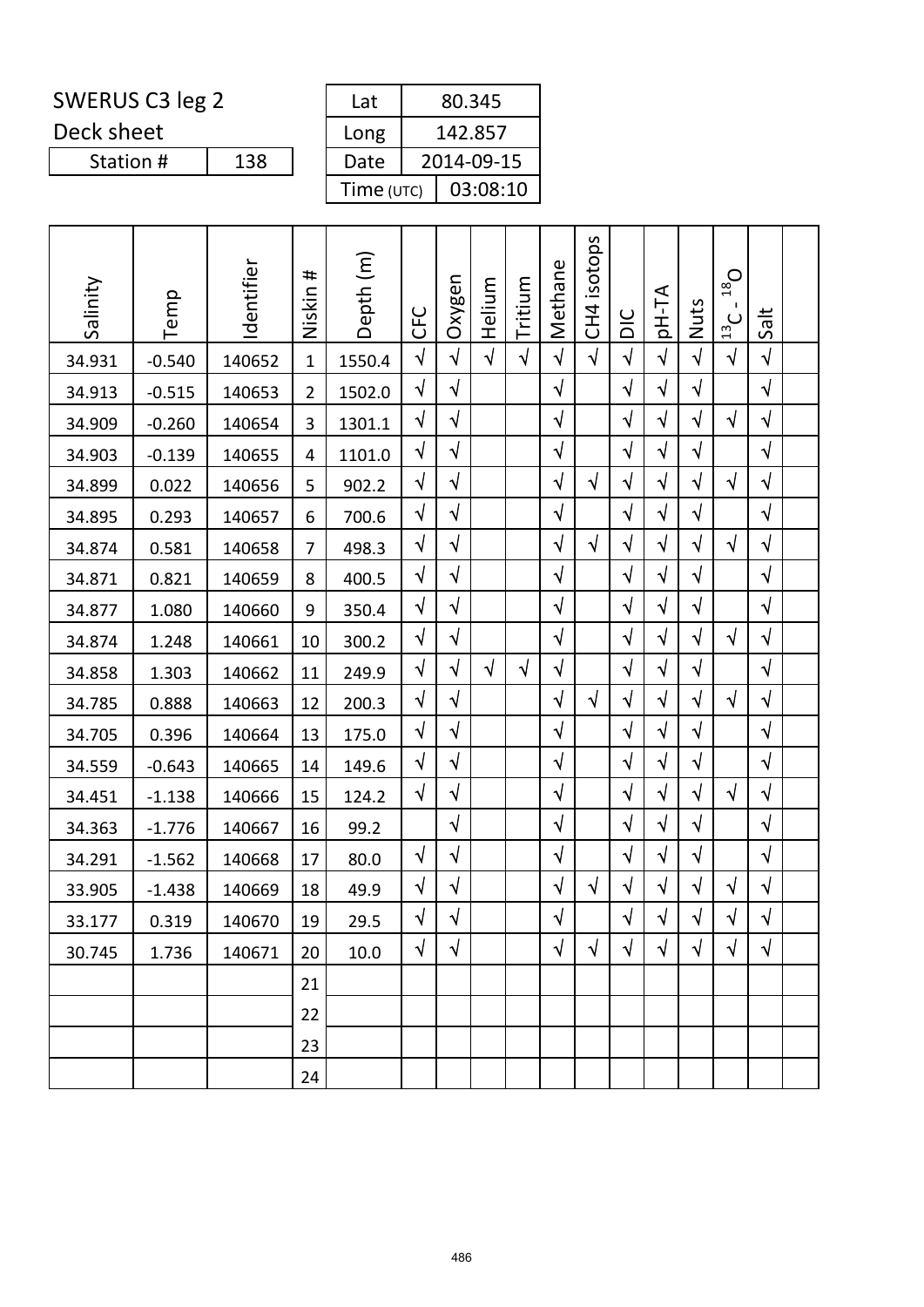Deck sheet

Station #

| Lat        | 79.992     |
|------------|------------|
| Long       | 143.184    |
| Date       | 2014-09-15 |
| Time (UTC) | 12:06:05   |

|          |          |            | #              |           |            |            |            |            |            | isotops         |            |            |            | $O_{81}$               |            |  |
|----------|----------|------------|----------------|-----------|------------|------------|------------|------------|------------|-----------------|------------|------------|------------|------------------------|------------|--|
| Salinity | Temp     | Identifier | Niskin         | Depth (m) | <b>UHO</b> | Oxygen     | Helium     | Tritium    | Methane    | CH <sub>4</sub> | DIC        | pH-TA      | Nuts       | л.<br>$\frac{13}{2}$ C | Salt       |  |
| 34.912   | $-0.348$ | 140672     | $\mathbf{1}$   | 1290.3    | $\sqrt{2}$ | $\sqrt{2}$ | $\sqrt{ }$ | $\sqrt{2}$ | $\sqrt{ }$ | $\sqrt{ }$      | $\sqrt{2}$ | $\sqrt{}$  | $\sqrt{ }$ | $\sqrt{ }$             | $\sqrt{ }$ |  |
| 34.909   | $-0.279$ | 140673     | $\overline{2}$ | 1240.0    | $\sqrt{}$  | $\sqrt{}$  |            |            | $\sqrt{ }$ |                 | $\sqrt{}$  | $\sqrt{}$  | $\sqrt{}$  | $\sqrt{}$              | $\sqrt{ }$ |  |
| 34.905   | $-0.026$ | 140674     | 3              | 997.9     | $\sqrt{}$  | $\sqrt{}$  |            |            | $\sqrt{ }$ |                 | $\sqrt{}$  | $\sqrt{}$  | $\sqrt{}$  | $\sqrt{ }$             | $\sqrt{ }$ |  |
| 34.889   | 0.274    | 140675     | 4              | 702.8     | $\sqrt{}$  | $\sqrt{2}$ |            |            | $\sqrt{}$  |                 | $\sqrt{2}$ | $\sqrt{}$  | $\sqrt{2}$ |                        | $\sqrt{ }$ |  |
| 34.891   | 0.837    | 140676     | 5              | 500.3     | $\sqrt{}$  | $\sqrt{}$  |            |            | $\sqrt{ }$ | $\sqrt{ }$      | $\sqrt{}$  | $\sqrt{}$  | $\sqrt{ }$ | $\sqrt{}$              | $\sqrt{ }$ |  |
| 34.883   | 1.109    | 140677     | 6              | 401.7     | $\sqrt{}$  | $\sqrt{2}$ |            |            | $\sqrt{ }$ |                 | $\sqrt{ }$ | $\sqrt{ }$ | $\sqrt{}$  |                        | $\sqrt{ }$ |  |
| 34.867   | 1.161    | 140678     | $\overline{7}$ | 350.5     | $\sqrt{ }$ | $\sqrt{2}$ |            |            | $\sqrt{}$  |                 | $\sqrt{2}$ | $\sqrt{}$  | $\sqrt{2}$ | $\sqrt{2}$             | $\sqrt{}$  |  |
| 34.856   | 1.263    | 140679     | 8              | 301.2     | $\sqrt{}$  | $\sqrt{}$  |            |            | $\sqrt{}$  |                 | $\sqrt{}$  | $\sqrt{}$  | $\sqrt{}$  |                        | $\sqrt{ }$ |  |
| 34.828   | 1.193    | 140680     | 9              | 250.9     | $\sqrt{}$  | $\sqrt{}$  |            |            | $\sqrt{ }$ | $\sqrt{ }$      | $\sqrt{}$  | $\sqrt{}$  | $\sqrt{}$  | $\sqrt{ }$             | $\sqrt{ }$ |  |
| 34.642   | $-0.079$ | 140681     | 10             | 200.0     | $\sqrt{}$  | $\sqrt{}$  |            |            | $\sqrt{}$  |                 | $\sqrt{ }$ | $\sqrt{}$  | $\sqrt{}$  |                        | $\sqrt{ }$ |  |
| 34.526   | $-0.788$ | 140682     | 11             | 175.6     | $\sqrt{}$  | $\sqrt{}$  |            |            | $\sqrt{}$  |                 | $\sqrt{}$  | $\sqrt{}$  | $\sqrt{}$  |                        | $\sqrt{ }$ |  |
| 34.406   | $-1.486$ | 140683     | 12             | 150.5     | $\sqrt{}$  | $\sqrt{}$  |            |            | $\sqrt{}$  |                 | $\sqrt{}$  | $\sqrt{}$  | $\sqrt{}$  | $\sqrt{}$              | $\sqrt{ }$ |  |
| 34.323   | $-1.768$ | 140684     | 13             | 125.2     | $\sqrt{}$  | $\sqrt{}$  |            |            | $\sqrt{}$  |                 | $\sqrt{}$  | $\sqrt{}$  | $\sqrt{ }$ |                        | $\sqrt{ }$ |  |
| 34.209   | $-1.631$ | 140685     | 14             | 99.7      | $\sqrt{}$  | $\sqrt{}$  | $\sqrt{ }$ | $\sqrt{ }$ | $\sqrt{}$  | $\sqrt{ }$      | $\sqrt{}$  | $\sqrt{}$  | $\sqrt{}$  | $\sqrt{}$              | $\sqrt{ }$ |  |
| 34.083   | $-1.742$ | 140686     | 15             | 79.4      |            | $\sqrt{}$  |            |            | $\sqrt{ }$ |                 | $\sqrt{}$  | $\sqrt{}$  | $\sqrt{ }$ |                        | $\sqrt{ }$ |  |
| 33.596   | $-1.456$ | 140687     | 16             | 57.1      | $\sqrt{}$  | $\sqrt{}$  |            |            | $\sqrt{}$  | $\sqrt{2}$      | $\sqrt{2}$ | $\sqrt{}$  | $\sqrt{}$  | $\sqrt{ }$             | $\sqrt{ }$ |  |
| 32.082   | 1.457    | 140688     | 17             | 29.8      | $\sqrt{}$  | $\sqrt{}$  |            |            | $\sqrt{}$  |                 | $\sqrt{}$  | $\sqrt{}$  | $\sqrt{}$  |                        | $\sqrt{ }$ |  |
| 29.882   | 2.156    | 140689     | 18             | 10.1      | $\sqrt{}$  | $\sqrt{ }$ |            |            | $\sqrt{ }$ | $\sqrt{ }$      | $\sqrt{}$  | $\sqrt{ }$ | $\sqrt{}$  | $\sqrt{}$              | $\sqrt{ }$ |  |
|          |          |            | 19             |           |            |            |            |            |            |                 |            |            |            |                        |            |  |
|          |          |            | 20             |           |            |            |            |            |            |                 |            |            |            |                        |            |  |
|          |          |            | 21             |           |            |            |            |            |            |                 |            |            |            |                        |            |  |
|          |          |            | 22             |           |            |            |            |            |            |                 |            |            |            |                        |            |  |
|          |          |            | 23             |           |            |            |            |            |            |                 |            |            |            |                        |            |  |
|          |          |            | 24             |           |            |            |            |            |            |                 |            |            |            |                        |            |  |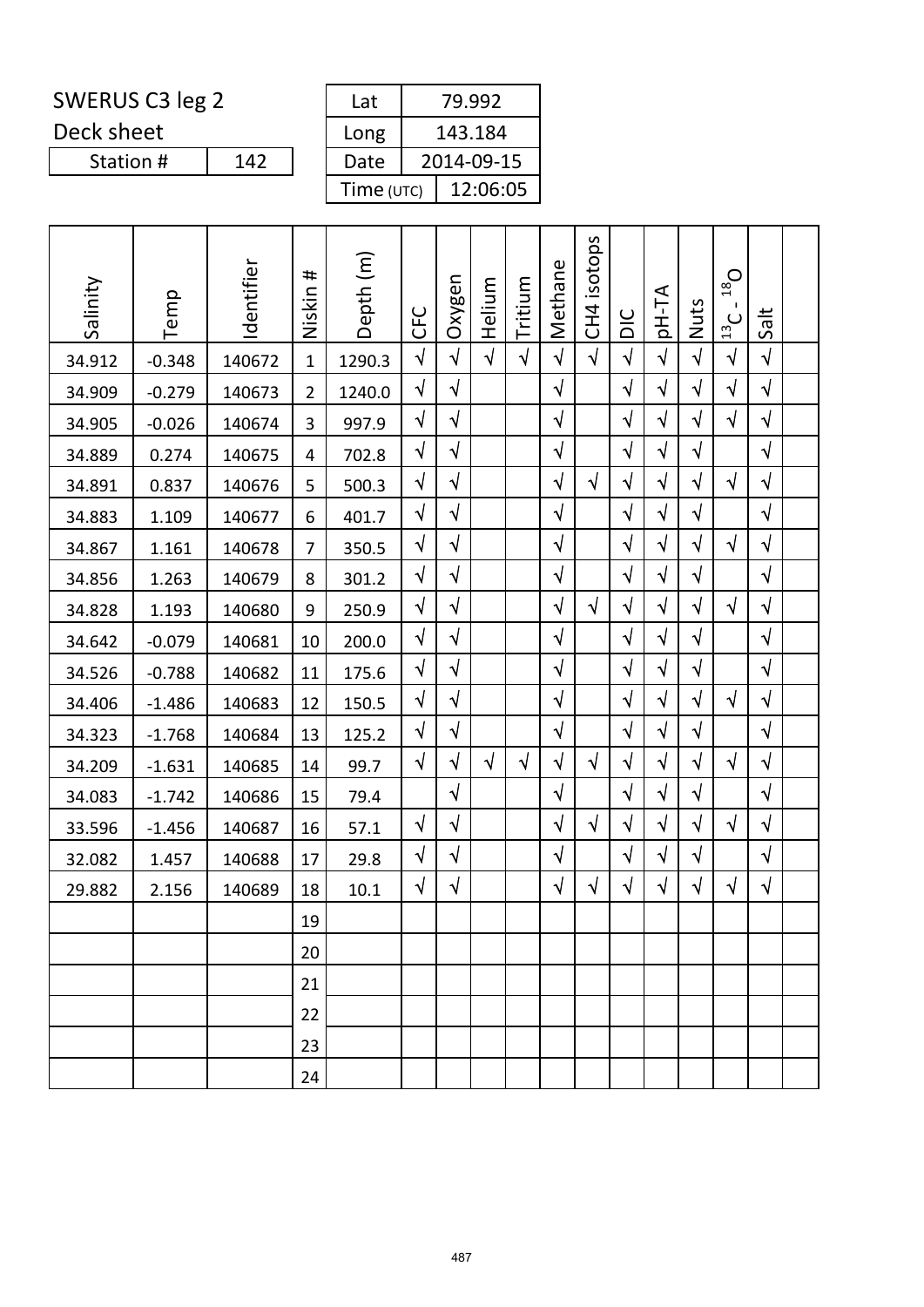Deck sheet

Station #

| Lat        | 80.702     |
|------------|------------|
| Long       | 142.106    |
| Date       | 2014-09-17 |
| Time (UTC) | 06:39:49   |

| Salinity | Temp     | Identifier | #<br>Niskin    | Depth (m) | <b>CFC</b> | Oxygen     | Helium | Tritium | Methane    | isotops<br>CH <sub>4</sub> | DIC        | <b>AT-Hq</b> | Nuts       | $O_{81}$<br>Ι.<br>$\cup$<br>$\overline{13}$ | Salt       |  |
|----------|----------|------------|----------------|-----------|------------|------------|--------|---------|------------|----------------------------|------------|--------------|------------|---------------------------------------------|------------|--|
| 34.943   | $-0.498$ | 140690     | $\mathbf{1}$   | 1756.4    |            | $\sqrt{2}$ |        |         | $\sqrt{2}$ |                            | $\sqrt{ }$ | $\sqrt{ }$   | $\sqrt{2}$ | $\sqrt{ }$                                  | $\sqrt{}$  |  |
| 34.942   | $-0.498$ | 140691     | $\overline{2}$ | 1746.9    |            | $\sqrt{}$  |        |         | $\sqrt{}$  |                            | $\sqrt{ }$ | $\sqrt{}$    | $\sqrt{}$  | $\sqrt{}$                                   | $\sqrt{ }$ |  |
| 34.935   | $-0.509$ | 140692     | 3              | 1689.3    |            | $\sqrt{}$  |        |         | $\sqrt{}$  |                            | $\sqrt{ }$ | $\sqrt{}$    | $\sqrt{}$  | $\sqrt{}$                                   | $\sqrt{}$  |  |
| 34.923   | $-0.519$ | 140693     | 4              | 1596.9    |            | $\sqrt{}$  |        |         | $\sqrt{}$  |                            | $\sqrt{2}$ | $\sqrt{ }$   | $\sqrt{}$  | $\sqrt{}$                                   | $\sqrt{}$  |  |
| 34.910   | $-0.357$ | 140694     | 5              | 1300.5    |            | $\sqrt{}$  |        |         | $\sqrt{}$  |                            | $\sqrt{ }$ | $\sqrt{}$    | $\sqrt{}$  |                                             | $\sqrt{ }$ |  |
| 34.902   | $-0.119$ | 140695     | 6              | 1000.3    |            | $\sqrt{}$  |        |         | $\sqrt{}$  |                            | $\sqrt{ }$ | $\sqrt{}$    | $\sqrt{}$  | $\sqrt{ }$                                  | $\sqrt{}$  |  |
| 34.887   | 0.145    | 140696     | $\overline{7}$ | 701.8     |            | $\sqrt{}$  |        |         | $\sqrt{}$  |                            | $\sqrt{}$  | $\sqrt{}$    | $\sqrt{}$  |                                             | $\sqrt{ }$ |  |
| 34.881   | 0.566    | 140697     | 8              | 506.9     |            | $\sqrt{}$  |        |         | $\sqrt{}$  |                            | $\sqrt{}$  | $\sqrt{}$    | $\sqrt{}$  |                                             | $\sqrt{}$  |  |
| 34.871   | 0.782    | 140698     | 9              | 406.9     |            | $\sqrt{}$  |        |         | $\sqrt{ }$ |                            | $\sqrt{ }$ | $\sqrt{}$    | $\sqrt{}$  | $\sqrt{}$                                   | $\sqrt{}$  |  |
| 34.877   | 1.017    | 140699     | 10             | 356.6     |            | $\sqrt{}$  |        |         | $\sqrt{}$  |                            | $\sqrt{}$  | $\sqrt{}$    | $\sqrt{2}$ |                                             | $\sqrt{}$  |  |
| 34.852   | 1.026    | 140700     | 11             | 302.2     |            | $\sqrt{ }$ |        |         | $\sqrt{}$  |                            | $\sqrt{}$  | $\sqrt{}$    | $\sqrt{}$  |                                             | $\sqrt{}$  |  |
| 34.818   | 0.893    | 140701     | 12             | 252.6     |            | $\sqrt{}$  |        |         | $\sqrt{}$  |                            | $\sqrt{ }$ | $\sqrt{ }$   | $\sqrt{}$  | $\sqrt{}$                                   | $\sqrt{}$  |  |
| 34.808   | 0.847    | 140702     | 13             | 203.9     |            | $\sqrt{}$  |        |         | $\sqrt{}$  |                            | $\sqrt{ }$ | $\sqrt{}$    | $\sqrt{}$  |                                             | $\sqrt{}$  |  |
| 34.671   | 0.219    | 140703     | 14             | 172.4     |            | $\sqrt{}$  |        |         | $\sqrt{}$  |                            | $\sqrt{}$  | $\sqrt{}$    | $\sqrt{ }$ |                                             | $\sqrt{ }$ |  |
| 34.589   | $-0.205$ | 140704     | 15             | 153.3     |            | $\sqrt{}$  |        |         | $\sqrt{}$  |                            | $\sqrt{}$  | $\sqrt{}$    | $\sqrt{}$  | $\sqrt{ }$                                  | $\sqrt{2}$ |  |
| 34.443   | $-0.925$ | 140705     | 16             | 125.9     |            | $\sqrt{}$  |        |         | $\sqrt{ }$ |                            | $\sqrt{2}$ | $\sqrt{}$    | $\sqrt{}$  |                                             | $\sqrt{}$  |  |
| 34.301   | $-1.370$ | 140706     | 17             | 100.4     |            | √          |        |         | $\sqrt{}$  |                            | $\sqrt{ }$ | $\sqrt{}$    | $\sqrt{}$  |                                             | $\sqrt{}$  |  |
| 33.927   | $-1.533$ | 140707     | 18             | 52.6      |            | $\sqrt{}$  |        |         | $\sqrt{ }$ |                            | $\sqrt{ }$ | $\sqrt{ }$   | $\sqrt{}$  | $\sqrt{ }$                                  | $\sqrt{ }$ |  |
| 32.867   | $-1.472$ | 140708     | 19             | 29.4      |            | $\sqrt{}$  |        |         | $\sqrt{}$  |                            | $\sqrt{2}$ | $\sqrt{}$    | $\sqrt{ }$ |                                             | $\sqrt{}$  |  |
| 29.913   | 1.095    | 140709     | 20             | 8.8       |            | $\sqrt{}$  |        |         | $\sqrt{}$  |                            | $\sqrt{ }$ | $\sqrt{ }$   | $\sqrt{}$  | $\sqrt{}$                                   | $\sqrt{}$  |  |
|          |          |            | 21             |           |            |            |        |         |            |                            |            |              |            |                                             |            |  |
|          |          |            | 22             |           |            |            |        |         |            |                            |            |              |            |                                             |            |  |
|          |          |            | 23             |           |            |            |        |         |            |                            |            |              |            |                                             |            |  |
|          |          |            | 24             |           |            |            |        |         |            |                            |            |              |            |                                             |            |  |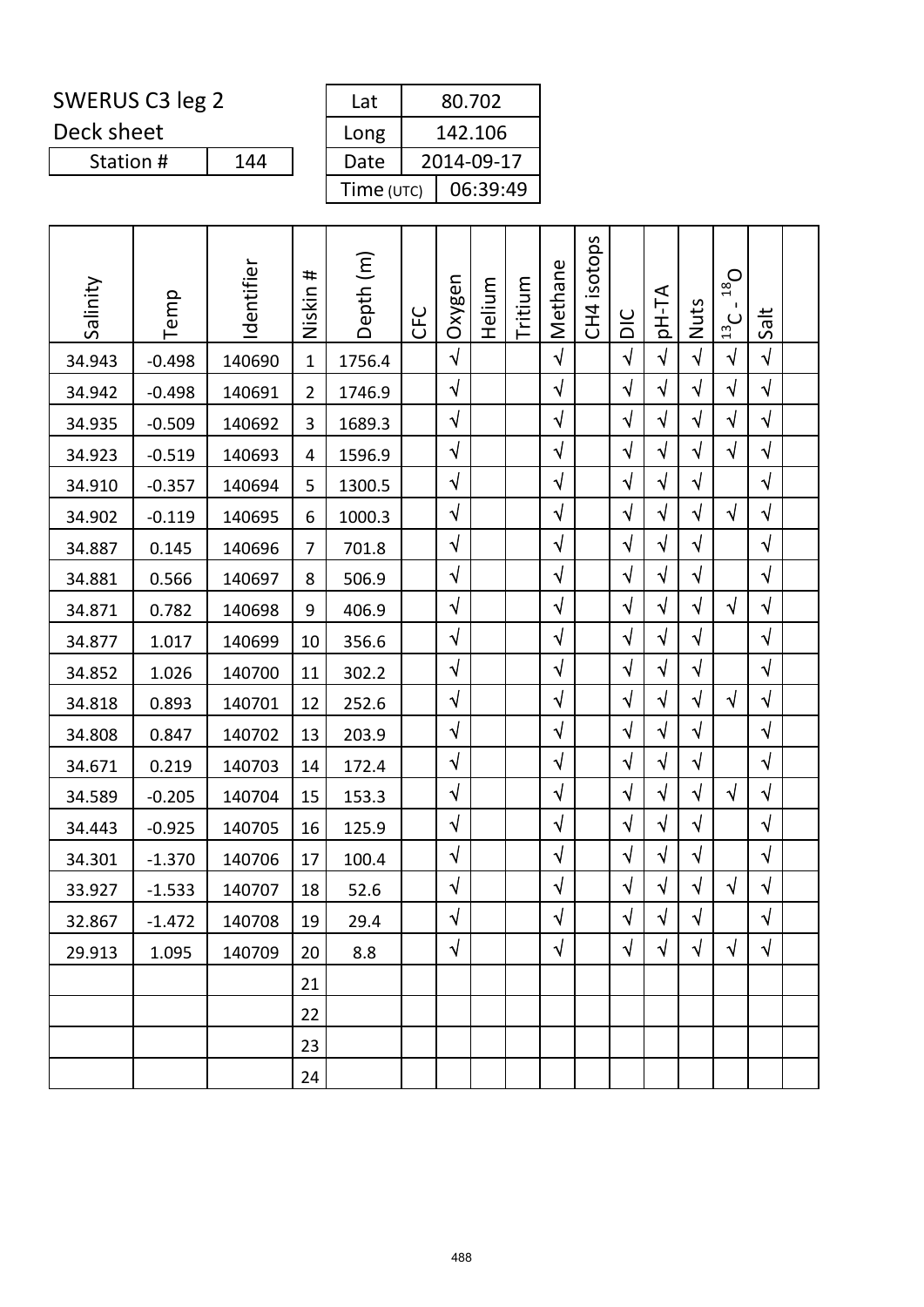Deck sheet

| Lat        | 84.506     |
|------------|------------|
| Long       | 151.892    |
| Date       | 2014-09-20 |
| Time (UTC) | 03:59:39   |

| Salinity |          | Identifier | #<br>Niskin    | Depth (m) |            | Oxygen     | Helium     | Tritium    | Methane    | isotops         |            | <b>AT-Hq</b> |            | $O_{81}$<br>л.   |            |  |
|----------|----------|------------|----------------|-----------|------------|------------|------------|------------|------------|-----------------|------------|--------------|------------|------------------|------------|--|
|          | Temp     |            |                |           | <b>UHO</b> |            |            |            |            | CH <sub>4</sub> | DIC        |              | Nuts       | $\frac{13}{2}$ C | Salt       |  |
| 34.949   | $-0.497$ | 140710     | $\mathbf{1}$   | 2122.6    | $\sqrt{2}$ | $\sqrt{2}$ | $\sqrt{ }$ | $\sqrt{2}$ | $\sqrt{ }$ | $\sqrt{ }$      | $\sqrt{2}$ | $\sqrt{2}$   | $\sqrt{2}$ | $\sqrt{2}$       | $\sqrt{ }$ |  |
| 34.947   | $-0.502$ | 140711     | $\overline{2}$ | 2098.5    | $\sqrt{}$  | $\sqrt{}$  |            |            | $\sqrt{}$  |                 | $\sqrt{}$  | $\sqrt{}$    | $\sqrt{}$  | $\sqrt{}$        | $\sqrt{}$  |  |
| 34.946   | $-0.502$ | 140712     | 3              | 2066.3    | $\sqrt{}$  | $\sqrt{}$  |            |            | $\sqrt{}$  |                 | $\sqrt{}$  | $\sqrt{}$    | $\sqrt{}$  | $\sqrt{}$        | $\sqrt{ }$ |  |
| 34.945   | $-0.502$ | 140713     | 4              | 2011.6    | $\sqrt{}$  | $\sqrt{ }$ |            |            | $\sqrt{}$  |                 | $\sqrt{}$  | $\sqrt{}$    | $\sqrt{2}$ | $\sqrt{2}$       | $\sqrt{}$  |  |
| 34.935   | $-0.489$ | 140714     | 5              | 1700.8    | $\sqrt{}$  | $\sqrt{}$  |            |            | $\sqrt{}$  |                 | $\sqrt{}$  | $\sqrt{}$    | $\sqrt{}$  |                  | $\sqrt{ }$ |  |
| 34.920   | $-0.476$ | 140715     | 6              | 1498.8    | $\sqrt{}$  | $\sqrt{}$  | $\sqrt{ }$ | $\sqrt{}$  | $\sqrt{}$  | $\sqrt{ }$      | $\sqrt{ }$ | $\sqrt{}$    | $\sqrt{}$  | $\sqrt{}$        | $\sqrt{ }$ |  |
| 34.906   | $-0.423$ | 140716     | $\overline{7}$ | 1305.1    | $\sqrt{}$  | $\sqrt{2}$ |            |            | $\sqrt{ }$ |                 | $\sqrt{2}$ | $\sqrt{}$    | $\sqrt{ }$ |                  | $\sqrt{ }$ |  |
| 34.896   | $-0.303$ | 140717     | 8              | 1103.0    | $\sqrt{}$  | $\sqrt{}$  |            |            | $\sqrt{ }$ |                 | $\sqrt{}$  | $\sqrt{}$    | $\sqrt{}$  |                  | $\sqrt{ }$ |  |
| 34.889   | $-0.128$ | 140718     | 9              | 905.2     | $\sqrt{}$  | $\sqrt{}$  | $\sqrt{ }$ | $\sqrt{}$  | $\sqrt{ }$ |                 | $\sqrt{}$  | $\sqrt{}$    | $\sqrt{}$  | $\sqrt{ }$       | $\sqrt{ }$ |  |
| 34.884   | 0.164    | 140719     | 10             | 703.0     | $\sqrt{}$  | $\sqrt{}$  |            |            | $\sqrt{}$  |                 | $\sqrt{}$  | $\sqrt{}$    | $\sqrt{}$  |                  | $\sqrt{ }$ |  |
| 34.884   | 0.652    | 140720     | 11             | 502.7     | $\sqrt{}$  | $\sqrt{}$  |            |            | $\sqrt{ }$ | $\sqrt{ }$      | $\sqrt{}$  | $\sqrt{}$    | $\sqrt{}$  |                  | $\sqrt{ }$ |  |
| 34.883   | 1.001    | 140721     | 12             | 403.0     | $\sqrt{}$  | $\sqrt{}$  | $\sqrt{ }$ | $\sqrt{}$  | $\sqrt{ }$ |                 | $\sqrt{}$  | $\sqrt{}$    | $\sqrt{}$  | $\sqrt{ }$       | $\sqrt{ }$ |  |
| 34.862   | 1.167    | 140722     | 13             | 302.2     | $\sqrt{}$  | $\sqrt{}$  |            |            | $\sqrt{}$  |                 | $\sqrt{}$  | $\sqrt{}$    | $\sqrt{}$  |                  | $\sqrt{}$  |  |
| 34.818   | 0.931    | 140723     | 14             | 230.1     | $\sqrt{}$  | $\sqrt{}$  |            |            | $\sqrt{}$  |                 | $\sqrt{}$  | $\sqrt{}$    | $\sqrt{}$  |                  | $\sqrt{ }$ |  |
| 34.511   | $-0.424$ | 140724     | 15             | 150.5     | $\sqrt{}$  | $\sqrt{}$  |            |            | $\sqrt{ }$ | $\sqrt{ }$      | $\sqrt{}$  | $\sqrt{}$    | √          | $\sqrt{}$        | $\sqrt{}$  |  |
| 34.209   | $-1.499$ | 140725     | 16             | 100.4     | $\sqrt{}$  | $\sqrt{}$  |            |            | $\sqrt{}$  |                 | $\sqrt{ }$ | $\sqrt{}$    | $\sqrt{ }$ |                  | $\sqrt{ }$ |  |
| 33.933   | $-1.455$ | 140726     | 17             | 80.0      |            | $\sqrt{}$  |            |            | $\sqrt{}$  |                 | $\sqrt{}$  | $\sqrt{}$    | $\sqrt{}$  |                  | $\sqrt{ }$ |  |
| 32.631   | $-1.644$ | 140727     | 18             | 50.0      | $\sqrt{}$  | $\sqrt{ }$ |            |            | $\sqrt{}$  |                 | $\sqrt{}$  | $\sqrt{}$    | $\sqrt{}$  | $\sqrt{}$        | $\sqrt{ }$ |  |
| 31.159   | $-1.617$ | 140728     | 19             | 29.9      |            | $\sqrt{}$  |            |            | $\sqrt{ }$ | $\sqrt{}$       | $\sqrt{}$  | $\sqrt{}$    | $\sqrt{}$  |                  | $\sqrt{}$  |  |
| 26.579   | $-0.650$ | 140729     | 20             | 9.7       | $\sqrt{}$  | $\sqrt{}$  |            |            | $\sqrt{ }$ | $\sqrt{ }$      | $\sqrt{ }$ | $\sqrt{}$    | $\sqrt{}$  | $\sqrt{}$        | $\sqrt{ }$ |  |
|          |          |            | 21             |           |            |            |            |            |            |                 |            |              |            |                  |            |  |
|          |          |            | 22             |           |            |            |            |            |            |                 |            |              |            |                  |            |  |
|          |          |            | 23             |           |            |            |            |            |            |                 |            |              |            |                  |            |  |
|          |          |            | 24             |           |            |            |            |            |            |                 |            |              |            |                  |            |  |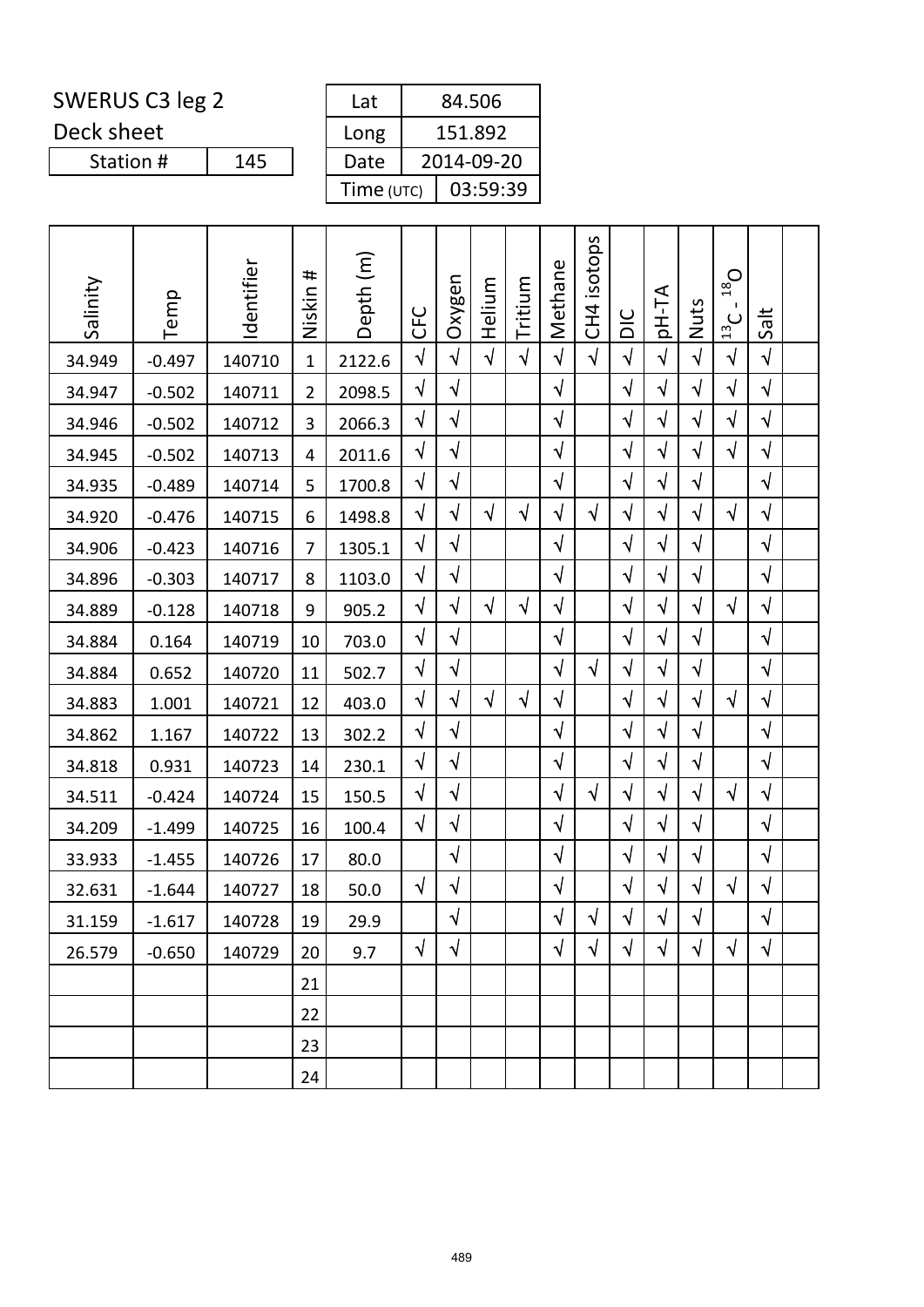Deck sheet

| Lat        | 84.275     |
|------------|------------|
| Long       | 148.771    |
| Date       | 2014-09-22 |
| Time (UTC) | 04:11:22   |

| Salinity | Temp     | Identifier | #<br>Niskin    | Depth (m) | <b>CFC</b> | Oxygen     | Helium | Tritium | Methane    | isotops<br>CH <sub>4</sub> | DIC        | <b>AT-Hq</b> | Nuts       | $O_{81}$<br>$\frac{13}{2}$ | Salt       |  |
|----------|----------|------------|----------------|-----------|------------|------------|--------|---------|------------|----------------------------|------------|--------------|------------|----------------------------|------------|--|
| 34.905   | $-0.132$ | 140730     | $\mathbf{1}$   | 893.3     |            | $\sqrt{ }$ |        |         | $\sqrt{2}$ | $\sqrt{ }$                 | $\sqrt{2}$ | $\sqrt{ }$   | $\sqrt{2}$ | $\sqrt{ }$                 | $\sqrt{2}$ |  |
| 34.904   | $-0.132$ | 140731     | $\overline{2}$ | 888.2     |            | $\sqrt{}$  |        |         | $\sqrt{}$  |                            | $\sqrt{2}$ | $\sqrt{ }$   | $\sqrt{}$  | $\sqrt{2}$                 | $\sqrt{2}$ |  |
| 34.903   | $-0.133$ | 140732     | 3              | 882.7     |            | $\sqrt{2}$ |        |         | $\sqrt{}$  | $\sqrt{ }$                 | $\sqrt{2}$ | $\sqrt{ }$   | $\sqrt{ }$ | $\sqrt{2}$                 | $\sqrt{ }$ |  |
| 34.901   | $-0.066$ | 140733     | 4              | 842.9     |            | $\sqrt{}$  |        |         | $\sqrt{}$  |                            | $\sqrt{}$  | $\sqrt{ }$   | $\sqrt{}$  | $\sqrt{ }$                 | $\sqrt{ }$ |  |
| 34.892   | 0.139    | 140734     | 5              | 700.9     |            | $\sqrt{}$  |        |         | $\sqrt{}$  |                            | $\sqrt{ }$ | $\sqrt{ }$   | $\sqrt{}$  | $\sqrt{ }$                 | $\sqrt{2}$ |  |
| 34.890   | 0.681    | 140735     | 6              | 497.9     |            | $\sqrt{}$  |        |         | $\sqrt{ }$ | $\sqrt{ }$                 | $\sqrt{2}$ | $\sqrt{ }$   | $\sqrt{}$  |                            | $\sqrt{}$  |  |
| 34.884   | 0.985    | 140736     | $\overline{7}$ | 400.3     |            | $\sqrt{}$  |        |         | $\sqrt{}$  |                            | $\sqrt{ }$ | $\sqrt{ }$   | $\sqrt{}$  | $\sqrt{ }$                 | $\sqrt{}$  |  |
| 34.863   | 1.168    | 140737     | 8              | 300.9     |            | $\sqrt{}$  |        |         | $\sqrt{}$  |                            | $\sqrt{}$  | $\sqrt{ }$   | $\sqrt{2}$ |                            | $\sqrt{}$  |  |
| 34.757   | 0.701    | 140738     | 9              | 201.4     |            | $\sqrt{}$  |        |         | $\sqrt{}$  |                            | $\sqrt{2}$ | $\sqrt{ }$   | $\sqrt{}$  | $\sqrt{ }$                 | $\sqrt{ }$ |  |
| 34.529   | $-0.245$ | 140739     | 10             | 151.4     |            | $\sqrt{}$  |        |         | $\sqrt{}$  | $\sqrt{ }$                 | $\sqrt{}$  | $\sqrt{ }$   | $\sqrt{}$  |                            | $\sqrt{}$  |  |
| 34.229   | $-1.405$ | 140740     | 11             | 100.4     |            | $\sqrt{}$  |        |         | $\sqrt{ }$ |                            | $\sqrt{ }$ | $\sqrt{ }$   | $\sqrt{}$  | $\sqrt{ }$                 | $\sqrt{ }$ |  |
| 33.946   | $-1.532$ | 140741     | 12             | 80.0      |            | $\sqrt{}$  |        |         | $\sqrt{ }$ |                            | $\sqrt{}$  | $\sqrt{ }$   | $\sqrt{}$  |                            | $\sqrt{ }$ |  |
| 32.736   | $-1.663$ | 140742     | 13             | 49.6      |            | $\sqrt{ }$ |        |         | $\sqrt{}$  |                            | $\sqrt{2}$ | $\sqrt{ }$   | $\sqrt{}$  | $\sqrt{ }$                 | $\sqrt{ }$ |  |
| 31.330   | $-1.612$ | 140743     | 14             | 29.3      |            | $\sqrt{}$  |        |         | $\sqrt{ }$ | $\sqrt{ }$                 | $\sqrt{ }$ | $\sqrt{ }$   | $\sqrt{ }$ |                            | $\sqrt{ }$ |  |
| 26.317   | $-0.726$ | 140744     | 15             | 10.4      |            | $\sqrt{}$  |        |         | $\sqrt{ }$ | $\sqrt{}$                  | $\sqrt{}$  | $\sqrt{ }$   | $\sqrt{}$  | $\sqrt{ }$                 | $\sqrt{ }$ |  |
|          |          |            | 16             |           |            |            |        |         |            |                            |            |              |            |                            |            |  |
|          |          |            | 17             |           |            |            |        |         |            |                            |            |              |            |                            |            |  |
|          |          |            | 18             |           |            |            |        |         |            |                            |            |              |            |                            |            |  |
|          |          |            | 19             |           |            |            |        |         |            |                            |            |              |            |                            |            |  |
|          |          |            | 20             |           |            |            |        |         |            |                            |            |              |            |                            |            |  |
|          |          |            | 21             |           |            |            |        |         |            |                            |            |              |            |                            |            |  |
|          |          |            | 22             |           |            |            |        |         |            |                            |            |              |            |                            |            |  |
|          |          |            | 23             |           |            |            |        |         |            |                            |            |              |            |                            |            |  |
|          |          |            | 24             |           |            |            |        |         |            |                            |            |              |            |                            |            |  |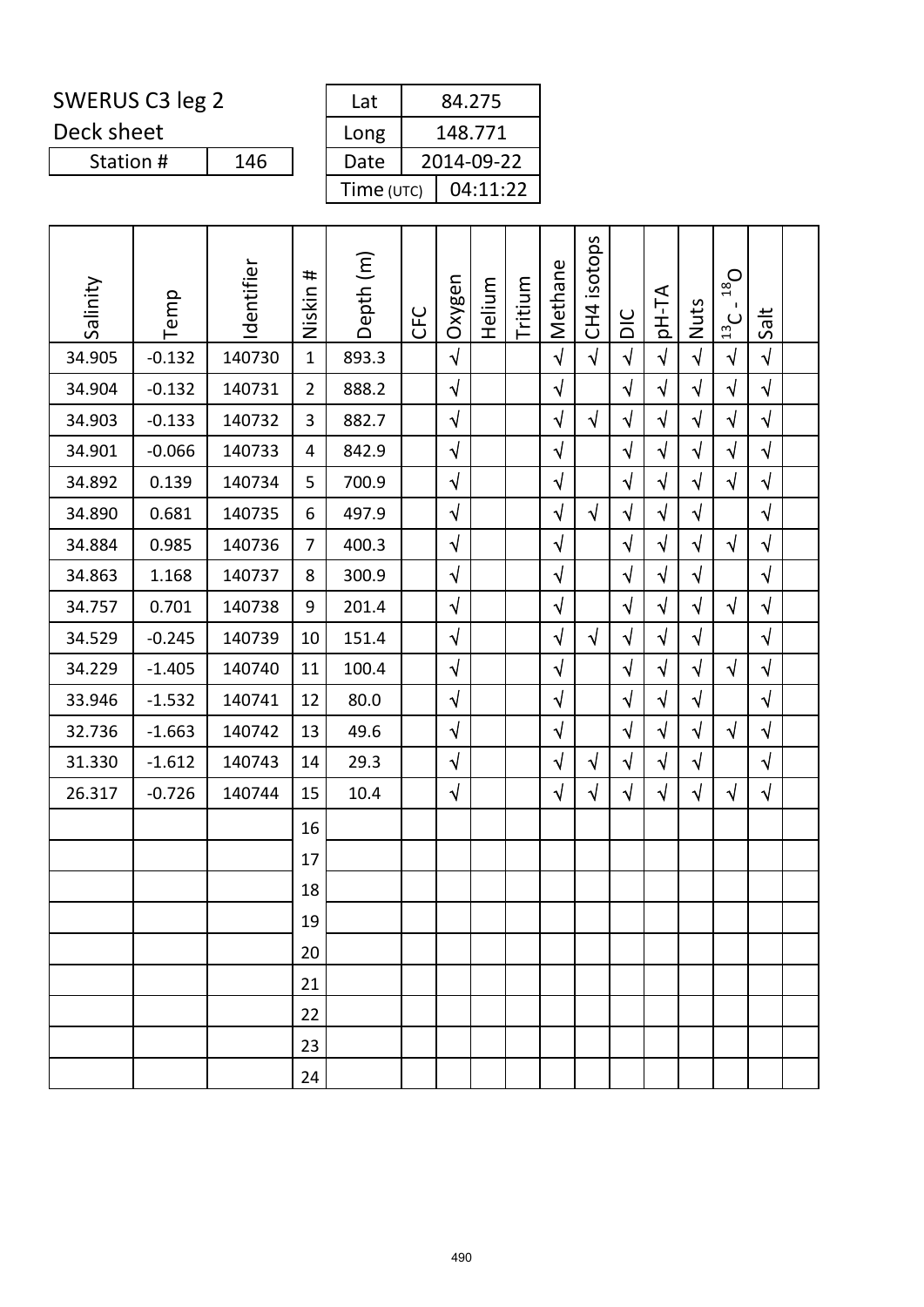Deck sheet

Station #

| Lat        | 83.733     |
|------------|------------|
| Long       | 142.515    |
| Date       | 2014-09-22 |
| Time (UTC) | 13:22:59   |

| Salinity | Temp     | Identifier | #<br>Niskin    | Depth (m) | <b>CFC</b> | Oxygen     | Helium | Tritium | Methane    | CH4 isotops | DIC        | pH-TA      | Nuts       | $O_{81}$<br>$\mathbf{I}$<br>$\frac{13}{2}$ C | Salt       |  |
|----------|----------|------------|----------------|-----------|------------|------------|--------|---------|------------|-------------|------------|------------|------------|----------------------------------------------|------------|--|
| 34.913   | $-0.467$ | 140745     | $\mathbf{1}$   | 1481.2    |            | $\sqrt{2}$ |        |         | $\sqrt{ }$ |             | $\sqrt{2}$ | $\sqrt{}$  | $\sqrt{ }$ | $\sqrt{}$                                    | $\sqrt{ }$ |  |
| 34.913   | $-0.467$ | 140746     | $\overline{2}$ | 1460.9    |            | $\sqrt{ }$ |        |         | $\sqrt{ }$ |             | $\sqrt{2}$ | $\sqrt{}$  | $\sqrt{2}$ |                                              | $\sqrt{ }$ |  |
| 34.913   | $-0.461$ | 140747     | 3              | 1430.0    |            | $\sqrt{}$  |        |         | $\sqrt{ }$ |             | $\sqrt{ }$ | $\sqrt{}$  | $\sqrt{2}$ |                                              | $\sqrt{ }$ |  |
| 34.913   | $-0.449$ | 140748     | 4              | 1379.1    |            | $\sqrt{}$  |        |         | $\sqrt{ }$ |             | $\sqrt{2}$ | $\sqrt{}$  | $\sqrt{}$  | $\sqrt{}$                                    | $\sqrt{ }$ |  |
| 34.913   | $-0.380$ | 140749     | 5              | 1299.5    |            | $\sqrt{2}$ |        |         | $\sqrt{}$  |             | $\sqrt{}$  | $\sqrt{}$  | $\sqrt{}$  |                                              | $\sqrt{ }$ |  |
| 34.913   | $-0.305$ | 140750     | 6              | 1198.8    |            | $\sqrt{2}$ |        |         | $\sqrt{ }$ |             | $\sqrt{}$  | $\sqrt{2}$ | $\sqrt{ }$ | $\sqrt{}$                                    | $\sqrt{ }$ |  |
| 34.911   | $-0.071$ | 140751     | $\overline{7}$ | 996.2     |            | $\sqrt{}$  |        |         | $\sqrt{}$  |             | $\sqrt{2}$ | $\sqrt{}$  | $\sqrt{ }$ | $\sqrt{ }$                                   | $\sqrt{ }$ |  |
| 34.900   | 1.295    | 140752     | 8              | 404.6     |            | $\sqrt{}$  |        |         | $\sqrt{}$  |             | $\sqrt{}$  | $\sqrt{ }$ | $\sqrt{}$  | $\sqrt{}$                                    | $\sqrt{ }$ |  |
| 34.838   | 1.315    | 140753     | 9              | 205.2     |            | $\sqrt{ }$ |        |         | $\sqrt{ }$ |             | $\sqrt{2}$ | $\sqrt{}$  | $\sqrt{ }$ |                                              | $\sqrt{ }$ |  |
| 34.559   | $-0.119$ | 140754     | 10             | 155.7     |            | $\sqrt{2}$ |        |         | $\sqrt{2}$ |             | $\sqrt{2}$ | $\sqrt{}$  | $\sqrt{ }$ | $\sqrt{ }$                                   | $\sqrt{ }$ |  |
| 34.231   | $-1.541$ | 140755     | 11             | 100.8     |            | $\sqrt{2}$ |        |         | $\sqrt{ }$ |             | $\sqrt{2}$ | $\sqrt{}$  | $\sqrt{2}$ |                                              | $\sqrt{2}$ |  |
| 34.059   | $-1.765$ | 140756     | 12             | 80.8      |            | $\sqrt{}$  |        |         | $\sqrt{ }$ |             | $\sqrt{}$  | $\sqrt{}$  | $\sqrt{ }$ | $\sqrt{}$                                    | $\sqrt{ }$ |  |
| 33.610   | $-1.726$ | 140757     | 13             | 49.4      |            | $\sqrt{2}$ |        |         | $\sqrt{ }$ |             | $\sqrt{2}$ | $\sqrt{}$  | $\sqrt{ }$ | $\sqrt{ }$                                   | $\sqrt{ }$ |  |
| 32.492   | $-1.591$ | 140758     | 14             | 28.8      |            | $\sqrt{2}$ |        |         | $\sqrt{2}$ |             | $\sqrt{2}$ | $\sqrt{}$  | $\sqrt{}$  | $\sqrt{ }$                                   | $\sqrt{2}$ |  |
| 28.560   | $-0.859$ | 140759     | 15             | 9.7       |            | $\sqrt{}$  |        |         | $\sqrt{ }$ |             | $\sqrt{}$  | $\sqrt{}$  | $\sqrt{}$  | $\sqrt{ }$                                   | $\sqrt{ }$ |  |
|          |          |            | 16             |           |            |            |        |         |            |             |            |            |            |                                              |            |  |
|          |          |            | 17             |           |            |            |        |         |            |             |            |            |            |                                              |            |  |
|          |          |            | 18             |           |            |            |        |         |            |             |            |            |            |                                              |            |  |
|          |          |            | 19             |           |            |            |        |         |            |             |            |            |            |                                              |            |  |
|          |          |            | 20             |           |            |            |        |         |            |             |            |            |            |                                              |            |  |
|          |          |            | 21             |           |            |            |        |         |            |             |            |            |            |                                              |            |  |
|          |          |            | 22             |           |            |            |        |         |            |             |            |            |            |                                              |            |  |
|          |          |            | 23             |           |            |            |        |         |            |             |            |            |            |                                              |            |  |
|          |          |            | 24             |           |            |            |        |         |            |             |            |            |            |                                              |            |  |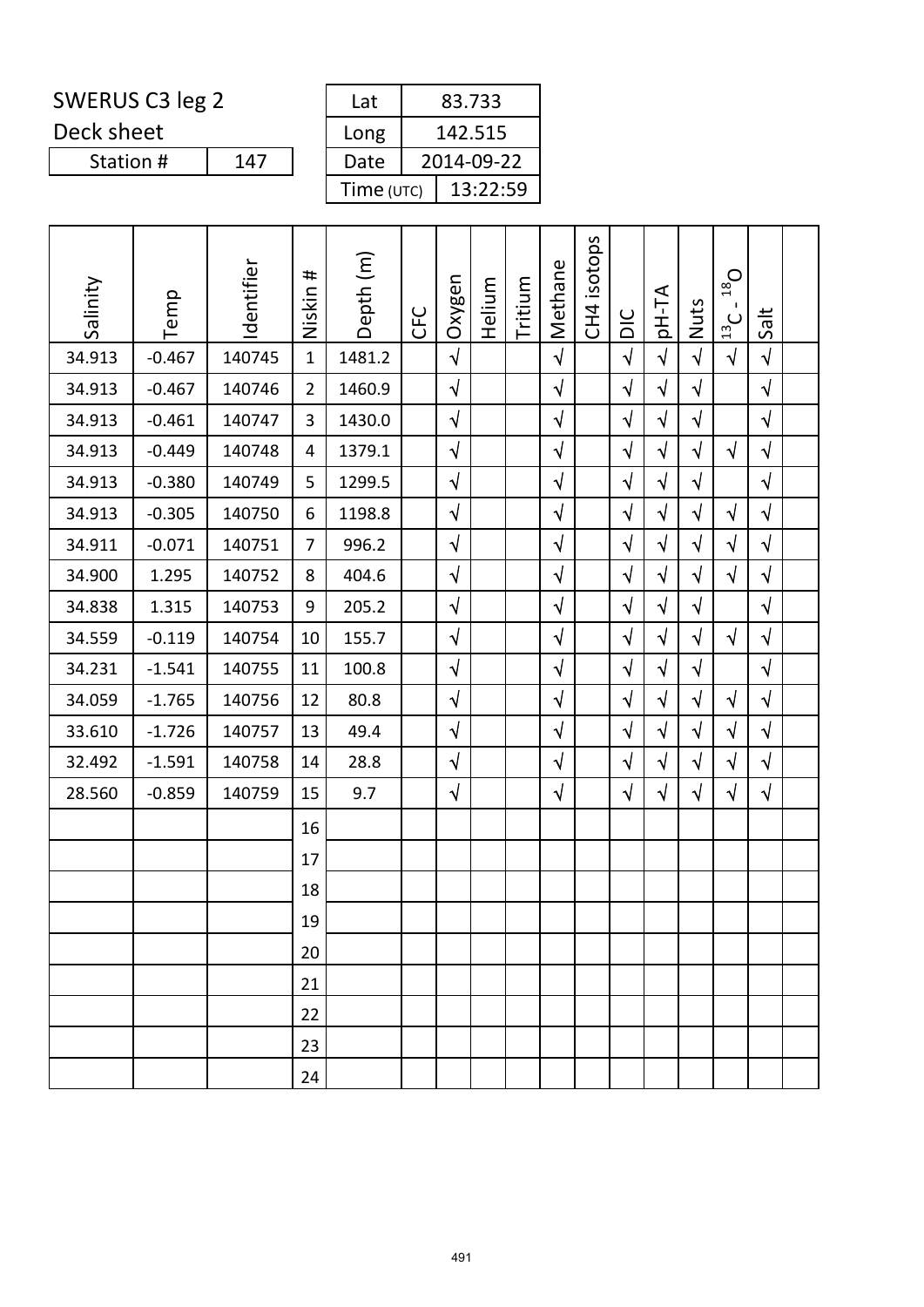Deck sheet

Station #

| Lat        | 83.736     |
|------------|------------|
| Long       | 141.942    |
| Date       | 2014-09-22 |
| Time (UTC) | 15:55:56   |

| Salinity | Temp     | Identifier | Niskin #       | Depth (m) | <b>CFC</b> | Oxygen     | Helium | Tritium | Methane    | CH4 isotops | DIC        | pH-TA      | Nuts       | $O_{81}$<br>$\mathbf{I}$<br>$\frac{13}{2}$ C | Salt       |  |
|----------|----------|------------|----------------|-----------|------------|------------|--------|---------|------------|-------------|------------|------------|------------|----------------------------------------------|------------|--|
| 34.915   | $-0.720$ | 140760     | $\mathbf{1}$   | 1983.8    |            | $\sqrt{2}$ |        |         | $\sqrt{2}$ |             | $\sqrt{2}$ | $\sqrt{ }$ | $\sqrt{2}$ | $\sqrt{}$                                    | $\sqrt{ }$ |  |
| 34.915   | $-0.710$ | 140761     | $\overline{2}$ | 1934.1    |            | $\sqrt{}$  |        |         | $\sqrt{}$  |             | $\sqrt{ }$ | $\sqrt{}$  | $\sqrt{ }$ | $\sqrt{}$                                    | $\sqrt{ }$ |  |
| 34.914   | $-0.701$ | 140762     | 3              | 1884.4    |            | $\sqrt{2}$ |        |         | $\sqrt{2}$ |             | $\sqrt{2}$ | $\sqrt{ }$ | $\sqrt{}$  | $\sqrt{2}$                                   | $\sqrt{ }$ |  |
| 34.914   | $-0.678$ | 140763     | 4              | 1801.2    |            | $\sqrt{}$  |        |         | $\sqrt{}$  |             | $\sqrt{2}$ | $\sqrt{}$  | $\sqrt{}$  | $\sqrt{2}$                                   | $\sqrt{ }$ |  |
| 34.912   | $-0.584$ | 140764     | 5              | 1602.7    |            | $\sqrt{}$  |        |         | $\sqrt{}$  |             | $\sqrt{2}$ | $\sqrt{}$  | $\sqrt{}$  | $\sqrt{2}$                                   | $\sqrt{ }$ |  |
| 34.914   | $-0.502$ | 140765     | 6              | 1499.8    |            | $\sqrt{2}$ |        |         | $\sqrt{}$  |             | $\sqrt{ }$ | $\sqrt{ }$ | $\sqrt{}$  | $\sqrt{}$                                    | $\sqrt{ }$ |  |
| 34.913   | $-0.422$ | 140766     | $\overline{7}$ | 1399.6    |            | $\sqrt{ }$ |        |         | $\sqrt{}$  |             | $\sqrt{2}$ | $\sqrt{ }$ | $\sqrt{ }$ | $\sqrt{}$                                    | $\sqrt{ }$ |  |
| 34.913   | $-0.215$ | 140767     | 8              | 1198.9    |            | $\sqrt{}$  |        |         | $\sqrt{}$  |             | $\sqrt{2}$ | $\sqrt{ }$ | $\sqrt{}$  | $\sqrt{2}$                                   | $\sqrt{ }$ |  |
| 34.908   | $-0.032$ | 140768     | 9              | 997.6     |            | $\sqrt{ }$ |        |         | $\sqrt{ }$ |             | $\sqrt{2}$ | $\sqrt{}$  | $\sqrt{ }$ | $\sqrt{}$                                    | $\sqrt{ }$ |  |
| 34.906   | 1.348    | 140769     | 10             | 401.5     |            | $\sqrt{}$  |        |         | $\sqrt{}$  |             | $\sqrt{}$  | $\sqrt{}$  | $\sqrt{}$  | $\sqrt{}$                                    | $\sqrt{ }$ |  |
|          |          |            | 11             |           |            |            |        |         |            |             |            |            |            |                                              |            |  |
|          |          |            | 12             |           |            |            |        |         |            |             |            |            |            |                                              |            |  |
|          |          |            | 13             |           |            |            |        |         |            |             |            |            |            |                                              |            |  |
|          |          |            | 14             |           |            |            |        |         |            |             |            |            |            |                                              |            |  |
|          |          |            | 15             |           |            |            |        |         |            |             |            |            |            |                                              |            |  |
|          |          |            | 16             |           |            |            |        |         |            |             |            |            |            |                                              |            |  |
|          |          |            | 17             |           |            |            |        |         |            |             |            |            |            |                                              |            |  |
|          |          |            | 18             |           |            |            |        |         |            |             |            |            |            |                                              |            |  |
|          |          |            | 19             |           |            |            |        |         |            |             |            |            |            |                                              |            |  |
|          |          |            | 20             |           |            |            |        |         |            |             |            |            |            |                                              |            |  |
|          |          |            | 21             |           |            |            |        |         |            |             |            |            |            |                                              |            |  |
|          |          |            | 22             |           |            |            |        |         |            |             |            |            |            |                                              |            |  |
|          |          |            | 23             |           |            |            |        |         |            |             |            |            |            |                                              |            |  |
|          |          |            | 24             |           |            |            |        |         |            |             |            |            |            |                                              |            |  |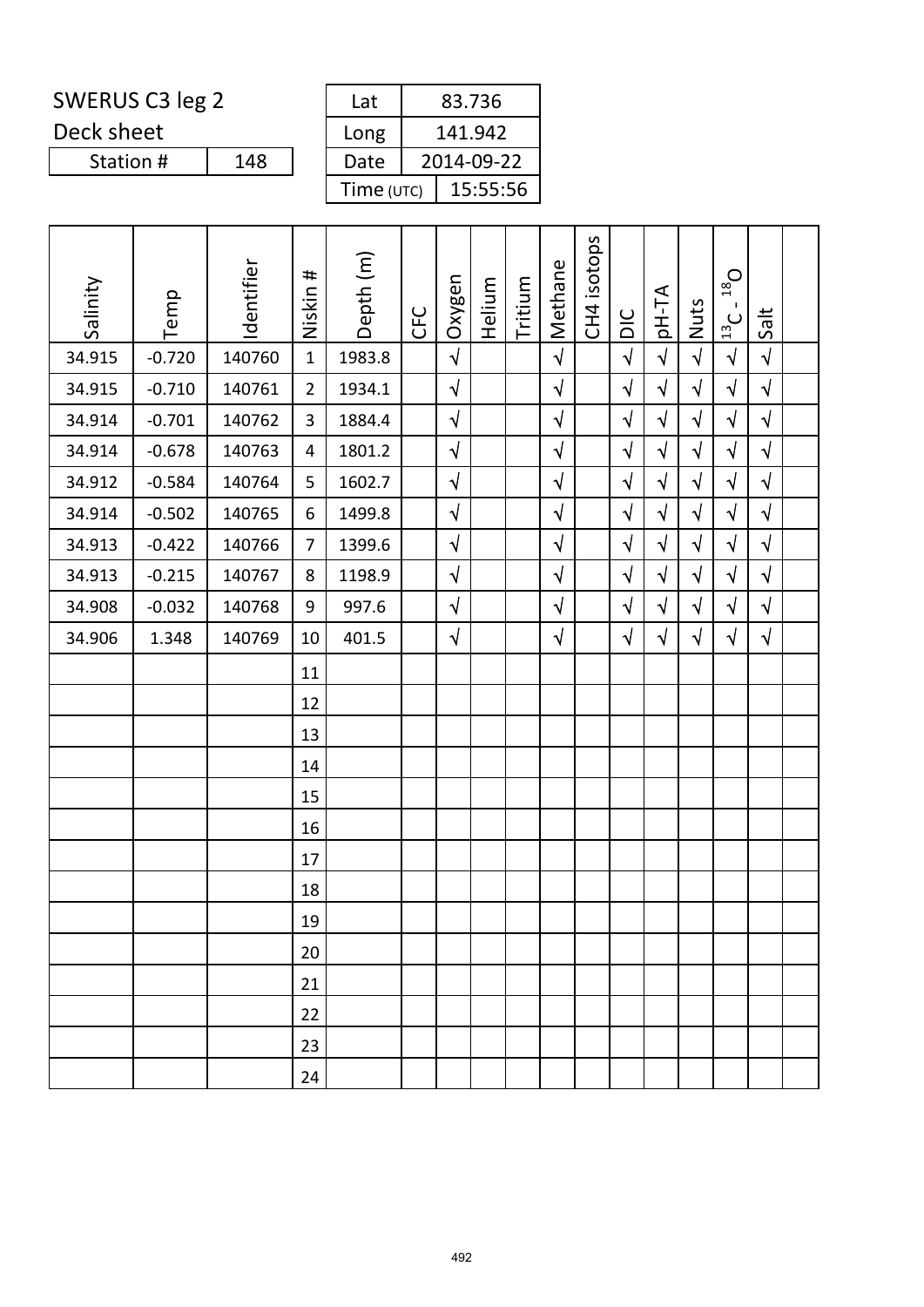Deck sheet

| Lat        | 83.755     |
|------------|------------|
| Long       | 140.917    |
| Date       | 2014-09-22 |
| Time (UTC) | 18:44:26   |

| Salinity | Temp     | Identifier | #<br>Niskin    | Depth (m) | <b>CFC</b> | Oxygen     | Helium | Tritium | Methane   | CH4 isotops | DIC        | <b>AT-Hq</b> | Nuts       | $O_{81}$<br>$\mathbf{I}$<br>13C | Salt       |  |
|----------|----------|------------|----------------|-----------|------------|------------|--------|---------|-----------|-------------|------------|--------------|------------|---------------------------------|------------|--|
| 34.921   | $-0.830$ | 140770     | $\mathbf{1}$   | 2586.9    |            | $\sqrt{}$  |        |         | $\sqrt{}$ | $\sqrt{ }$  | $\sqrt{2}$ | $\sqrt{}$    | $\sqrt{}$  | $\sqrt{}$                       | $\sqrt{ }$ |  |
| 34.920   | $-0.823$ | 140771     | $\overline{2}$ | 2487.0    |            | $\sqrt{ }$ |        |         | $\sqrt{}$ |             | $\sqrt{ }$ | $\sqrt{ }$   | $\sqrt{}$  | $\sqrt{}$                       | $\sqrt{ }$ |  |
| 34.918   | $-0.801$ | 140772     | 3              | 2202.0    |            | $\sqrt{}$  |        |         | $\sqrt{}$ |             | $\sqrt{}$  | $\sqrt{}$    | $\sqrt{ }$ |                                 | $\sqrt{ }$ |  |
| 34.914   | $-0.711$ | 140773     | 4              | 2001.0    |            | $\sqrt{}$  |        |         | $\sqrt{}$ |             | $\sqrt{}$  | $\sqrt{}$    | $\sqrt{}$  | $\sqrt{}$                       | $\sqrt{ }$ |  |
| 34.912   | $-0.633$ | 140774     | 5              | 1803.6    |            | $\sqrt{}$  |        |         | $\sqrt{}$ | $\sqrt{ }$  | $\sqrt{2}$ | $\sqrt{ }$   | $\sqrt{ }$ |                                 | $\sqrt{ }$ |  |
| 34.914   | $-0.375$ | 140775     | 6              | 1502.7    |            | $\sqrt{}$  |        |         | $\sqrt{}$ |             | $\sqrt{ }$ | $\sqrt{}$    | $\sqrt{}$  |                                 | $\sqrt{ }$ |  |
| 34.891   | $-0.281$ | 140776     | $\overline{7}$ | 1201.0    |            | $\sqrt{}$  |        |         | $\sqrt{}$ |             | $\sqrt{ }$ | $\sqrt{}$    | $\sqrt{}$  | $\sqrt{ }$                      | $\sqrt{ }$ |  |
| 34.881   | $-0.173$ | 140777     | 8              | 1001.0    |            | $\sqrt{2}$ |        |         | $\sqrt{}$ | $\sqrt{ }$  | $\sqrt{2}$ | $\sqrt{ }$   | $\sqrt{}$  | $\sqrt{ }$                      | $\sqrt{ }$ |  |
| 34.879   | 1.088    | 140778     | 9              | 401.3     |            | $\sqrt{ }$ |        |         | $\sqrt{}$ | $\sqrt{ }$  | $\sqrt{ }$ | $\sqrt{ }$   | $\sqrt{}$  | $\sqrt{}$                       | $\sqrt{2}$ |  |
| 34.819   | 1.224    | 140779     | 10             | 200.8     |            | $\sqrt{}$  |        |         | $\sqrt{}$ |             | $\sqrt{ }$ | $\sqrt{}$    | $\sqrt{ }$ |                                 | $\sqrt{ }$ |  |
| 34.210   | $-1.703$ | 140780     | 11             | 101.5     |            | $\sqrt{2}$ |        |         | $\sqrt{}$ |             | $\sqrt{2}$ | $\sqrt{ }$   | $\sqrt{}$  | $\sqrt{}$                       | $\sqrt{ }$ |  |
| 34.073   | $-1.794$ | 140781     | 12             | 81.0      |            | $\sqrt{ }$ |        |         | $\sqrt{}$ |             | $\sqrt{}$  | $\sqrt{}$    | $\sqrt{}$  |                                 | $\sqrt{ }$ |  |
| 33.405   | $-1.727$ | 140782     | 13             | 50.9      |            | $\sqrt{2}$ |        |         | $\sqrt{}$ |             | $\sqrt{2}$ | $\sqrt{}$    | $\sqrt{ }$ | $\sqrt{ }$                      | $\sqrt{ }$ |  |
| 32.366   | $-1.682$ | 140783     | 14             | 30.6      |            | $\sqrt{2}$ |        |         | $\sqrt{}$ |             | $\sqrt{2}$ | $\sqrt{}$    | $\sqrt{}$  | $\sqrt{2}$                      | $\sqrt{ }$ |  |
| 28.002   | $-0.563$ | 140784     | 15             | 10.2      |            | $\sqrt{}$  |        |         | $\sqrt{}$ |             | $\sqrt{}$  | $\sqrt{}$    | $\sqrt{}$  | $\sqrt{}$                       | $\sqrt{ }$ |  |
|          |          |            | 16             |           |            |            |        |         |           |             |            |              |            |                                 |            |  |
|          |          |            | 17             |           |            |            |        |         |           |             |            |              |            |                                 |            |  |
|          |          |            | 18             |           |            |            |        |         |           |             |            |              |            |                                 |            |  |
|          |          |            | 19             |           |            |            |        |         |           |             |            |              |            |                                 |            |  |
|          |          |            | 20             |           |            |            |        |         |           |             |            |              |            |                                 |            |  |
|          |          |            | 21             |           |            |            |        |         |           |             |            |              |            |                                 |            |  |
|          |          |            | 22             |           |            |            |        |         |           |             |            |              |            |                                 |            |  |
|          |          |            | 23             |           |            |            |        |         |           |             |            |              |            |                                 |            |  |
|          |          |            | 24             |           |            |            |        |         |           |             |            |              |            |                                 |            |  |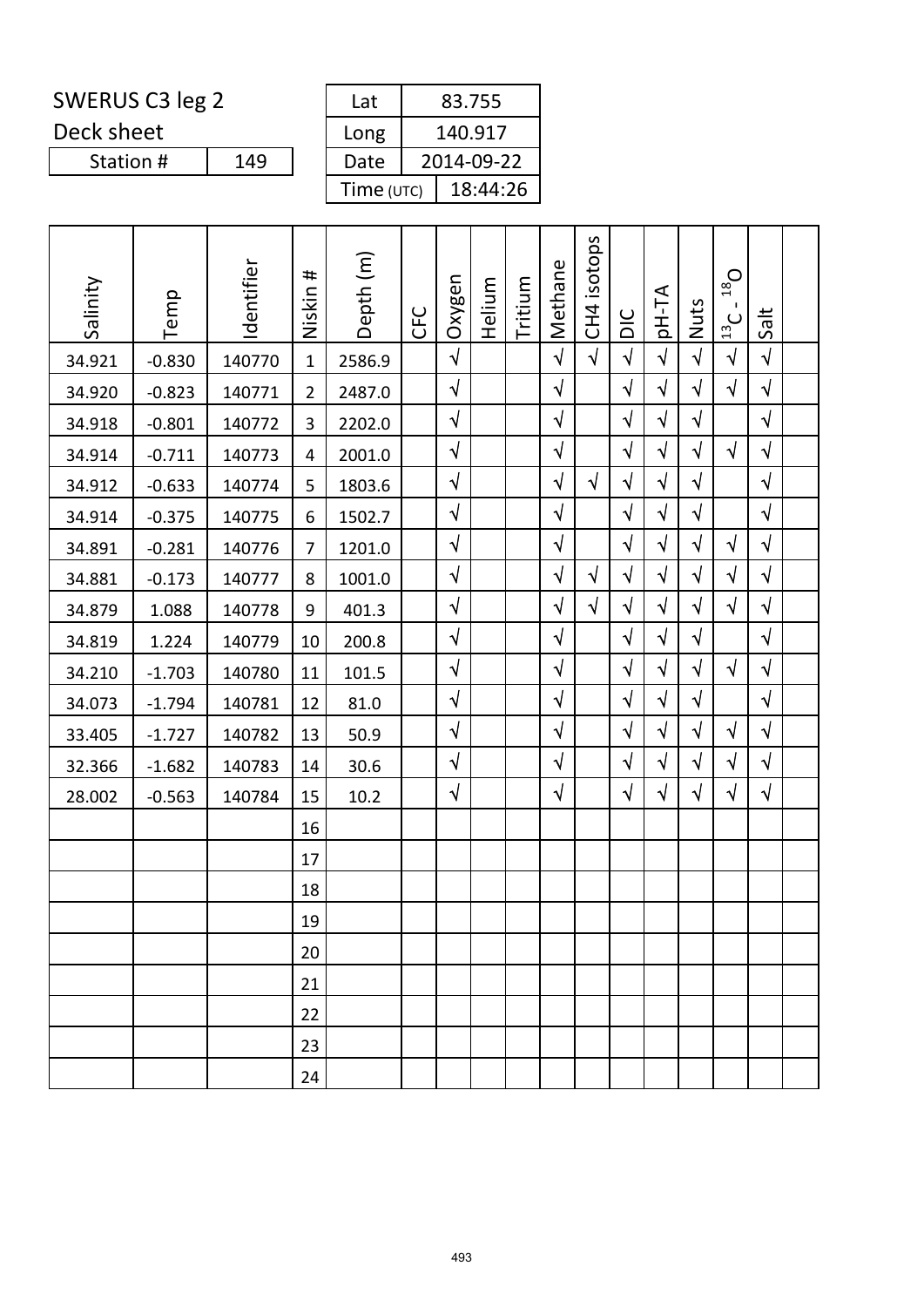Deck sheet

| Lat        | 83.775     |
|------------|------------|
| Long       | 140.309    |
| Date       | 2014-09-22 |
| Time (UTC) | 21:43:16   |

| Salinity | Temp     | Identifier | Niskin #       | Depth (m) | <b>CFC</b> | Oxygen     | Helium | Tritium | Methane    | CH4 isotops | DIC        | <b>AT-Hq</b> | Nuts       | $18$ O<br>Τ.<br>$\frac{13}{2}$ C | Salt       |  |
|----------|----------|------------|----------------|-----------|------------|------------|--------|---------|------------|-------------|------------|--------------|------------|----------------------------------|------------|--|
| 34.930   | $-0.903$ | 140785     | $\mathbf{1}$   | 3214.6    |            | $\sqrt{2}$ |        |         | $\sqrt{2}$ |             | $\sqrt{2}$ | $\sqrt{ }$   | $\sqrt{ }$ | $\sqrt{ }$                       | $\sqrt{ }$ |  |
| 34.926   | $-0.883$ | 140786     | $\overline{2}$ | 2801.1    |            | $\sqrt{}$  |        |         | $\sqrt{}$  |             | $\sqrt{}$  | $\sqrt{ }$   | $\sqrt{}$  | $\sqrt{}$                        | $\sqrt{}$  |  |
| 34.920   | $-0.818$ | 140787     | 3              | 2400.8    |            | $\sqrt{2}$ |        |         | $\sqrt{ }$ |             | $\sqrt{2}$ | $\sqrt{ }$   | $\sqrt{}$  | $\sqrt{ }$                       | $\sqrt{2}$ |  |
| 34.915   | $-0.733$ | 140788     | 4              | 2003.4    |            | $\sqrt{2}$ |        |         | $\sqrt{}$  |             | $\sqrt{2}$ | $\sqrt{ }$   | $\sqrt{}$  | $\sqrt{2}$                       | $\sqrt{ }$ |  |
| 34.913   | $-0.656$ | 140789     | 5              | 1801.9    |            | $\sqrt{}$  |        |         | $\sqrt{2}$ |             | $\sqrt{2}$ | $\sqrt{ }$   | $\sqrt{}$  | $\sqrt{2}$                       | $\sqrt{}$  |  |
| 34.913   | $-0.510$ | 140790     | 6              | 1600.9    |            | $\sqrt{2}$ |        |         | $\sqrt{ }$ |             | $\sqrt{2}$ | $\sqrt{2}$   | $\sqrt{}$  | $\sqrt{}$                        | $\sqrt{2}$ |  |
| 34.913   | $-0.326$ | 140791     | $\overline{7}$ | 1401.6    |            | $\sqrt{2}$ |        |         | $\sqrt{2}$ |             | $\sqrt{2}$ | $\sqrt{ }$   | $\sqrt{ }$ | $\sqrt{2}$                       | $\sqrt{ }$ |  |
| 34.895   | $-0.285$ | 140792     | 8              | 1204.1    |            | $\sqrt{}$  |        |         | $\sqrt{}$  |             | $\sqrt{}$  | $\sqrt{ }$   | $\sqrt{}$  | $\sqrt{2}$                       | $\sqrt{}$  |  |
| 34.894   | $-0.083$ | 140793     | 9              | 1001.7    |            | $\sqrt{ }$ |        |         | $\sqrt{}$  |             | $\sqrt{ }$ | $\sqrt{ }$   | $\sqrt{}$  | $\sqrt{ }$                       | $\sqrt{ }$ |  |
| 34.904   | 1.348    | 140794     | 10             | 401.6     |            | $\sqrt{}$  |        |         | $\sqrt{ }$ |             | $\sqrt{}$  | $\sqrt{ }$   | $\sqrt{}$  | $\sqrt{}$                        | $\sqrt{ }$ |  |
|          |          |            | 11             |           |            |            |        |         |            |             |            |              |            |                                  |            |  |
|          |          |            | 12             |           |            |            |        |         |            |             |            |              |            |                                  |            |  |
|          |          |            | 13             |           |            |            |        |         |            |             |            |              |            |                                  |            |  |
|          |          |            | 14             |           |            |            |        |         |            |             |            |              |            |                                  |            |  |
|          |          |            | 15             |           |            |            |        |         |            |             |            |              |            |                                  |            |  |
|          |          |            | 16             |           |            |            |        |         |            |             |            |              |            |                                  |            |  |
|          |          |            | 17             |           |            |            |        |         |            |             |            |              |            |                                  |            |  |
|          |          |            | 18             |           |            |            |        |         |            |             |            |              |            |                                  |            |  |
|          |          |            | 19             |           |            |            |        |         |            |             |            |              |            |                                  |            |  |
|          |          |            | 20             |           |            |            |        |         |            |             |            |              |            |                                  |            |  |
|          |          |            | 21             |           |            |            |        |         |            |             |            |              |            |                                  |            |  |
|          |          |            | 22             |           |            |            |        |         |            |             |            |              |            |                                  |            |  |
|          |          |            | 23             |           |            |            |        |         |            |             |            |              |            |                                  |            |  |
|          |          |            | 24             |           |            |            |        |         |            |             |            |              |            |                                  |            |  |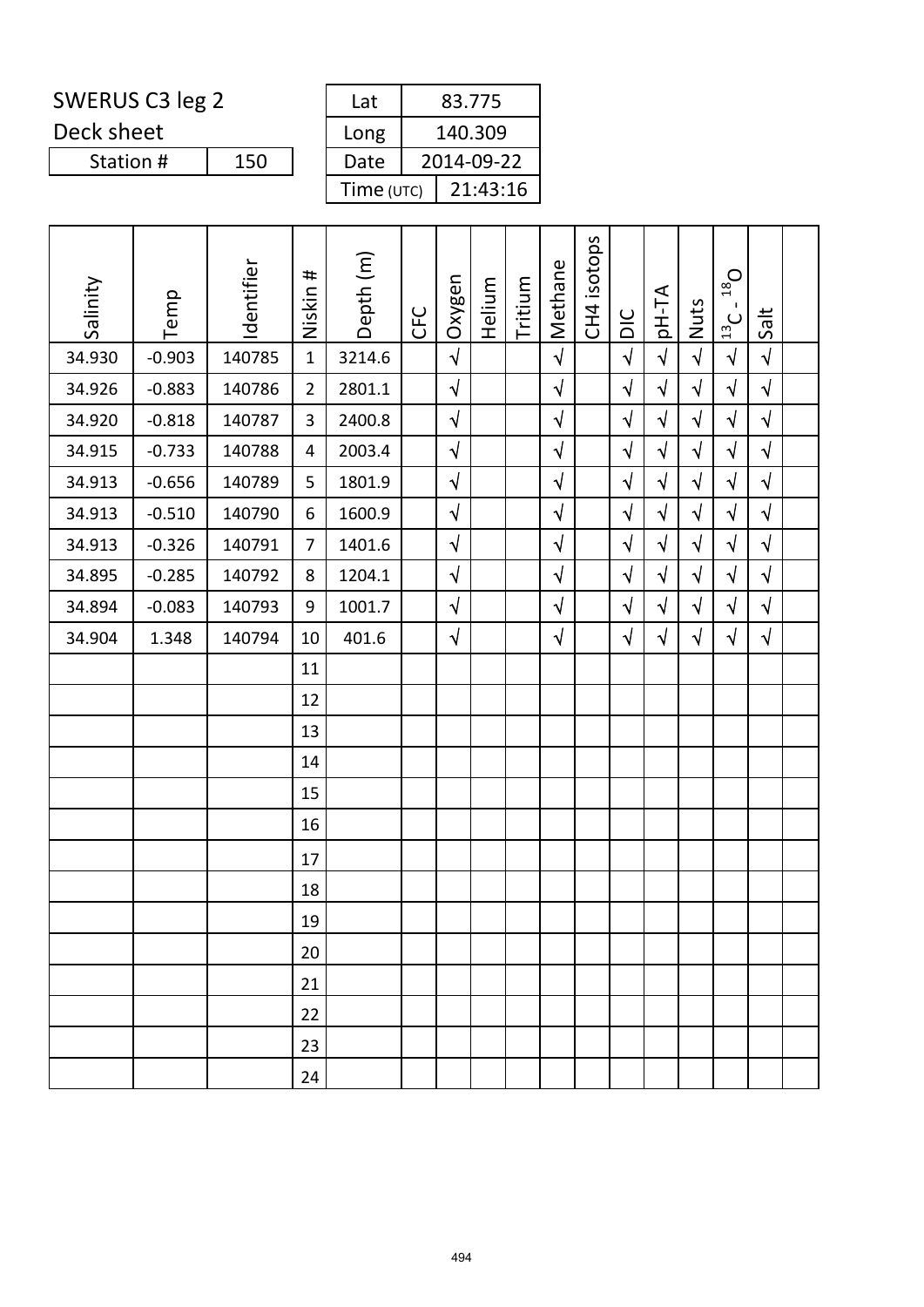Deck sheet

Station #

| Lat        | 83.785     |
|------------|------------|
| Long       | 138.703    |
| Date       | 2014-09-23 |
| Time (UTC) | 01:38:49   |
|            |            |

| Salinity | Temp     | Identifier | Niskin #       | Depth (m) | <b>CFC</b> | Oxygen     | Helium     | Tritium    | Methane    | CH4 isotops | DIC        | pH-TA      | Nuts       | $O_{81}$<br>п.<br>$\frac{13}{2}$ | Salt       |  |
|----------|----------|------------|----------------|-----------|------------|------------|------------|------------|------------|-------------|------------|------------|------------|----------------------------------|------------|--|
| 34.940   | $-0.929$ | 140795     | $\mathbf{1}$   | 3964.4    |            | $\sqrt{2}$ | $\sqrt{2}$ | $\sqrt{2}$ | $\sqrt{ }$ |             | $\sqrt{2}$ | $\sqrt{ }$ | $\sqrt{2}$ | $\sqrt{}$                        | $\sqrt{ }$ |  |
| 34.931   | $-0.912$ | 140796     | $\overline{2}$ | 3191.3    |            | $\sqrt{}$  | $\sqrt{ }$ | $\sqrt{}$  | $\sqrt{ }$ |             | $\sqrt{ }$ | $\sqrt{}$  | $\sqrt{}$  | $\sqrt{}$                        | $\sqrt{ }$ |  |
| 34.927   | $-0.888$ | 140797     | 3              | 2792.4    |            | $\sqrt{}$  | $\sqrt{ }$ | $\sqrt{2}$ | $\sqrt{ }$ |             | $\sqrt{2}$ | $\sqrt{2}$ | $\sqrt{}$  | $\sqrt{2}$                       | $\sqrt{ }$ |  |
| 34.920   | $-0.846$ | 140798     | 4              | 2399.0    |            | $\sqrt{2}$ |            |            | $\sqrt{}$  |             | $\sqrt{2}$ | $\sqrt{}$  | $\sqrt{}$  | $\sqrt{2}$                       | $\sqrt{ }$ |  |
| 34.916   | $-0.762$ | 140799     | 5              | 1995.2    |            | $\sqrt{}$  |            |            | $\sqrt{}$  |             | $\sqrt{}$  | $\sqrt{}$  | $\sqrt{ }$ | $\sqrt{}$                        | $\sqrt{ }$ |  |
| 34.914   | $-0.694$ | 140800     | 6              | 1796.7    |            | $\sqrt{2}$ | $\sqrt{ }$ | $\sqrt{ }$ | $\sqrt{ }$ |             | $\sqrt{}$  | $\sqrt{}$  | $\sqrt{ }$ |                                  | $\sqrt{ }$ |  |
| 34.912   | $-0.602$ | 140801     | $\overline{7}$ | 1599.0    |            | $\sqrt{2}$ |            |            | $\sqrt{}$  |             | $\sqrt{2}$ | $\sqrt{ }$ | $\sqrt{ }$ | $\sqrt{ }$                       | $\sqrt{ }$ |  |
| 34.914   | $-0.447$ | 140802     | 8              | 1402.1    |            | $\sqrt{}$  | $\sqrt{ }$ | $\sqrt{ }$ | $\sqrt{}$  |             | $\sqrt{}$  | $\sqrt{}$  | $\sqrt{}$  | $\sqrt{}$                        | $\sqrt{ }$ |  |
| 34.915   | $-0.258$ | 140803     | 9              | 1202.0    |            | $\sqrt{ }$ |            |            | $\sqrt{ }$ |             | $\sqrt{2}$ | $\sqrt{}$  | $\sqrt{}$  | $\sqrt{ }$                       | $\sqrt{ }$ |  |
| 34.910   | $-0.062$ | 140804     | 10             | 1000.7    |            | $\sqrt{}$  | $\sqrt{ }$ | $\sqrt{ }$ | $\sqrt{ }$ |             | $\sqrt{}$  | $\sqrt{}$  | $\sqrt{ }$ | $\sqrt{ }$                       | $\sqrt{ }$ |  |
| 34.902   | 1.294    | 140805     | 11             | 404.3     |            | $\sqrt{ }$ |            |            | $\sqrt{ }$ |             | $\sqrt{2}$ | $\sqrt{}$  | $\sqrt{}$  | $\sqrt{}$                        | $\sqrt{2}$ |  |
|          |          |            | 12             |           |            |            |            |            |            |             |            |            |            |                                  |            |  |
|          |          |            | 13             |           |            |            |            |            |            |             |            |            |            |                                  |            |  |
|          |          |            | 14             |           |            |            |            |            |            |             |            |            |            |                                  |            |  |
|          |          |            | 15             |           |            |            |            |            |            |             |            |            |            |                                  |            |  |
|          |          |            | 16             |           |            |            |            |            |            |             |            |            |            |                                  |            |  |
|          |          |            | 17             |           |            |            |            |            |            |             |            |            |            |                                  |            |  |
|          |          |            | 18             |           |            |            |            |            |            |             |            |            |            |                                  |            |  |
|          |          |            | 19             |           |            |            |            |            |            |             |            |            |            |                                  |            |  |
|          |          |            | 20             |           |            |            |            |            |            |             |            |            |            |                                  |            |  |
|          |          |            | 21             |           |            |            |            |            |            |             |            |            |            |                                  |            |  |
|          |          |            | 22             |           |            |            |            |            |            |             |            |            |            |                                  |            |  |
|          |          |            | 23             |           |            |            |            |            |            |             |            |            |            |                                  |            |  |
|          |          |            | 24             |           |            |            |            |            |            |             |            |            |            |                                  |            |  |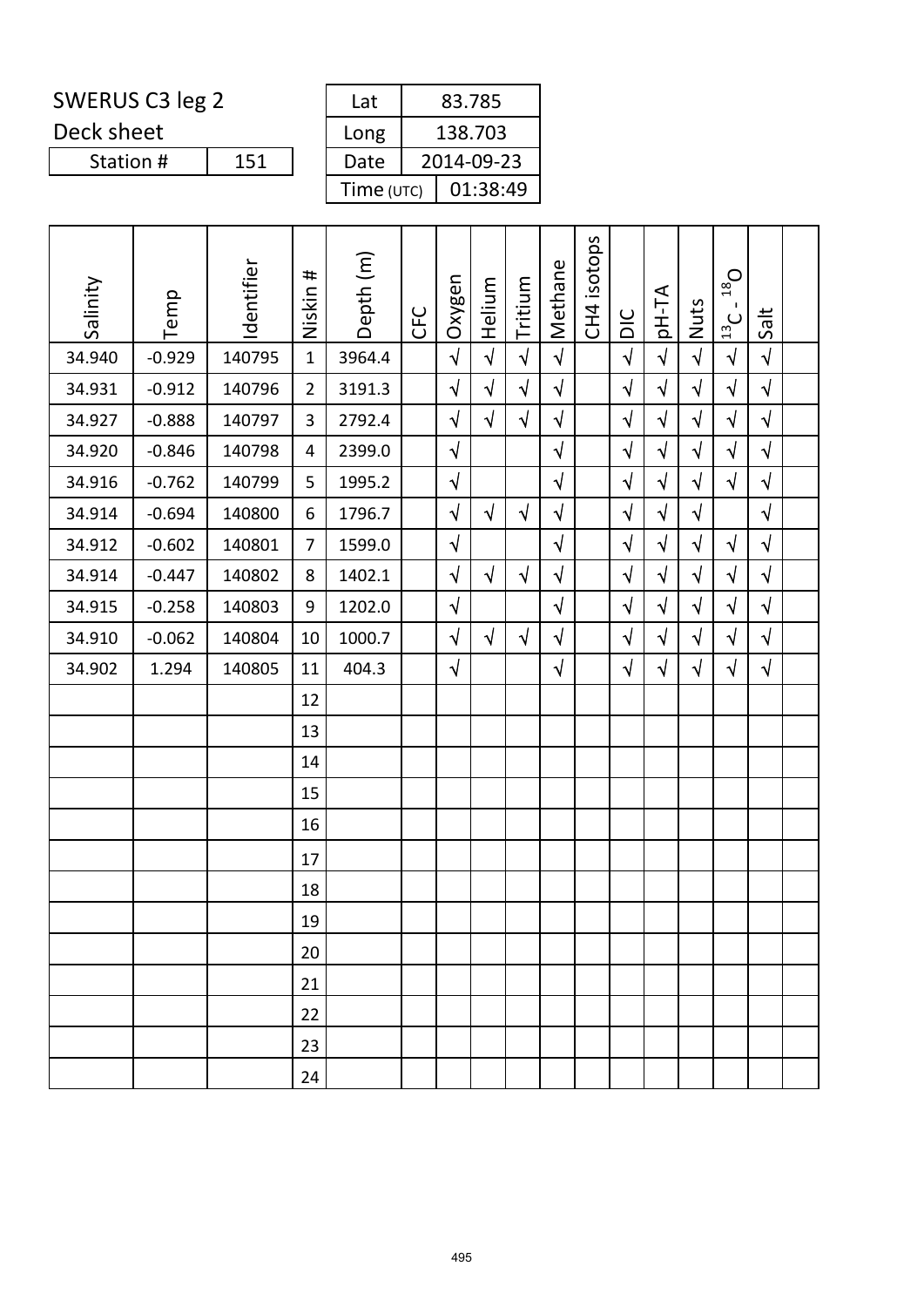Deck sheet

Station #

| Lat        | 84.719     |
|------------|------------|
| Long       | 150.938    |
| Date       | 2014-09-24 |
| Time (UTC) | 22:45:46   |

| Salinity | Temp     | Identifier | #<br>Niskin    | Depth (m) | <b>CFC</b> | Oxygen     | Helium | Tritium | Methane    | isotops<br>CH <sub>4</sub> | DIC        | pH-TA      | Nuts       | $D_{81}$<br>$\mathbf{I}$<br>$\frac{13}{2}$ C | Salt       |  |
|----------|----------|------------|----------------|-----------|------------|------------|--------|---------|------------|----------------------------|------------|------------|------------|----------------------------------------------|------------|--|
| 34.921   | $-0.537$ | 140806     | $\mathbf{1}$   | 1679.9    |            | $\sqrt{2}$ |        |         | $\sqrt{2}$ | $\sqrt{ }$                 | $\sqrt{2}$ | $\sqrt{2}$ | $\sqrt{2}$ | $\sqrt{2}$                                   | $\sqrt{ }$ |  |
| 34.921   | $-0.531$ | 140807     | $\overline{2}$ | 1659.1    |            | $\sqrt{}$  |        |         | $\sqrt{ }$ |                            | $\sqrt{}$  | $\sqrt{}$  | $\sqrt{}$  | $\sqrt{}$                                    | $\sqrt{}$  |  |
| 34.920   | $-0.512$ | 140808     | 3              | 1628.2    |            | $\sqrt{}$  |        |         | $\sqrt{}$  |                            | $\sqrt{2}$ | $\sqrt{ }$ | $\sqrt{ }$ | $\sqrt{2}$                                   | $\sqrt{}$  |  |
| 34.917   | $-0.494$ | 140809     | 4              | 1574.4    |            | $\sqrt{}$  |        |         | $\sqrt{ }$ | $\sqrt{ }$                 | $\sqrt{}$  | $\sqrt{ }$ | $\sqrt{}$  |                                              | $\sqrt{ }$ |  |
| 34.906   | $-0.221$ | 140810     | 5              | 1100.0    |            | $\sqrt{}$  |        |         | $\sqrt{ }$ |                            | $\sqrt{ }$ | $\sqrt{ }$ | $\sqrt{}$  | $\sqrt{}$                                    | $\sqrt{}$  |  |
| 34.895   | $-0.070$ | 140811     | 6              | 899.2     |            | $\sqrt{2}$ |        |         | $\sqrt{}$  |                            | $\sqrt{}$  | $\sqrt{ }$ | $\sqrt{}$  |                                              | $\sqrt{}$  |  |
| 34.886   | 0.163    | 140812     | $\overline{7}$ | 699.6     |            | $\sqrt{}$  |        |         | $\sqrt{ }$ | $\sqrt{ }$                 | $\sqrt{ }$ | $\sqrt{ }$ | $\sqrt{ }$ | $\sqrt{ }$                                   | $\sqrt{ }$ |  |
| 34.879   | 0.595    | 140813     | 8              | 499.1     |            | $\sqrt{ }$ |        |         | $\sqrt{ }$ |                            | $\sqrt{}$  | $\sqrt{ }$ | $\sqrt{2}$ |                                              | $\sqrt{2}$ |  |
| 34.883   | 1.022    | 140814     | 9              | 401.5     |            | $\sqrt{2}$ |        |         | $\sqrt{}$  |                            | $\sqrt{2}$ | $\sqrt{ }$ | $\sqrt{}$  | $\sqrt{}$                                    | $\sqrt{ }$ |  |
| 34.865   | 1.223    | 140815     | 10             | 300.6     |            | $\sqrt{}$  |        |         | $\sqrt{}$  |                            | $\sqrt{ }$ | $\sqrt{ }$ | $\sqrt{}$  |                                              | $\sqrt{}$  |  |
| 34.818   | 0.938    | 140816     | 11             | 222.0     |            | $\sqrt{}$  |        |         | $\sqrt{ }$ | $\sqrt{ }$                 | $\sqrt{2}$ | $\sqrt{ }$ | $\sqrt{}$  | $\sqrt{ }$                                   | $\sqrt{2}$ |  |
| 34.510   | $-0.348$ | 140817     | 12             | 150.0     |            | $\sqrt{}$  |        |         | $\sqrt{ }$ |                            | $\sqrt{}$  | $\sqrt{ }$ | $\sqrt{}$  |                                              | $\sqrt{}$  |  |
| 34.245   | $-1.403$ | 140818     | 13             | 100.1     |            | $\sqrt{}$  |        |         | $\sqrt{}$  |                            | $\sqrt{ }$ | $\sqrt{ }$ | $\sqrt{}$  | $\sqrt{ }$                                   | $\sqrt{}$  |  |
| 34.059   | $-1.449$ | 140819     | 14             | 79.7      |            | $\sqrt{}$  |        |         | $\sqrt{ }$ |                            | $\sqrt{2}$ | $\sqrt{ }$ | $\sqrt{2}$ |                                              | $\sqrt{2}$ |  |
| 33.228   | $-1.726$ | 140820     | 15             | 50.4      |            | $\sqrt{}$  |        |         | $\sqrt{}$  |                            | $\sqrt{2}$ | $\sqrt{ }$ | $\sqrt{}$  | $\sqrt{}$                                    | $\sqrt{}$  |  |
| 31.671   | $-1.649$ | 140821     | 16             | 30.0      |            | $\sqrt{}$  |        |         | $\sqrt{ }$ | $\sqrt{}$                  | $\sqrt{ }$ | $\sqrt{ }$ | $\sqrt{}$  |                                              | $\sqrt{}$  |  |
| 27.352   | $-1.312$ | 140822     | 17             | 9.4       |            | $\sqrt{}$  |        |         | $\sqrt{}$  | $\sqrt{}$                  | $\sqrt{ }$ | $\sqrt{ }$ | $\sqrt{}$  | $\sqrt{}$                                    | $\sqrt{}$  |  |
|          |          |            | 18             |           |            |            |        |         |            |                            |            |            |            |                                              |            |  |
|          |          |            | 19             |           |            |            |        |         |            |                            |            |            |            |                                              |            |  |
|          |          |            | 20             |           |            |            |        |         |            |                            |            |            |            |                                              |            |  |
|          |          |            | 21             |           |            |            |        |         |            |                            |            |            |            |                                              |            |  |
|          |          |            | 22             |           |            |            |        |         |            |                            |            |            |            |                                              |            |  |
|          |          |            | 23             |           |            |            |        |         |            |                            |            |            |            |                                              |            |  |
|          |          |            | 24             |           |            |            |        |         |            |                            |            |            |            |                                              |            |  |